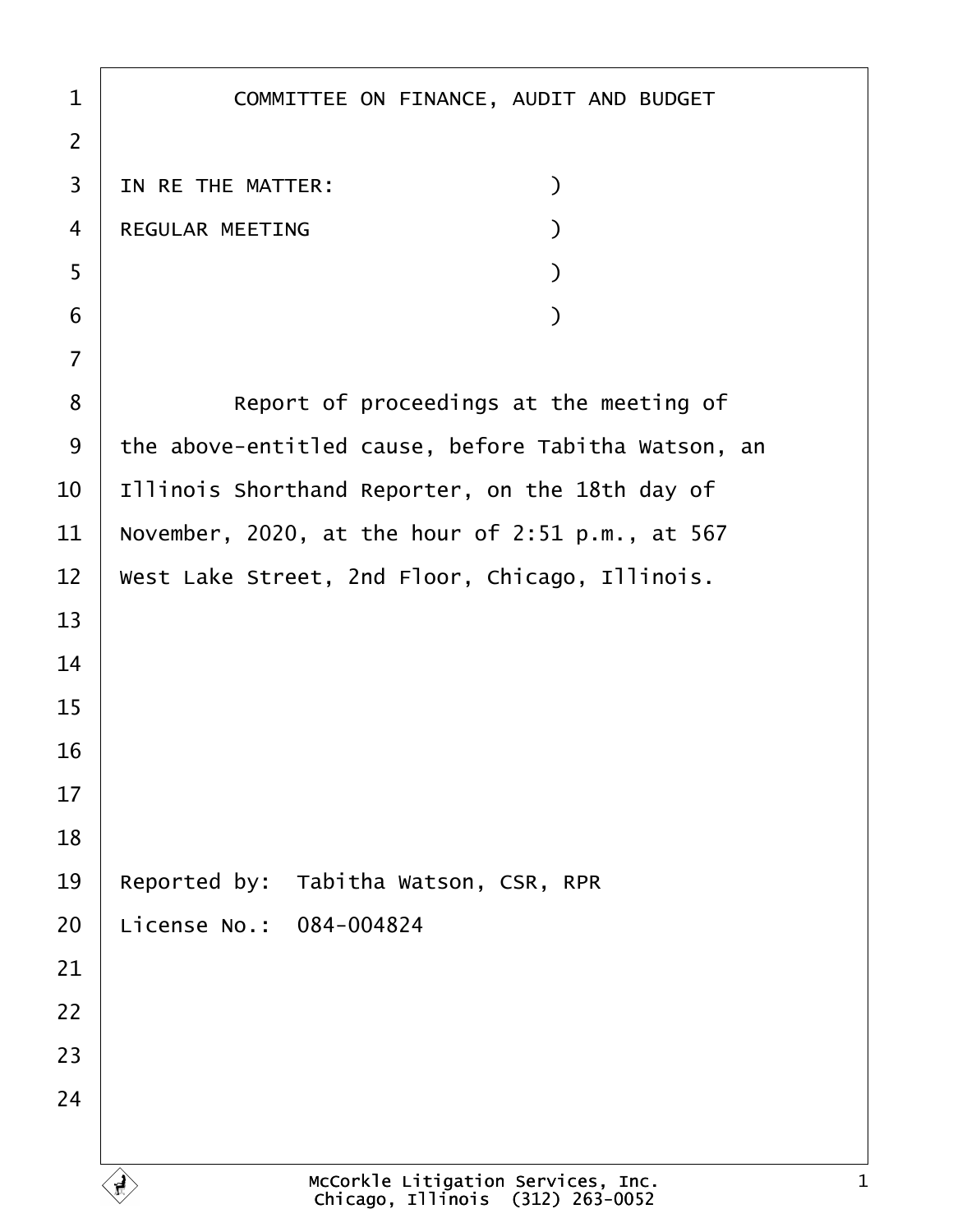| 1              | <b>BOARD MEMBERS PRESENT:</b>         |
|----------------|---------------------------------------|
| $\overline{2}$ | ALEJANDRO SILVA, Chairperson          |
| 3              | <b>MS. ARABEL ALVA ROSALES</b>        |
| 4              | <b>MS. GLORIA CHEVERE</b>             |
| 5              | <b>MR. KEVIN IRVINE</b>               |
| 6              | <b>MR. BERNARD JAKES</b>              |
| $\overline{7}$ | <b>MR. JOHNNY MILLER</b>              |
| 8              |                                       |
| 9              |                                       |
| 10             | <b>ALSO PRESENT:</b>                  |
| 11             | DORVAL R. CARTER, JR., President      |
| 12             | <b>GREGORY LONGHINI, Secretary</b>    |
| 13             | <b>KAREN SEIMETZ, General Counsel</b> |
| 14             | <b>MIKE CONNELLY</b>                  |
| 15             | <b>JEREMY FINE</b>                    |
| 16             | <b>ELLEN MCCORMACK</b>                |
| 17             | <b>BILL MOONEY</b>                    |
| 18             | <b>JUAN PABLO PRIETO</b>              |
| 19             |                                       |
| 20             |                                       |
| 21             |                                       |
| 22             |                                       |
| 23             |                                       |
| 24             |                                       |
|                |                                       |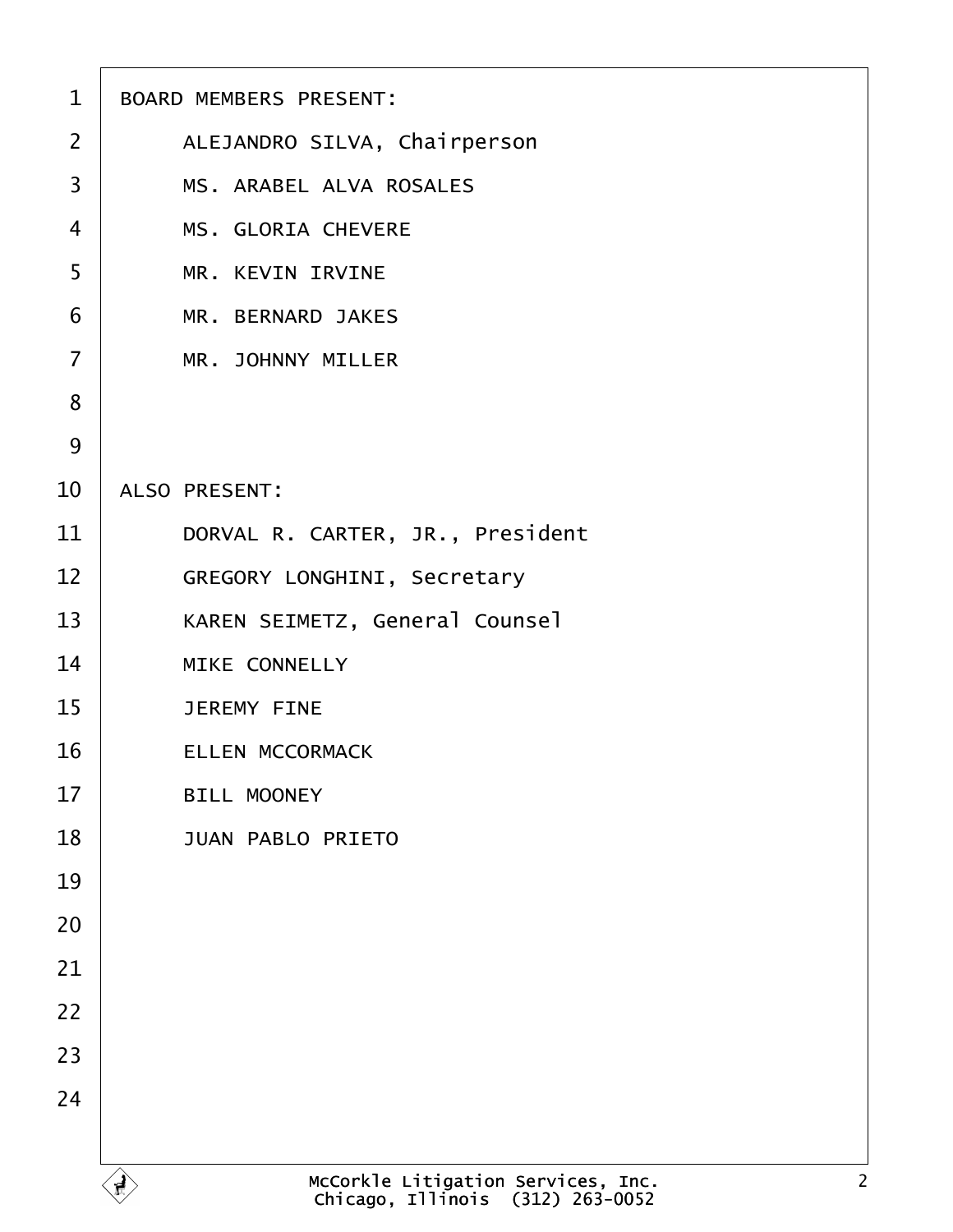| 1              | SECRETARY LONGHINI: Good afternoon. My name         |
|----------------|-----------------------------------------------------|
| $\overline{2}$ | is Gregory Longhini. I'm the Secretary to the       |
| 3              | Chicago Transit Board. On November 10th, 2020 the   |
| 4              | Chicago Transit Board's office issued a notice of   |
| 5              | changed format of Committee and Transit Board       |
| 6              | meetings scheduled for November 18, 2020 due to the |
| 7              | ¢OVID-19 pandemic.                                  |
| 8              | Illinois Governor JB Pritzker issued a              |
| 9              | disaster proclamation on October 16th, 2020 to      |
| 10             | address this emergency. Section 12 of the           |
| 11             | proclamation declares that no -- in-person          |
| 12             | attendance of more than 50 people is not feasible   |
| 13             | in light of public health concerns. This means      |
| 14             | that Chicago Transit Authority's public meeting     |
| 15             | occurring on November 18th, 2020 will take place    |
| 16             | only virtually.                                     |
| 17             | Illinois Governor JB Pritzker's Executive           |
| 18             | Order 2020-07, as extended by his executive order   |
| 19             | 2020-37 as well as Attorney General guidance of     |
| 20             | public bodies of the Open Meetings Act and the      |
| 21             | Freedom of Information Act, during the COVID-19     |
| 22             | pandemic allows for public bodies to hold           |
| 23             | electronically to prevent the transmission of       |
| 24             | COVID-19.                                           |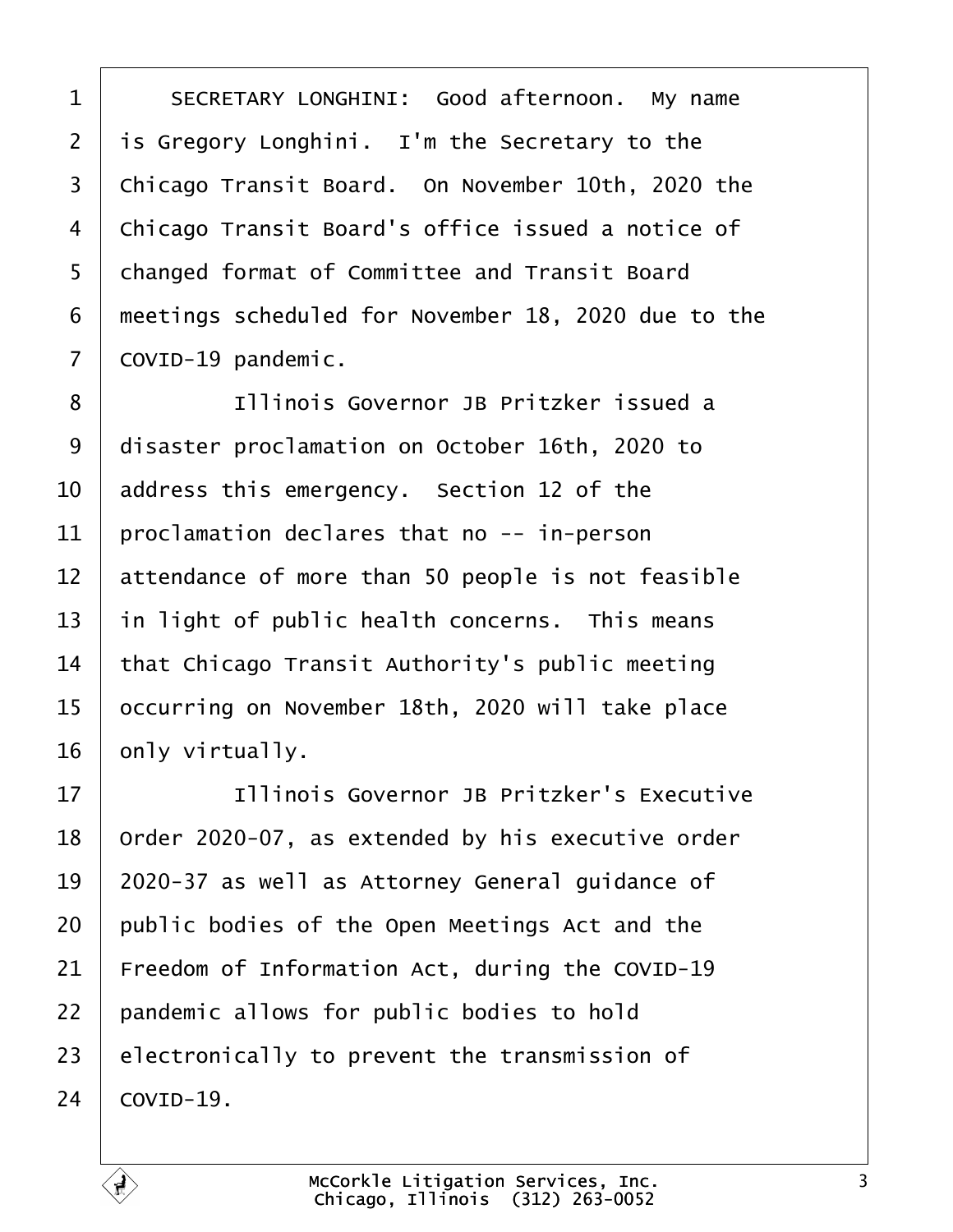| 1  | We are now able to start the Finance,             |
|----|---------------------------------------------------|
| 2  | Audit and Budget Committee meeting. I turn this   |
| 3  | dver to Chairman Alejandro Silva.                 |
| 4  | <b>CHAIRPERSON SILVA: Good afternoon.</b>         |
| 5  | <b>SECRETARY LONGHINI: Good afternoon.</b>        |
| 6  | <b>CHAIRPERSON SILVA: I would like to call to</b> |
| 7  | order the November 18, 2020 meeting of the        |
| 8  | Committee on Finance, Audit and Budget. Will the  |
| 9  | secretary call the roll?                          |
| 10 | <b>SECRETARY LONGHINI: Yes.</b>                   |
| 11 | Director Irvine?                                  |
| 12 | DIRECTOR IRVINE: Here.                            |
| 13 | <b>SECRETARY LONGHINI: Director Chevere?</b>      |
| 14 | DIRECTOR CHEVERE: Here.                           |
| 15 | <b>SECRETARY LONGHINI: Director Jakes?</b>        |
| 16 | <b>DIRECTOR JAKES: Here.</b>                      |
| 17 | <b>SECRETARY LONGHINI: Director Miller?</b>       |
| 18 | <b>DIRECTOR MILLER: Here --</b>                   |
| 19 | <b>SECRETARY LONGHINI: Director Miller?</b>       |
| 20 | DIRECTOR MILLER: Here.                            |
| 21 | <b>SECRETARY LONGHINI: Director Alva Rosales?</b> |
| 22 | DIRECTOR ALVA ROSALES: Here.                      |
| 23 | <b>SECRETARY LONGHINI: Chairman Silva?</b>        |
| 24 | <b>CHAIRPERSON SILVA: Here.</b>                   |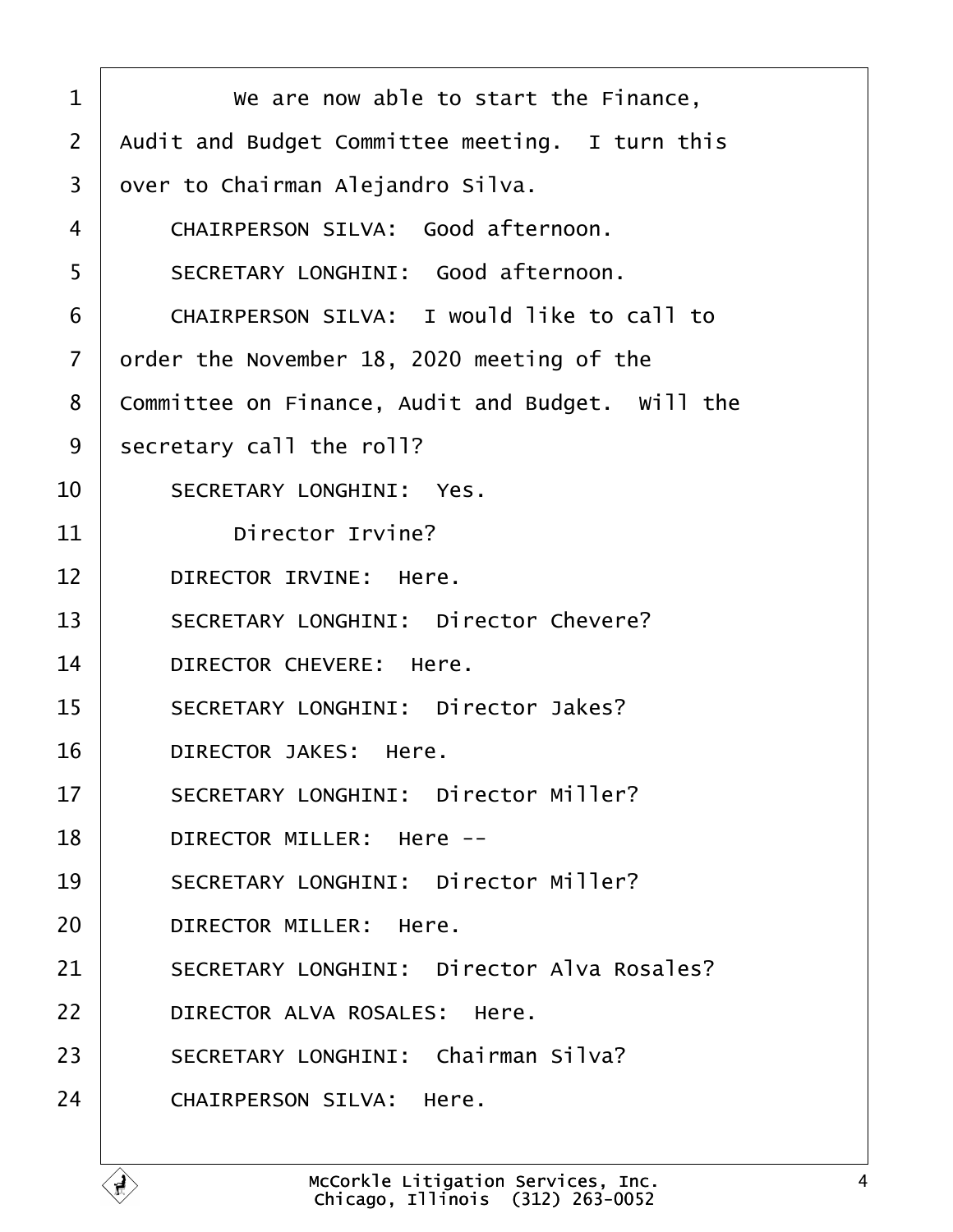| 1              | SECRETARY LONGHINI: We have a quorum with six         |
|----------------|-------------------------------------------------------|
| $\overline{2}$ | members of the Committee present. Let the record      |
| 3              | also show that General Counsel Karen Seimetz and      |
| 4              | President Dorval Carter are also attending this       |
| 5              | meeting and also that both of them and myself are     |
| 6              | at the building at 567 West Lake Street.              |
| 7              | So we may proceed to Agenda Item Number 2,            |
| 8              | Chairman.                                             |
| 9              | <b>CHAIRPERSON SILVA: Our first order business is</b> |
| 10             | approval of the Committee minutes of October 21,      |
| 11             | 2020. May I have a motion to approve?                 |
| 12             | DIRECTOR JAKES: So moved.                             |
| 13             | SECRETARY LONGHINI: Moved by Director Jakes.          |
| 14             | DIRECTOR IRVINE: Second.                              |
| 15             | <b>SECRETARY LONGHINI: Seconded by Director</b>       |
| 16             | rvine. I will now take a rollcall vote.               |
| 17             | Director Irvine?                                      |
| 18             | DIRECTOR IRVINE: Yes.                                 |
| 19             | <b>SECRETARY LONGHINI: Director Chevere?</b>          |
| 20             | DIRECTOR CHEVERE: Yes.                                |
| 21             | <b>SECRETARY LONGHINI: Director Jakes?</b>            |
| 22             | <b>DIRECTOR JAKES: Yes.</b>                           |
| 23             | <b>SECRETARY LONGHINI: Director Miller?</b>           |
| 24             | DIRECTOR MILLER: Yes.                                 |
|                |                                                       |

Г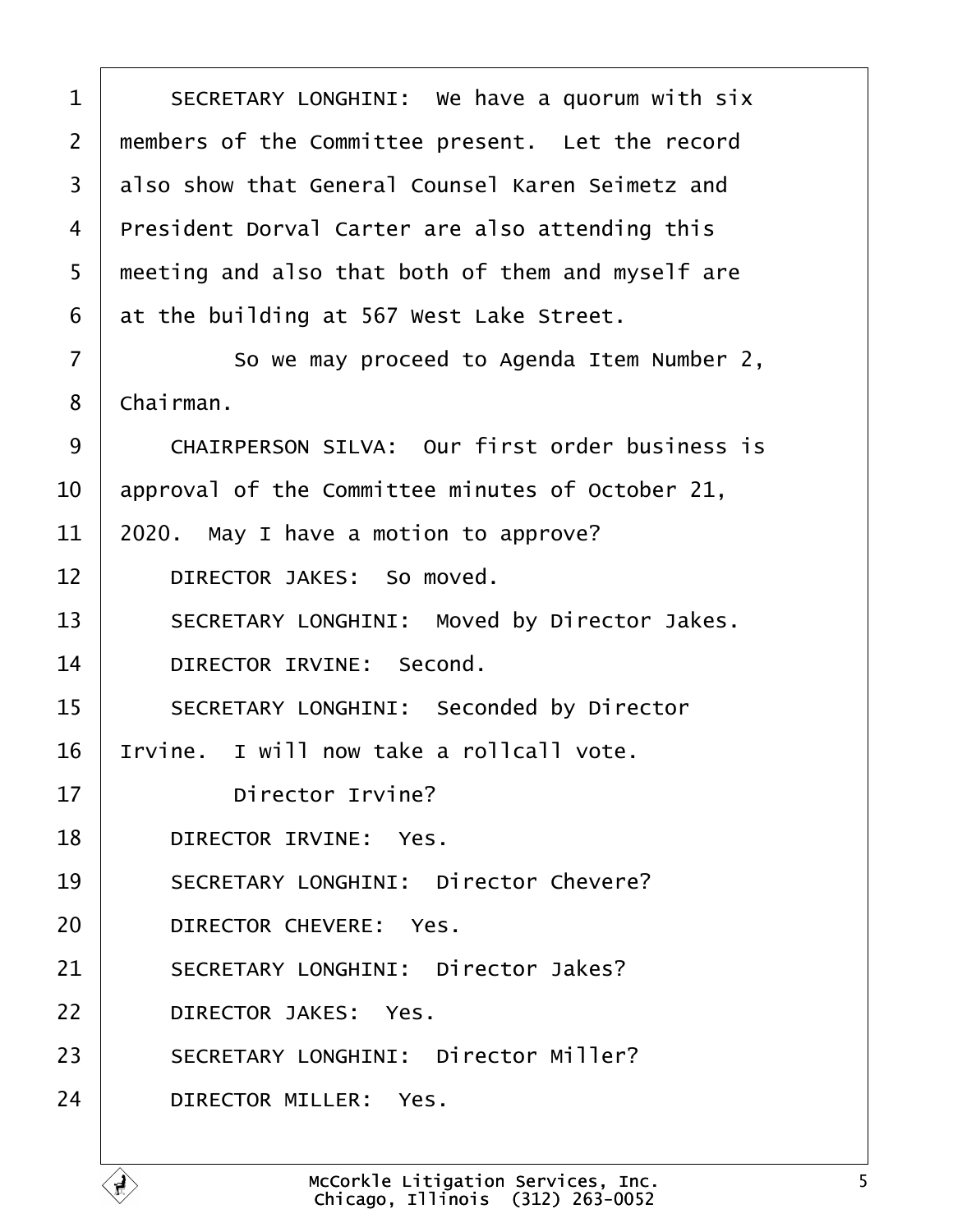| 1              | <b>SECRETARY LONGHINI: Director Alva Rosales?</b>    |
|----------------|------------------------------------------------------|
| $\overline{2}$ | DIRECTOR ALVA ROSALES: Yes.                          |
| 3              | <b>SECRETARY LONGHINI: Chairman Silva?</b>           |
| 4              | <b>CHAIRPERSON SILVA: Yes.</b>                       |
| 5              | SECRETARY LONGHINI: The minutes are approved         |
| 6              | with six yes votes, sir. We may proceed to Agenda    |
| $\overline{7}$ | Item Number 3.                                       |
| 8              | <b>CHAIRPERSON SILVA: Our next order of business</b> |
| 9              | is the finance report.                               |
| 10             | Jeremy Fine.                                         |
| 11             | JEREMY FINE: Good afternoon. I'm Jeremy Fine,        |
| 12             | your Chief Financial Officer and I'll be presenting  |
| 13             | the results for September and year-to-date numbers.  |
| 14             | Next page, please.                                   |
| 15             | With regard to September revenues, we                |
| 16             | continue to see downward pressure on our farebox     |
| 17             | revenues as well as passes where we see those down   |
| 18             | about \$20 million for farebox, about 15 for passes. |
| 19             | So, overall, fare and pass totals are down about     |
| 20             | \$35 million for the month of September.             |
| 21             | We see reduced-fare subsidy coming in at             |
| 22             | budget and we see non-farebox totals, which again    |
| 23             | includes advertising and the like, down about two    |
| 24             | and a half, \$2.6 million. So overall, we see the    |
|                |                                                      |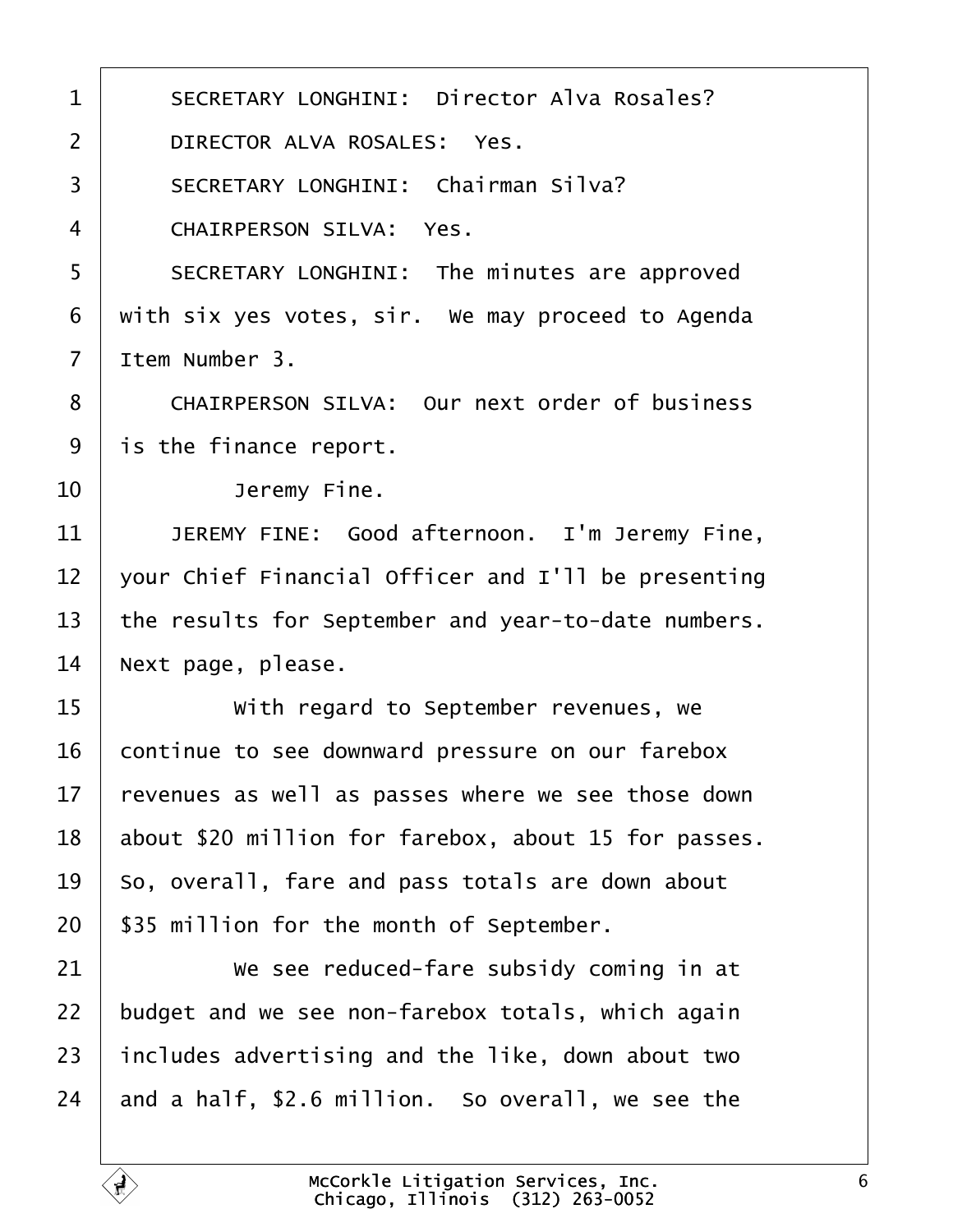| 1  | month of September coming in with a negative        |
|----|-----------------------------------------------------|
| 2  | variance to budget of 37.7 million, which was where |
| 3  | we were for August as well, just as a point of      |
| 4  | reference.                                          |
| 5  | Again, the CARES funding, which we'll talk          |
| 6  | more about in a moment, is a critical lifeline to   |
| 7  | dffset the shortfalls that we're seeing here on our |
| 8  | system-generated revenues as well as our revenue.   |
| 9  | Year-to-date numbers follow a similar               |
| 10 | trend where we see farebox and pass totals down in  |
| 11 | aggregate about \$250 million. Reduced-fare subsidy |
| 12 | coming in at budget. So overall we're down about    |
| 13 | \$270 million on a year-to-date basis for our       |
| 14 | system-generated revenues.                          |
| 15 | Next page. With regard to our September             |
| 16 | expenses, we continue to do a great job with the    |
| 17 | assistance of the departments of controlling our    |
| 18 | expenses. We see material and labor slightly        |
| 19 | positive, but essentially flat for the month of     |
| 20 | September.                                          |
| 21 | Fuel and power continue to be good                  |
| 22 | performers for us, attaining over a million dollars |
| 23 | in aggregate between those two lines of             |
| 24 | favorability.                                       |
|    |                                                     |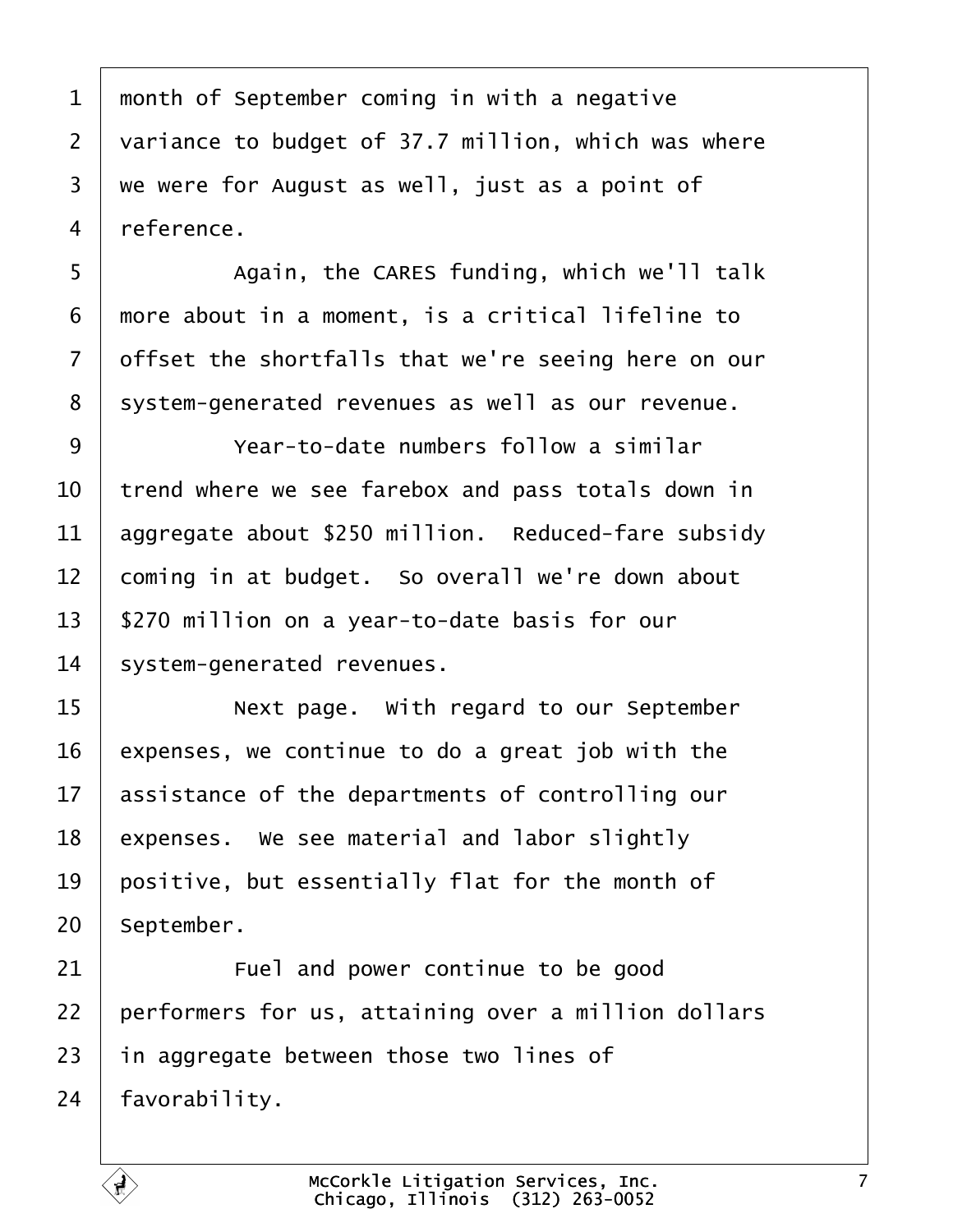| 1               | Then injuries and damages and security               |
|-----------------|------------------------------------------------------|
| $\overline{2}$  | services coming in flat or slightly favorable.       |
| 3               | Another line item that's continuing to do well for   |
| 4               | us is other expenses and we're positive by about     |
| 5               | 2.7 million for the month of September.              |
| 6               | So, overall, we see a favorability for               |
| 7               | September expenses to the tune of about \$4 million. |
| 8               | That helps offset a portion of the shortfall that    |
| 9               | we saw on system-generated revenues. So we end up    |
| 10              | September net about \$34 million unfavorable to      |
| 11              | budget.                                              |
| 12              | On a year-to-date basis, similar                     |
| 13              | trajectory on the various lines, but I'll call your  |
| 14              | attention to the bottom here where total operating   |
| 15              | expenses are coming in positive by about 18 and a    |
| 16              | half million dollars on a year-to-date basis. So,    |
| 17 <sup>1</sup> | again, you know, really good effort across the       |
| 18              | agency to stretch the CARES dollars as far as we     |
| 19              | can by controlling our expenses and then this helps  |
| 20              | offset a portion of the \$270 million shortfall that |
| 21              | we saw in year-to-date system-generated revenues.    |
| 22              | So on a net-net basis, we're down about              |
| 23              | \$250 million to date on system-generated revenues   |
| 24              | and expenses. Next page, please.                     |
|                 |                                                      |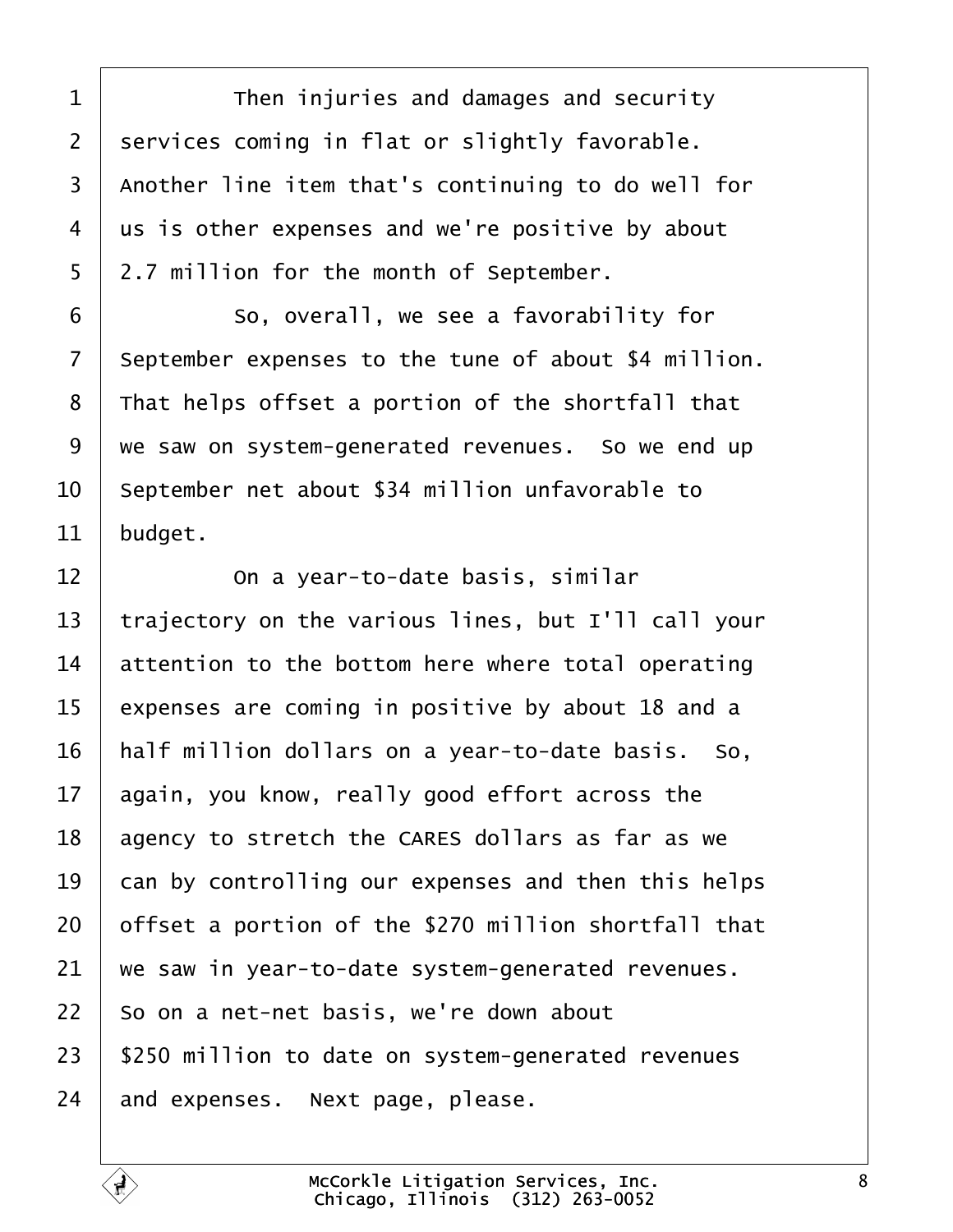| 1              | Again, CARES funding is a critical                   |
|----------------|------------------------------------------------------|
| $\overline{2}$ | lifeline not only for the system-generated           |
| 3              | revenues, but also our public funding revenues as    |
| 4              | dutlined here. Sales tax, you know, we saw, you      |
| 5              | know, the kind of the ending of more onerous         |
| 6              | restrictions after the first wave of COVID, so we    |
| 7              | saw a little bit pick up in sales tax vis-a-vis      |
| 8              | where we were in August results. So we see still     |
| 9              | an unfavorable number, but down only about           |
| 10             | \$2 million.                                         |
| 11             | PTF, which runs for October in this case,            |
| 12             | is 2.6 million and RETT for September is down about  |
| 13             | a million dollars. So, overall, we're down about     |
| 14             | \$5.2 million for the month. Again, a little bit of  |
| 15             | wind in our sails vis-à-vis what we've seen in       |
| 16             | prior months; but, again, slight variance to         |
| 17             | budget.                                              |
| 18             | With regard to the next page, on a                   |
| 19             | year-to-date basis, again, we see about \$90 million |
| 20             | of negative variance overall on public funding.      |
| 21             | But, again, CARES funding is a critical component    |
| 22             | for us to be able to close the gaps that we've seen  |
| 23             | in 2020 and we'll talk more about that with regard   |
| 24             | to the 2020 budget. But, again, we'll see on the     |

Г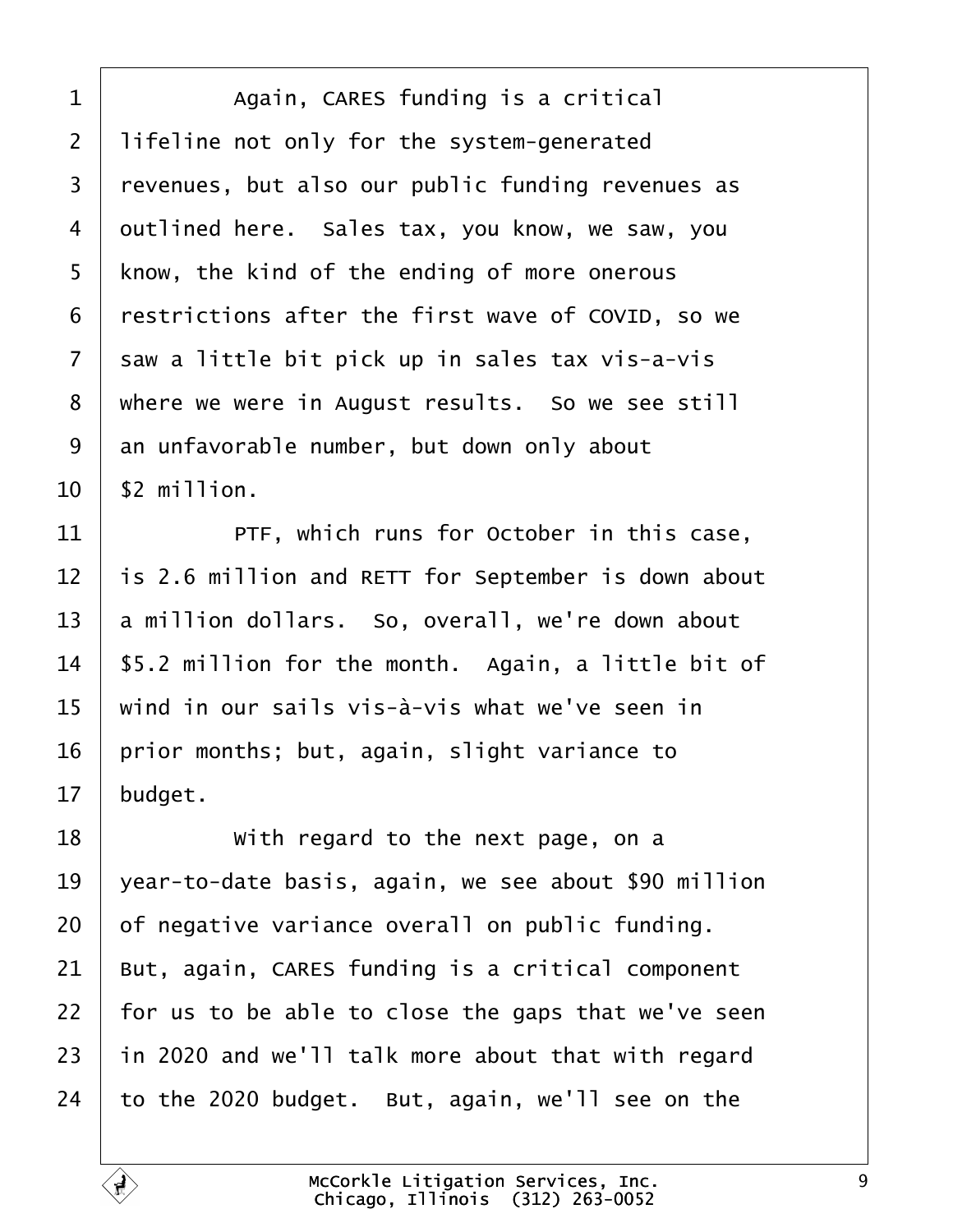1 next page with regard to the draws that we've done

2 for CARES funding.

3 **Fig. 7** The CARES draws for the month total about 4 \$45 million. On a year-to-date basis, that's about 5 325 million total of the 817 total received. So 6 that's about 40 percent. So, again, being able to 7 dontrol our expense has helped us, again, be able 8 to stretch those critical CARES dollars as far as 9 we can. 10 | Again, it's very critical for us to 11  $\frac{1}{2}$  receive another tranche of funding in 2021 to be 12 able to close, you know, the gap there. But, 13 again, this CARES funding that we received earlier 14 in the pandemic has been critical for us to be able 15 to bridge 2020 and into 2021. Next page, please. 16 **With regard to the three commodities we** 17 purchase, fuel, power, and natural gas, we've --18  $\sqrt{v}$  you know, are at the limit with regard to where we 19 heed to be for each of the years that we are 20 currently able to go out to. You know, again, 21 we're looking for additional authorization at this 22 meeting with regard to natural gas so we can start 23 doing prepurchases out further than mid-year 2022 24 and we'll be doing the same in the future here for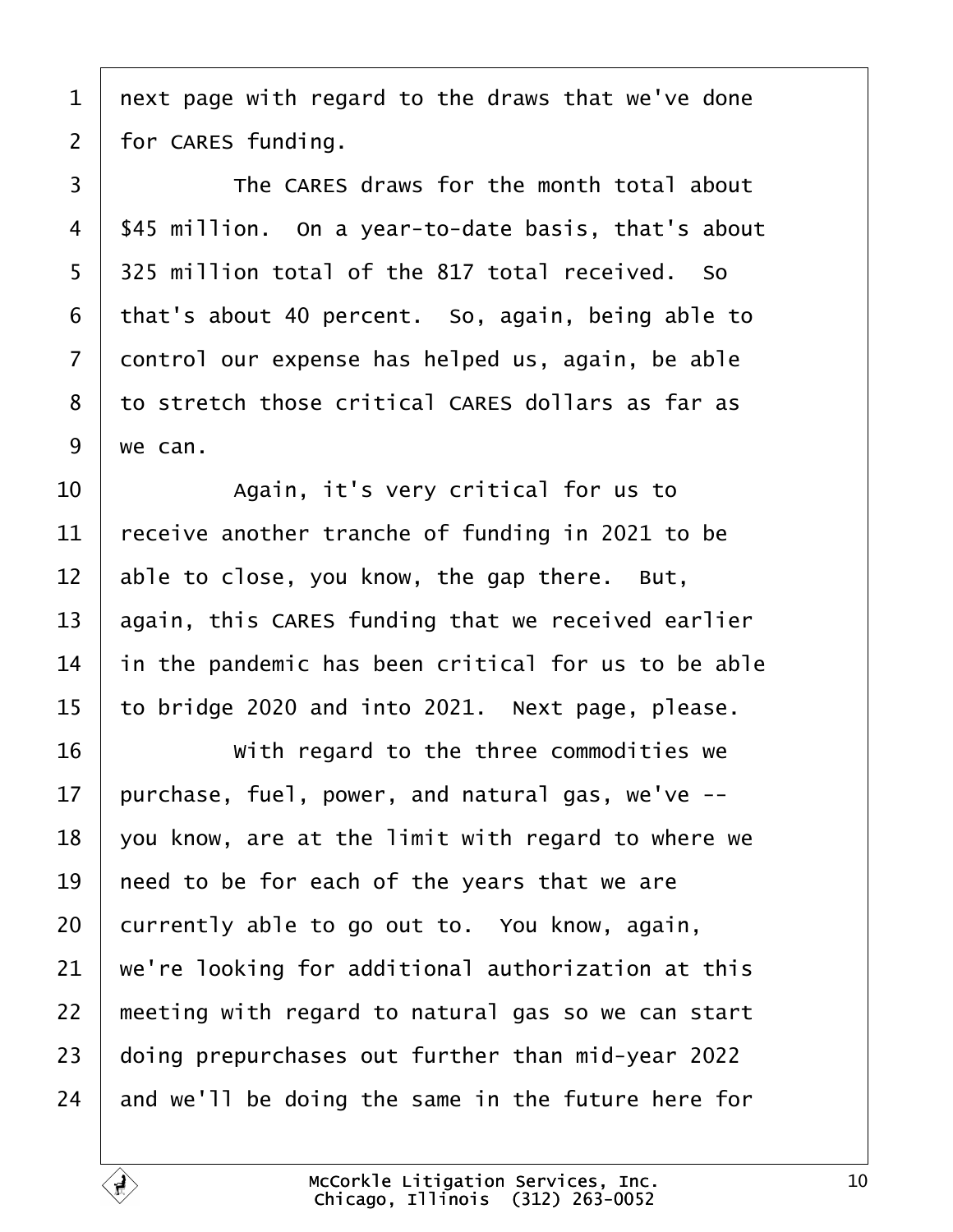1 fuel.  $2 \mid$  But, again, we've been able to lock in at 3 very favorable rates, which has provided us quite a 4 bit of budget favorability, both in prior years, 5 2020, and in 2021. So, again, this has been a, you 6 know, bright spot for us with regard to locking in 7 at historically low prices. 8 | CHAIRPERSON SILVA: Are we expecting, okay, 9 prices to continue at that level? 10 | JEREMY FINE: So, you know, I think that there 11 is probably a window to continue to buy at 12 historically low prices. You know, and 13 unfortunately, that's probably directly related to 14 the second wave we're starting to see with regard 15 to COVID. You know, that obviously has a 16 depressing effect on overall economic activity and 17 thereby has a reciprocal effect on, you know, the 18 fuel prices we've seen over the last, you know, 19 hine months or so.  $20$   $\sim$  So, again, you know -- and actually it 21 went back further than that; but we've seen very, 22  $\sqrt{v}$  very favorable rates on all three commodities, but 23 fuel in particular just due to the larger global 24 bandemic.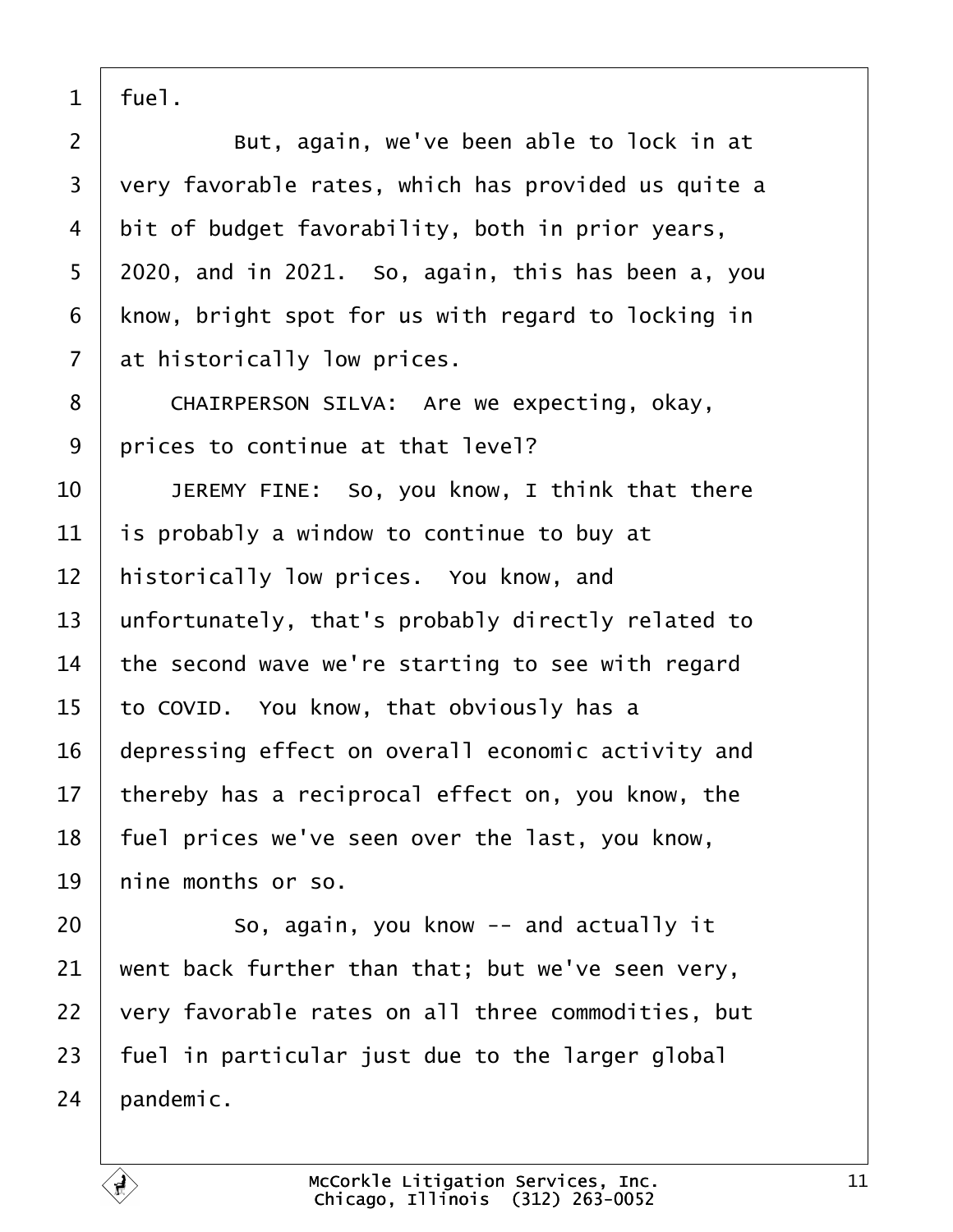| 1              | CHAIRPERSON SILVA: With the new president          |
|----------------|----------------------------------------------------|
| $\overline{2}$ | elect, okay, we've heard a lot of bad press, okay, |
| 3              | towards, okay, oil and petrol gas and all that.    |
| 4              | JEREMY FINE: So we continue to track, you          |
| 5              | know, oil prices along with our advisors on a      |
| 6              | regular basis. You know, again, I think that       |
| 7              | there's obviously, you know, initiatives to        |
| 8              | transition away from fossil-fuel-based economy,    |
| 9              | but, again, I think that we -- you know, there's   |
| 10             | still very, very low prices currently with regard  |
| 11             | to oil and, again, I think that based on what      |
| 12             | you're seeing in the larger global economy is that |
| 13             | those prices should still be in the relatively low |
| 14             | tange in the near future.                          |
| 15             | CHAIRPERSON SILVA: Good. Thank you. Thank          |
| 16             | you. I don't have any more questions.              |
| 17             | SECRETARY LONGHINI: Jeremy, you've concluded       |
| 18             | your report?                                       |
| 19             | JEREMY FINE: Yes. That concludes my remarks        |
| 20             | for the September FAB.                             |
| 21             | SECRETARY LONGHINI: Okay. Then we'll ask if        |
| 22             | anybody else has any questions for you on this     |
| 23             | matter.                                            |
| 24             | <b>Director Irvine?</b>                            |
|                |                                                    |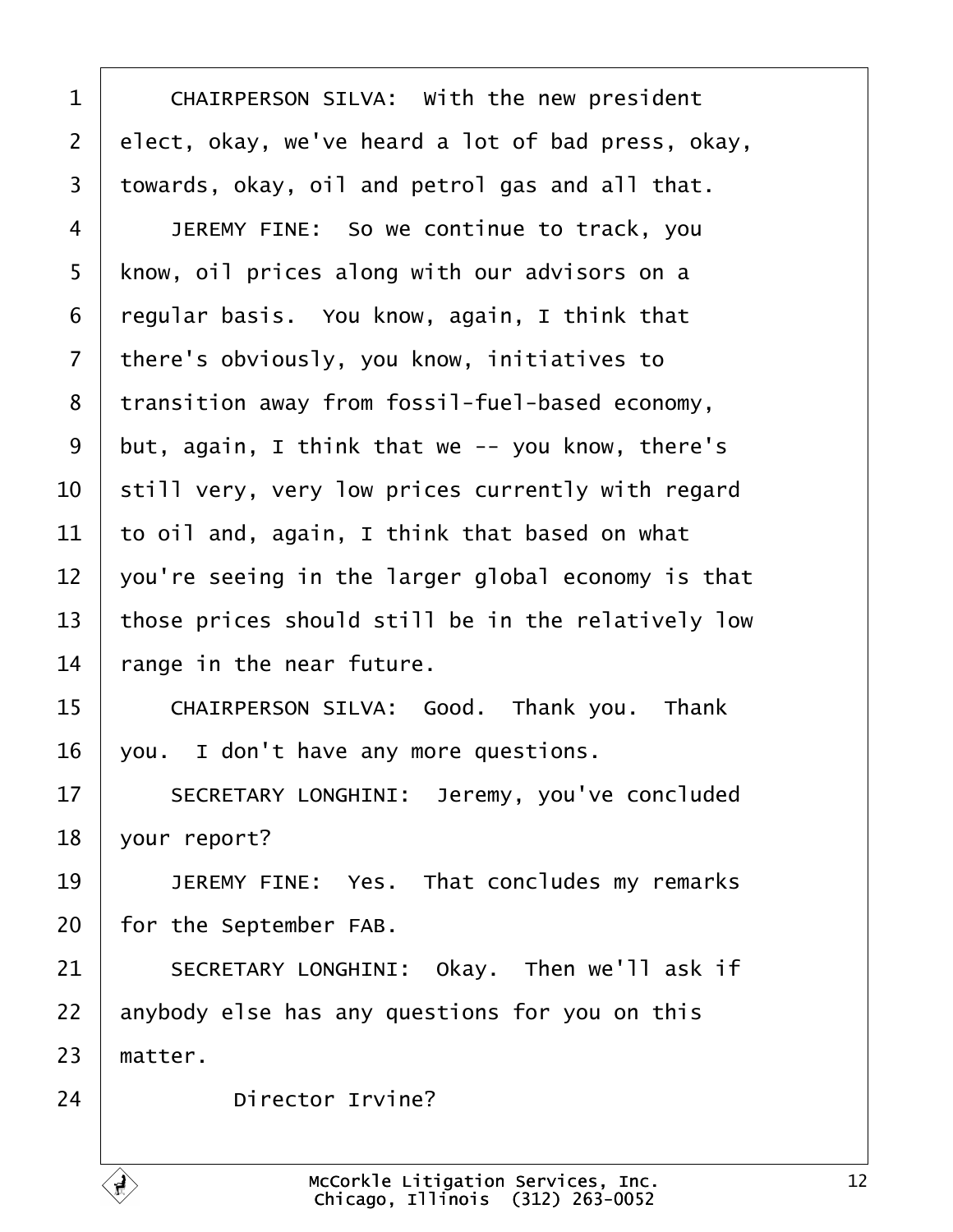| 1              | DIRECTOR IRVINE: No questions. Thanks, Greg.          |
|----------------|-------------------------------------------------------|
| 2              | <b>SECRETARY LONGHINI: Okay. Director Chevere?</b>    |
| 3              | DIRECTOR CHEVERE: No questions.                       |
| 4              | <b>SECRETARY LONGHINI: Director Jakes?</b>            |
| 5              | DIRECTOR JAKES: No questions.                         |
| 6              | <b>SECRETARY LONGHINI: Director Miller?</b>           |
| $\overline{7}$ | DIRECTOR MILLER: No questions.                        |
| 8              | <b>SECRETARY LONGHINI: Director Alva Rosales, any</b> |
| 9              | questions for Jeremy?                                 |
| 10             | DIRECTOR ALVA ROSALES: I don't have any               |
| 11             | questions, Jeremy. I just want to reiterate what I    |
| 12             | said at the public budget, you know, hearing that     |
| 13             | we had. I just really want to thank -- and I know     |
| 14             | the rest of the Board feels the same way. We just     |
| 15             | eally want to thank the team for all of the hard      |
| 16             | work in putting the budget together and for really    |
| 17             | looking forward and trying to be creative as          |
| 18             | possible in, number one, keeping the expenses down    |
| 19             | as much as possible and then looking for ways for     |
| 20             | hew income and new revenue to come in.                |
| 21             | I know it takes a team effort from your               |
| 22             | team, but also the execution on behalf of the rest    |
| 23             | of the CTA. You know, we're really grateful for it    |
| 24             | and just thank you for the hard work and keep it up   |
|                |                                                       |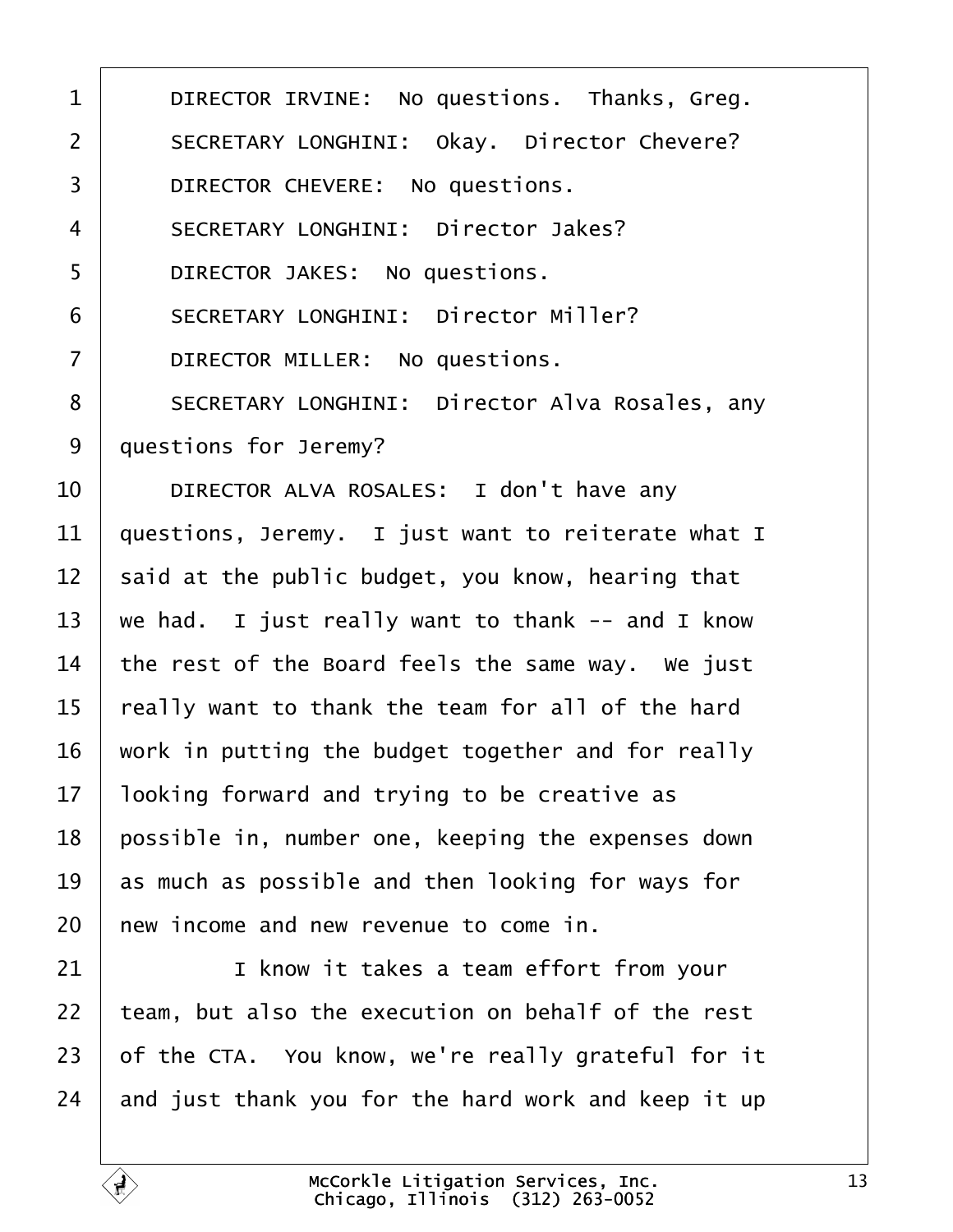| 1  | because we need it. We really need it. So            |
|----|------------------------------------------------------|
| 2  | JEREMY FINE: Thank you. I'll pass the kind           |
| 3  | words along. Thank you.                              |
| 4  | DIRECTOR ALVA ROSALES: Thank you.                    |
| 5  | SECRETARY LONGHINI: Thank you. Since there           |
| 6  | are no further questions, Chairman Silva, we may     |
| 7  | proceed to Agenda Item Number 4.                     |
| 8  | <b>CHAIRPERSON SILVA: Since there are no further</b> |
| 9  | questions, may I have leave to place this item on    |
| 10 | the omnibus?                                         |
| 11 | SECRETARY LONGHINI: Chairman, we don't need to       |
| 12 | do that with the finance report. It has been         |
| 13 | accepted by the Board. We can just move to Number    |
| 14 | 4 now.                                               |
| 15 | CHAIRPERSON SILVA: Okay. Let's move to Number        |
| 16 | 5.                                                   |
| 17 | SECRETARY LONGHINI: Number 4. The finance            |
| 18 | report was Number 3 on the agenda.                   |
| 19 | <b>CHAIRPERSON SILVA: The next order of business</b> |
| 20 | is the review of amending Ordinance 019-103          |
| 21 | approving the fiscal years 2020-2024 Capital         |
| 22 | mprovement Program.                                  |
| 23 | Jeremy.                                              |
| 24 | JEREMY FINE: Thank you. Again, I'm Jeremy            |
|    |                                                      |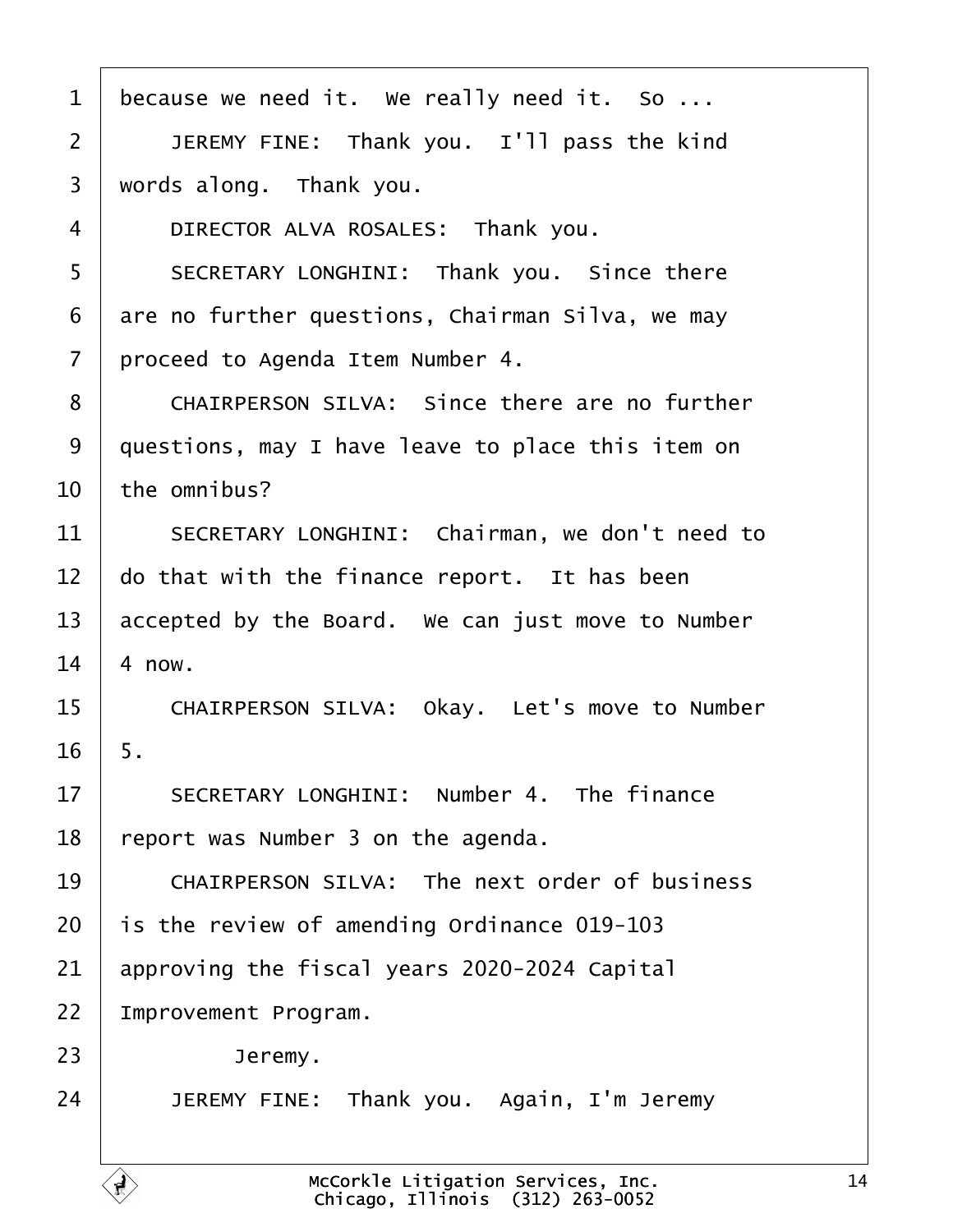| 1               | Fine, your Chief Financial Officer, and I'm here    |
|-----------------|-----------------------------------------------------|
| $\overline{2}$  | today to present an amendment to the 2020 through   |
| 3               | 2024 Capital Improvement Program or CIP.            |
| 4               | In November 2019, the Board approved the            |
| 5               | \$5.1 billion CIP and the CIP was amended in April  |
| 6               | and August. We are now proposing a final closing    |
| 7               | amendment to incorporate additional known changes.  |
| 8               | The amendment is being done to, one,                |
| 9               | reduce the amount of CTA bond funds needed by 17.5  |
| 10              | million as funding from the State bond program as   |
| 11              | sufficient to provide the related facility          |
| 12              | improvement costs. And, two, to increase the        |
| 13              | amount of Department of Homeland Security grants by |
| 14              | 8.9 million to fund cyber security upgrades to      |
| 15              | CTA's fiberoptic network as well as pass-through    |
| 16              | funding from the Chicago Police Department Transit  |
| 17 <sub>2</sub> | Operations Division. And third, to include a        |
| 18              | project award of 2.5 million from the IEPA for the  |
| 19              | purchase of three electric buses and the net        |
| 20              | decrease to the 2020 through 2024 CIP is            |
| 21              | \$6.1 million.                                      |
| 22              | This concludes my remarks. I'm glad to              |
| 23              | answer any questions.                               |
| 24              | CHAIRPERSON SILVA: How many buses -- electric       |
|                 |                                                     |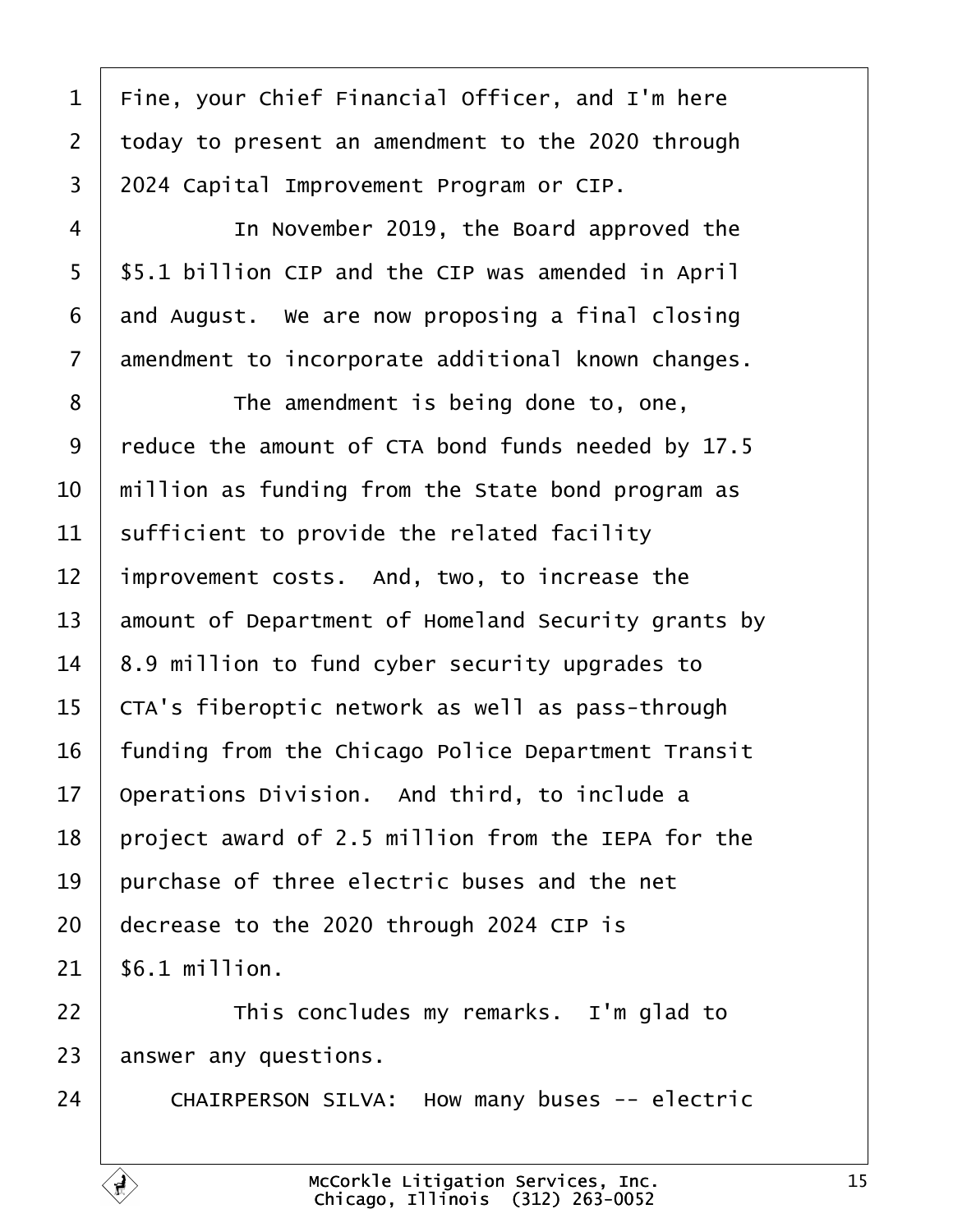1 buses are we buying?  $2$  | JEREMY FINE: So with regard to total electric 3 buses, you know, and we'll also be talking about 4 this with regard to the 2021 through '25 CIP, we're 5 looking at 70 buses with nine chargers.  $6$  / CHAIRPERSON SILVA: 70 buses. That's a good 7 amount. Very good. 8 | JEREMY FINE: We're very excited. 9 | DIRECTOR JAKES: Jeremy, are they -- I don't 10 know if this is a question for you or our 11 president. Are they going to -- the buses that 12 they're adding  $-$  or replacing, what are they going 13 to do with those buses? Are they going to --14 | PRESIDENT CARTER: Usually the buses that we 15 replace are buses we retire. They are beyond their 16 useful life, so we would scrap them and retire 17  $then.$ 18 | DIRECTOR JAKES: Okay. Thank you. 19 | SECRETARY LONGHINI: Great. Thanks. 20 **Chairman Silva, do you have any more** 21 duestions? 22 | CHAIRPERSON SILVA: No, I don't have any 23 *questions.* 24 | SECRETARY LONGHINI: Okay. Director Irvine?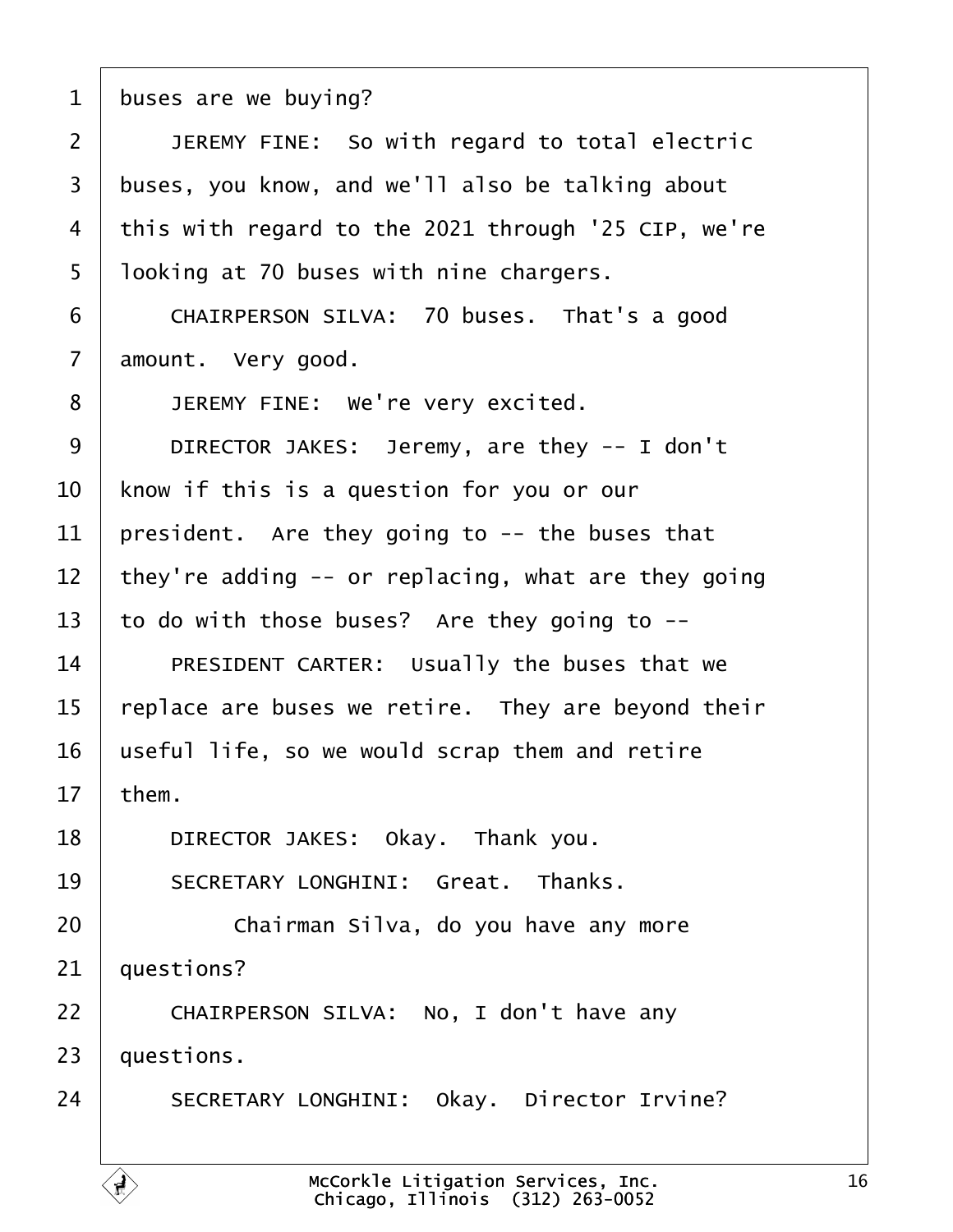| 1              | DIRECTOR IRVINE: No questions. Thanks.               |
|----------------|------------------------------------------------------|
| 2              | <b>SECRETARY LONGHINI: Director Chevere?</b>         |
| 3              | DIRECTOR CHEVERE: No questions.                      |
| 4              | <b>SECRETARY LONGHINI: Director Miller?</b>          |
| 5              | DIRECTOR MILLER: No questions.                       |
| 6              | <b>SECRETARY LONGHINI: Director Alva Rosales?</b>    |
| $\overline{7}$ | DIRECTOR ALVA ROSALES: No questions.                 |
| 8              | SECRETARY LONGHINI: Chairman, there are no           |
| 9              | further question on Agenda Item Number 4.            |
| 10             | CHAIRPERSON SILVA: Since there are no further        |
| 11             | questions, may I have leave to place this item on    |
| 12             | the omnibus for Board approval?                      |
| 13             | DIRECTOR JAKES: So moved.                            |
| 14             | DIRECTOR IRVINE: Second.                             |
| 15             | SECRETARY LONGHINI: Moved and seconded.              |
| 16             | Chairman Silva, we may now proceed to                |
| 17             | Agenda Items Number 5 and Number 6. We will          |
| 18             | consider them as a single package.                   |
| 19             | <b>CHAIRPERSON SILVA: Our next order of business</b> |
| 20             | is the review of two ordinances. The first           |
| 21             | ordinance is an ordinance adopting a budget for      |
| 22             | calendar year 2021 and financial plan for calendar   |
| 23             | years 2022 and 2023. The second ordinance is an      |
| 24             | ordinance approving the fiscal years 2021 to 2025    |
|                |                                                      |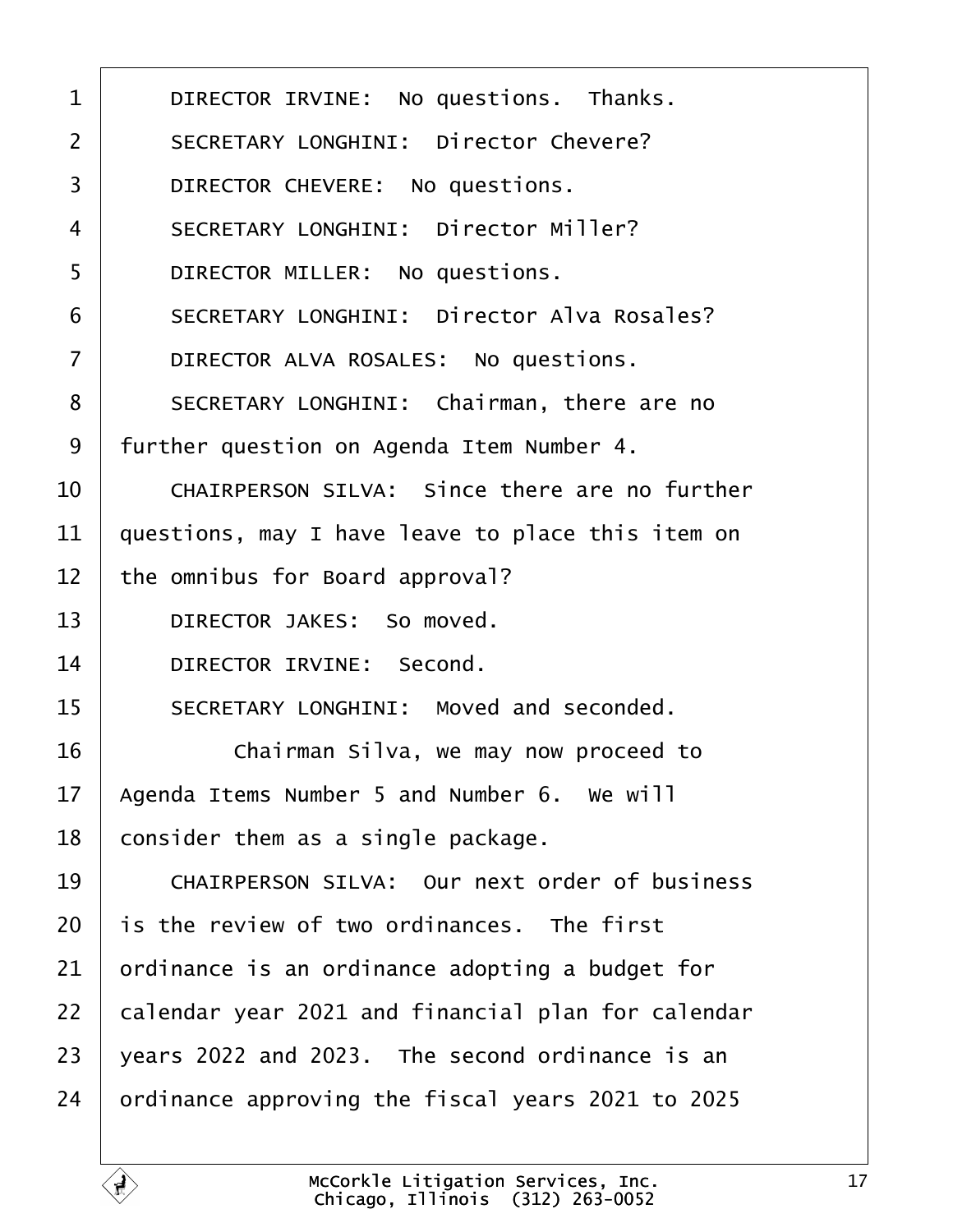- 1 and cooperative agreements and amendments and
- 2 related materials.
- 3 | Jeremy?
- 4 | JEREMY FINE: Again, I'm Jeremy Fine, your
- 5 Chief Financial Officer, and before you today is
- 6 the 2021 budget. So we'll walk through a brief
- 7 presentation here. Next page, please.
- 8 **With regard to the '21 budget, we're**
- 9 presenting a budget of 1.5 -- \$1.45 billion and,
- 10 again, this is a budget that's dependent upon
- 11 additional Federal stimulus funding due to the
- 12 revenue shortfalls that are as a resulting from the
- 13 bandemic.
- $14$   $\parallel$  Again, as we outlined in the FAB
- 15 presentation, we've seen a dramatic impact due to
- 16 the pandemic on both our system-generated revenues
- 17 as well as our public funding.
- 18 **The CTA continues to deliver critical**
- 19 service at normal service levels to our customers
- 20 because, again, it has been proven out through the
- 21 pandemic that, indeed, public transit is an
- 22 essential service. So this has been a critical
- 23 lifeline to both our customers as well as, you
- 24 know, our employees; but, you know, getting those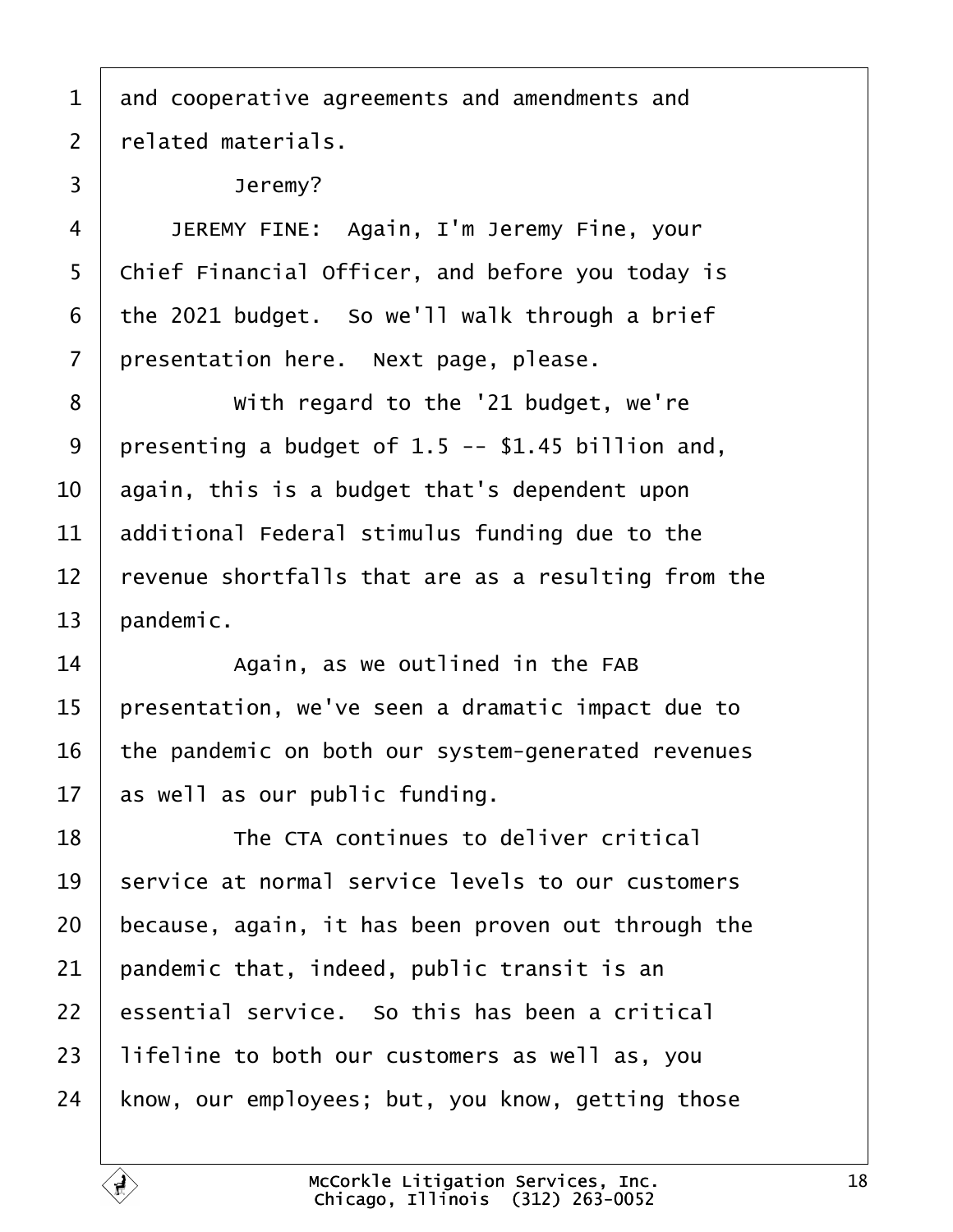| $\mathbf 1$ | dustomers to and from the essential service work    |
|-------------|-----------------------------------------------------|
| 2           | and to those essential services has been an         |
| 3           | economic benefit to the city and will continue to   |
| 4           | be an economic benefit in the recovery post the     |
| 5           | pandemic.                                           |
| 6           | We continue to tighten our belt with                |
| 7           | regard to our budget and line items. In fact, over  |
| 8           | the last five years, we've attained almost          |
| 9           | \$170 million of budgetary efficiencies. This       |
| 10          | humber is almost \$330 million over the last ten    |
| 11          | years.                                              |
| 12          | So our budget would be either 10 percent            |
| 13          | or 20 percent, depending on what timeframe you're   |
| 14          | looking at, higher than it is today if it were not  |
| 15          | for these previously enacted efficiencies.          |
| 16          | We've also done a great job of living               |
| 17          | within our means with regard to budgeted expense    |
| 18          | levels. And, again, this is due, in part, to the    |
| 19          | fact that we already had a best-in-class cleaning   |
| 20          | regimen prior to the pandemic, so we did not see    |
| 21          | the explosive cost you've seen in our jurisdictions |
| 22          | around the country with regard to ramping up those  |
| 23          | cleaning efforts.                                   |
| 24          | So, again, we'll be looking at extending            |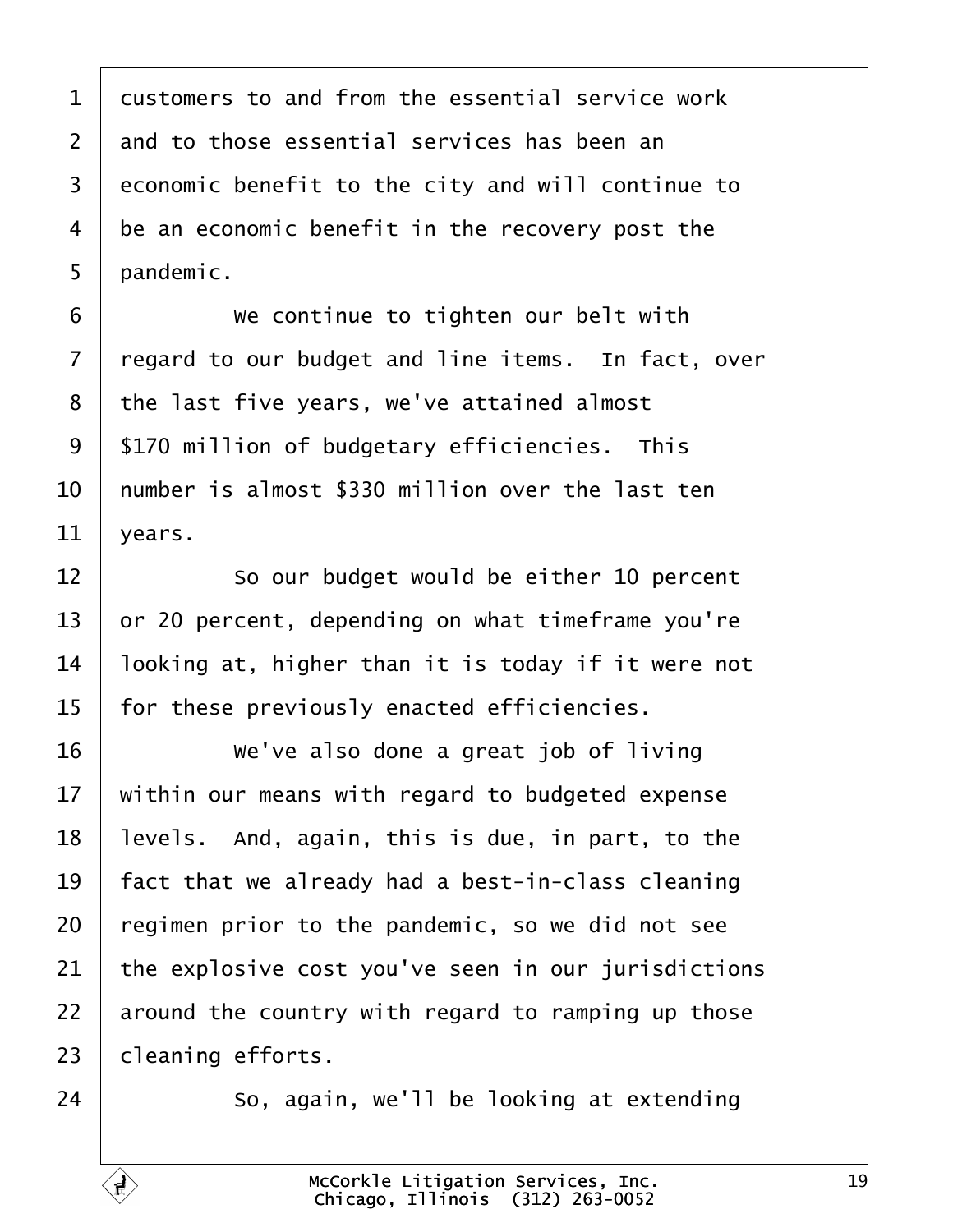1 these three, you know, primary tracks through the 2 '21 budget. Next page, please. 3 | With regard to the revenues, we have a 4 diverse stream of revenues as you can see here in 5 the pie chart to the lower left, but they are all 6 economically sensitive revenue streams. 7 **We did receive -- and because of this, we** 8 did receive \$817 million of CARES funding from the 9 Federal Government, which, again, was a nod to the 10 fact of how important public transit was and 11 **Continues to be, as well as the sensitivity that we** 12 experienced with regard to our revenue streams. 13 • We received \$817 million. A portion of 14 that, as I indicated in the prior FAB presentation, 15 will be carried over into 2021 budget to the tune 16 b f about \$260 million. So we were able to reduce 17 the gap for 2021 down from over \$600 million to 18 slightly under \$400 million. \$372 million. But, 19 again, additional budget actions will be needed to 20 close that gap. And, again, we hope that comes in 21 the form of additional Federal stimulus funding. 22 • We also, you know, may see additional cuts 23 from the State. You know, as you know, we already 24 det cut about \$38 million a year, you know, from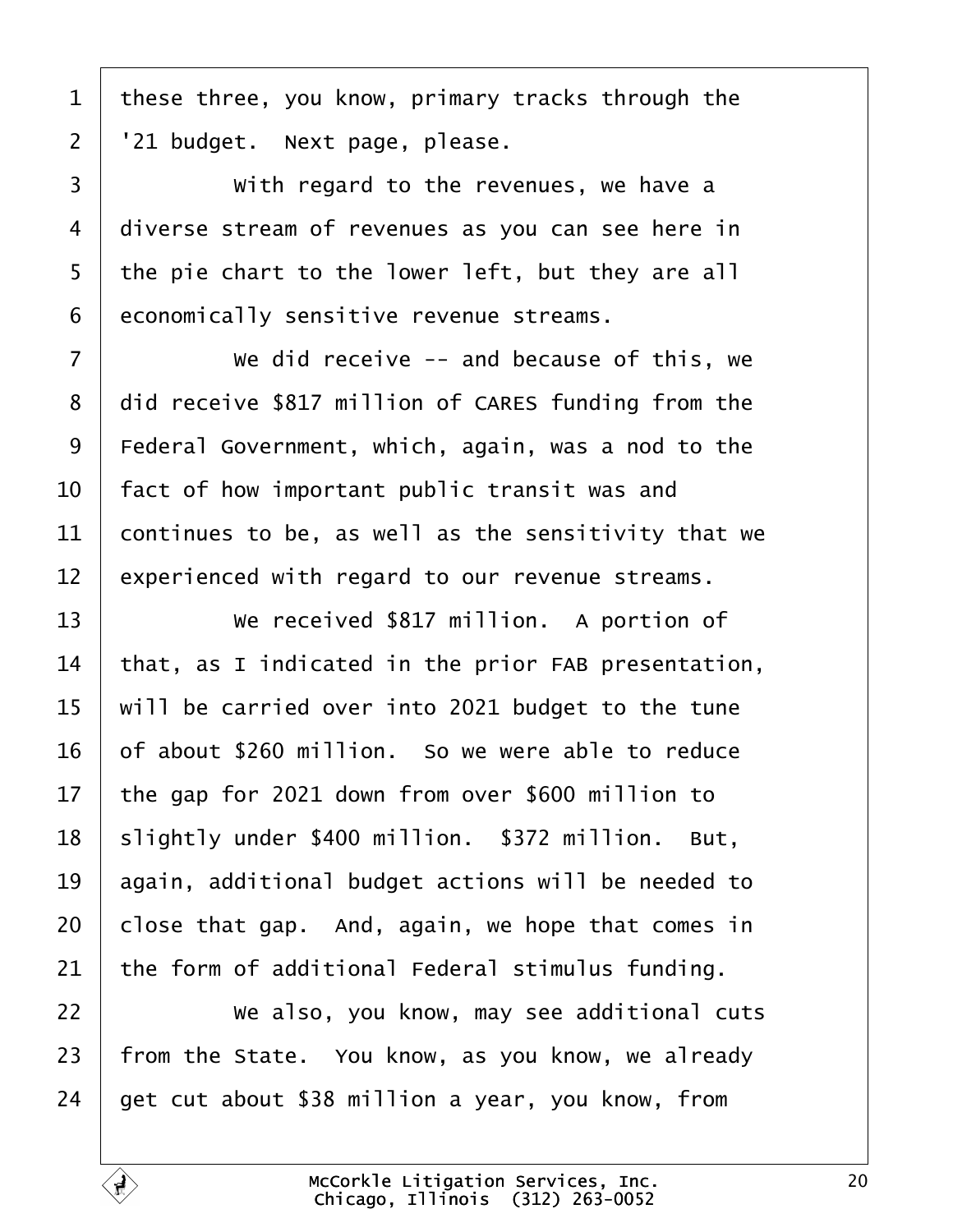1 prior cuts that were enacted going back to 2015. 2 You know, there could be additional cuts included 3 due to the State's own fiscal situation and also 4 further exacerbated by the fact that Fair Tax did 5 not pass. 6 **With regard to expenses, we talked about** 7 how we're going to be able to control our expenses. 8 But with regard to bending the expense curve 9 dramatically, you know, that again is tied directly 10 to service levels. 11 As you can see here, a predominant share 12 of expenses are on the labor side or directly 13 related to service level, whether it be fuel and 14 power, materials, or other expenses. So, again, we 15 have fairly inflexible expense categories unless 16 you're, you know, talking about service levels. 17 **I** is also important to point out that our 18 **admin labor line highlighted here at 5 percent is** 19  $\mu$  already very lean vis-a-vis what you see in the 20 industry at large in other governmental entities 21 where you typically see over 10 percent. So, 22 again, we've done a good job of tightening our 23 belts and will continue to look for efforts going 24 forward. Next page, please.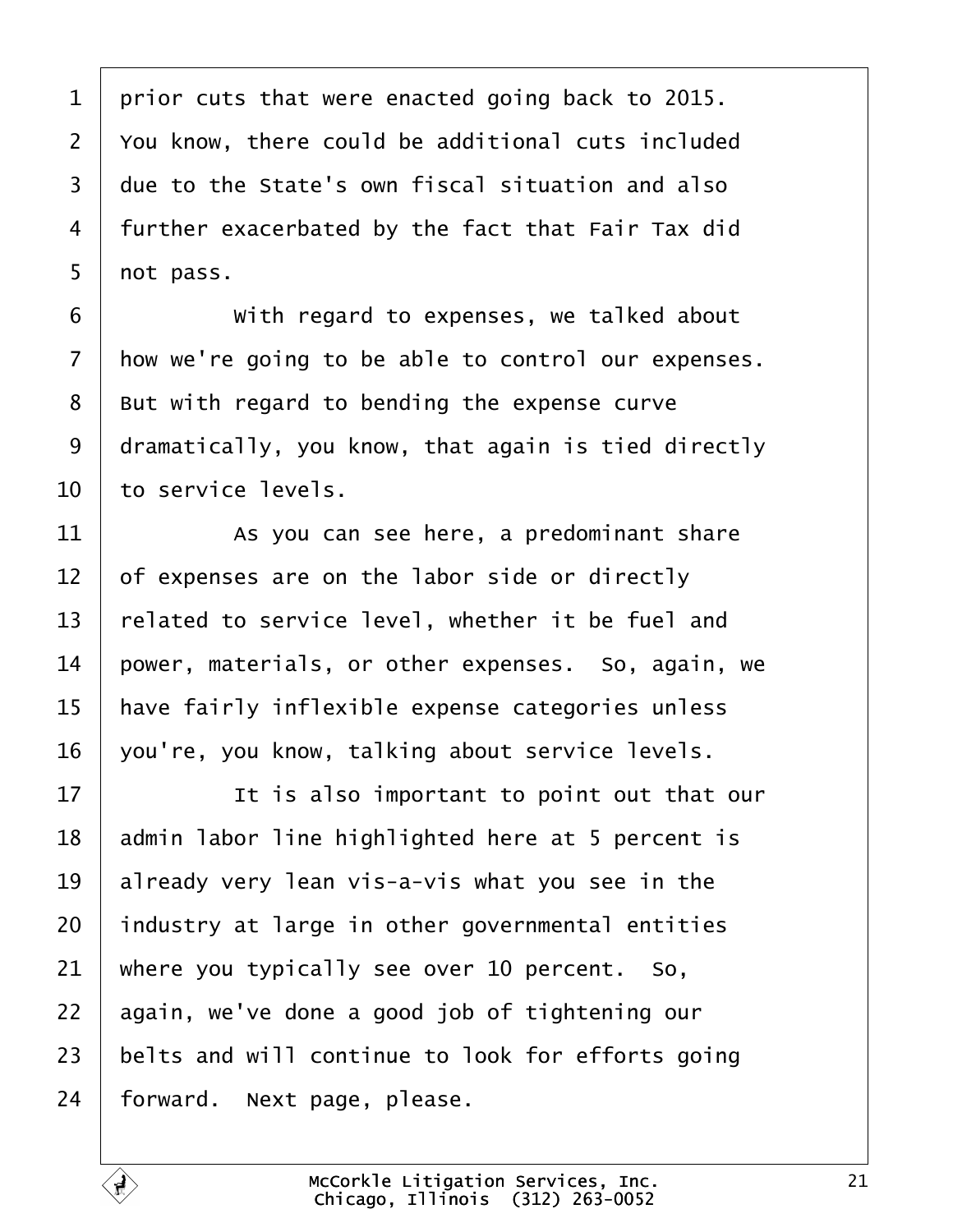| 1  | With regard to efficiencies, you know, I            |
|----|-----------------------------------------------------|
| 2  | highlighted already that we've attained almost 170  |
| 3  | dr \$330 million of efficiencies over the last five |
| 4  | or ten years. We continue to look for efficiencies  |
| 5  | in the 2021 budget. We, you know, already included  |
| 6  | restricting hiring on vacant positions, locking in  |
| 7  | power costs, aligning capital uses with capital     |
| 8  | sources, as well as, you know, quite a bit of       |
| 9  | savings that we were able to obtain under refunding |
| 10 | for savings that we completed about a month and a   |
| 11 | half ago on some outstanding bonds.                 |
| 12 | We'll also continue to work with the                |
| 13 | unions on additional concessions in 2021; but,      |
| 14 | again, it's just an indication that we continue to  |
| 15 | look at every opportunity to, you know, again       |
| 16 | feduce and constrain our expenses. But, you know,   |
| 17 | again, we're facing historic times with regard to   |
| 18 | the pandemic.                                       |
| 19 | With regard to that are two historic                |
| 20 | levers that we have. One is fares. You know, when   |
| 21 | we previously enact a fare increase, that generates |
| 22 | about 20 to \$25 million a year. Based on current   |
| 23 | ridership levels, that would only generate about    |
| 24 | \$5 million a year. And then if we were to adjust   |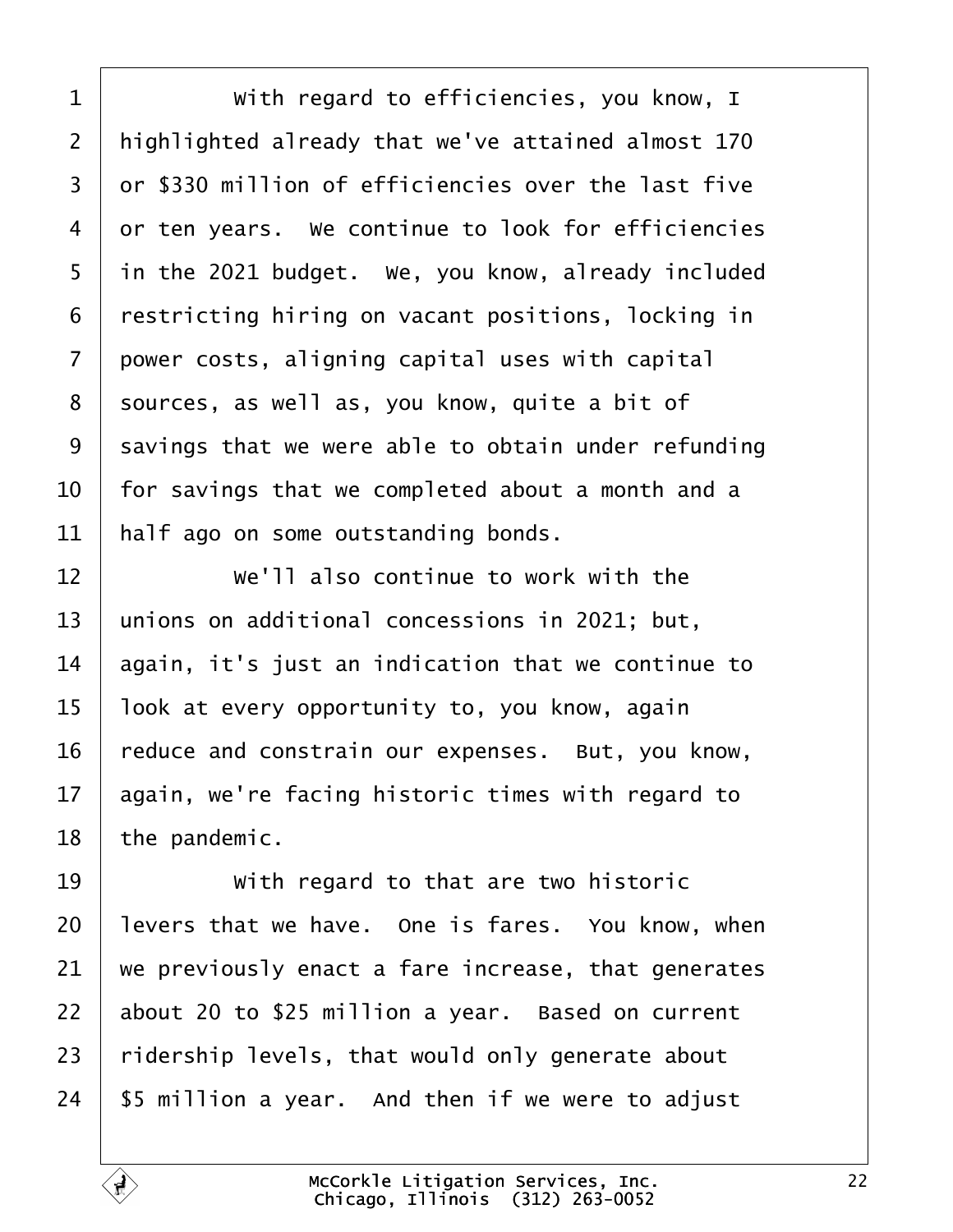| 1              | service levels, you know, it would mean dramatic    |
|----------------|-----------------------------------------------------|
| 2              | reductions to close a gap of \$372 million. So,     |
| 3              | again, this is something that not only the CTA      |
| 4              | wrestles with, but industry wide we're wrestling    |
| 5              | with that.                                          |
| 6              | Again, I think you saw a commitment from            |
| $\overline{7}$ | the Federal Government previously for historic      |
| 8              | levels of funding that were supported on both sides |
| 9              | of the aisle. So, again, we remain cautiously       |
| 10             | optimistic that we'll see another package come      |
| 11             | through Washington for additional stimulus that     |
| 12             | will carry us through 2021.                         |
| 13             | That concludes my remarks with regard to            |
| 14             | the operating budget and I'll pause there for a     |
| 15             | moment. Any questions with regard to the operating  |
| 16             | budget?                                             |
| 17             | CHAIRPERSON SILVA: Yes. Can you -- I mean, we       |
| 18             | are relying a lot, okay, on the Federal stimulus.   |
| 19             | Are we doing something specific -- I mean, we're    |
| 20             | doing something out of the normal, okay,            |
| 21             | (indiscernible) in order to get the Federal         |
| 22             | stimulus? I know it's not easy.                     |
| 23             | JEREMY FINE: Yeah. So we continue to make our       |
| 24             | voices heard in Washington as an industry. You      |
|                |                                                     |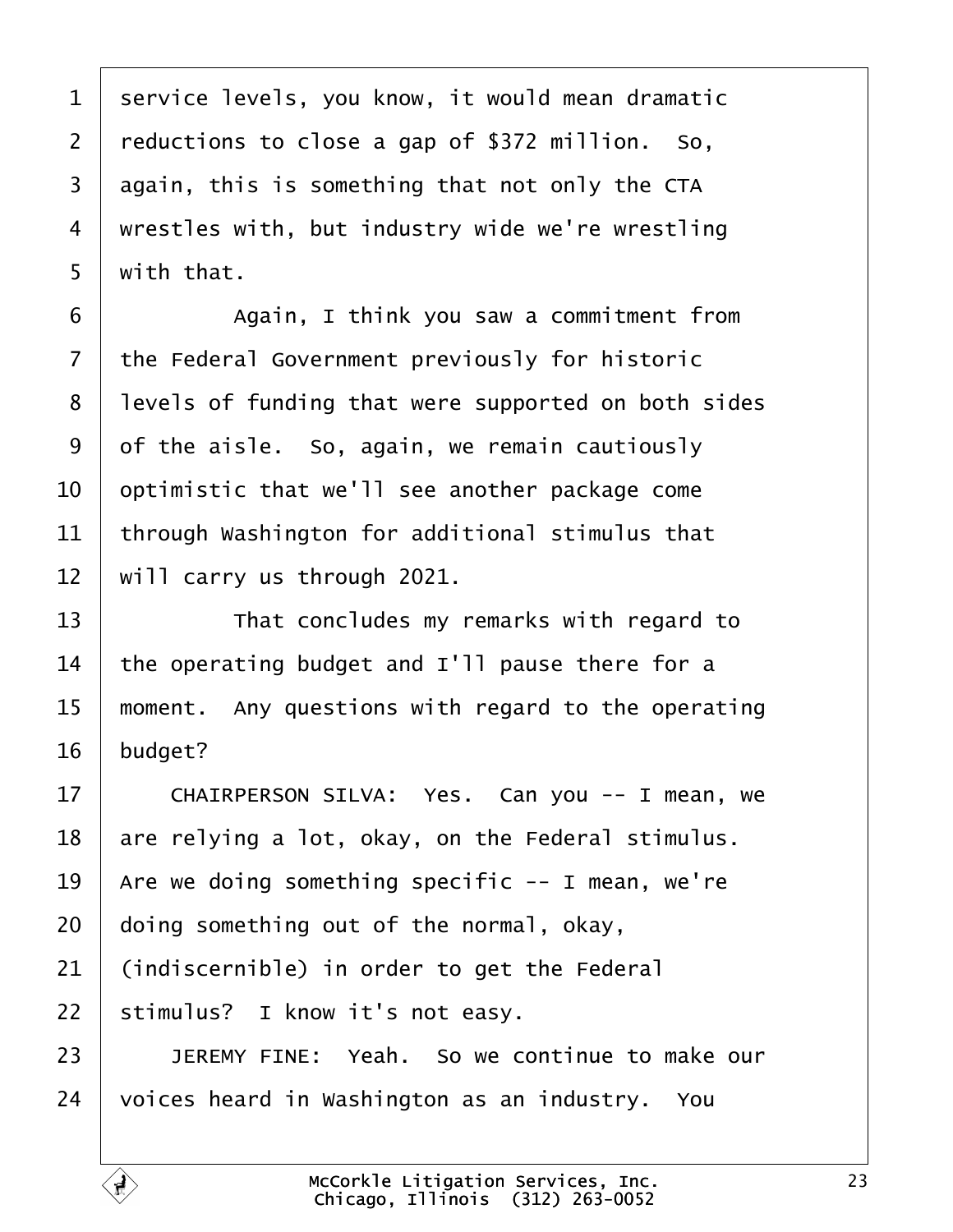| $\mathbf{1}$   | know, and as an entity. You know, again, because I  |
|----------------|-----------------------------------------------------|
| 2              | think that -- I think that DC and Congress has seen |
| 3              | the multiplier effect of transit. APTA, which is    |
| 4              | the industry organization, you know, for transit,   |
| 5              | has indicated that every dollar invested in transit |
| 6              | has a \$4 economic value to the communities that    |
| $\overline{7}$ | they serve. So, again, I think that that point was  |
| 8              | heard loud and clear on Capitol Hill. I think that  |
| 9              | will continue to be heard and I think that, again,  |
| 10             | you know, we really were a shining star during --   |
| 11             | you know, throughout the pandemic, but particularly |
| 12             | at the front end of the pandemic. You know, we      |
| 13             | really were providing an essential service to the   |
| 14             | people of Chicago, getting them back and forth to   |
| 15             | those essential services and getting those          |
| 16             | essential workers to their final destinations.      |
| 17             | So, again, I think that that point                  |
| 18             | resonates loud and clear. Again, I think that's     |
| 19             | why we remain optimistic that there will be an      |
| 20             | additional tranche of funding coming out of DC.     |
| 21             | PRESIDENT CARTER: To put a finer point on           |
| 22             | that, I have been personally involved in            |
| 23             | discussions in Congress around the emergency relief |
| 24             | funding that we can get. The House has already      |
|                |                                                     |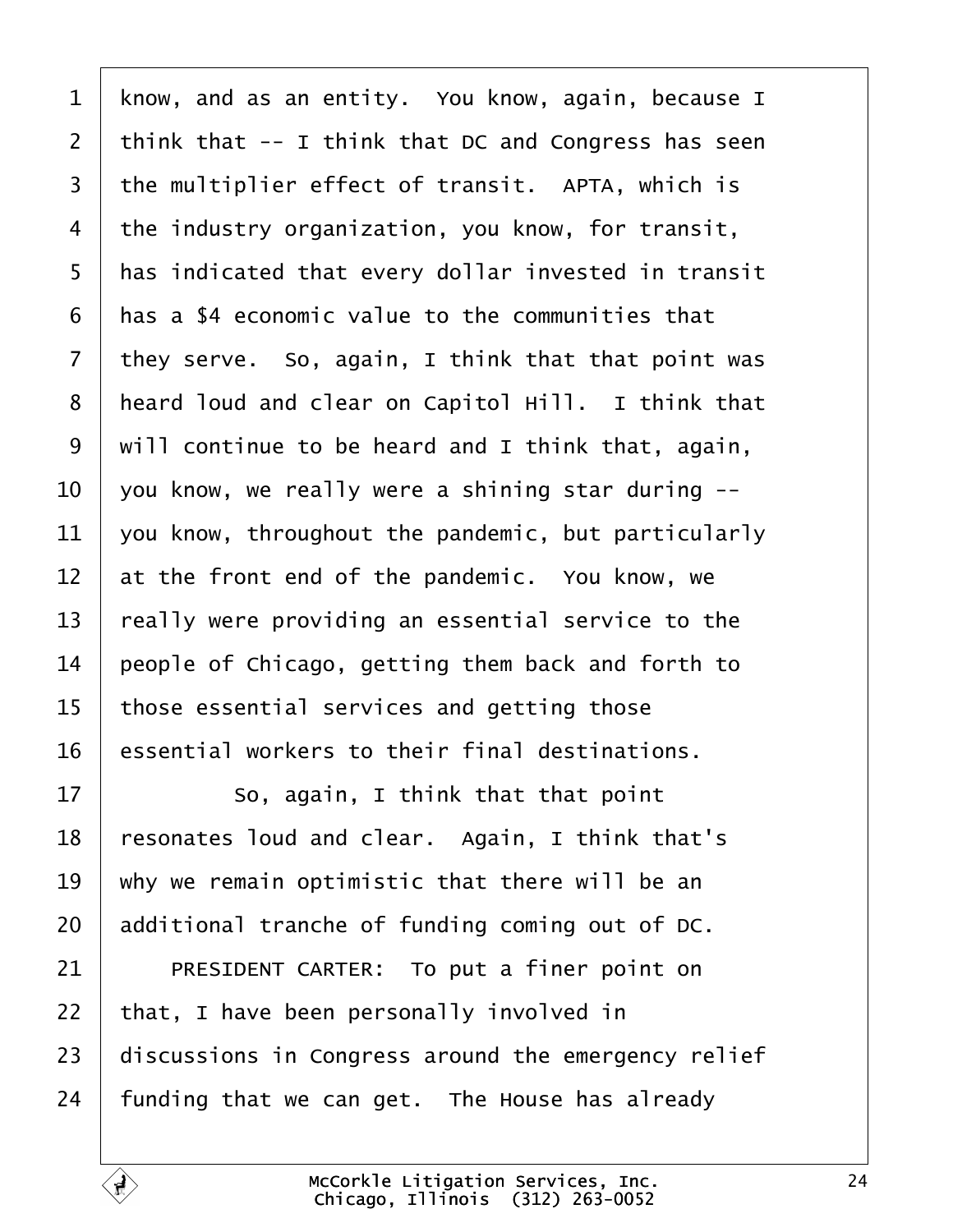1 passed a bill called the HEROES Act that will 2 provide up to \$32 billion worth of funding for 3 public transit. The Senate has yet to take up a 4 similar proposal, but we continue to work closely 5 with the industry. We also continue to work 6 dlosely with the City and the Mayor and her 7 dovernment affairs teams is very familiar with our 8 needs and asks the Mayor certainly made it a 9 priority for her requests as well in conversations 10 she's having on the Hill as we deal with this 11 *issue.* 12 **And I am cautiously optimistic that we** 13 will ultimately see some level of relief. I think 14 the real question that we're facing is the timing 15 of that. And that's one of the reasons why we're 16 certainly, you know, focused on doing everything we 17 can to extend our CARES Act funding and reduce 18 expenses while continuing to provides the full 19 level of service to our customers for as long as 20 bossible in order to make sure that we are in a 21 bosition to receive those funds before we would 22 have to make the tough and difficult decisions 23 around what we would do to service. 24 CHAIRPERSON SILVA: But, I mean, all the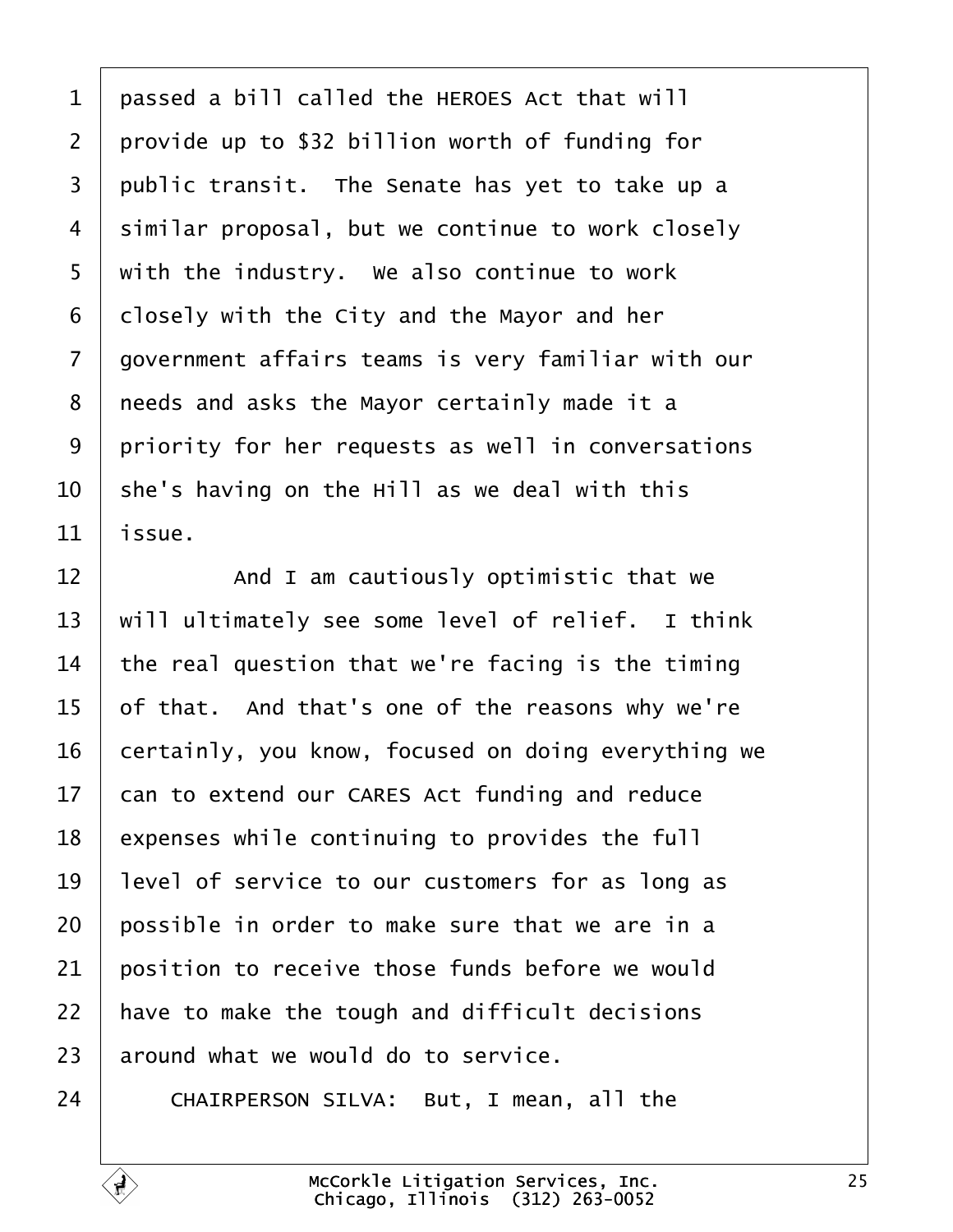| 1              | agencies have the same problem, right?              |
|----------------|-----------------------------------------------------|
| $\overline{2}$ | PRESIDENT CARTER: Yeah. But the difference is       |
| 3              | we have been successful once before. So it's not    |
| 4              | like we're starting from scratch with this          |
| 5              | discussion. You know, we -- with the CARES Act,     |
| 6              | no one thought at the time that we would get        |
| $\overline{7}$ | funding in the CARES Act for public transit and we  |
| 8              | actually ended up getting quite a bit of funding,   |
| 9              | well over \$20 million. The House has already       |
| 10             | allocated over \$30 billion.                        |
| 11             | So we know that our message is being heard          |
| 12             | and we've seen Congress take action on it. The      |
| 13             | ssue is they haven't come to a resolution in        |
| 14             | general about emergency relief funding for anybody. |
| 15             | But the good news is that we're in the conversation |
| 16             | and we're part of the negotiations. So that's one   |
| 17             | reason that I'm optimistic that at the end of the   |
| 18             | day, we will end up getting something. I don't      |
| 19             | think there's anyone who doesn't believe there will |
| 20             | not be another emergency relief fund for the        |
| 21             | country.                                            |
| 22             | So the real issue at this point in time is          |
| 23             | making sure that you're a part of the discussion of |
| 24             | what that fund will look like and we are a part of  |
|                |                                                     |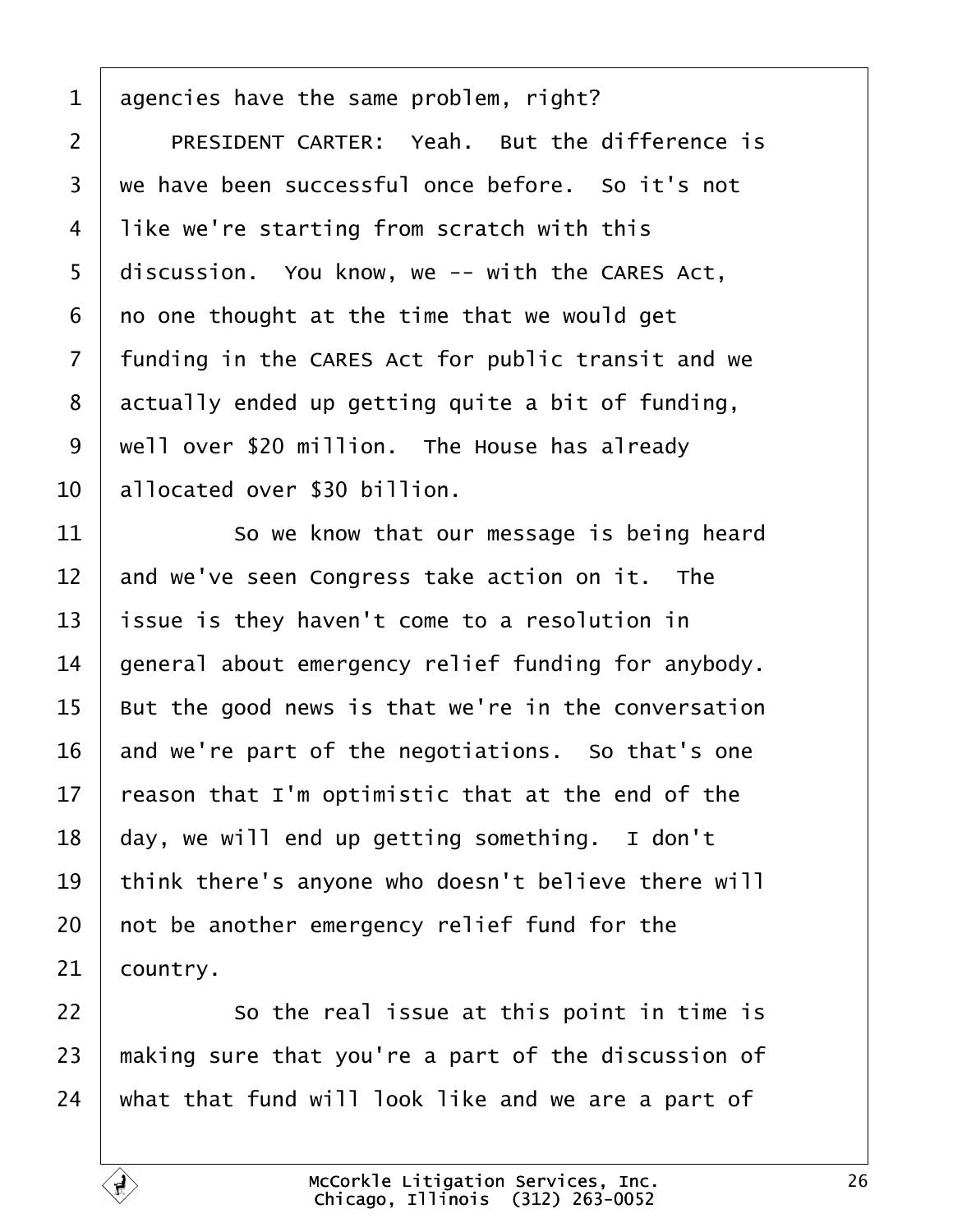| 1              | the discussion right now. So I feel like we're in   |
|----------------|-----------------------------------------------------|
| $\overline{2}$ | a good place and we just have to wait and see how   |
| 3              | it all plays out with this new administration.      |
| 4              | CHAIRPERSON SILVA: Thank you very much.             |
| 5              | SECRETARY LONGHINI: Thank you. Chairman             |
| 6              | Silva, why don't we allow Jeremy to finish his      |
| 7              | presentation on the capital component and then I'll |
| 8              | go around to the board members and if they wish to  |
| 9              | ask questions about the operating budget, they can  |
| 10             | do it at the same time.                             |
| 11             | Jeremy?                                             |
| 12             | JEREMY FINE: Thank you. The 2021 through 2025       |
| 13             | Capital Improvement Program known as the CIP, you   |
| 14             | know, is a \$3.4 billion program. The largest       |
| 15             | source of funding is Federal funds followed by      |
| 16             | State bond funds and the recurring Pay As You Go    |
| 17             | revenues passed by the State last year.             |
| 18             | CTA will also continue to invest in its             |
| 19             | capital program through the issuance of bond. The   |
| 20             | fiscal year 2025 Federal formula and State PAYGO    |
| 21             | funds have not yet been allocated to the service    |
| 22             | boards. We are working with RTA on an               |
| 23             | invest-in-transit framework, which will provide     |
| 24             | guidance on how the funding will be allocated in    |
|                |                                                     |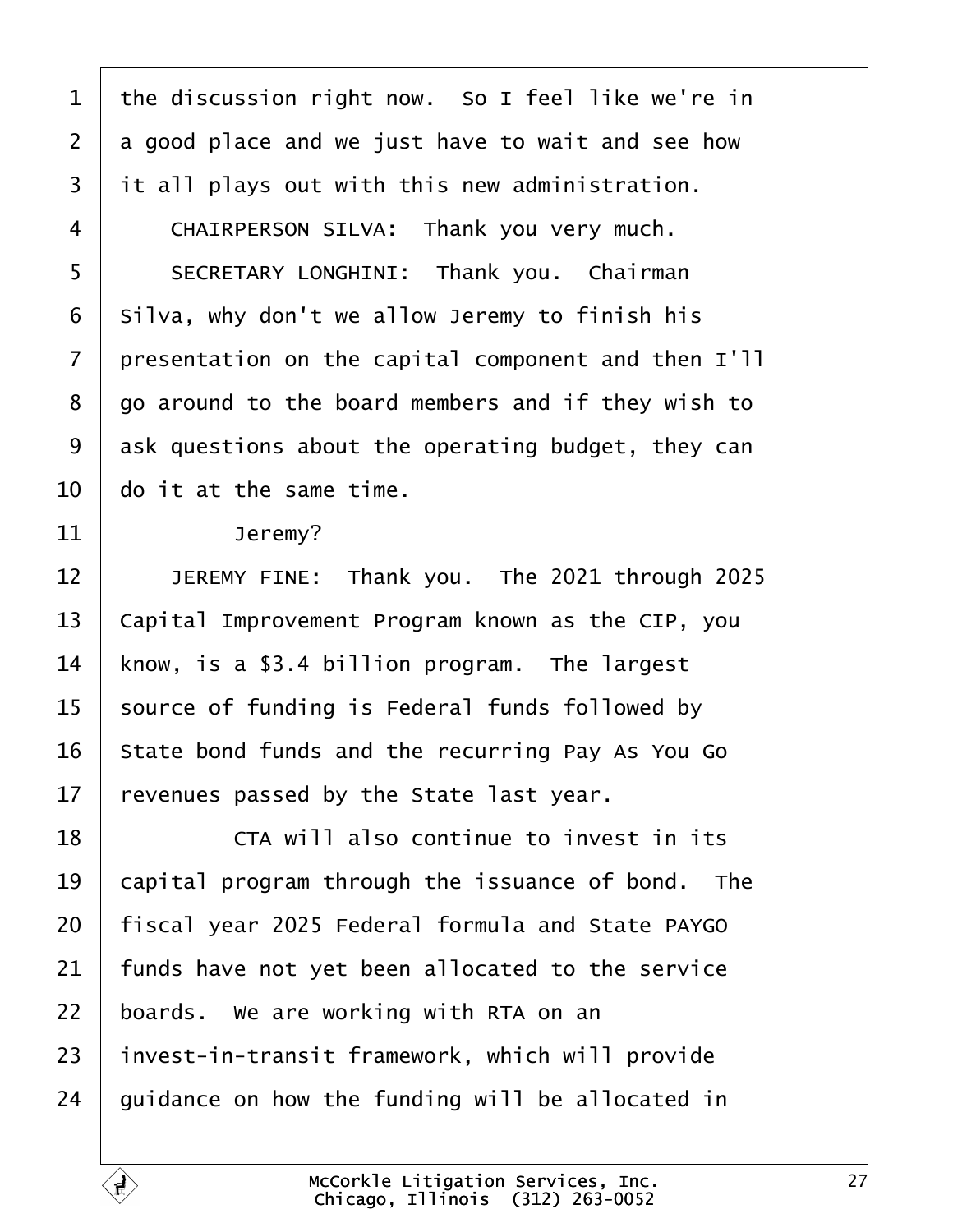| $\mathbf 1$    | 2025 and beyond. So the total five-year CIP is      |
|----------------|-----------------------------------------------------|
| $\overline{2}$ | Iower than it would be if the five-year -- if the   |
| 3              | fifth year had been allocated.                      |
| 4              | The CIP continues to fund transformative            |
| 5              | projects, such as major rail line projects          |
| 6              | including the Red-Purple Line Modernization, the    |
| 7              | Red Line extension to the south, and Your New Blue. |
| 8              | We're also investing in bus and rail fleet          |
| 9              | modernization, the All Stations Accessibility       |
| 10             | Program, and the State of good repair projects.     |
| 11             | As we've talked about in the past,                  |
| 12             | investing in the capital program drives economic    |
| 13             | development in the city and it is important for     |
| 14             | economic recovery. Again, as I indicated with       |
| 15             | regard to APTA, that's a one-to-four ratio. For     |
| 16             | every dollar invested, it generates \$4 of economic |
| 17             | benefit. So, again, it's really important for us    |
| 18             | to continue investing in our capital programs and   |
| 19             | capital assets.                                     |
| 20             | Next slide. We outlined the three major             |
| 21             | rail line projects that we're undertaking. Much of  |
| 22             | the work for Your New Blue is completed. Going      |
| 23             | into 2021, we'll continue to work on the O'Hare to  |
| 24             | Jefferson Park signal upgrade and the Harlem        |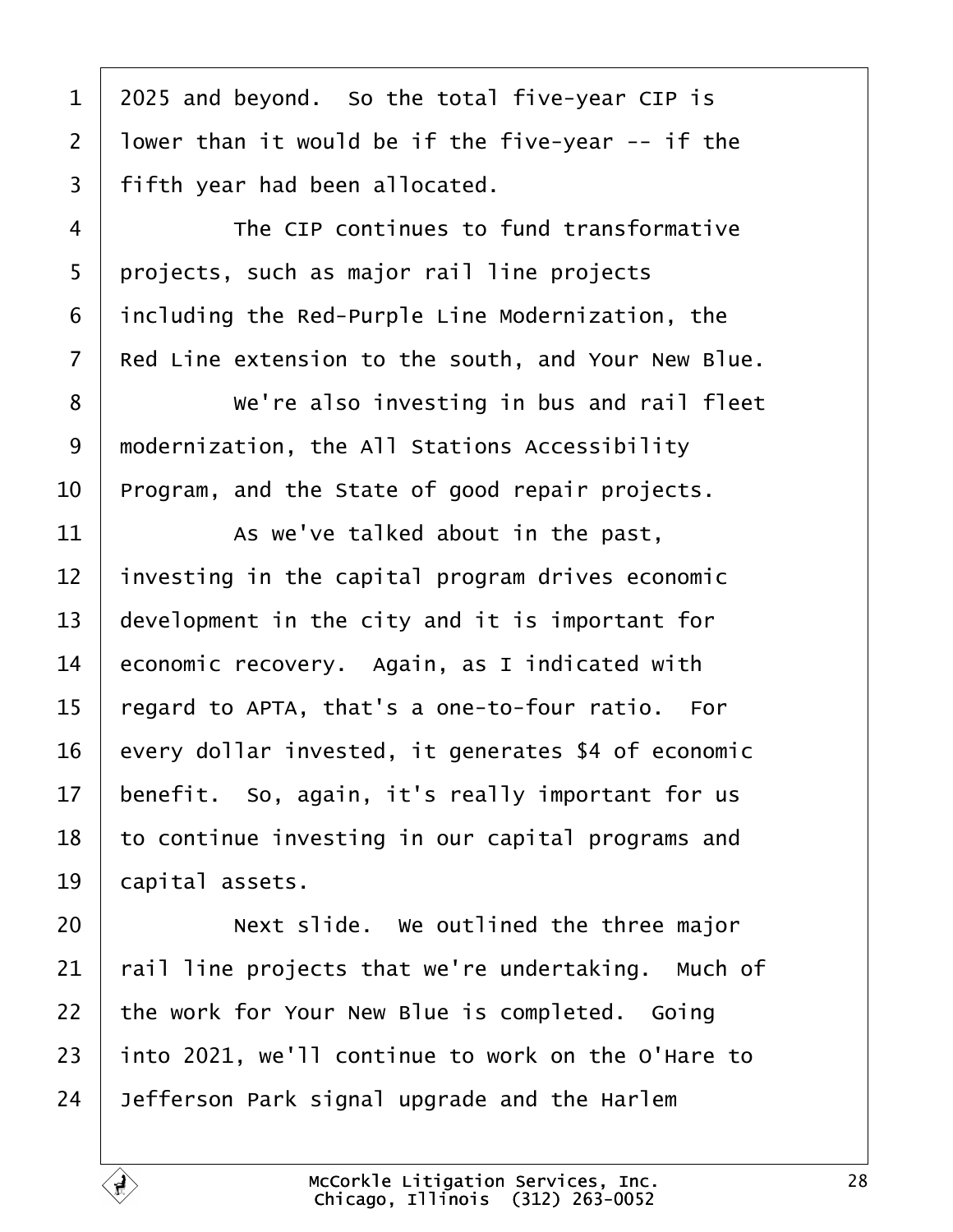1 station bus bridge reconstruction.  $2 \mid$  The five-year CIP provides for the final 3 allotment of funding to complete the project 4 development phase of the Red Line extension. 5 **Fig. 8** RPM is also continuing to design and stage 6 donstruction work for the new structure, tracks, 7 and stations in the Lawrence to Bryn Mawr area. 8 **Next slide.** This slide shows the bus and 9 rail fleet modernization efforts. On the bus side, 10 we continue to purchase new standard buses as well 11 as electric buses and overhaul a portion of the 12 existing fleet.  $13$   $\Box$  On the rail side, we funded the purchase 14 bf new 7000-series railcars, 5000-series railcars, 15 and the purchase of four new diesel locomotives. 16 We also continue to invest in capital maintenance 17 to targeted needs for overall cycles for both bus 18 and railcars. Next slide please. 19 **Finally, phase one of the All Stations** 20 Accessibility Plan, known as ASAP, is funded 21 through the five-year CIP. ASAP is a comprehensive 22 20-year plan to make all stations vertically 23 accessibility. Phase one of the plan includes nine 24 stations to be made fully accessible, including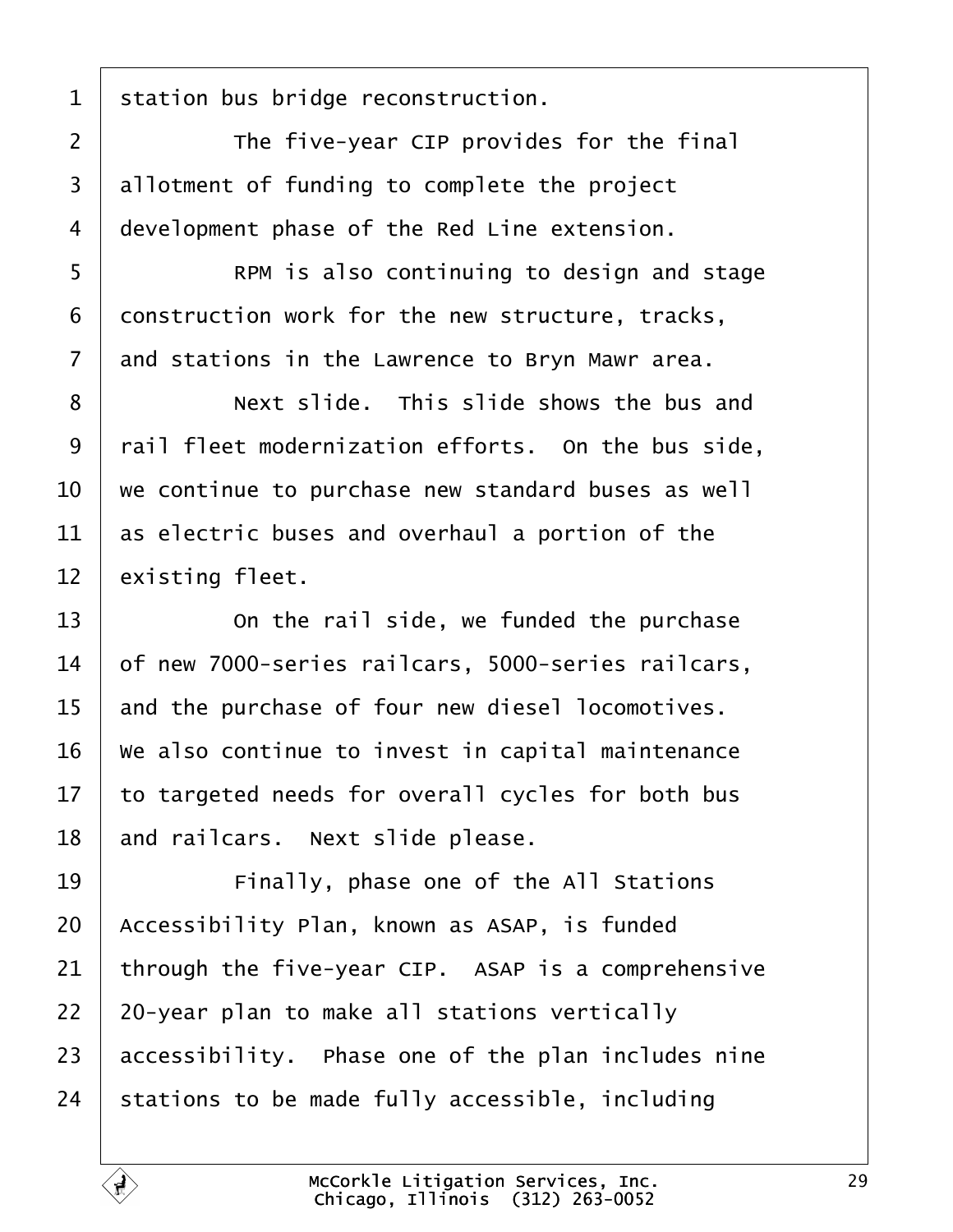| $\mathbf 1$    | four stations as part of the Red-Purple             |
|----------------|-----------------------------------------------------|
| $\overline{2}$ | Modernization Program, the Austin Green Line        |
| 3              | station, California, Montrose, and Racine Blue      |
| 4              | Line, State and Lake elevated station, and upgrades |
| 5              | and replacements to up to 20 existing elevators.    |
| 6              | This concludes my remarks. I'm glad to              |
| $\overline{7}$ | answer any questions.                               |
| 8              | SECRETARY LONGHINI: Chairman Silva, any             |
| 9              | duestions?                                          |
| 10             | CHAIRPERSON SILVA: Not yet. Go ahead.               |
| 11             | <b>SECRETARY LONGHINI: All right. Director</b>      |
| 12             | Irvine, any questions on Jeremy's presentations?    |
| 13             | DIRECTOR IRVINE: No, I don't have any               |
| 14             | questions. Thanks, Jeremy.                          |
| 15             | <b>SECRETARY LONGHINI: Director Chevere?</b>        |
| 16             | Director Chevere, any questions for Jeremy?         |
| 17             | DIRECTOR CHEVERE: Sorry. I was muted. No            |
| 18             | questions.                                          |
| 19             | SECRETARY LONGHINI: Okay. Thank you, Judge.         |
| 20             | Director Jakes?                                     |
| 21             | DIRECTOR JAKES: No questions.                       |
| 22             | <b>SECRETARY LONGHINI: Director Miller?</b>         |
| 23             | DIRECTOR MILLER: No questions. Just a               |
| 24             | comment. I want to say Jeremy and the entire team,  |
|                |                                                     |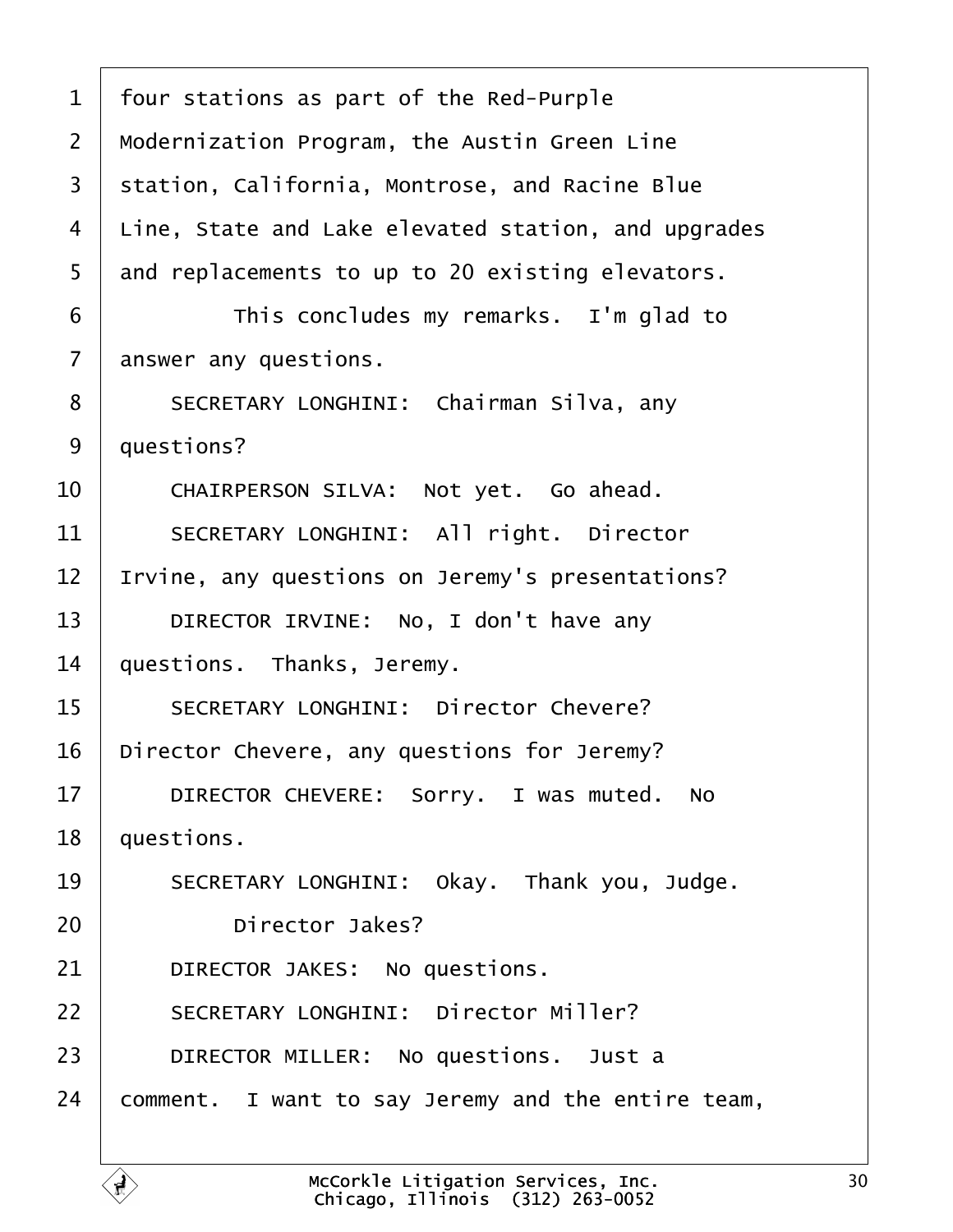| 1              | President Carter, closing gaps and 18 million in    |
|----------------|-----------------------------------------------------|
| $\overline{2}$ | the positive, in comparison to many of the other    |
| 3              | dities, being on a national convention board and    |
| 4              | talking to many of my friends around the country,   |
| 5              | you're all doing a great job. Just want to commend  |
| 6              | that. Thanks.                                       |
| 7              | SECRETARY LONGHINI: Thank you, Director.            |
| 8              | Director Alva Rosales, do you have any              |
| 9              | questions for Jeremy?                               |
| 10             | DIRECTOR ALVA ROSALES: No. I guess the only         |
| 11             | question, if it's that or more of a comment, with   |
| 12             | regards to the second wave of COVID, could you talk |
| 13             | a little bit about, within the budget, some of the  |
| 14             | things that we've already prepared, you know,       |
| 15             | purselves with for the second wave? And then,       |
| 16             | secondly, I know we're looking closely at ridership |
| 17             | because that may shift and how, if anything, that   |
| 18             | would affect the budget that we're proposing.       |
| 19             | JEREMY FINE: So with regard to ridership, I'll      |
| 20             | just ask for Mike Connelly to be prepared to        |
| 21             | comment on that. And then with regard to COVID,     |
| 22             | again, we continue to make a commitment to the      |
| 23             | best-in-class cleaning that we've already had prior |
| 24             | to COVID; but, you know, we continue to amp up      |
|                |                                                     |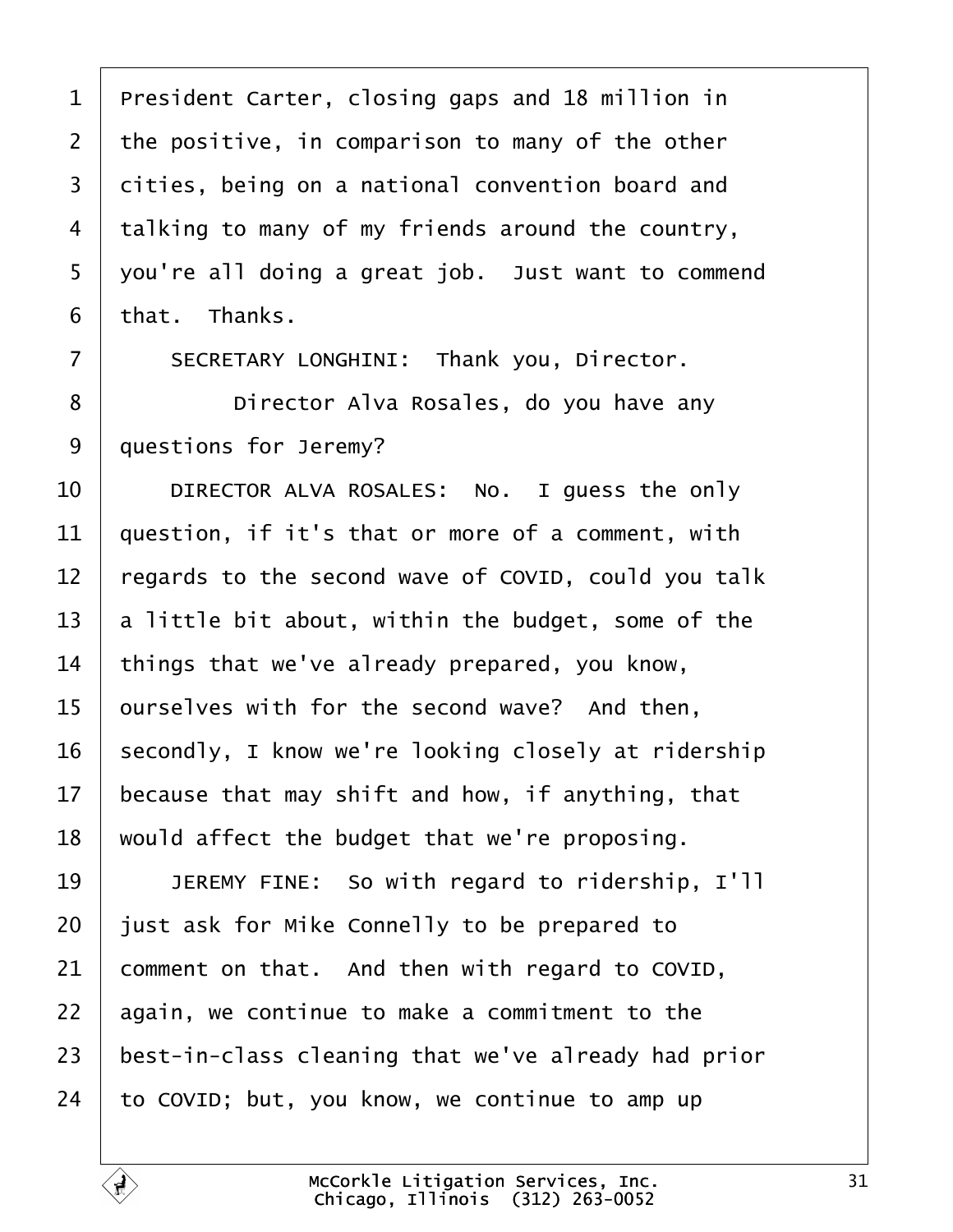| 1              | efforts with regard to cleaning on the buses, on    |
|----------------|-----------------------------------------------------|
| $\overline{2}$ | the railcars, and the stations. So, again, this     |
| 3              | budget also includes, you know, those efforts and   |
| 4              | expanded efforts with regard to the cleaning        |
| 5              | regimen that we've already enacted.                 |
| 6              | PRESIDENT CARTER: Jeremy, I think what the          |
| 7              | director was trying to get to is in our forecast    |
| 8              | for next year's budget, what are we accounting for  |
| 9              | in terms of revenue relative to ridership and what  |
| 10             | we anticipate it to be, the ongoing impact of the   |
| 11             | pandemic. I know that in developing our forecast,   |
| 12             | we took a very conservative approach                |
| 13             | (indiscernible) for next year because we recognize  |
| 14             | that we still have to get through the pandemic over |
| 15             | the course of this year into next year. But can     |
| 16             | you explain a little more of how we got to that?    |
| 17             | JEREMY FINE: So we conducted a pretty detailed      |
| 18             | analysis along with MIT on our public -- I'm sorry, |
| 19             | on our system-generated revenues as well as the RTA |
| 20             | who sets the marks with regard to public funding.   |
| 21             | You know, we've been very conservative or           |
| 22             | fairly conservative with regard to revenues         |
| 23             | projected for 2020 and 2021, you know, and -- you   |
| 24             | know, what we have seen nationally, as well as what |
|                |                                                     |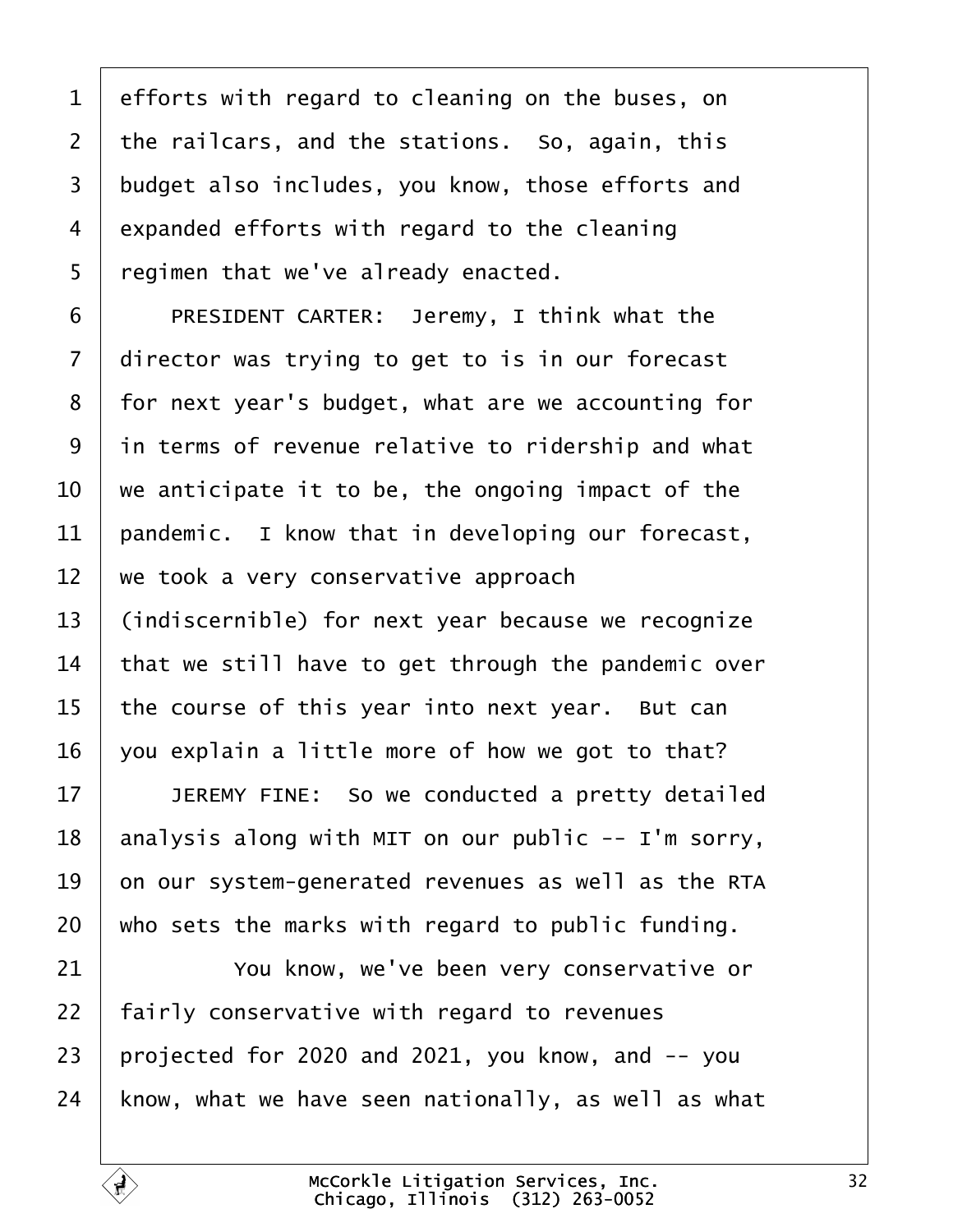1 we've done internally, is expect that there would 2 be a second wave of COVID. So we did factor that 3 into our budgetary expectations for the remaining 4 part of 2020, which is called the 2020 forecast, as 5 well as the 2021 budget. In fact, we're down about ·6· ·55 percent versus 2019 levels for both 2020 7 forecast as well as the 2021 budget. 8 **We expect a little bit of a bump back at** 9 the latter half of 2021. So we are slightly above, 10  $\sqrt{v}$  vou know, the almost 60 percent, you know, loss 11 that we're seeing here in 2020. So we're only in 12 the -- you know, in the mid 50s for expectation of 13 loss vis-a-vis, you know, our 2019 levels for 14 system-generated revenues, while the marks from the 15 RTA are down about 20 percent for public funding.  $16$   $\sim$  So, again, this kind of highlights the 17 fact that we are in a dramatically different 18 situation than even a lot of governmental entities 19 that rely on the typical suite of economically 20 sensitive, you know, taxes such as sales tax. 21 **You know, we're down a lot like I said.** 22 We're down about 20 percent and we expect that to 23 continue into 2021. But, you know, it's really 24 that system generated revenue strip where we're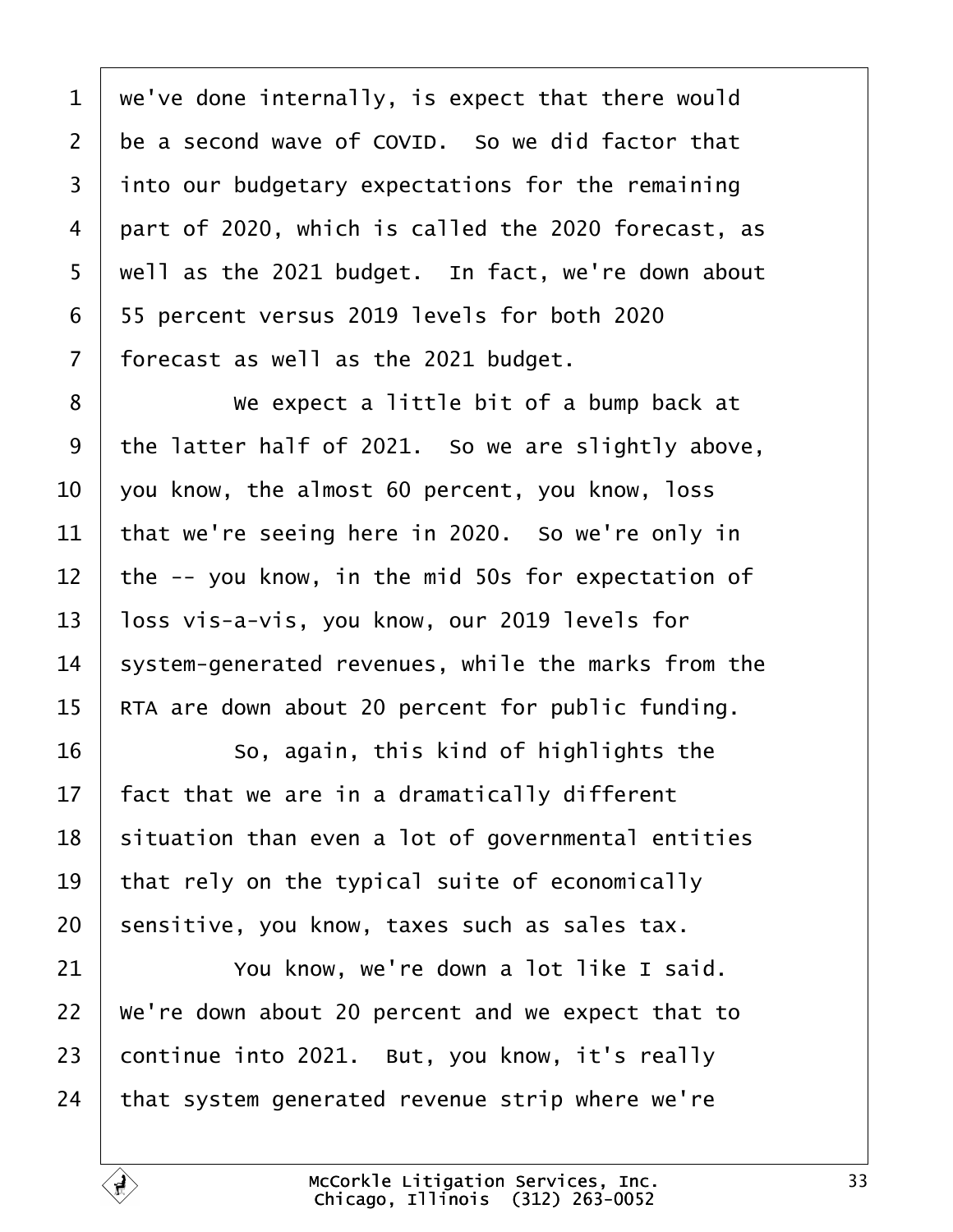| 1              | seeing that down multiples of that. You know,       |
|----------------|-----------------------------------------------------|
| $\overline{2}$ | 55 percent or so for -- not only for 2020, but      |
| 3              | going into 2021 as well. So, again, we've -- you    |
| 4              | know, we've been conservative in our estimates for  |
| 5              | the 2021 budget; but, again, those are fairly       |
| 6              | donsistent with what you're seeing nationwide per   |
| $\overline{7}$ | the survey we did with MIT.                         |
| 8              | <b>SECRETARY LONGHINI: Jeremy, is Mike Connelly</b> |
| 9              | going to address the ridership question that came   |
| 10             | up earlier?                                         |
| 11             | MIKE CONNELLY: I'd be glad to comment about         |
| 12             | it. As Jeremy said, we've been very conservative    |
| 13             | in projecting what will happen with ridership and   |
| 14             | our ridership expectations for next year are        |
| 15             | rebounding about 8 percent from where we are        |
| 16             | currently.                                          |
| 17             | Just to put that in perspective, you need           |
| 18             | to know that at our low point, we were down about   |
| 19             | 80 percent in terms of ridership and we're now down |
| 20             | to the point or have recovered to the point where   |
| 21             | we're only down about 70 percent. So we've          |
| 22             | recovered 10 percentage points from the lowest      |
| 23             | point that we saw during the COVID outbreak and     |
| 24             | we're expecting to -- as I say, to reach another 8  |
|                |                                                     |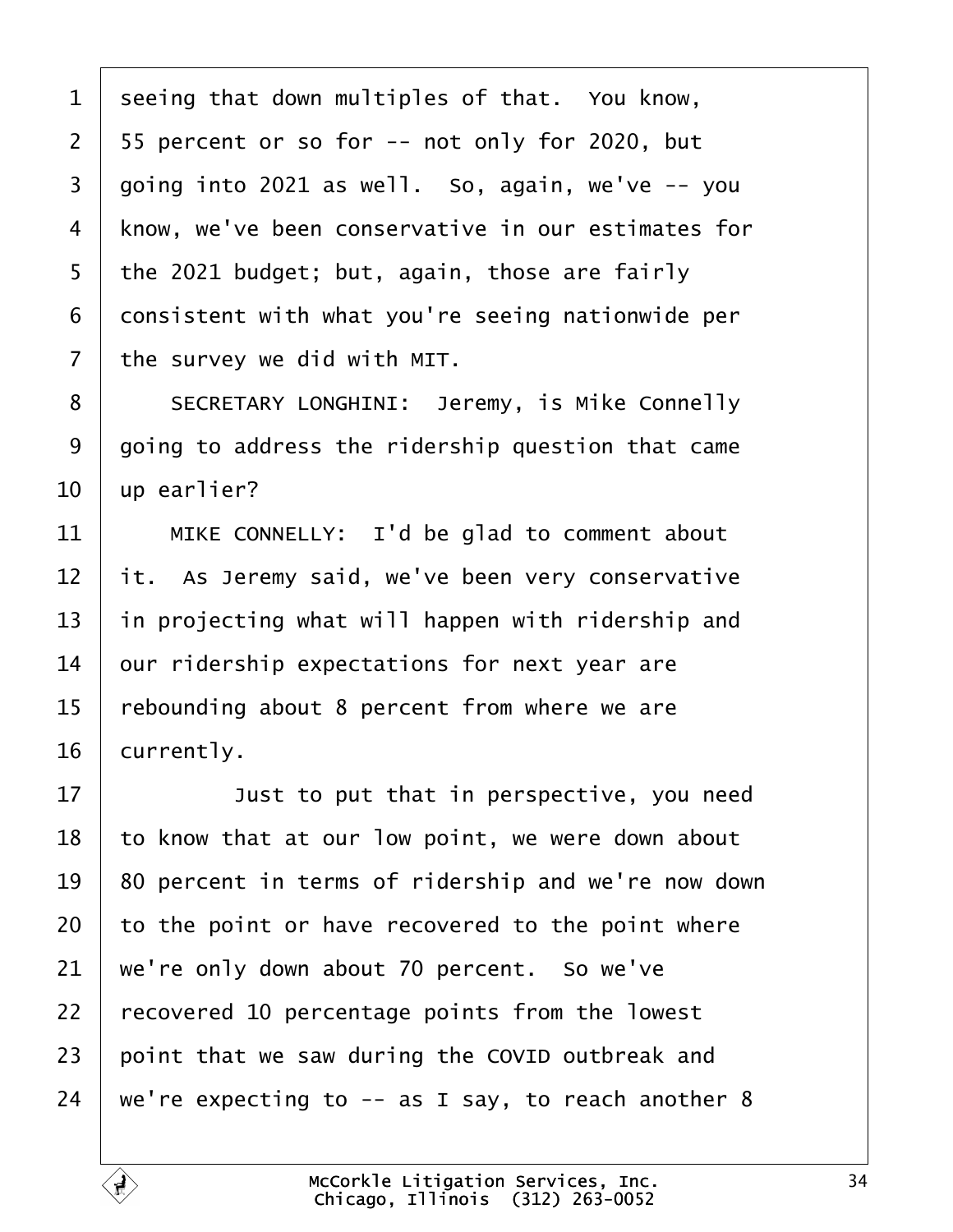| 1              | percent increase over the next 12 months. We        |
|----------------|-----------------------------------------------------|
| $\overline{2}$ | believe it will be slow and it will not be without  |
| 3              | glitches and bumps, but we think it will continue   |
| 4              | to be positive.                                     |
| 5              | DIRECTOR ALVA ROSALES: I guess my question was      |
| 6              | with regard to a potential big bump, which would be |
| $\overline{7}$ | the second wave of COVID, and had we taken, you     |
| 8              | know, some of those numbers into account with the   |
| 9              | budget and I would assume we're taking a close      |
| 10             | look, especially now with the Mayor's advisory,     |
| 11             | right, for us to stay home in the next couple of    |
| 12             | weeks.                                              |
| 13             | So kind of I'm trying to figure out an              |
| 14             | explanation of how that would factor in and how     |
| 15             | we're keeping a close eye on that and then when we  |
| 16             | expect to see if there is any change in the         |

17 humbers.

- 18 | PRESIDENT CARTER: We are monitoring our
- 19 ridership levels, particularly this week to see how
- 20 the advisory  $-$  and even more importantly now, the
- 21 Governor's transition back to tier three impacts
- 22 bur ridership levels. We don't have enough data
- 23  $\,\,\rule{0.2mm}{1.3mm}$  yet to really start to understand the impact of
- 24  $\cdot$ that. It will probably take us a couple of weeks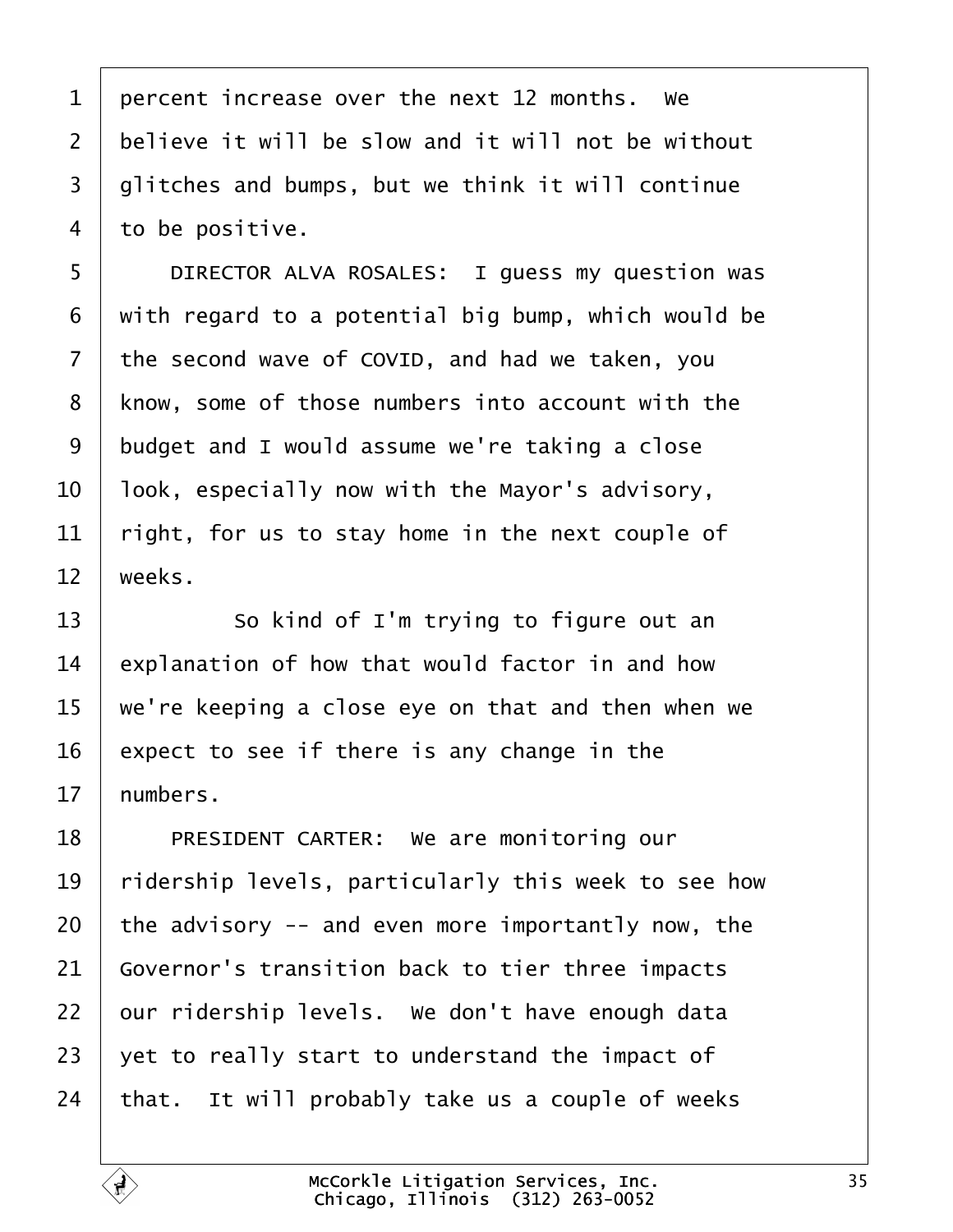| 1              | to see what happens with ridership trends.          |
|----------------|-----------------------------------------------------|
| 2              | Clearly, our estimate about our CARES Act           |
| 3              | funding and how long we think it will last are      |
| 4              | dependent on certain assumptions, albeit            |
| 5              | donservative, about what's going on with our        |
| 6              | ridership and therefore our revenue. And if we      |
| $\overline{7}$ | were to, say, go into another stay-at-home order,   |
| 8              | that would be -- that would impact, I think to some |
| 9              | significant degree, the CARES Act money we have     |
| 10             | available going into next year.                     |
| 11             | While we certainly, as Jeremy and Mike had          |
| 12             | pointed out, forecasted a very conservative         |
| 13             | expectation in the short-term about what's          |
| 14             | happening with our ridership, we certainly are not  |
| 15             | forecasting a dramatic drop in our ridership again. |
| 16             | If that were to happen and we were to go back to,   |
| $17 \,$        | say, the ridership levels that we experienced in    |
| 18             | March and April of last year, then that would have  |
| 19             | an impact on our expectations on what we would need |
| 20             | in Federal funding in order to basically adjust the |
| 21             | budget deficit for next year.                       |
| 22             | DIRECTOR ALVA ROSALES: Okay. Thank you.             |
| 23             | SECRETARY LONGHINI: Are there any other             |
| 24             | questions from any other board members for Jeremy   |
|                |                                                     |

 $\sqrt{ }$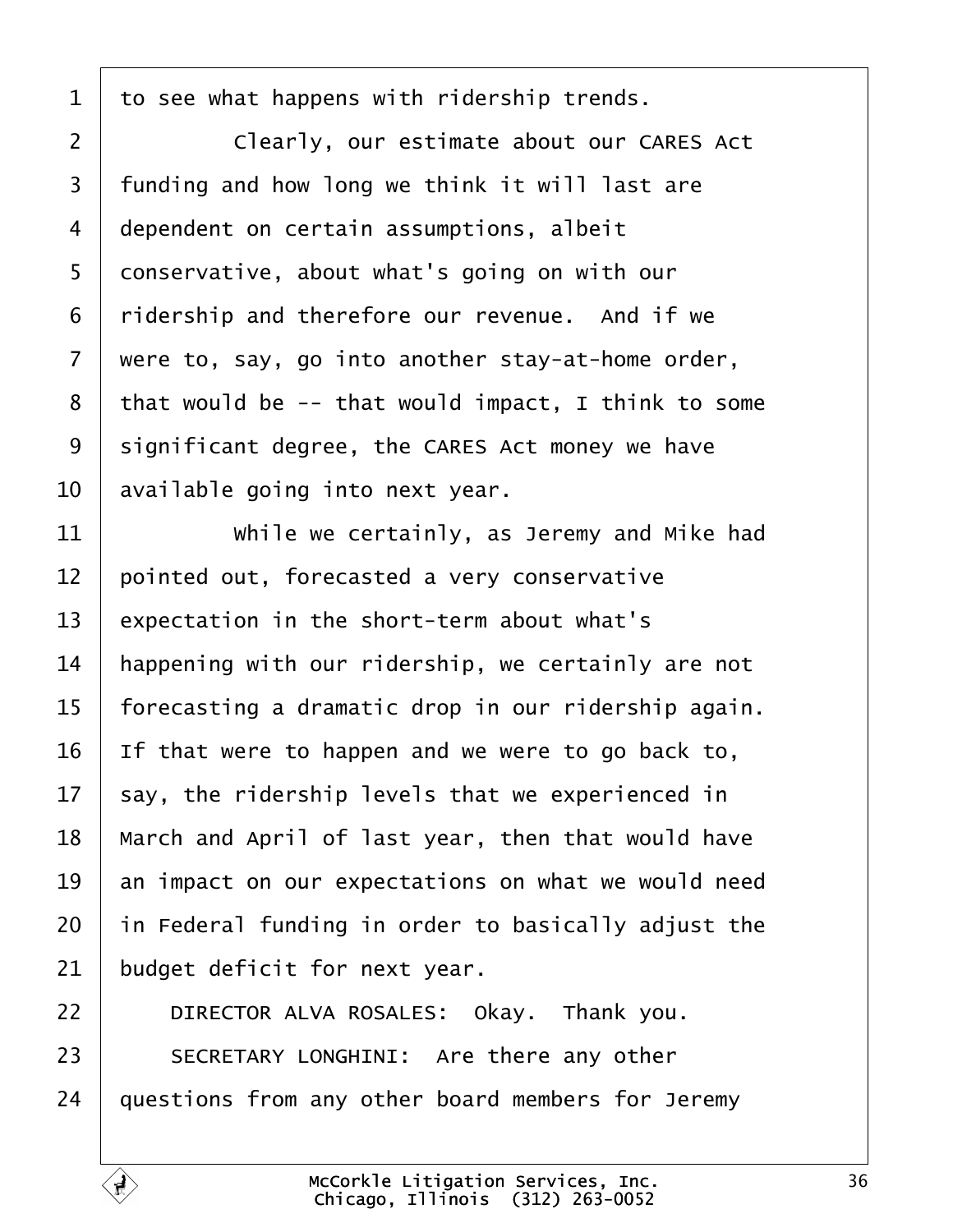- 1 on these budget issues?
- 2 | CHAIRPERSON SILVA: No questions.
- 3 | SECRETARY LONGHINI: Then hearing none,
- 4 Chairman, there are no further questions on this
- 5 matter.
- $6 \mid$  CHAIRPERSON SILVA: Since there are no further
- 7 duestions, may I have leave to place these two
- 8 items on the omnibus for Board approval?
- 9 | DIRECTOR JAKES: So moved.
- 10 | DIRECTOR IRVINE: Second.
- 11 | SECRETARY LONGHINI: Chairman Silva, we may
- 12 proceed now to Agenda Item Number 7.
- 13 CHAIRPERSON SILVA: Our next order of business
- 14 is a review of an ordinance authorizing the
- 15 treasurer to execute a natural gas contract.
- 16 | Jeremy?
- 17 | JEREMY FINE: Thank you. Again, I'm Jeremy
- 18 Fine, your Chief Financial Officer. Today I
- 19 present for your consideration an ordinance for
- 20 hatural gas. The ordinance authorizes the CFO with
- 21 the approval of the Board chairman Or vice-chair to
- 22  $\,$  execute a new natural gas contract with an
- 23 anticipated start date of May 1st, 2022.
- $24$   $\parallel$  The CTA is seeking qualified firms to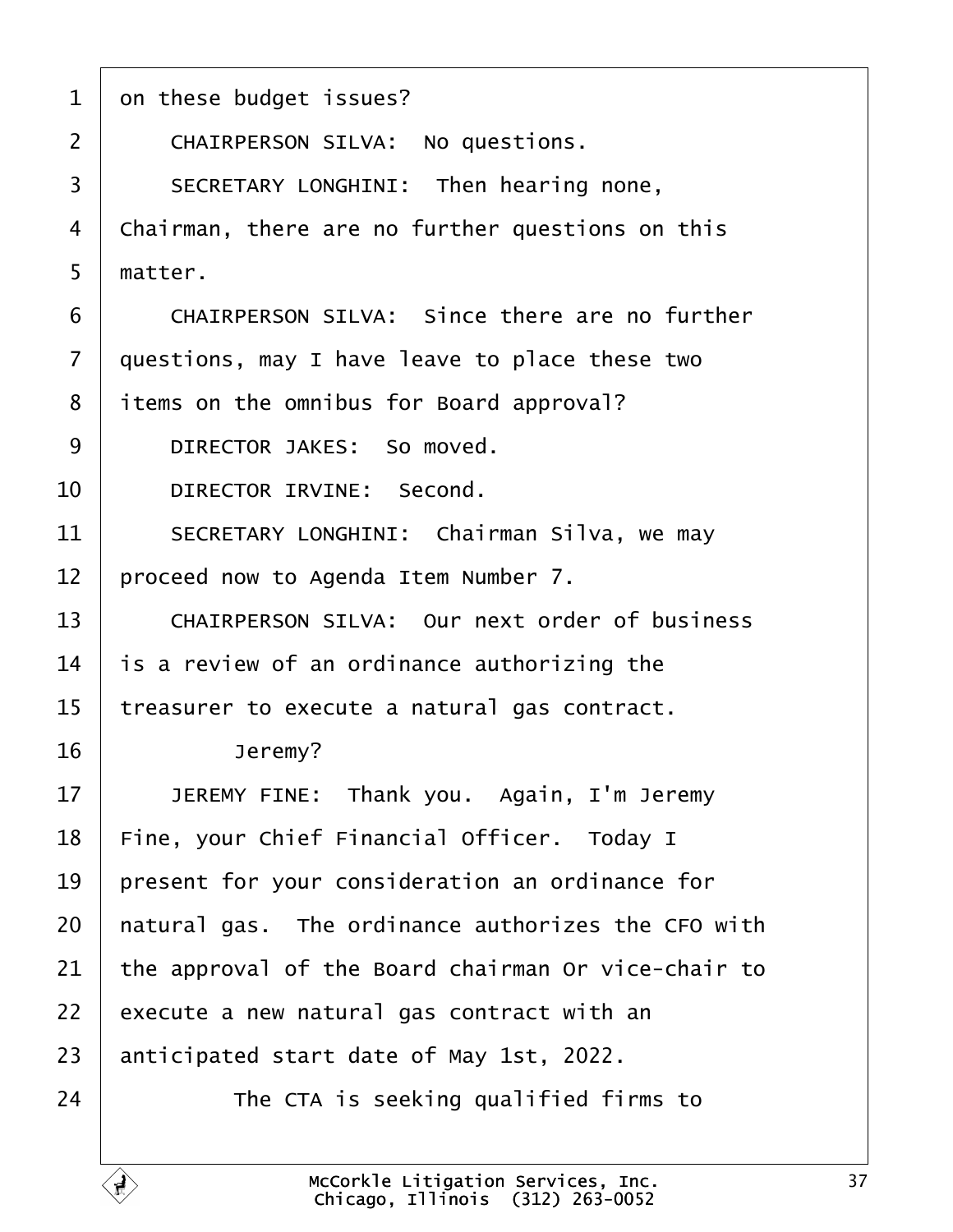1 supply natural gas and manage storage daily for the 2 larger CTA facilities. The new contract term is a 3 base year of three years starting in May of 2022 4 with two one-year extensions or one option to 5 extend for an additional period of two years. 6 **budders fixed prices are valid for only a** 7 few hours, that's typically four hours, due to 8 market volatility. So advance Board approval is 9 recessary to authorize the CFO with the Board 10 chairman or vice-chair approval to execute the 11 **contract**  $12$   $\phantom{1}$  As in the current natural gas contract, 13 CTA will have flexibility to purchase supply using 14 a fixed price or index price or a combination of 15 both once the contract is in place. CTA can take 16 advantage of historically low prices for supply 17 even out two and a half years from the current 18 **contract execution.** 19 **This contract enables CTA to reduce the** 20 budget impact of volatile pricing in the market and 21 this concludes my remarks and I'm glad to answer 22 any questions. 23 | SECRETARY LONGHINI: Chairman Silva, any 24 *questions?*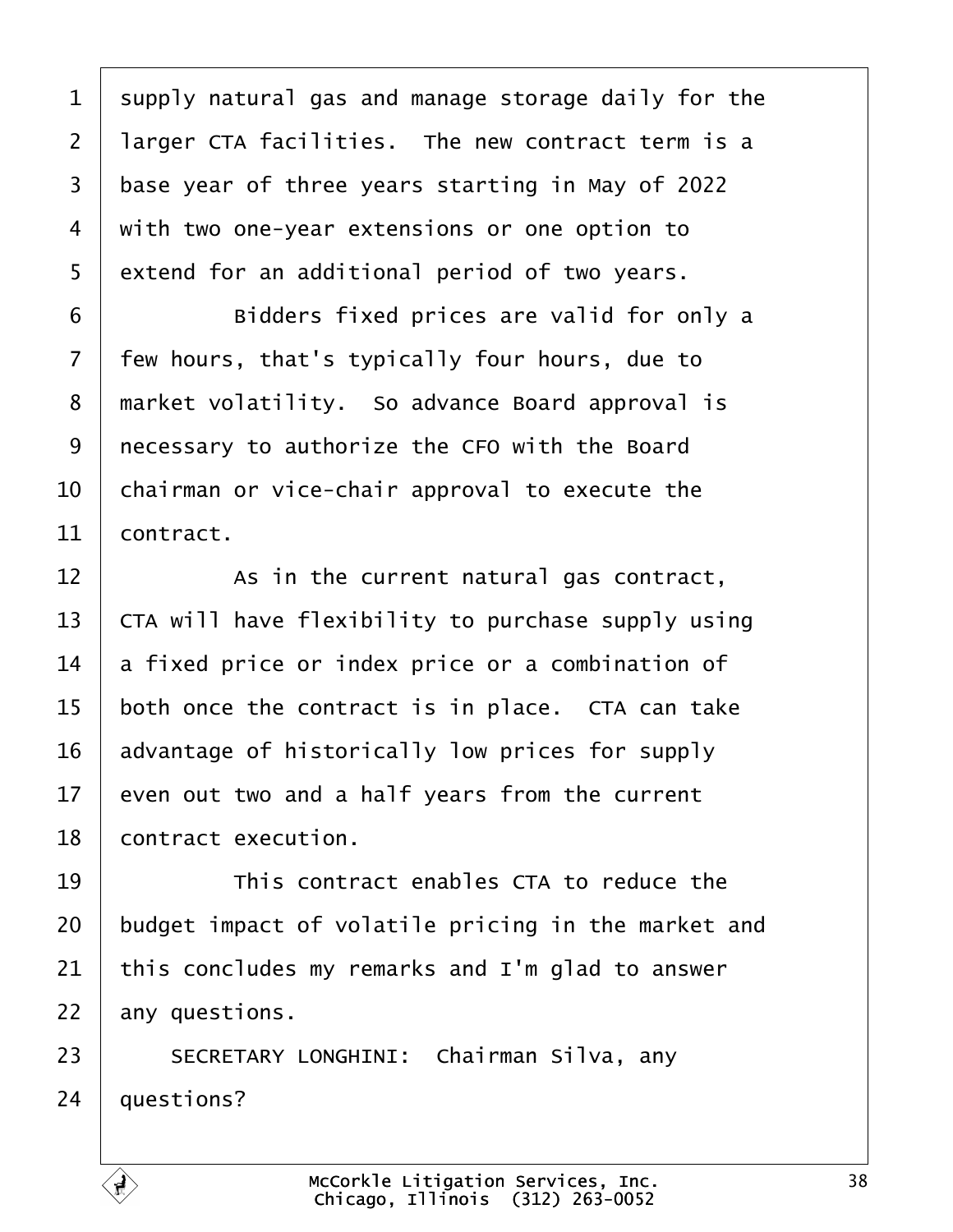1 | CHAIRPERSON SILVA: No, I don't have any

2 duestions.

- 3 | SECRETARY LONGHINI: Director Irvine?
- 4 | DIRECTOR IRVINE: No questions.
- 5 | SECRETARY LONGHINI: Director Chevere?
- 6 | DIRECTOR CHEVERE: No questions.
- 7 | SECRETARY LONGHINI: Director Jakes?
- 8 | DIRECTOR JAKES: No questions, Greg.
- 9 | SECRETARY LONGHINI: Director Miller?
- 10 | DIRECTOR MILLER: No questions.
- 11 | SECRETARY LONGHINI: Director Alva Rosales?
- 12 | DIRECTOR ALVA ROSALES: No questions. I was
- 13 just interested when I found out that once you get
- 14 the numbers that you only such a short period of
- 15 time, less than four hours you were telling me,
- 16 Jeremy, to make those decisions.
- 17 | JEREMY FINE: Yes. Very, very quick

18 turnaround.

- 19 | DIRECTOR ALVA ROSALES: Very quick turnaround.
- 20 Well, get us a good deal. Thank you.
- 21  $\parallel$  JEREMY FINE: We will.
- 22 | SECRETARY LONGHINI: Chairman Silva, there are
- 23 ho further questions on this item.
- $24$   $\blacksquare$  CHAIRPERSON SILVA: If there are no further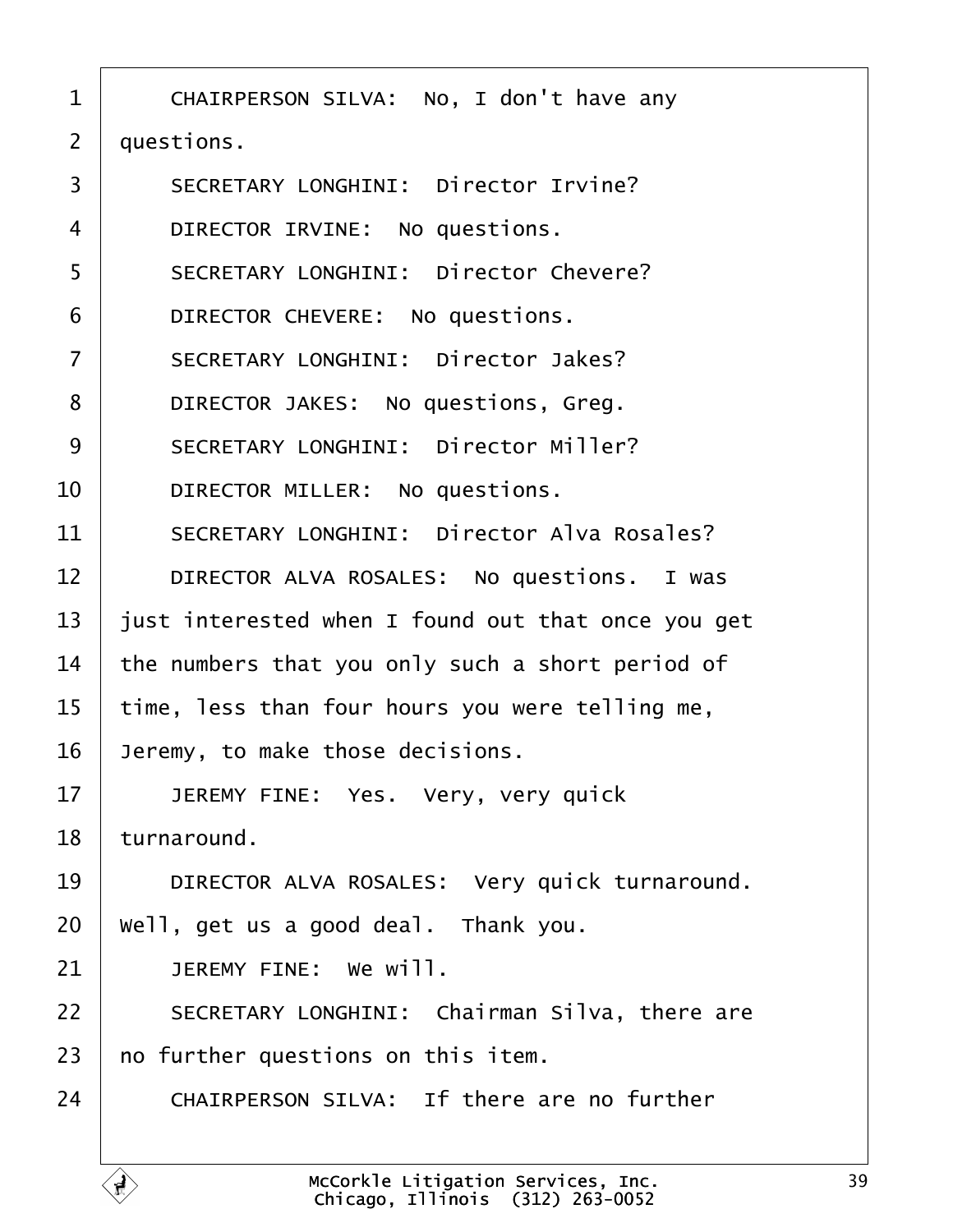|  |  | 1 duestions, may I have leave to place this item on |  |  |
|--|--|-----------------------------------------------------|--|--|
|--|--|-----------------------------------------------------|--|--|

- 2 the omnibus for Board approval?
- 3 | DIRECTOR JAKES: So moved, Director Silva.
- 4 **DIRECTOR IRVINE: Second.**
- 5 | SECRETARY LONGHINI: Moved and seconded,
- 6 Chairman. We may proceed to Item Number 8.
- 7 CHAIRPERSON SILVA: Next order of business is
- 8 an ordinance authorizing a master license agreement
- 9 with New Cingular Wireless PCS, LLC doing business
- 10 as AT&T Mobility to install, operate, and maintain
- 11 wireless communication equipment on designated
- 12 Authority property.
- 13 | Jeremy?
- 14 | JEREMY FINE: Thank you. Again, I'm Jeremy
- 15 Fine, your Chief Financial Officer. Today I
- 16 present for your consideration an ordinance
- 17 approving a master licensing agreement with AT&T
- 18 granting AT&T the nonexclusive right to install,
- 19 b perate, and maintain wireless communication
- 20 **equipment on CTA property.**
- 21 **The master license agreement sets forth**
- 22 the term that would govern any placement of
- 23 wireless communications equipment by AT&T on CTA
- 24 property, a comprehensive property suitable for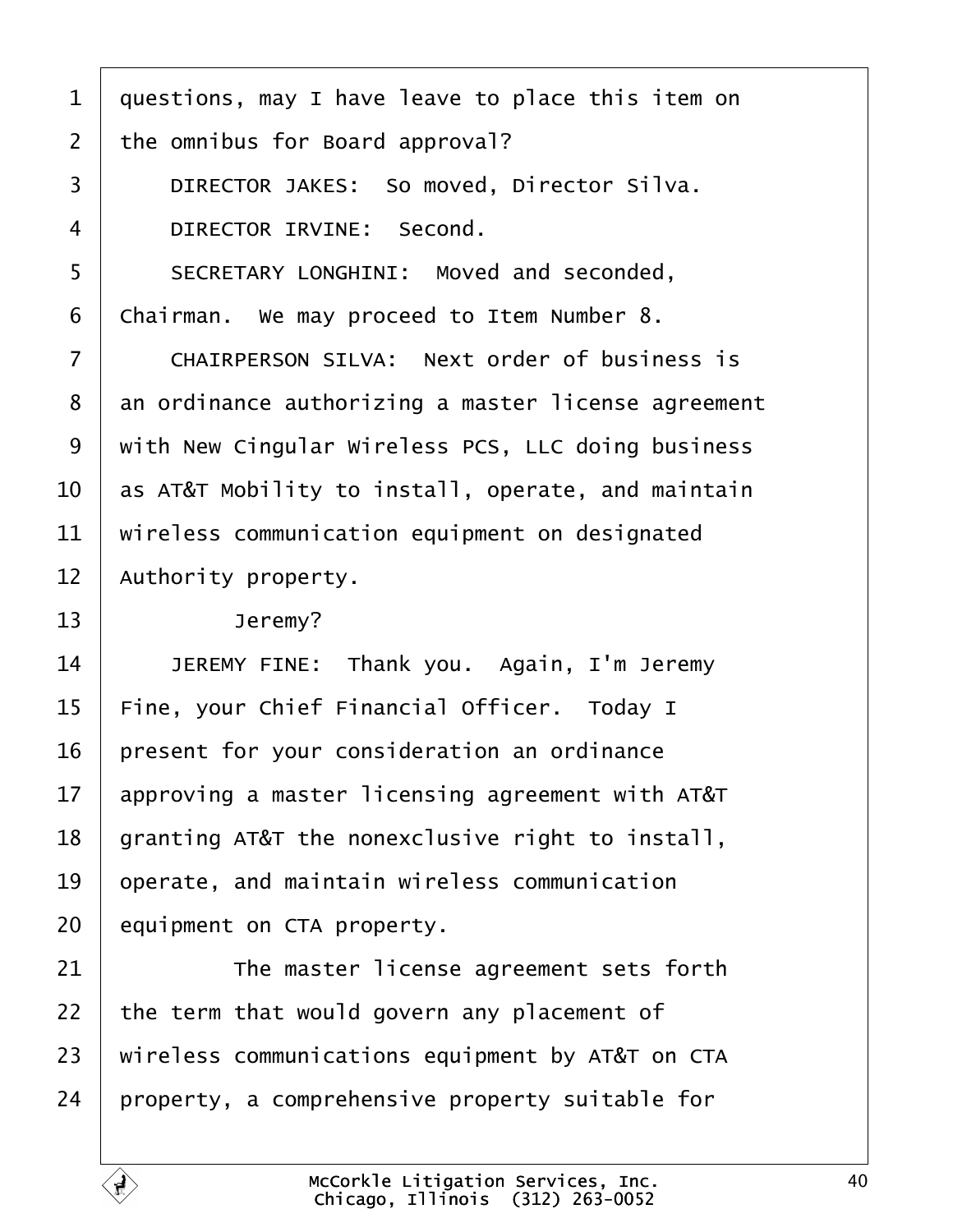| $\mathbf 1$    | installation of wireless equipment, was included in |
|----------------|-----------------------------------------------------|
| $\overline{2}$ | the RF2 (phonetic) and incorporated in the master   |
| 3              | license agreement. Any future installation under    |
| 4              | this agreement must be approved by CTA staff and    |
| 5              | thay be documented in a site addendum to the master |
| 6              | license agreement.                                  |
| $\overline{7}$ | The initial term of the proposed master             |
| 8              | license agreement is for ten years with two         |
| 9              | five-year options to extend and each site addendum  |
| 10             | will have a term of ten years with two five-year    |
| 11             | options to extend.                                  |
| 12             | CTA is permitted to terminate the                   |
| 13             | agreement at any time upon 30 days' notice and the  |
| 14             | payment of AT&T's unamortized installation cost.    |
| 15             | If approved, the new license agreement with AT&T    |
| 16             | will commence upon signing and AT&T will pay CTA an |
| 17             | annual site fee for the right to locate its         |
| 18             | wireless communication equipment on CTA property.   |
| 19             | The fee is per site and varies based on size of the |
| 20             | installation as well as the location and AT&T will  |
| 21             | also be responsible for a one-time administrative   |
| 22             | fee for each site addendum executed and will be     |
| 23             | responsible for all equipment and installation      |
| 24             | costs.                                              |
|                |                                                     |

 $\overline{\phantom{a}}$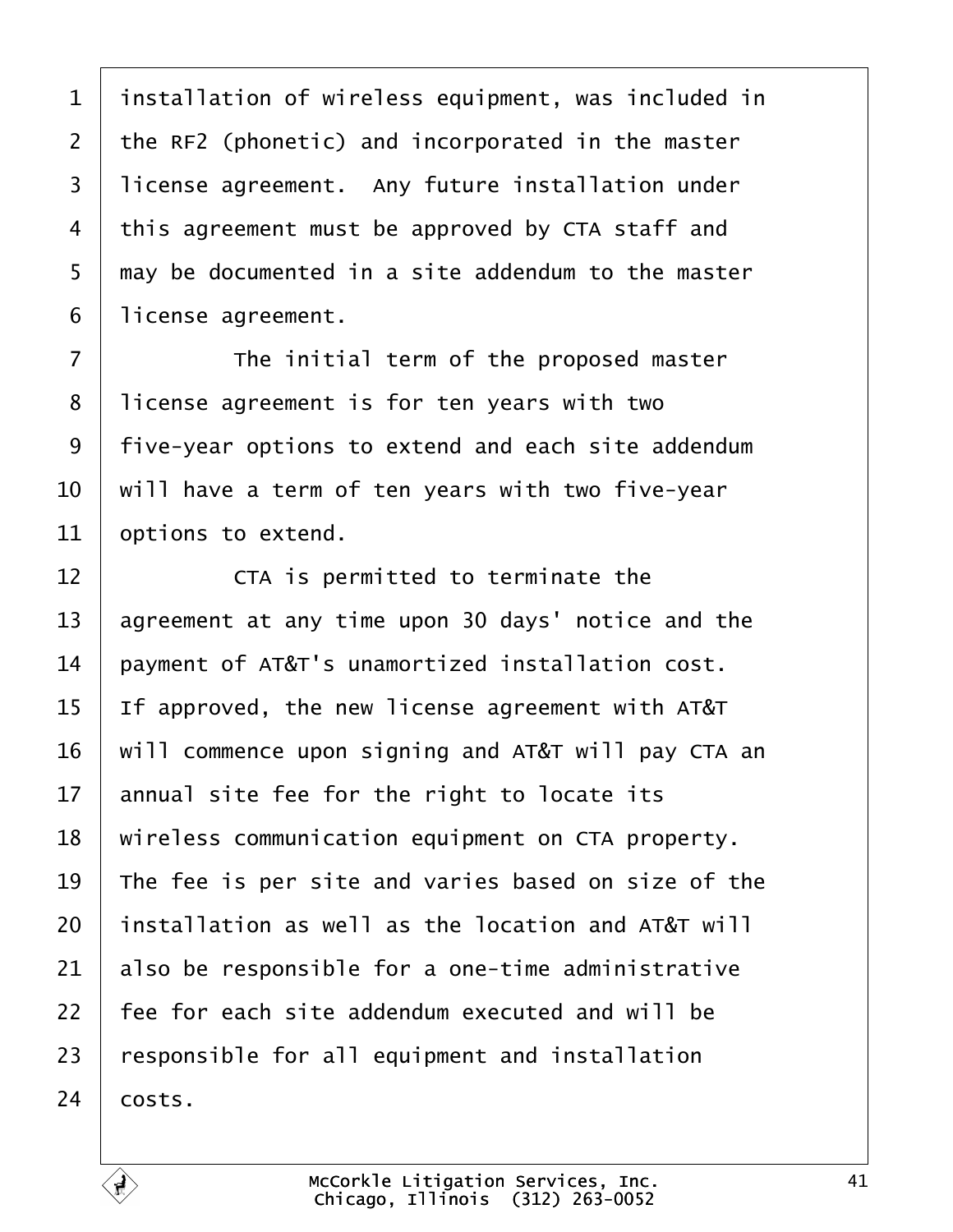| 1              | We value that the overall value of the              |
|----------------|-----------------------------------------------------|
| $\overline{2}$ | initial set of five locations for the base term     |
| 3              | would be about 318 million -- \$318,000 and for the |
| 4              | base plus options, \$732,000, again, for the five   |
| 5              | Ibcations in this initial cohort.                   |
| 6              | This concludes my remarks. Glad to answer           |
| $\overline{7}$ | any questions.                                      |
| 8              | <b>SECRETARY LONGHINI: Chairman Silva?</b>          |
| 9              | CHAIRPERSON SILVA: This sounds like a very          |
| 10             | competitive industry, this one, okay, which will    |
| 11             | have better numbers?                                |
| 12             | JEREMY FINE: So this is -- you know, we've          |
| 13             | checked with regard to the potential revenues that  |
| 14             | would come from this new revenue stream and this    |
| 15             | is -- you know, these are competitive numbers that  |
| 16             | we would get on the placement of the equipment on   |
| 17             | bur facilities.                                     |
| 18             | So, again, you know, we have the potential          |
| 19             | to scale this quite a bit and, again, this is for   |
| 20             | five locations. So, you know, if we were to, you    |
| 21             | know, do even the mini macro cell towers, which are |
| 22             | the smallest of the cellular towers that they       |
| 23             | install, if we were to scale this to a hundred      |
| 24             | locations, that would be, you know, up to \$500,000 |
|                |                                                     |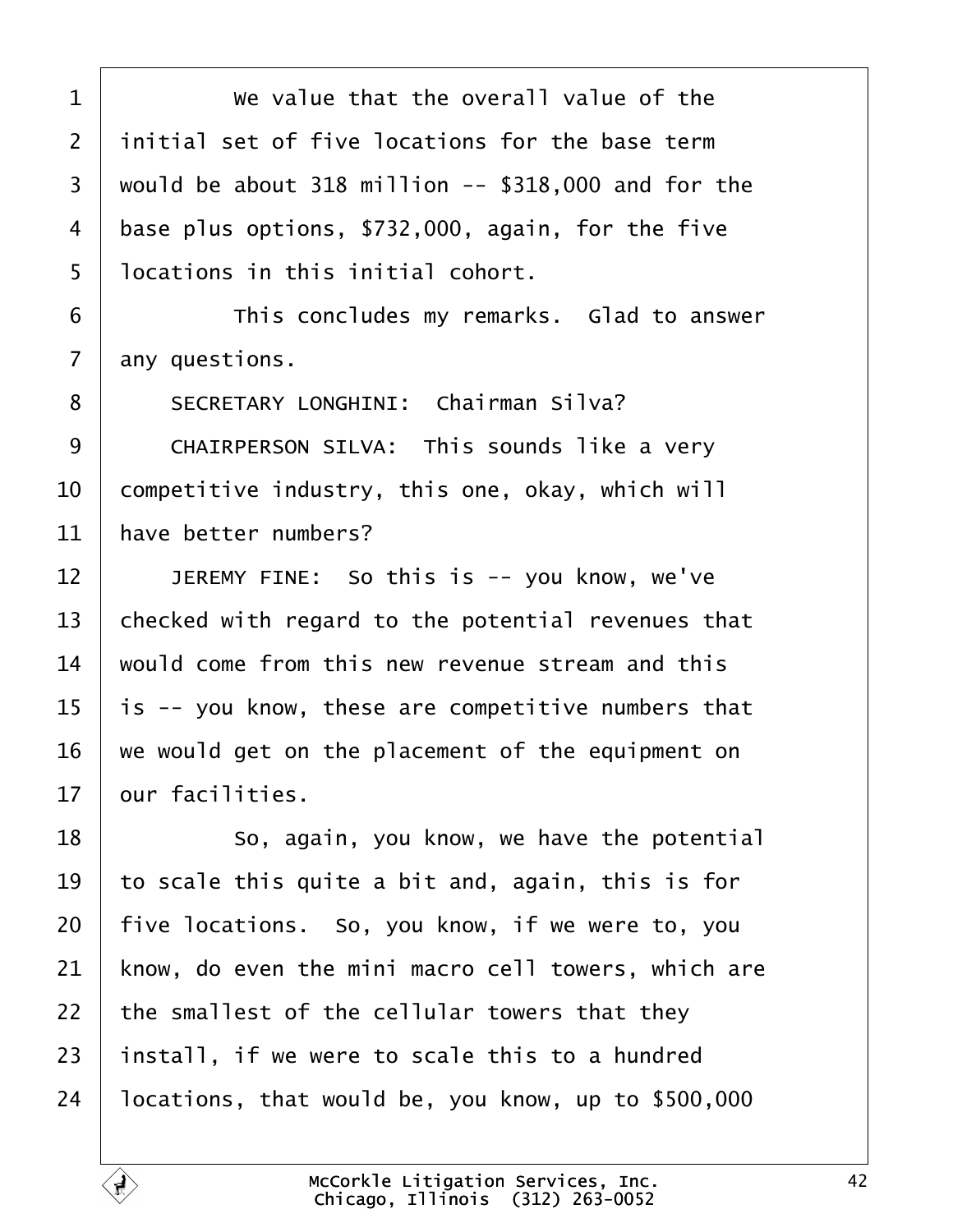1 per year. So, again, with the rollout of 5G, not 2 only for AT&T, but for the other carriers that 3 dould still come into this program, you know, we 4 have the ability to compete along with other 5 locations throughout the city for these -- for the 6 installation of the telecom equipment. So, again, 7 we hope that we will be able to continue to scale 8 this up.  $9 \mid$  As the vice-chair mentioned earlier with 10 regard to alternative revenues, we continue to try 11 to be creative and look for every opportunity to 12 derive additional revenues for CTA. So we're very 13 excited about this initial kind of foray (phonetic) 14 into this master license structure, which should 15 help us kind of expedite the authorization of these 16 types of agreements in the future, so that, again, 17 we can be very competitive and compete out there 18 with other locations to secure, you know, the 19 equipment on our facilities and thereby generate 20 that -- those dollars. 21 **Those dollars, you know, again, the matrix** 22 b f what we're talking about was affirmed and 23 confirmed by JLL. So, again, we're very, you know, 24 much comfortable with the levels that we're getting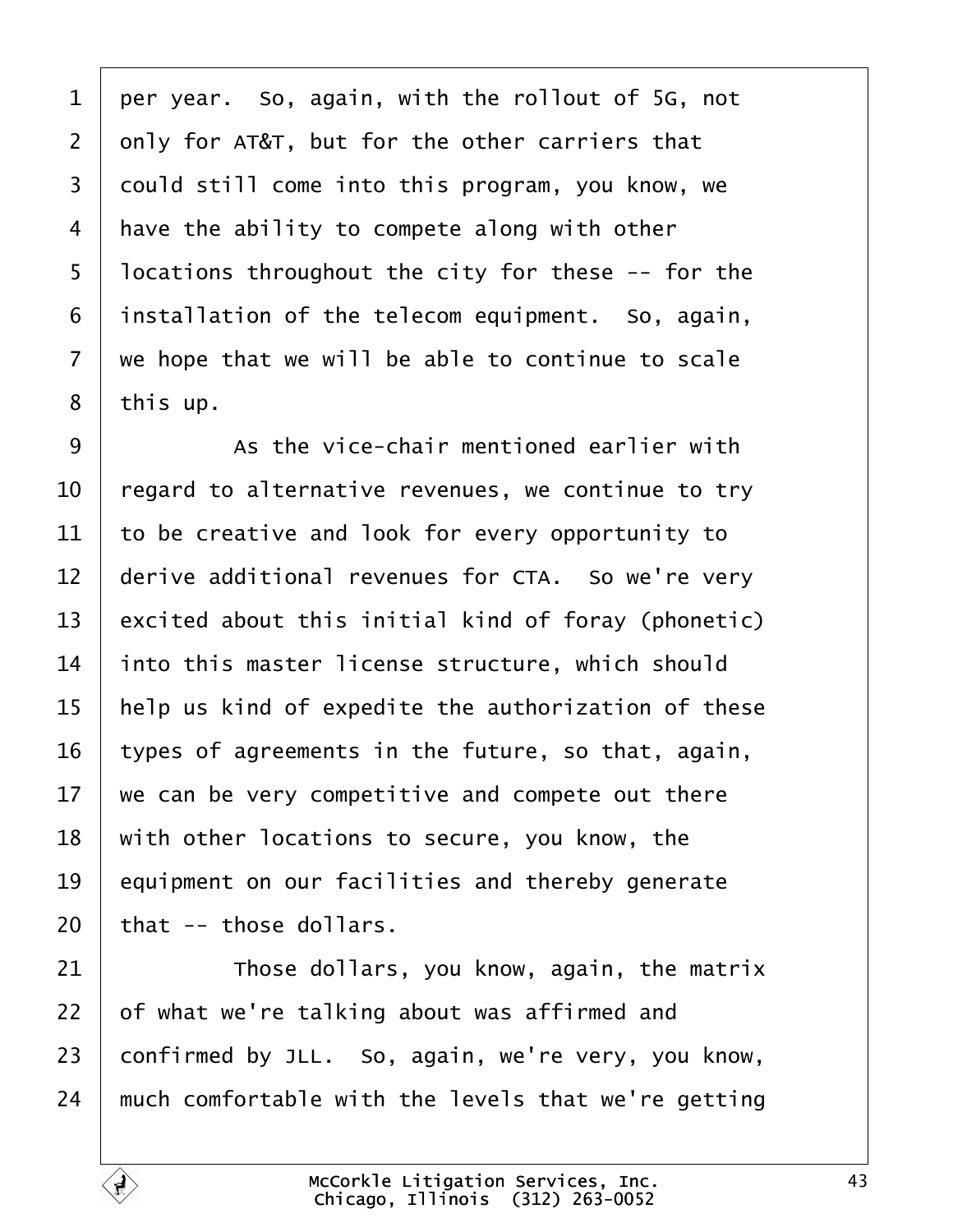|  |  |  | 1 are market-type levels with the ability to really |
|--|--|--|-----------------------------------------------------|
|--|--|--|-----------------------------------------------------|

2 scale this and generate some real revenue over the

3 dourse of the term of the agreements.

4 CHAIRPERSON SILVA: So we're going to do a new

5 RFP for the 5G?

 $6$   $\blacksquare$  JEREMY FINE: No. So this will handle all of

7 that. So this will handle any implementation of

8 telecom communication equipment on CTA, you know,

9 property and equipment. So this really is taking

10 advantage of and kind of setting a very clear, you

11 know, expectation and framework and platform for

12 bur discussions with AT&T as they roll out their 5G

13 hetwork. 5G, you know, they're going to have to

14 implement a number of new, you know, equipment

15 upgrades throughout their system and, you know,

16 this mini macro cell tower that I'm referring to,

17  $\sqrt{v}$  vou know, under the 5G technology, has a very

18 limited range.

19 **So you're talking about hundreds of feet.** 

20 So they're going to have to have, you know,

21 hundreds and thousands of relays to allow for the

22 technology to work properly as part of their  $5G$ 

23 rollout. So, again, this really sets the stage for

24 CTA to be able to take advantage of AT&T and the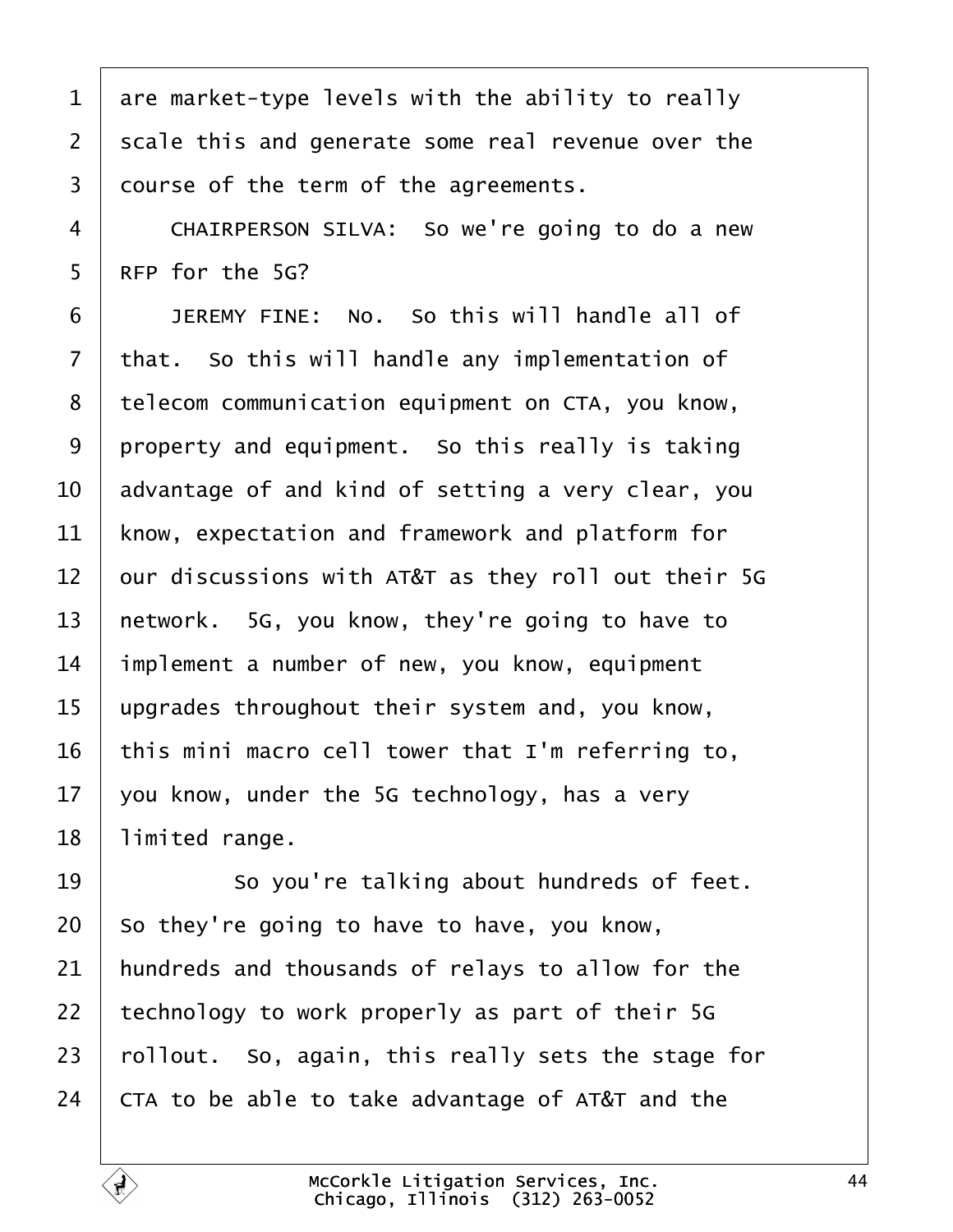| 1  | other carriers rolling out their 5G network in the     |
|----|--------------------------------------------------------|
| 2  | fact that they will need a number of new locations     |
| 3  | to put their mini macro cell towers to enhance that    |
| 4  | network that's necessary for the 5G technology.        |
| 5  | So, again, this really helps us kind of                |
| 6  | dompete in a much quicker and more efficient way       |
| 7  | than we've ever been able to do before.                |
| 8  | PRESIDENT CARTER: Director Silva, I think it           |
| 9  | may be helpful to explain further CTA's                |
| 10 | relationship in this conversation. There are two       |
| 11 | sides to what we're doing right now. One is the        |
| 12 | piece Jeremy is talking about where we're actually     |
| 13 | trying to lease space to the wireless carrier so       |
| 14 | they can build out their network. You're going to      |
| 15 | be hearing about another contract later on in the      |
| 16 | committee meeting where we're the consumer of the      |
|    | 17 wireless services and, in that contract, we will be |
| 18 | pursuing -- although this is not what's before you     |
| 19 | today, we are going out on an RFP for that, where      |
| 20 | we get our cell phones and routers and other           |
| 21 | things, where we will be pursuing the 5G               |
| 22 | opportunities as part of that RFP.                     |
| 23 | So there are two items that are on the                 |
| 24 | Board agenda today. One is this one that Jeremy is     |
|    |                                                        |

 $\Gamma$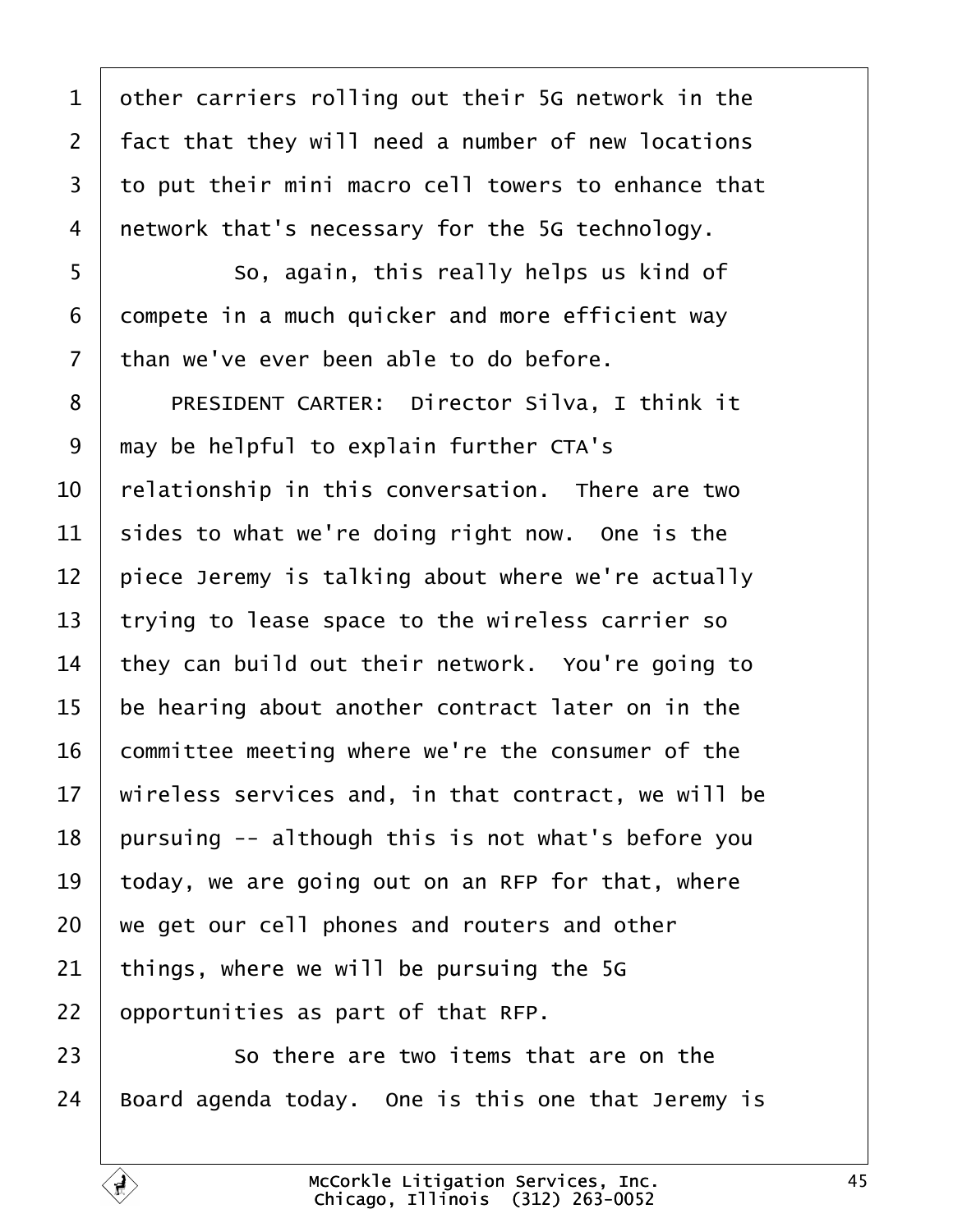| 1              | talking about where we're basically, for lack of a  |
|----------------|-----------------------------------------------------|
| $\overline{2}$ | better word, we're the landlords leasing space to   |
| 3              | the wireless companies so that they can put their   |
| 4              | equipment on our property. Then there's a second    |
| 5              | dontract that we're going to be talking about later |
| 6              | where we're the consumer buying cell phones and     |
| $\overline{7}$ | other equipment from the wireless companies that    |
| 8              | ultimately will be going out for a new RFP that     |
| 9              | will address 5G as we go forward.                   |
| 10             | CHAIRPERSON SILVA: We're going into a new           |
| 11             | business there, aye?                                |
| 12             | PRESIDENT CARTER: Yes. This is a new business       |
| 13             | for us that Jeremy is pursuing, but it's one that   |
| 14             | the cellular companies are very interested in       |
| 15             | pursuing because, as he indicated, they want to     |
| 16             | build out their 5G network and they need lots of    |
| 17             | property to make that happen. Ideally, CTA,         |
| 18             | because our structure runs through the entire city, |
| 19             | becomes a very ideal location for them to place     |
| 20             | their equipment. So I would agree with Jeremy's     |
| 21             | assessment that as the cellular companies start to  |
| 22             | build out their network and start to look for       |
| 23             | additional locations to place their transmitters,   |
| 24             | we would probably see an increase in interest in    |
|                |                                                     |

 $\sqrt{ }$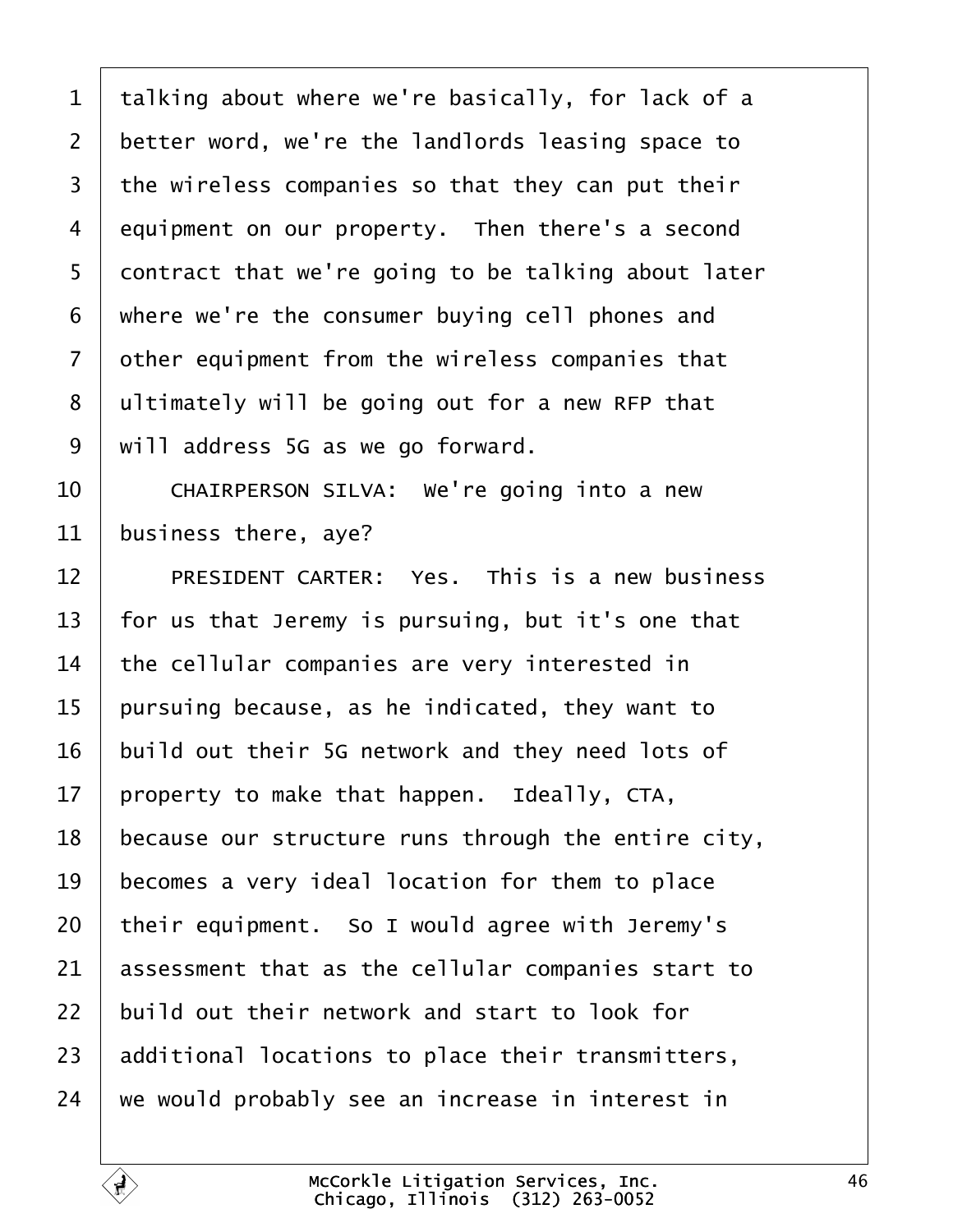- 1 CTA to be a vehicle where they could place that
- 2 equipment.
- 3 | CHAIRPERSON SILVA: That's great. Good. Good.
- 4 | SECRETARY LONGHINI: Any questions, Director
- 5 Irvine, on this matter?
- 6 | DIRECTOR IRVINE: No, I don't have any
- 7 duestions. Thank you.
- 8 | SECRETARY LONGHINI: Director Chevere?
- 9 | DIRECTOR CHEVERE: No questions.
- 10 | SECRETARY LONGHINI: Director Jakes?
- 11 | DIRECTOR JAKES: No questions.
- 12 | SECRETARY LONGHINI: Director Miller?
- 13 | DIRECTOR MILLER: No questions.
- 14 | SECRETARY LONGHINI: Director Alva Rosales?
- 15 | DIRECTOR ALVA ROSALES: No questions. Just a
- 16 good opportunity. I would love for us to hear
- 17 though, I don't know, maybe six months out or every
- 18  $\theta$  once in a while, a report -- because this is a
- 19 master license agreement -- of how this is growing.
- 20 I know there's a lot of potential for growth, but I
- 21 would love to hear a report every couple of months
- 22 br something, every six months.
- $23$  | PRESIDENT CARTER: Sure. We can plan to give
- 24 the Board a regular update report of what's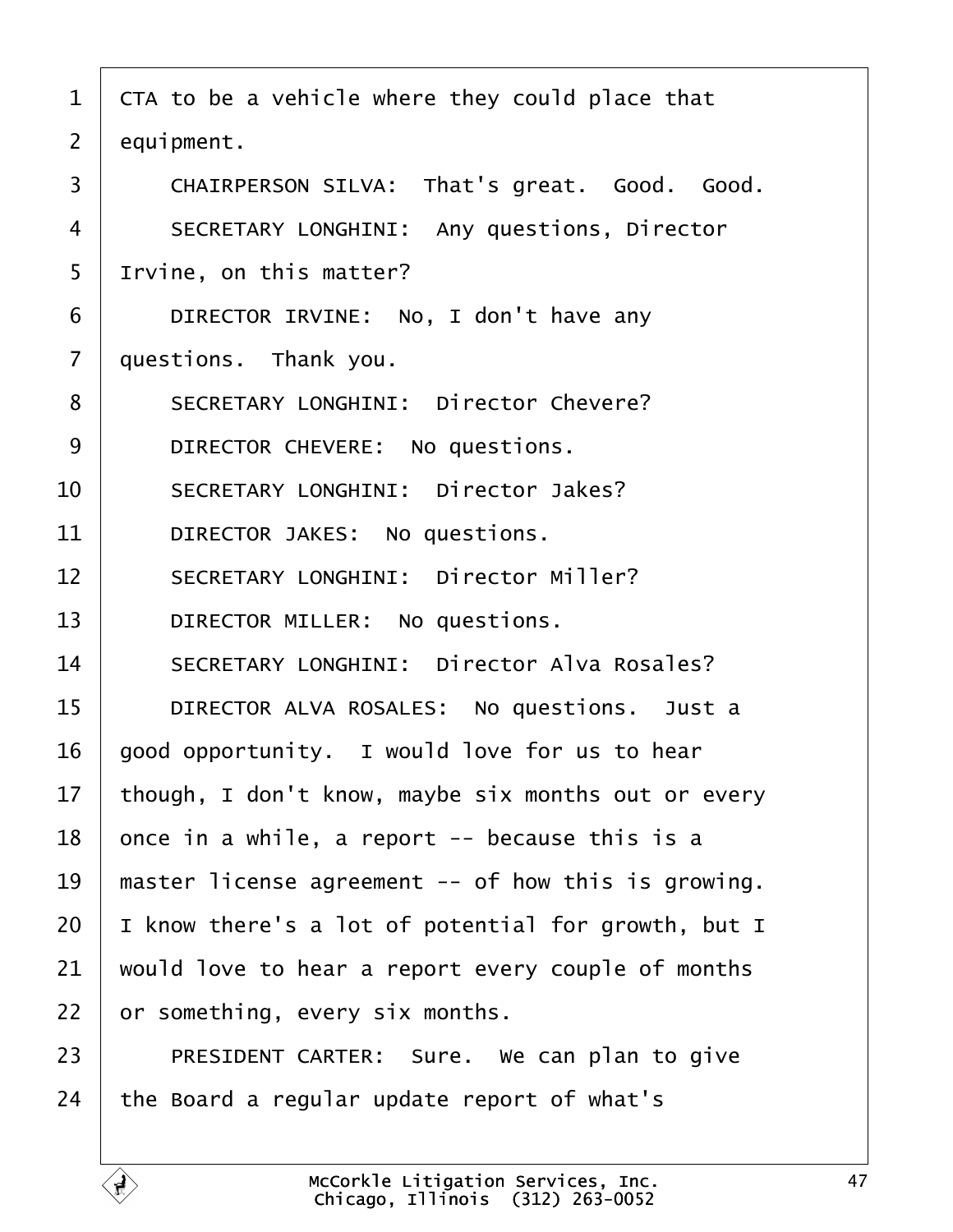- 1 happening. We'll incorporate that into the Board
- 2 process.
- 3 | DIRECTOR ALVA ROSALES: Great. Thank you.
- 4 | SECRETARY LONGHINI: Thank you, Dorval.
- 5 **Chairman Silva, there are no further**
- 6 duestions.
- $7$   $\blacksquare$  CHAIRPERSON SILVA: If there are no further
- 8 duestions, may I have leave to place this item on
- 9 the omnibus for Board approval?
- 10 | DIRECTOR JAKES: So moved.
- 11 | DIRECTOR IRVINE: Second.
- 12 | SECRETARY LONGHINI: Chairman Silva, it has
- 13 been moved and seconded. You may proceed to Agenda
- 14 ltem Number 9.
- 15 | CHAIRPERSON SILVA: Our next order of business
- 16 is a ordinance authorizing a license agreement with
- 17 Smash Interactive PK, LLC for property located at
- 18 2500-2600 South State Street, Chicago, Green Line.
- 19 | BILL MOONEY: Good afternoon. Bill Mooney,
- 20 vour Chief Infrastructure Officer.
- 21  **• Real estate staff recommends the approval**
- 22  $\theta$  f an ordinance authorizing the license of
- $23$  15,938 square feet of vacant unimproved property
- 24 below the CTA's Green Line located at 2500 to 2600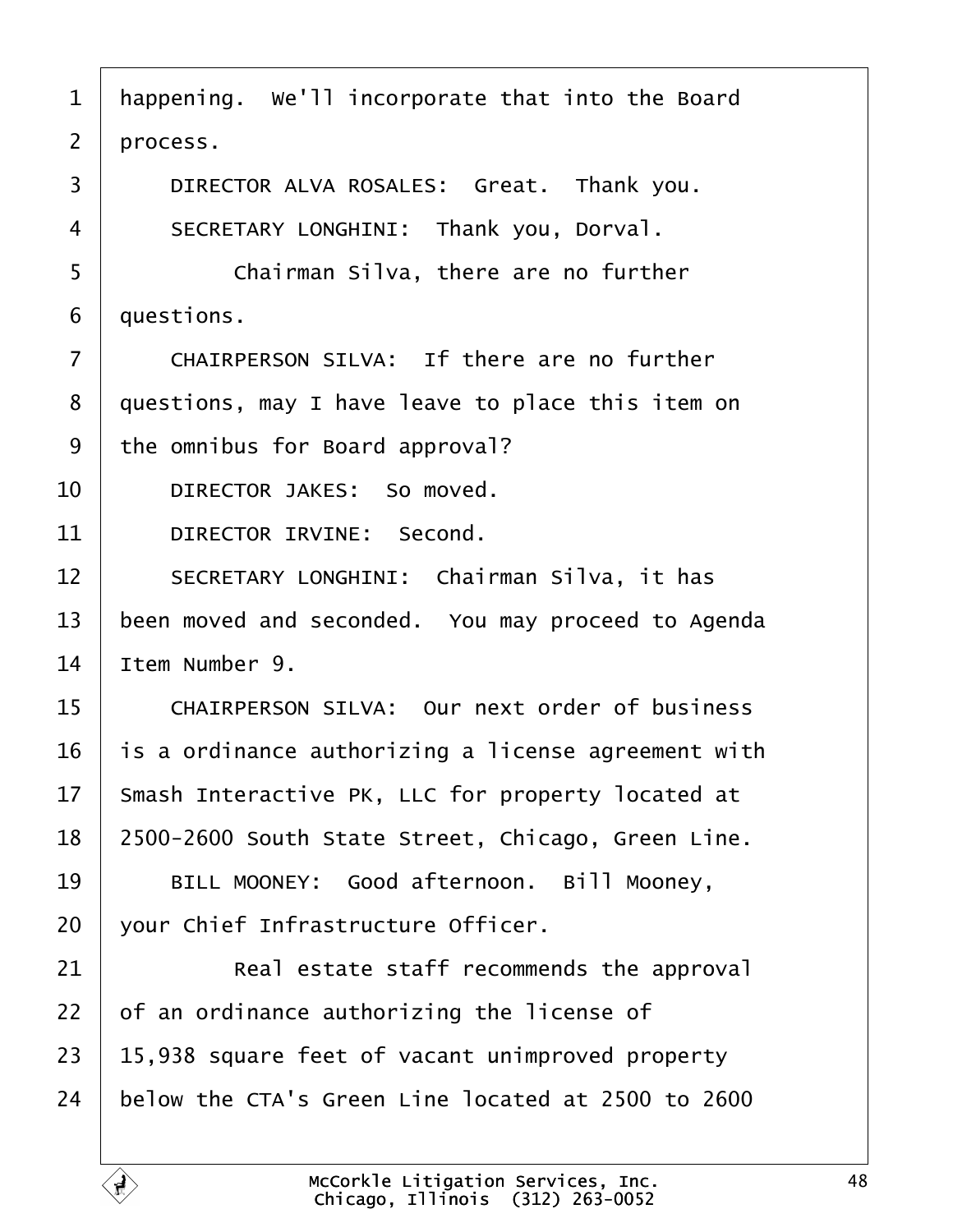| 1  | South Wabash to Smash Interactive PK, LLC.           |
|----|------------------------------------------------------|
| 2  | Smash Interactive will use the property              |
| 3  | for parking. The license has an initial monthly      |
| 4  | rent of \$4,000 per month for the first year and the |
| 5  | agreement includes annual rent escalation of         |
| 6  | 3 percent. Any improvement made upon the property    |
| 7  | would require approval of CTA and would be the sole  |
| 8  | dost of licensee.                                    |
| 9  | The term of the license is for an initial            |
| 10 | ten-year period with two five-year options. The      |
| 11 | agreement can be terminated by the CTA for           |
| 12 | transportation purposes with 30 days' notice or by   |
| 13 | either party with two year's notice.                 |
| 14 | I'd be happy to take any questions at this           |
| 15 | time.                                                |
| 16 | CHAIRPERSON SILVA: What are they going to use        |
| 17 | it, the property                                     |
| 18 | BILL MOONEY: For parking, Director.                  |
| 19 | <b>CHAIRPERSON SILVA: Parking.</b>                   |
| 20 | <b>SECRETARY LONGHINI: Director Irvine, any</b>      |
| 21 | questions?                                           |
| 22 | DIRECTOR IRVINE: No questions.                       |
| 23 | <b>SECRETARY LONGHINI: Director Chevere?</b>         |
| 24 | DIRECTOR CHEVERE: No questions.                      |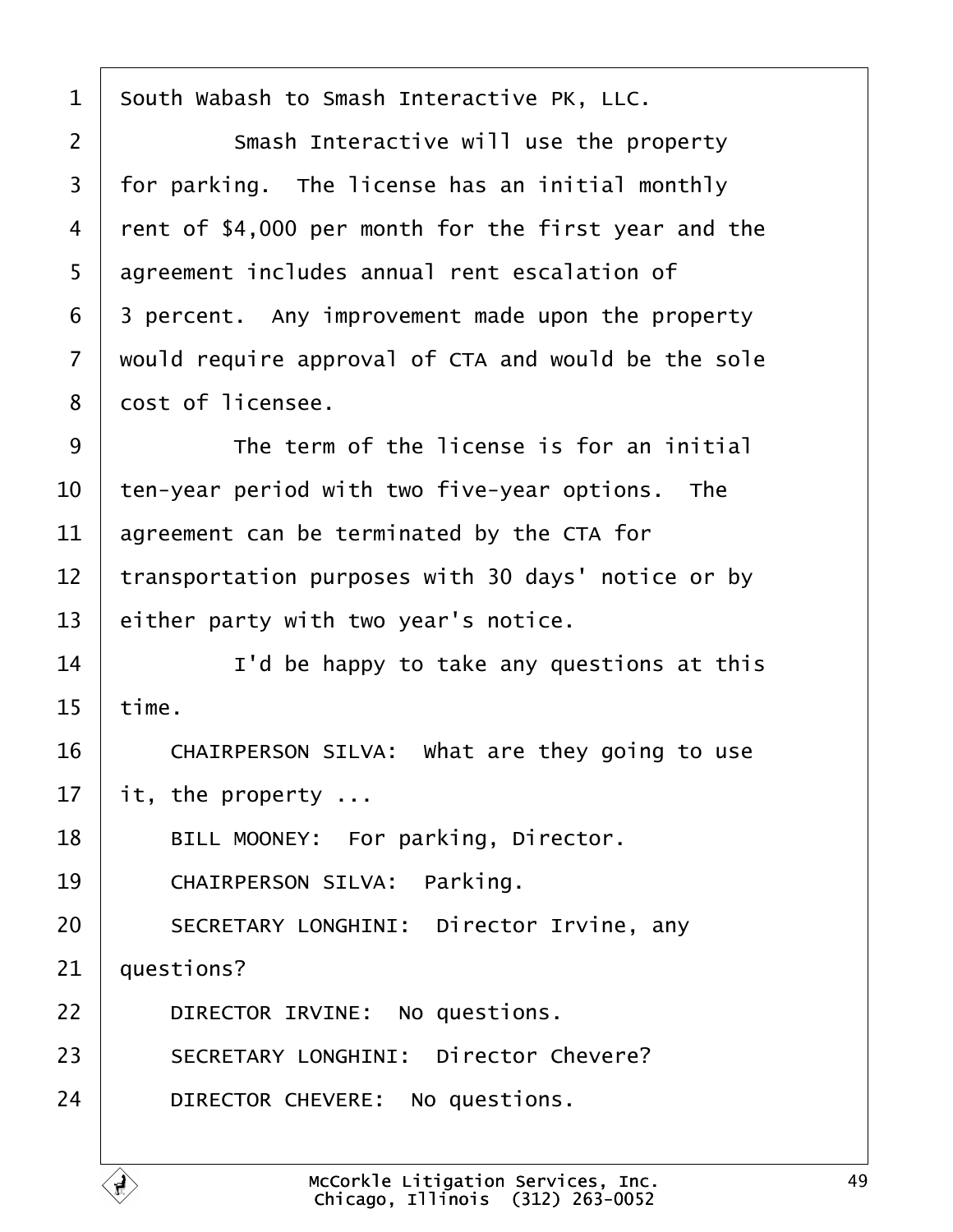- 1 | SECRETARY LONGHINI: Director Jakes?
- 2 | DIRECTOR JAKES: No questions.
- 3 | SECRETARY LONGHINI: Director Miller?
- 4 | DIRECTOR MILLER: No questions.
- 5 | SECRETARY LONGHINI: Thank you. Director Alva
- 6 Rosales, any questions?
- 7 | DIRECTOR ALVA ROSALES: No questions.
- 8 | SECRETARY LONGHINI: Chairman, there are no
- 9 further questions on this matter.
- $10~\pm~$  CHAIRPERSON SILVA: Since there are no further
- 11 duestions, may I have leave to place this item on
- 12 the omnibus for approval?
- 13 | DIRECTOR JAKES: So moved.
- 14 | DIRECTOR IRVINE: Second.
- 15 | SECRETARY LONGHINI: Moved by Director Jakes.
- 16 Seconded by Director Irvine. Chairman, we may now
- 17 broceed Item Number 10.
- 18 | CHAIRPERSON SILVA: Our next order of business
- 19 is an ordinance authorizing a third amendment to an
- 20 antenna site license agreement with GRE-COCO
- 21 Drrington Owner, LLC for the operation of
- 22 Authority's communications equipment located at
- 23 **1603 Orrington Avenue, Evanston, Illinois.**
- 24 | Bill Mooney.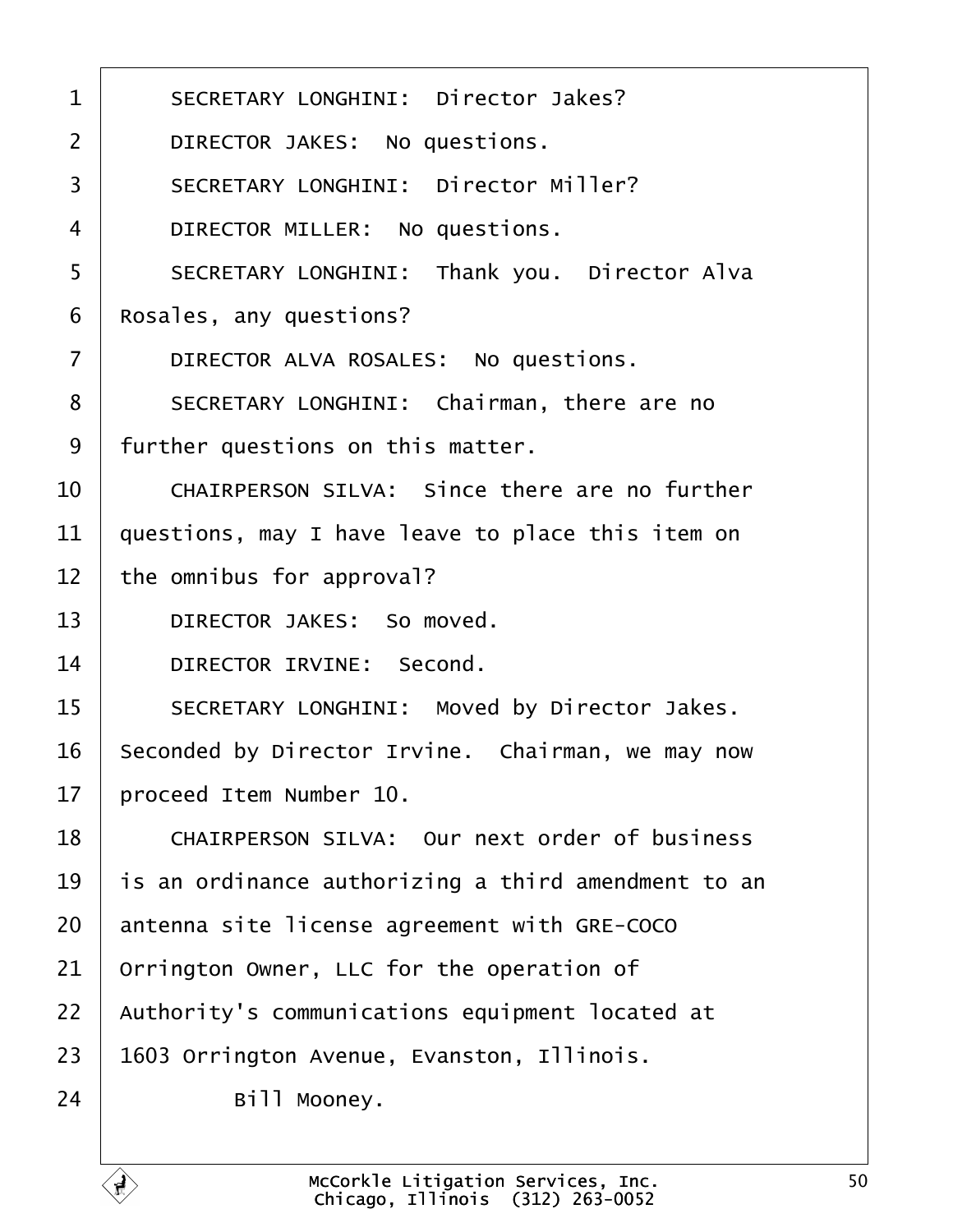| 1              | BILL MOONEY: Thank you, again. Staff                 |
|----------------|------------------------------------------------------|
| $\overline{2}$ | recommends the approval of an ordinance authorizing  |
| 3              | a third amendment for a license for a rooftop        |
| 4              | antenna located at 1603 Orrington Avenue in          |
| 5              | Evanston. GRE Orrington Owner, LLC owns a building   |
| 6              | at 1603 Orrington Avenue. CTA has a license to       |
| 7              | operate communications facilities including an       |
| 8              | antenna for its radio communication systems at this  |
| 9              | Incation since 1982. The amendment extends the       |
| 10             | term through February 1st, 2024 with an annual       |
| 11             | license fee of \$12,112.80 for the first year, which |
| 12             | will cover the rent and electrical usage.            |
| 13             | The agreement includes annual rent                   |
| 14             | escalations thereafter of 3 percent. I'm happy to    |
| 15             | take any questions at this time.                     |
| 16             | CHAIRPERSON SILVA: Tell me the difference of         |
| 17             | this antenna to the ones used by the cell phones.    |
| 18             | BILL MOONEY: So this is a much larger antenna        |
| 19             | and supports equipment for our radios. So we use a   |
| 20             | series of two-way radios for personnel to            |
| 21             | communicate on a closed-band CTA network. So this    |
| 22             | is for train operators and right-of-way workers and  |
| 23             | other people and bus personnel to be able to         |
| 24             | communicate with our control center. And this is a   |
|                |                                                      |

 $\overline{1}$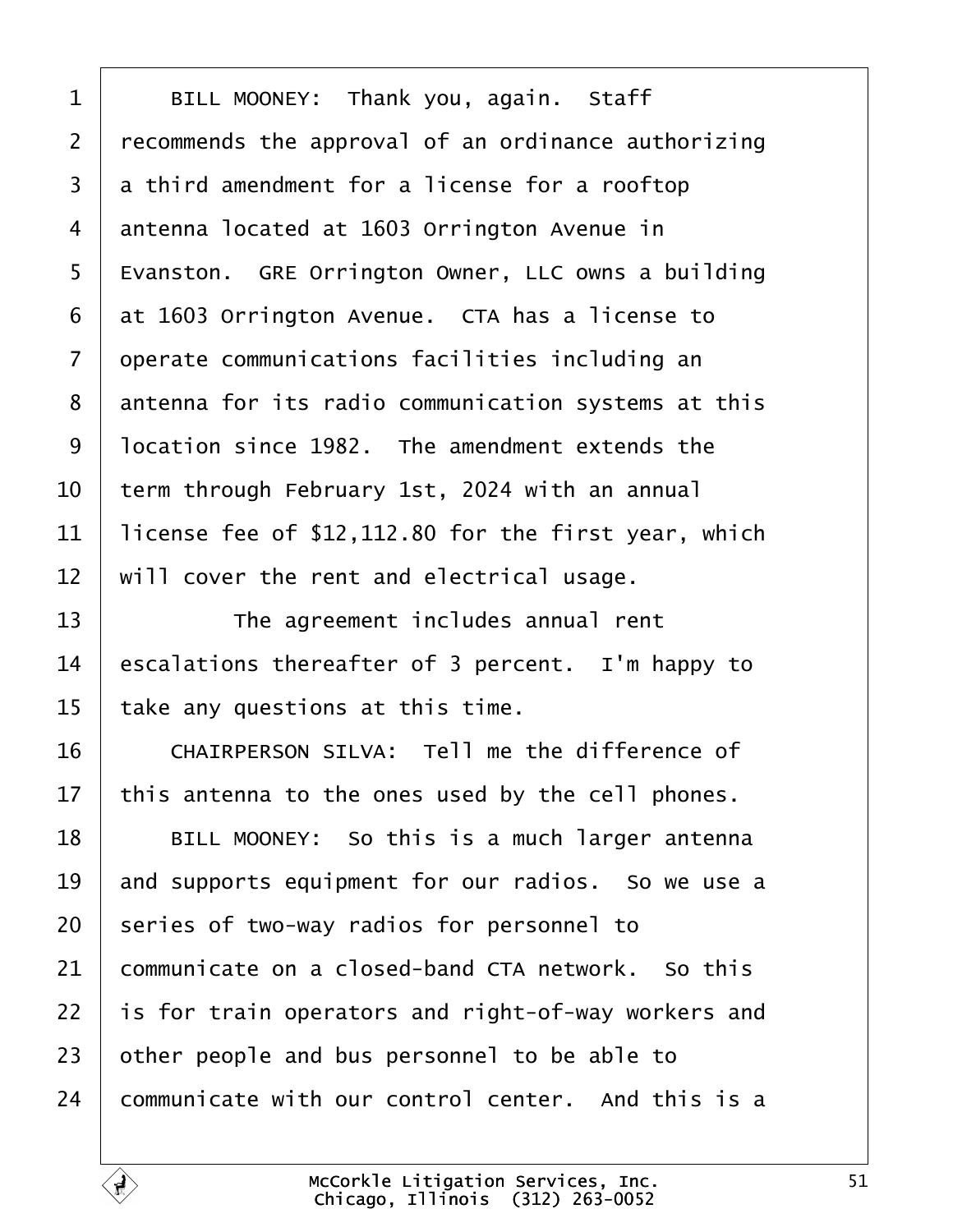|  |  | 1 relay antenna that allows us to kind of relay and |  |  |  |  |  |  |  |  |
|--|--|-----------------------------------------------------|--|--|--|--|--|--|--|--|
|--|--|-----------------------------------------------------|--|--|--|--|--|--|--|--|

2 rebroadcast that signal.

3 | CHAIRPERSON SILVA: Is the technology, okay,

- 4 more advanced than the cell phones or is it -- how
- 5 dan you compare the two systems?

6 | BILL MOONEY: I mean, they're different

- 7 technologies, Director. One is cellular, which
- 8 works kind of on a different range where this is a

9 dlosed-band radio network that has a dedicated

10 frequency for CTA channels in this area. You know,

- 11  $\text{we} -$
- 12 | CHAIRPERSON SILVA: The cost (indiscernible.)

 $13$  | BILL MOONEY: The cost of  $-$  so once the

- 14 infrastructure is in place, other than maintaining
- 15 this rent agreement, you know, our cost for that
- 16 infrastructure is pretty low at this point where we
- 17 would -- you know, you pay for cell phones, you pay
- 18 **a** monthly fee for the usage of those cell phones

19  $\mu$  and such.

- 20 CHAIRPERSON SILVA: Okay. Thank you.
- 21 | SECRETARY LONGHINI: Any questions, Director

22 Irvine?

- 23 | DIRECTOR IRVINE: No. Thank you.
- 24 | SECRETARY LONGHINI: Director Chevere?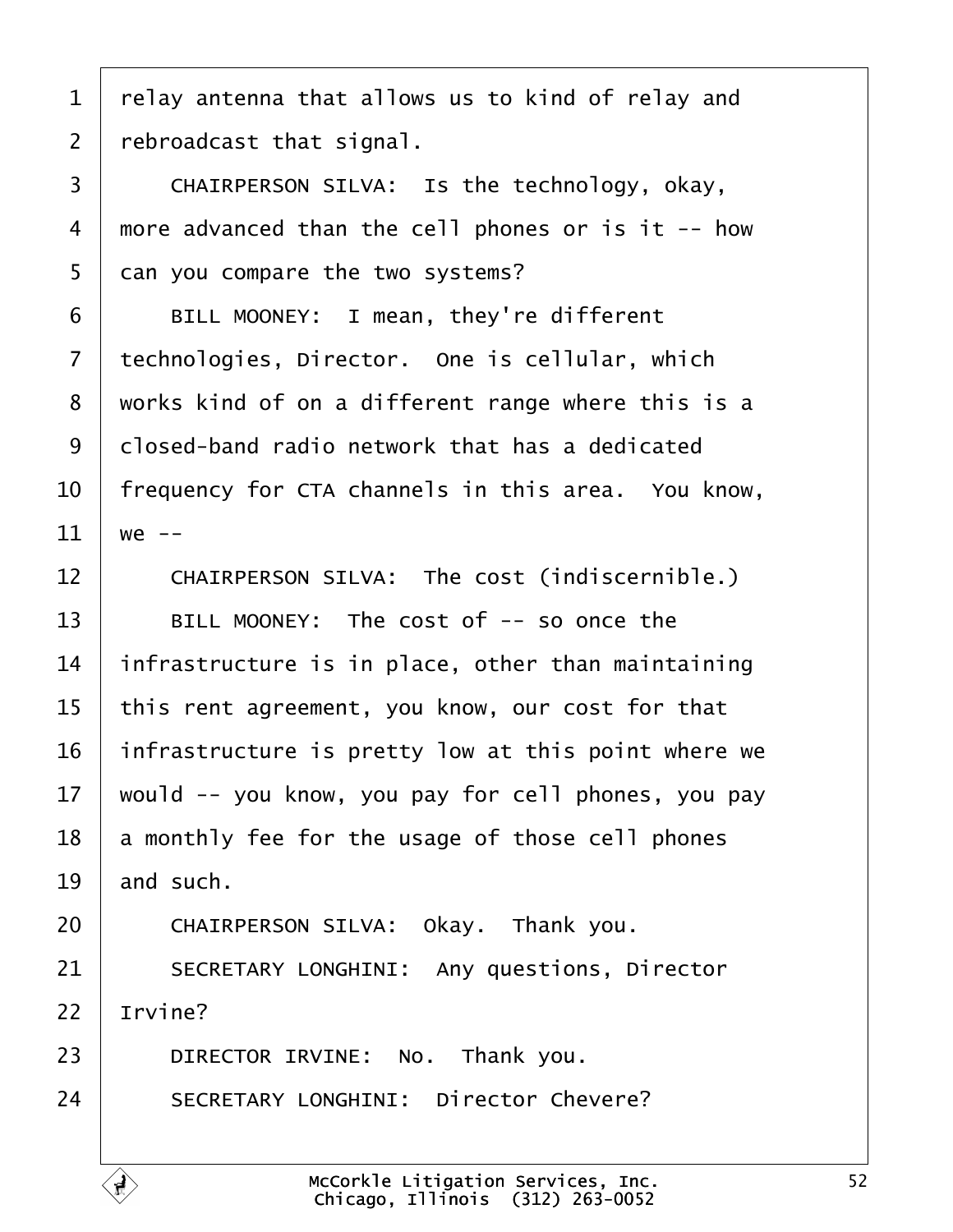| 1              | DIRECTOR CHEVERE: No questions.                     |
|----------------|-----------------------------------------------------|
| 2              | <b>SECRETARY LONGHINI: Director Jakes?</b>          |
| 3              | DIRECTOR JAKES: No questions.                       |
| 4              | <b>SECRETARY LONGHINI: Director Miller?</b>         |
| 5              | DIRECTOR MILLER: No questions.                      |
| 6              | <b>SECRETARY LONGHINI: Director Alva Rosales.</b>   |
| $\overline{7}$ | DIRECTOR ALVA ROSALES: No questions.                |
| 8              | <b>SECRETARY LONGHINI: There are no further</b>     |
| 9              | questions, Chairman Silva.                          |
| 10             | CHAIRPERSON SILVA: Since there are no further       |
| 11             | questions, may I have leave to place this item on   |
| 12             | the omnibus for approval?                           |
| 13             | DIRECTOR JAKES: So moved.                           |
| 14             | DIRECTOR IRVINE: Second.                            |
| 15             | SECRETARY LONGHINI: Moved and seconded. We          |
| 16             | may proceed to Agenda Item Number 11, Chairman.     |
| 17             | <b>CHAIRPERSON SILVA: Next order of business is</b> |
| 18             | review of an ordinance authorizing an agreement     |
| 19             | with Norfolk Southern Railway Company for the       |
| 20             | preliminary engineering services for the Red Line   |
| 21             | station RLE project.                                |
| 22             | Mike Connelly.                                      |
| 23             | MIKE CONNELLY: Good afternoon, Directors. I'm       |
| 24             | Mike Connelly, your Chief Planning Officer.         |
|                |                                                     |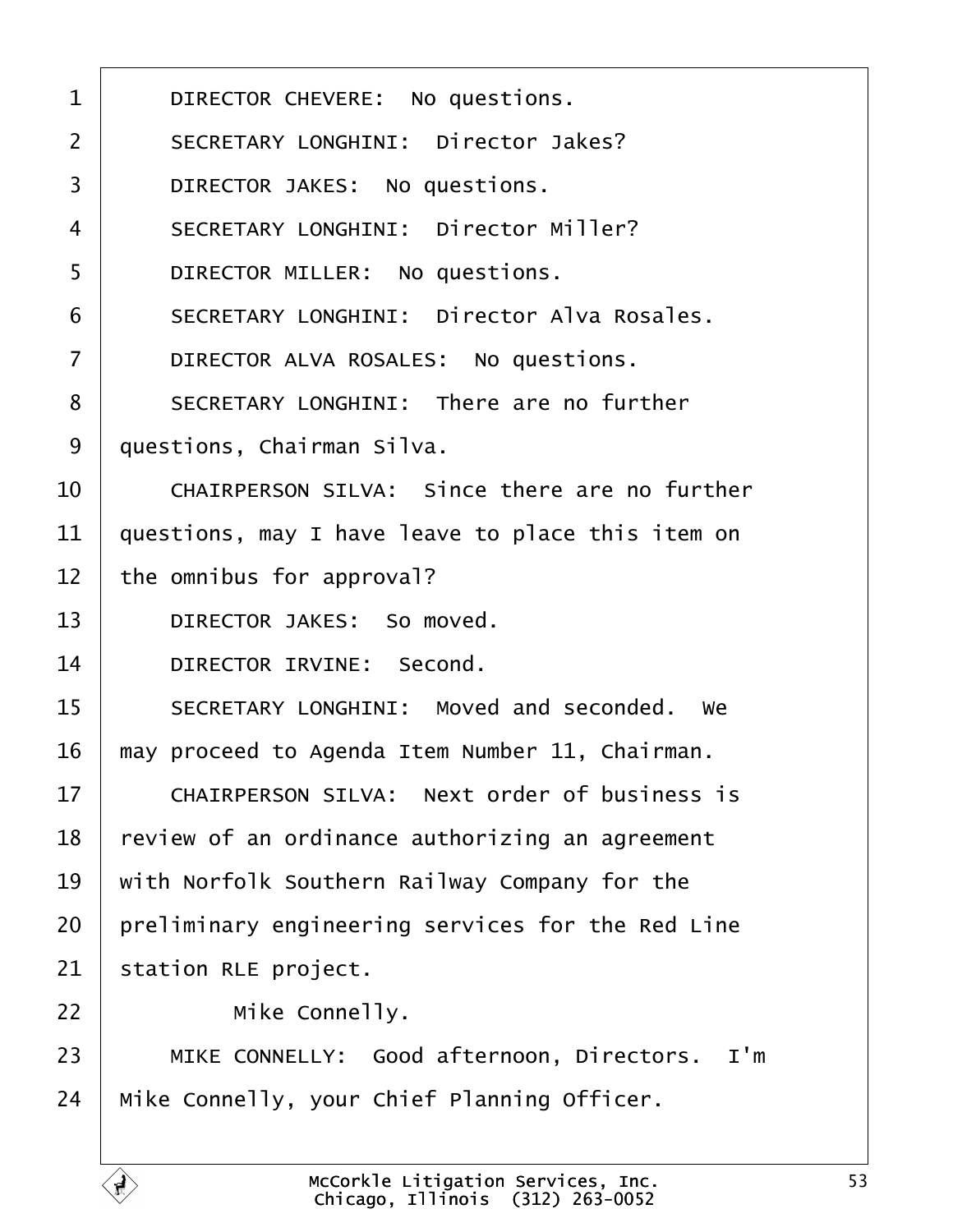| 1               | Before you today is an agreement with the          |
|-----------------|----------------------------------------------------|
| $\overline{2}$  | Norfolk Southern Railway Company for preliminary   |
| 3               | engineering services for the Red Line Extension    |
| 4               | project or RLE. The RLE project requires the use   |
| 5               | of Norfolk Southern property between approximately |
| 6               | 118th Street and 124th Street. This agreement and  |
| 7               | the work by Norfolk Southern is necessary to       |
| 8               | finalize the RLE project alignment and plans for   |
| 9               | the yard and shop facility to provide a basis for  |
| 10              | future agreement and to mitigate third-party risks |
| 11              | early in this large construction project.          |
| 12              | As a part of these PE services, or                 |
| 13              | preliminary engineering services, Norfolk Southern |
| 14              | will review CTA engineering plans, will conduct    |
| 15              | site visits, and participate in correspondence and |
| 16              | meetings to progress the project. Norfolk Southern |
| 17 <sup>7</sup> | will also draft, review, and handle future project |
| 18              | agreements and coordinate scheduling for           |
| 19              | construction work.                                 |
| 20              | We have an existing preliminary                    |
| 21              | engineering agreement with Norfolk Southern, which |
| 22              | expires at the end of this year. The agreement     |
| 23              | before you today will follow the existing          |
| 24              | agreement. The base cost of the agreement is       |
|                 |                                                    |

 $\Gamma$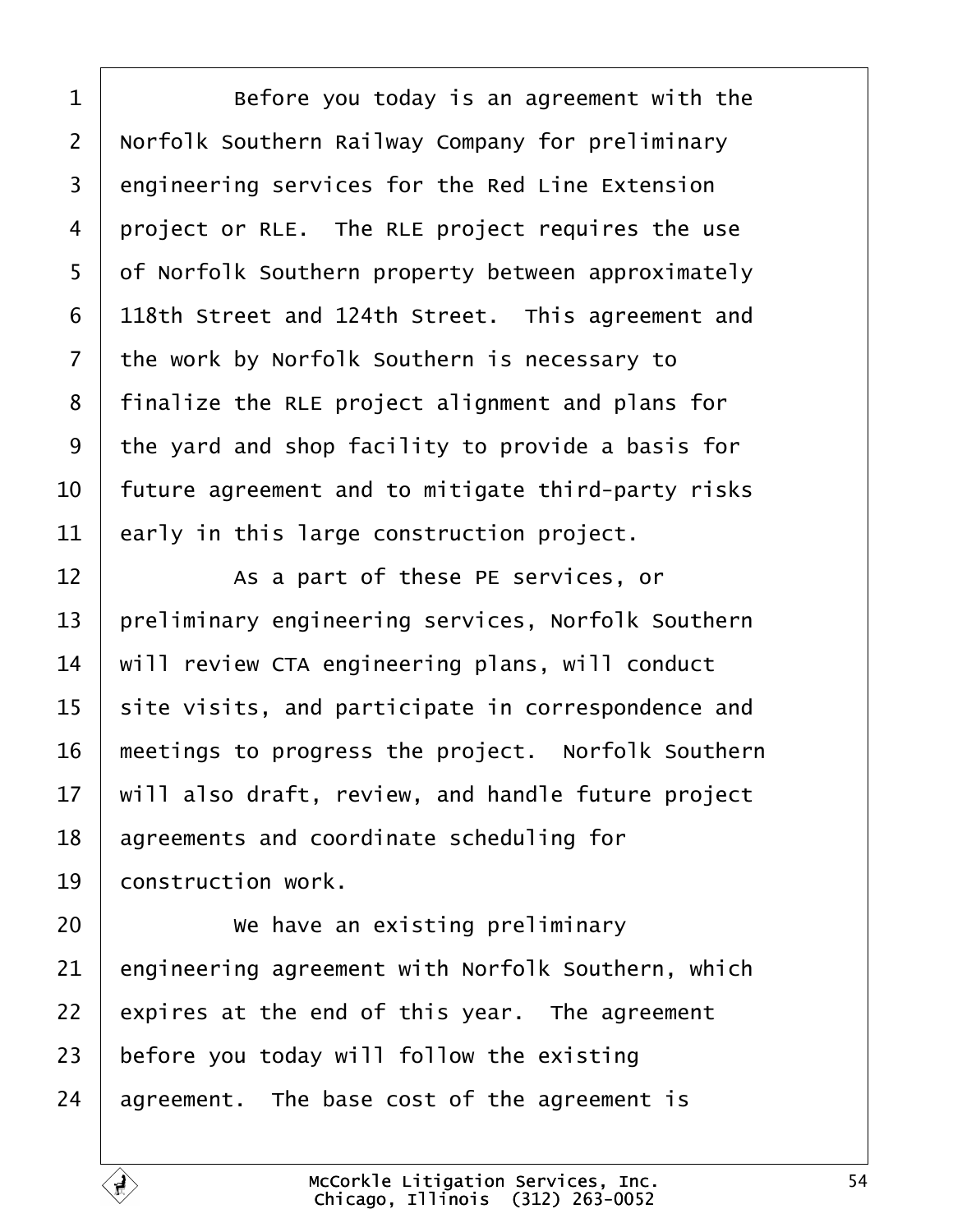| 1              | \$55,000, but we are requesting an additional        |
|----------------|------------------------------------------------------|
| $\overline{2}$ | \$20,000 contingency separate from the agreement in  |
| 3              | dase the cost of the work exceeds the \$55,000       |
| 4              | estimate.                                            |
| 5              | Funding to cover these costs is available            |
| 6              | within the authorized RLE project budget. I'm glad   |
| 7              | to try to answer any questions that you may have     |
| 8              | about this agreement.                                |
| 9              | <b>SECRETARY LONGHINI: Chairman Silva?</b>           |
| 10             | CHAIRPERSON SILVA: I don't have questions.           |
| 11             | <b>SECRETARY LONGHINI: Director Irvine?</b>          |
| 12             | DIRECTOR IRVINE: No questions.                       |
| 13             | <b>SECRETARY LONGHINI: Director Chevere?</b>         |
| 14             | DIRECTOR CHEVERE: No questions.                      |
| 15             | <b>SECRETARY LONGHINI: Director Jakes?</b>           |
| 16             | DIRECTOR JAKES: No questions.                        |
| 17             | <b>SECRETARY LONGHINI: Director Miller?</b>          |
| 18             | DIRECTOR MILLER: No questions.                       |
| 19             | <b>SECRETARY LONGHINI: Director Alva Rosales?</b>    |
| 20             | DIRECTOR ALVA ROSALES: No questions.                 |
| 21             | <b>SECRETARY LONGHINI: Chairman Silva, there are</b> |
| 22             | no further questions on this.                        |
| 23             | <b>CHAIRPERSON SILVA: Since there are no further</b> |
| 24             | questions, may I have leave to place this item on    |
|                |                                                      |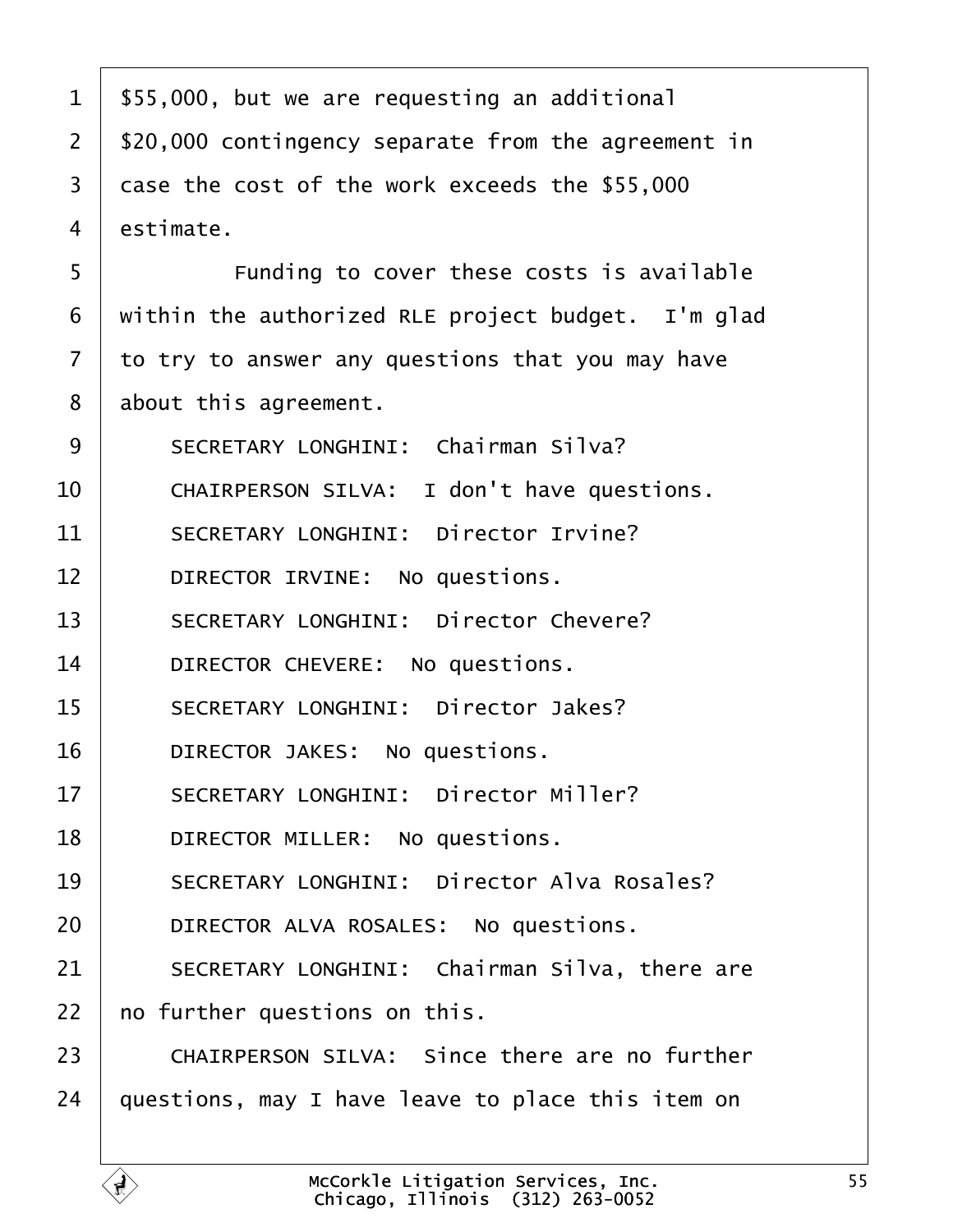| 1              | the omnibus for Board approval?                     |  |  |  |  |  |
|----------------|-----------------------------------------------------|--|--|--|--|--|
| $\overline{2}$ | DIRECTOR JAKES: So moved.                           |  |  |  |  |  |
| 3              | DIRECTOR IRVINE: Second.                            |  |  |  |  |  |
| 4              | SECRETARY LONGHINI: Moved and second.               |  |  |  |  |  |
| 5              | Chairman, we may proceed to Agenda Item Number 12,  |  |  |  |  |  |
| 6              | the last ordinance.                                 |  |  |  |  |  |
| 7              | <b>CHAIRPERSON SILVA: Our next business is an</b>   |  |  |  |  |  |
| 8              | drdinance authorizing an intergovernmental          |  |  |  |  |  |
| 9              | agreement with the Cook County Assessor's Office to |  |  |  |  |  |
| 10             | access geographic information system data.          |  |  |  |  |  |
| 11             | Mike Connelly.                                      |  |  |  |  |  |
| 12             | MIKE CONNELLY: Good afternoon. Again, I'm           |  |  |  |  |  |
| 13             | Mike Connelly, your Chief Planning Officer. The     |  |  |  |  |  |
| 14             | item before you today would authorize entry into an |  |  |  |  |  |
| 15             | IGA with the Cook County Assessor's Office, which   |  |  |  |  |  |
| 16             | would allow CTA to continue to access geographic    |  |  |  |  |  |
| 17             | information system, or GIS data.                    |  |  |  |  |  |
| 18             | CTA has entered into an intergovernmental           |  |  |  |  |  |
| 19             | agreement with the Cook County Assessor's Office in |  |  |  |  |  |
| 20             | previous years in order to have access to and       |  |  |  |  |  |
| 21             | license to use this data at no cost.                |  |  |  |  |  |
| 22             | This agreement will allow us to receive             |  |  |  |  |  |
| 23             | updated Assessor's data, which provides detailed    |  |  |  |  |  |
| 24             | information at each property level. We get a table  |  |  |  |  |  |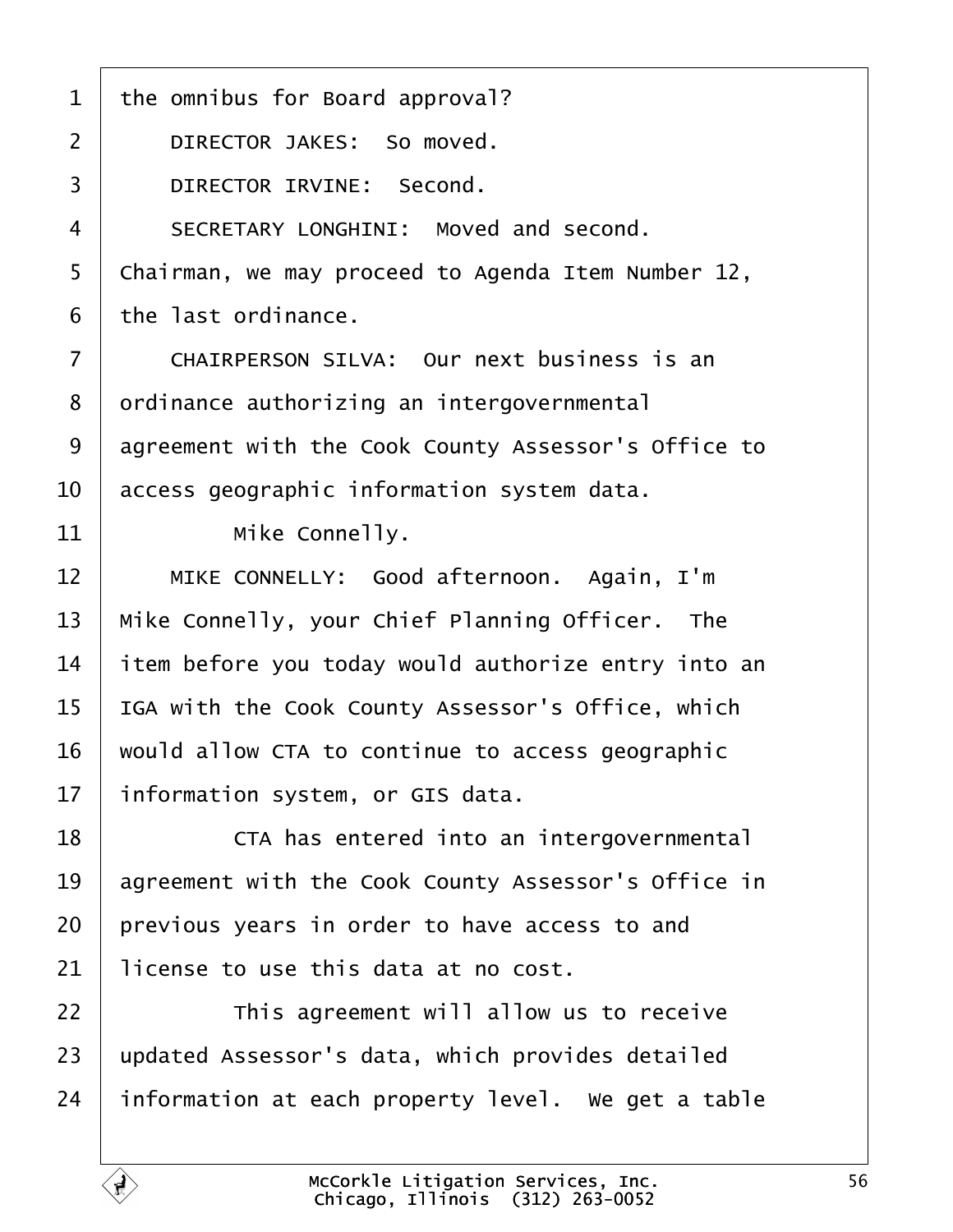| 1  | of about 1,800,000 records; they usually date from  |
|----|-----------------------------------------------------|
| 2  | the previous years of the Assessor. This data is    |
| 3  | used by strategic planning for general and NEPA     |
| 4  | studies, by business development, and by our real   |
| 5  | estate department.                                  |
| 6  | The data is specifically needed during the          |
| 7  | upcoming months for the transit supportive          |
| 8  | development study and the NEPA documentation on the |
| 9  | Red Line extension or RLE project. We are           |
| 10 | requesting renewal of this agreement for an         |
| 11 | additional year at no cost to CTA.                  |
| 12 | Thank you. I will be glad to try to                 |
| 13 | answer any questions you have about this agreement. |
| 14 | <b>CHAIRPERSON SILVA: You didn't mention the</b>    |
| 15 | taxes. Is it used for taxes also?                   |
| 16 | MIKE CONNELLY: The Assessor's database is used      |
| 17 | by them, but not by us for taxes. No.               |
| 18 | CHAIRPERSON SILVA: Thank you.                       |
| 19 | <b>SECRETARY LONGHINI: Director Irvine?</b>         |
| 20 | DIRECTOR IRVINE: No questions. Thanks.              |
| 21 | <b>SECRETARY LONGHINI: Director Chevere?</b>        |
| 22 | DIRECTOR CHEVERE: No questions.                     |
| 23 | <b>SECRETARY LONGHINI: Director Jakes?</b>          |
| 24 | DIRECTOR JAKES: No questions.                       |
|    |                                                     |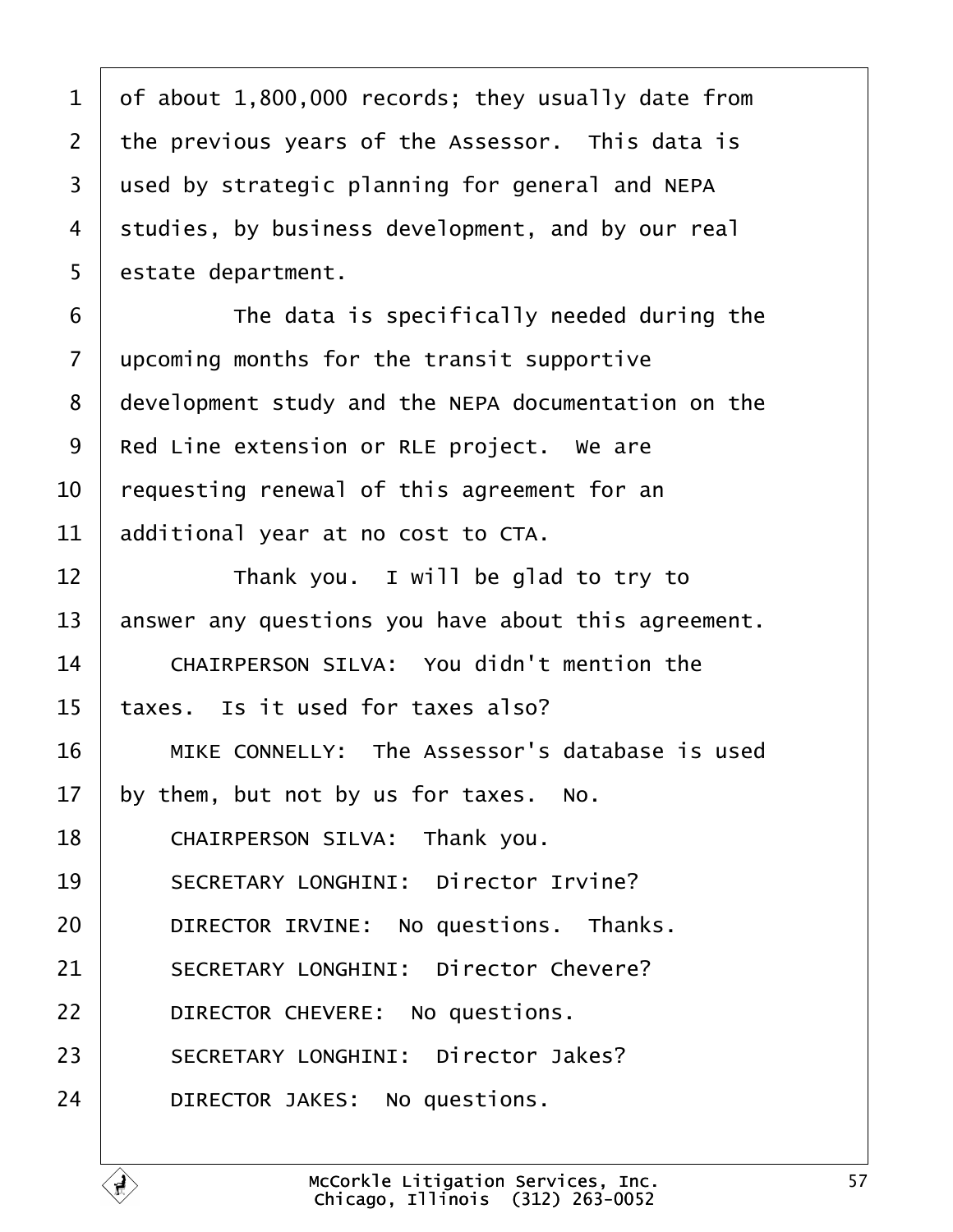| 1              | <b>SECRETARY LONGHINI: Director Miller?</b>          |
|----------------|------------------------------------------------------|
| 2              | DIRECTOR MILLER: No questions.                       |
| 3              | <b>SECRETARY LONGHINI: Director Alva Rosales?</b>    |
| 4              | DIRECTOR ALVA ROSALES: No questions.                 |
| 5              | SECRETARY LONGHINI: There are no other               |
| 6              | questions, Chairman Silva.                           |
| $\overline{7}$ | CHAIRPERSON SILVA: If there are no other             |
| 8              | questions, may I have leave to place this item on    |
| 9              | the omnibus for Board approval?                      |
| 10             | <b>DIRECTOR JAKES: Moved.</b>                        |
| 11             | DIRECTOR IRVINE: Second.                             |
| 12             | SECRETARY LONGHINI: Moved and seconded. Let's        |
| 13             | move on to the contracts. The first one, Chairman    |
| 14             | Silva, is B, as in boy, 1.                           |
| 15             | <b>CHAIRPERSON SILVA: Our next order of business</b> |
| 16             | is Contract B-1, a contract for rental and           |
| 17             | laundering of work clothing.                         |
| 18             | <b>SECRETARY LONGHINI: Any questions?</b>            |
| 19             | CHAIRPERSON SILVA: Not from me.                      |
| 20             | <b>SECRETARY LONGHINI: Director Irvine?</b>          |
| 21             | DIRECTOR IRVINE: No questions.                       |
| 22             | <b>SECRETARY LONGHINI: Director Chevere?</b>         |
| 23             | DIRECTOR CHEVERE: No questions.                      |
| 24             | <b>SECRETARY LONGHINI: Director Jakes?</b>           |
|                |                                                      |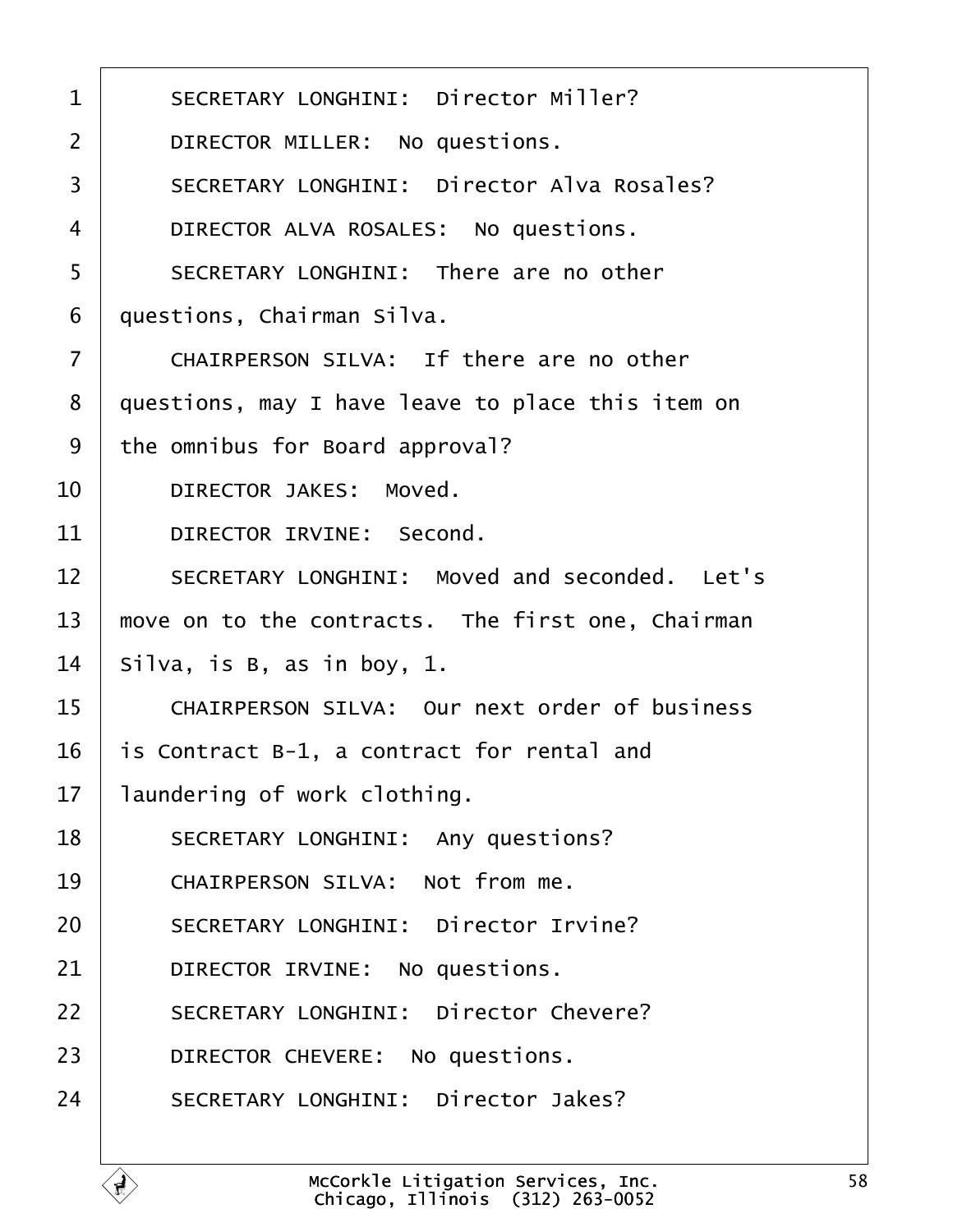| 1              | DIRECTOR JAKES: No questions.                      |
|----------------|----------------------------------------------------|
| 2              | <b>SECRETARY LONGHINI: Director Miller?</b>        |
| 3              | DIRECTOR MILLER: No questions.                     |
| $\overline{4}$ | <b>SECRETARY LONGHINI: Director Alva Rosales?</b>  |
| 5              | DIRECTOR ALVA ROSALES: No questions.               |
| 6              | SECRETARY LONGHINI: Chairman, we may proceed       |
| $\overline{7}$ | to Contract B, as in boy, 2.                       |
| 8              | CHAIRPERSON SILVA: Our next order of business      |
| 9              | is Contract B-2, a contract for traction power     |
| 10             | cables.                                            |
| 11             | <b>SECRETARY LONGHINI: Chairman Silva?</b>         |
| 12             | CHAIRPERSON SILVA: Can you give us some            |
| 13             | explanation, okay, of the power cables that you're |
| 14             | talking about here?                                |
| 15             | SECRETARY LONGHINI: Ellen or Bill Mooney?          |
| 16             | PRESIDENT CARTER: Bill Mooney should be able       |
| 17             | to answer that for you.                            |
| 18             | BILL MOONEY: Director, I'm glad to answer that     |
| 19             | question. Bill Mooney, your Chief Infrastructure,  |
| 20             | again for the record. So these are large capacity  |
| 21             | copper cables we use that connects our substations |
| 22             | where we produce our electricity to the third rail |
| 23             | on our system to power the trains.                 |
| 24             | CHAIRPERSON SILVA: You're leasing these ones?      |
|                |                                                    |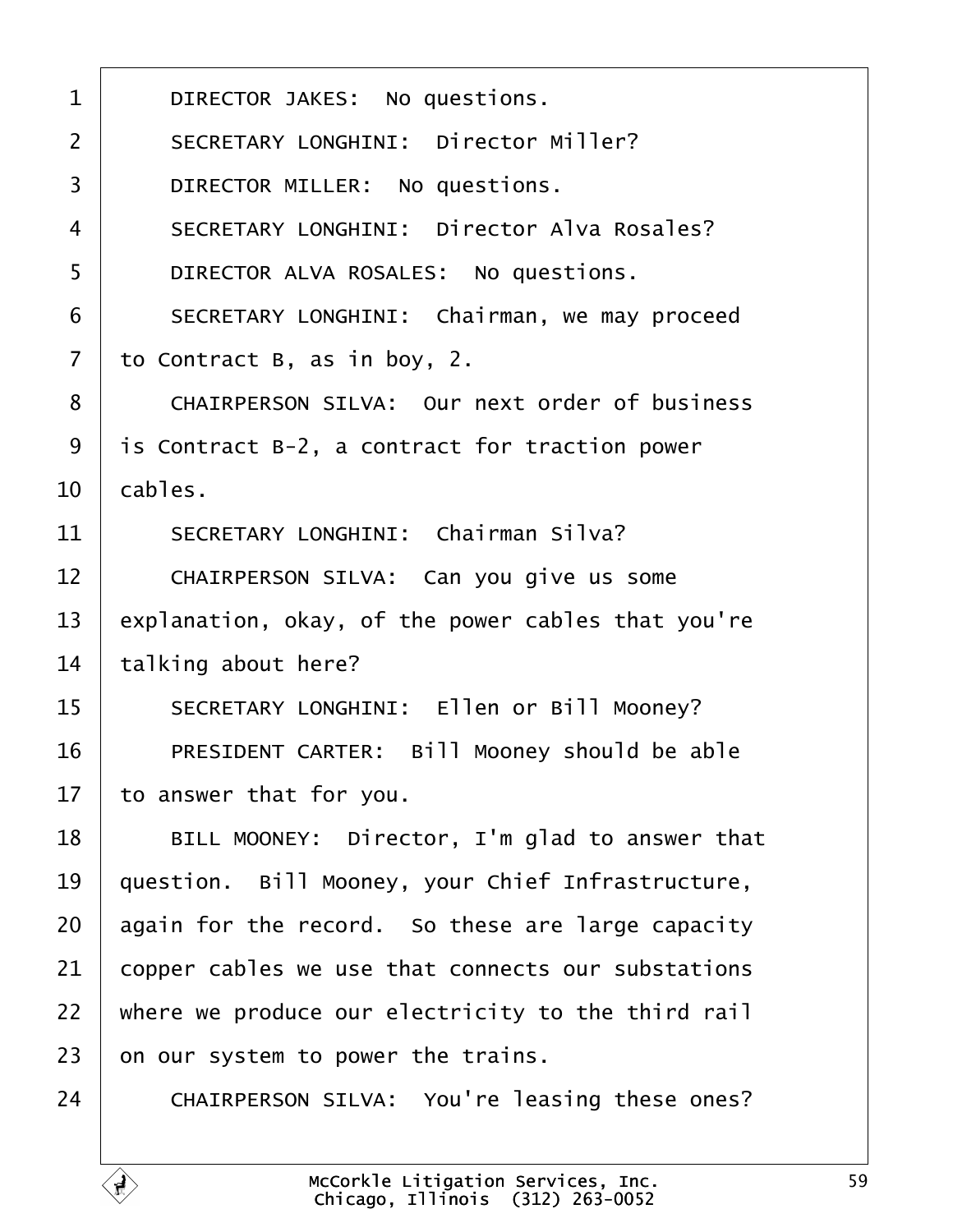| 1              | BILL MOONEY: This is a blanket contract to          |
|----------------|-----------------------------------------------------|
| 2              | secure the cable for construction and maintenance   |
| 3              | purposes.                                           |
| 4              | CHAIRPERSON SILVA: Okay. Thank you.                 |
| 5              | <b>SECRETARY LONGHINI: Director Irvine?</b>         |
| 6              | DIRECTOR IRVINE: No questions. Thanks.              |
| $\overline{7}$ | <b>SECRETARY LONGHINI: Director Chevere?</b>        |
| 8              | DIRECTOR CHEVERE: No questions.                     |
| 9              | <b>SECRETARY LONGHINI: Director Jakes?</b>          |
| 10             | DIRECTOR JAKES: No questions, Greg.                 |
| 11             | SECRETARY LONGHINI: Thank you.                      |
| 12             | <b>Director Miller?</b>                             |
| 13             | DIRECTOR MILLER: No questions.                      |
| 14             | <b>SECRETARY LONGHINI: Director Alva Rosales?</b>   |
| 15             | DIRECTOR ALVA ROSALES: No questions.                |
| 16             | SECRETARY LONGHINI: Okay. We're finished with       |
| 17             | questions for the power cables. Chairman, we may    |
| 18             | proceed to Contract C, as in cat, 1.                |
| 19             | <b>CHAIRPERSON SILVA: Next order of business is</b> |
| 20             | Contract Number C, as in cat, 1, an RFP for         |
| 21             | advertising services.                               |
| 22             | <b>SECRETARY LONGHINI: Questions, Alex?</b>         |
| 23             | CHAIRPERSON SILVA: Yeah. Can you give us a          |
| 24             | little -- some explanation, okay, of the            |
|                |                                                     |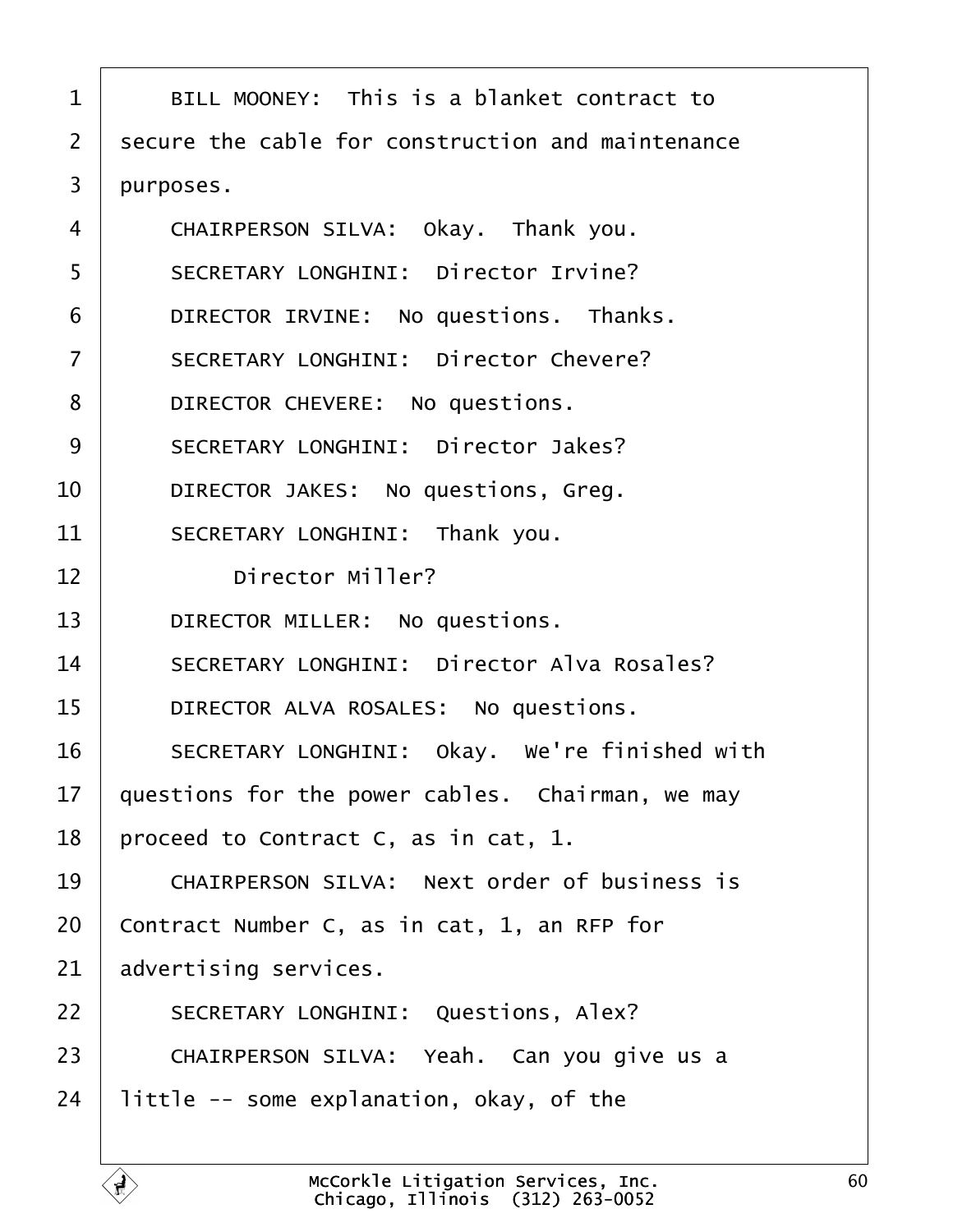|  | 1 advertising services we're going to be using or |  |  |  |  |  |  |  |
|--|---------------------------------------------------|--|--|--|--|--|--|--|
|--|---------------------------------------------------|--|--|--|--|--|--|--|

2 selling?

 $\sqrt{ }$ 

| 3              | <b>SECRETARY LONGHINI: Jeremy or Ellen?</b>         |  |  |  |  |  |  |
|----------------|-----------------------------------------------------|--|--|--|--|--|--|
| $\overline{4}$ | JEREMY FINE: This is Jeremy Fine. I'm glad to       |  |  |  |  |  |  |
| 5              | answer that. Chief Financial Officer.               |  |  |  |  |  |  |
| 6              | This is a portfolio of 23 sign structures           |  |  |  |  |  |  |
| $\overline{7}$ | with 33 static sign faces. It includes the right    |  |  |  |  |  |  |
| 8              | to develop new freestanding billboards, either      |  |  |  |  |  |  |
| 9              | static or digital, and upgrade the existing         |  |  |  |  |  |  |
| 10             | displays to digital as well upon approval by CTA    |  |  |  |  |  |  |
| 11             | and receipt of all necessary permits.               |  |  |  |  |  |  |
| 12             | The term of the agreement would be for              |  |  |  |  |  |  |
| 13             | 20 years with one 10-year option and the contract   |  |  |  |  |  |  |
| 14             | would start January 1st, 2021. This would be with   |  |  |  |  |  |  |
| 15             | Outfront Media and they would be taking over for    |  |  |  |  |  |  |
| 16             | Clear Channel. We have several suites of            |  |  |  |  |  |  |
| 17             | advertising platforms. One is obviously the         |  |  |  |  |  |  |
| 18             | intersection contract that we have for, you know,   |  |  |  |  |  |  |
| 19             | the platform panels and the urban panels. Another   |  |  |  |  |  |  |
| 20             | is for a small cohort of billboards at Forest Park. |  |  |  |  |  |  |
| 21             | And the third is this portfolio we're talking about |  |  |  |  |  |  |
| 22             | here, the 23 sign locations around the city, you    |  |  |  |  |  |  |
| 23             | know, with the potential to expand that further.    |  |  |  |  |  |  |
| 24             | So, again, we have a great opportunity to           |  |  |  |  |  |  |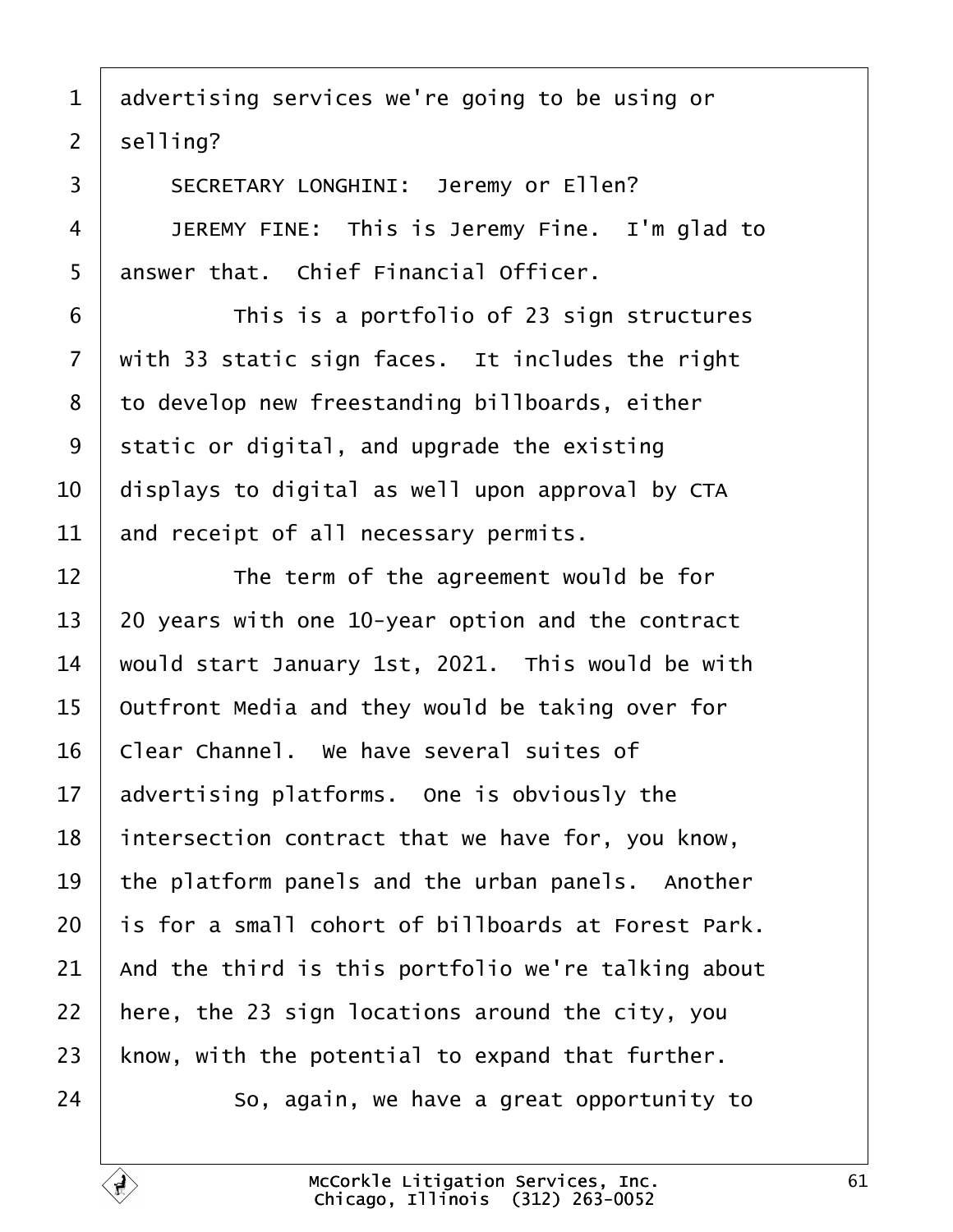| 1              | enter into a contract with Outfront Media, who is a  |
|----------------|------------------------------------------------------|
| $\overline{2}$ | big 2 billion -- almost \$2-billion company that     |
| 3              | operates in this space nationally and                |
| 4              | internationally, as well as with other transit       |
| 5              | agencies. We were very excited at the type of bid    |
| 6              | that we received here with regard to the minimum     |
| 7              | annual guarantee we'll be receiving, as well as      |
| 8              | additional capital funds to upgrade the current      |
| 9              | signs that we have in the systems.                   |
| 10             | Again, we see, you know, over the 20-year            |
| 11             | base term that this contract, based on the current   |
| 12             | portfolio of signs, could be worth, you know,        |
| 13             | almost \$30 million or over the 30-year term, almost |
| 14             | \$50 million. Again, we're very excited about this   |
| 15             | opportunity to turn out all of our alternative       |
| 16             | revenues.                                            |
| 17             | And I'm glad to answer any questions and             |
| 18             | Ellen is on as well to answer any questions          |
| 19             | particular to the contract.                          |
| 20             | SECRETARY LONGHINI: Thank you.                       |
| 21             | <b>Chairman Silva?</b>                               |
| 22             | CHAIRPERSON SILVA: Happy with the prices I           |
| 23             | guess, okay, that you got for these services.        |
| 24             | Okay? But we have had them before, right?            |
|                |                                                      |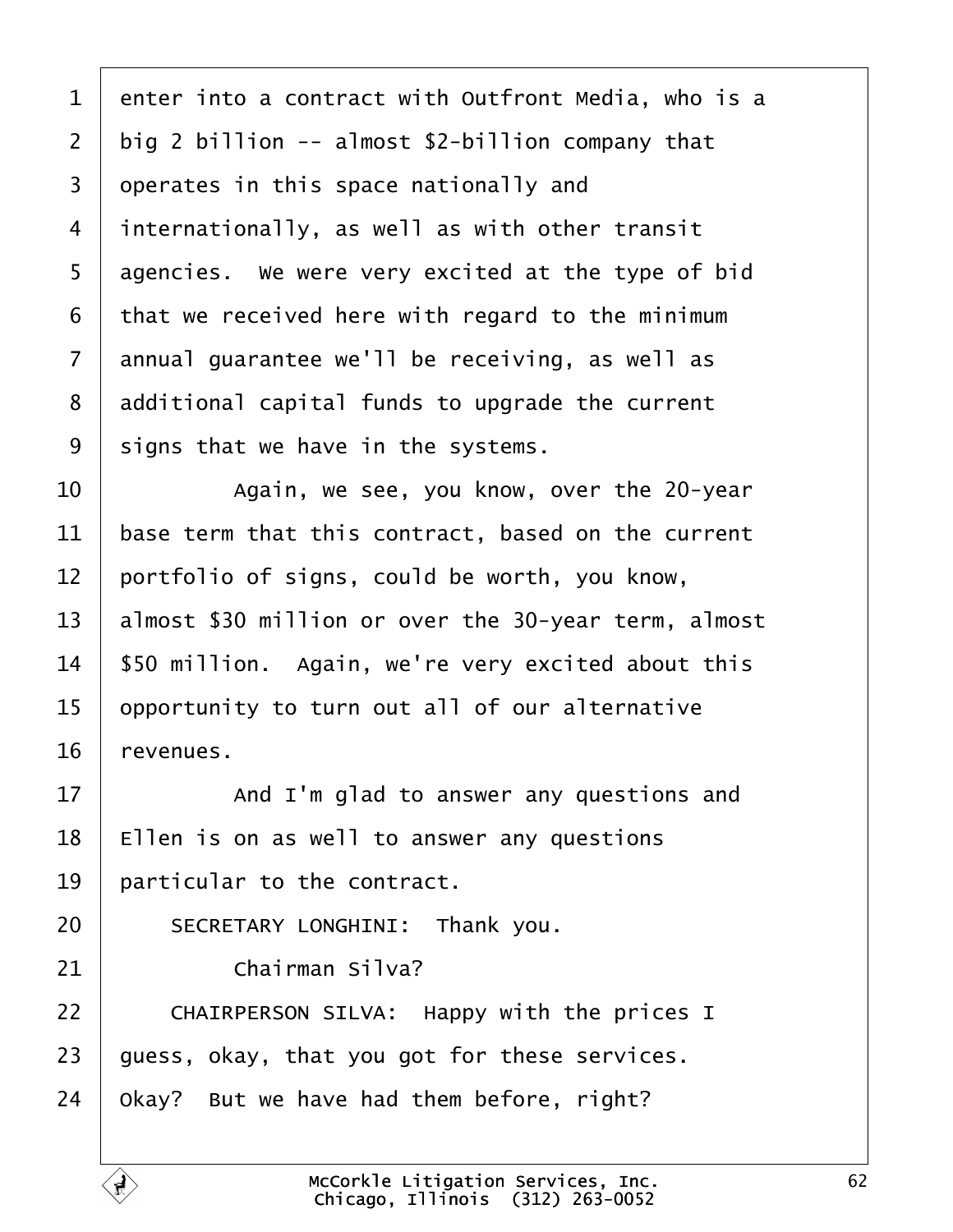| 1  | JEREMY FINE: We have had them before. What          |
|----|-----------------------------------------------------|
| 2  | this actually does as well is expand the potential  |
| 3  | opportunity to expand that -- you know, those 23    |
| 4  | Incations into more. But yes, we have had the       |
| 5  | durrent 23 locations, but the minimum annual        |
| 6  | guarantee is significantly more than what we've     |
| 7  | received previously on this portfolio. Again,       |
| 8  | we're going from almost, you know, 500, you know,   |
| 9  | to over a million per year for the 23 locations     |
| 10 | that $-$                                            |
| 11 | CHAIRPERSON SILVA: (Inaudible) advertising --       |
| 12 | virtual advertising?                                |
| 13 | JEREMY FINE: Virtual advertising on this            |
| 14 | portfolio or                                        |
| 15 | <b>CHAIRPERSON SILVA: Yes.</b>                      |
| 16 | JEREMY FINE: So we have the ability in a            |
| 17 | commitment from Outfront to look at doing, you      |
| 18 | know, electronic advertising, converting to digital |
| 19 | billboards. Is that what you're referring to?       |
| 20 | CHAIRPERSON SILVA: (Audio feedback.) Yes.           |
| 21 | JEREMY FINE: Yes. Yeah. So we have the              |
| 22 | ability under this contract and, again, a           |
| 23 | commitment from Outfront because that's actually    |
| 24 | the way that the industry is leading to is the      |
|    |                                                     |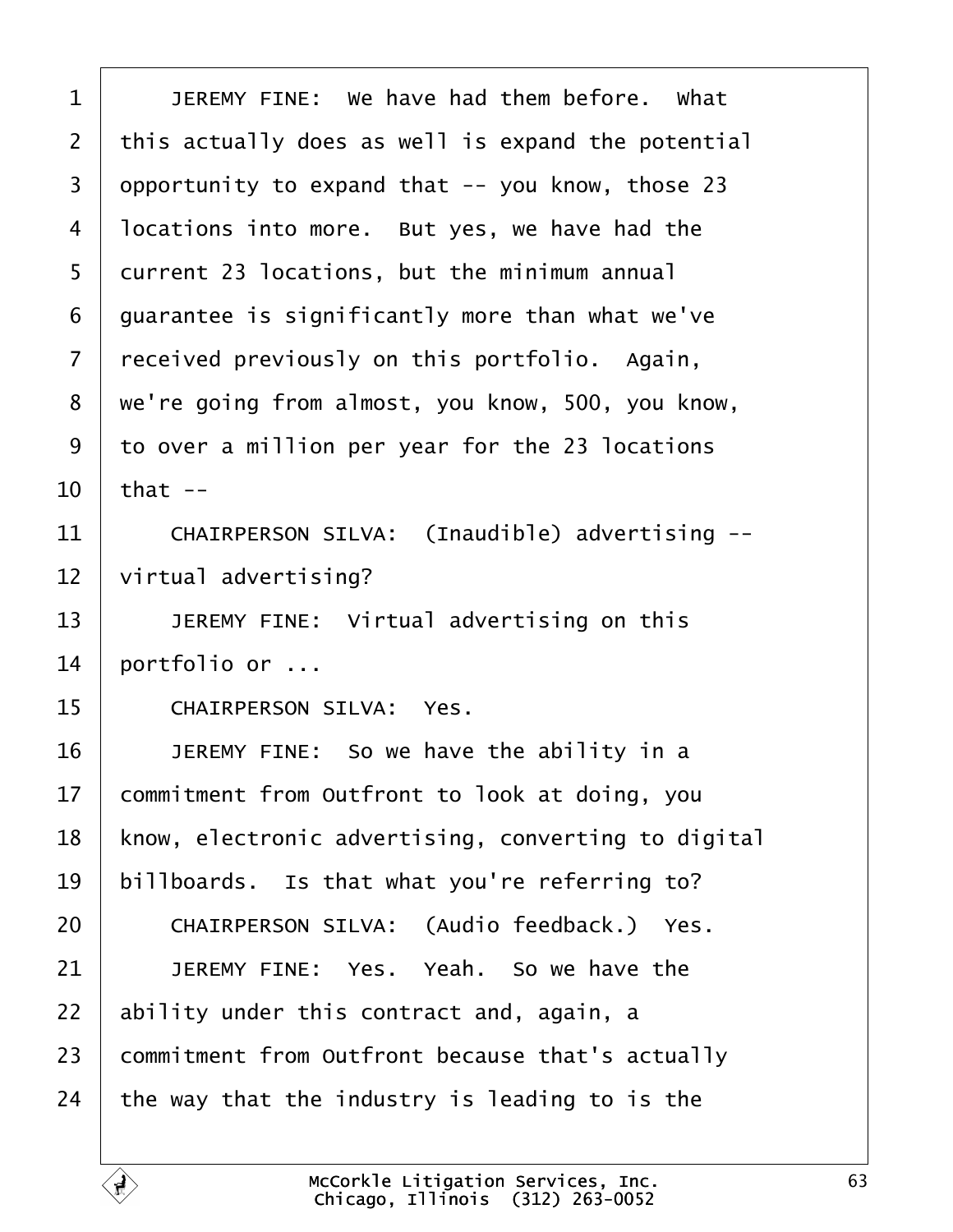1 digital billboards.

2 **So.** again, we'll be working hand in glove 3 with them as well as the City or the State, whoever 4 would be the permitting entity based on the 5 location of those signs as well as additional 6 signs, to see if we can continue to grow this 7 revenue stream. 8 **But, again, we're very excited about the** 9 relationship here with Outfront and the commitment 10 they made to transition some of these static signs 11  $\pm$  to digital. 12 | SECRETARY LONGHINI: Thank you, Jeremy. 13 **Director Irvine, any questions?** 14 | DIRECTOR IRVINE: No questions. Thanks. 15 | SECRETARY LONGHINI: Director Chevere? 16 | DIRECTOR CHEVERE: No questions. 17 | SECRETARY LONGHINI: Director Jakes? 18 | DIRECTOR JAKES: No questions. 19 | SECRETARY LONGHINI: Director Miller? 20 | DIRECTOR MILLER: No questions. 21 | SECRETARY LONGHINI: Director Alva Rosales. 22 | DIRECTOR ALVA ROSALES: No questions. I mean, 23 this is great. The 34 million in capital 24 investment over the 20 years, are we anticipating a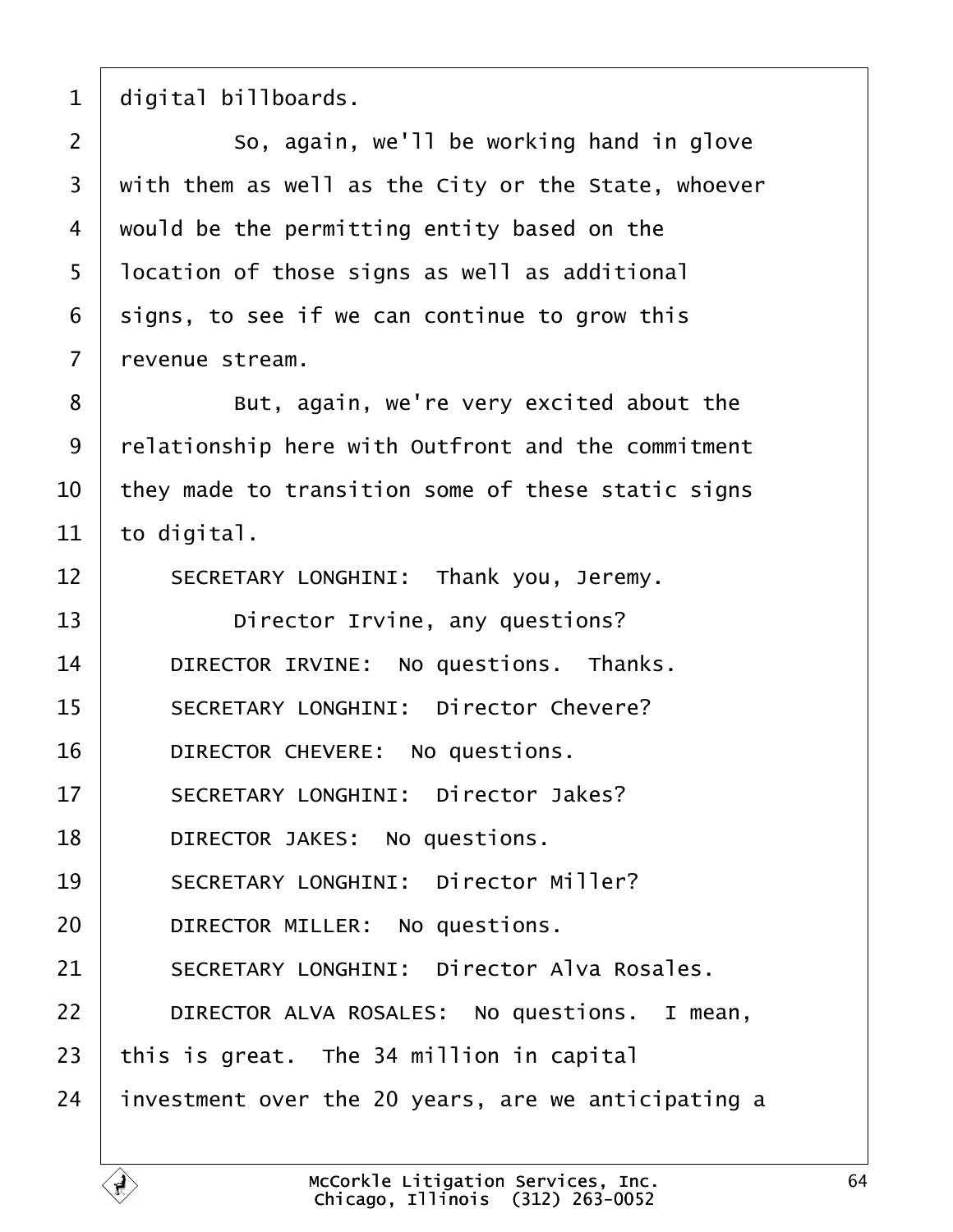- 1 lot of that is digital expansion or upgrades from
- 2 what we have?
- 3 | JEREMY FINE: That would be for the digital
- 4 upgrades of the signs that we're talking about.
- 5 Obviously those digital signs are kind of custom
- 6 tailored, so they're very expensive and, again, I
- 7 think we'd also have the ability to tap into some
- 8 of that if there's new construction, you know, with
- ·9· ·regard to new signs, you know, at other locations
- 10 throughout our system and throughout our
- 11 properties.
- 12 **So.** again, we'll be working with Outfront,
- 13 who is a known entity here in Chicagoland, which is
- 14 great because they understand kind of the
- 15 permitting process locally for, you know, not only
- 16 the novation from static to digital, but also new
- 17 locations. So ...
- 18 | DIRECTOR ALVA ROSALES: Thank you. Thank,
- 19 Ellen, too. I know you worked --
- 20 | ELLEN MCCORMACK: You're welcome.
- 21 | SECRETARY LONGHINI: Thank you both. Chairman,
- 22 we may proceed now to Contract G, as in girl, 1.
- 23 CHAIRPERSON SILVA: Next order of business is
- 24 Contract Number G-1, a change order regarding the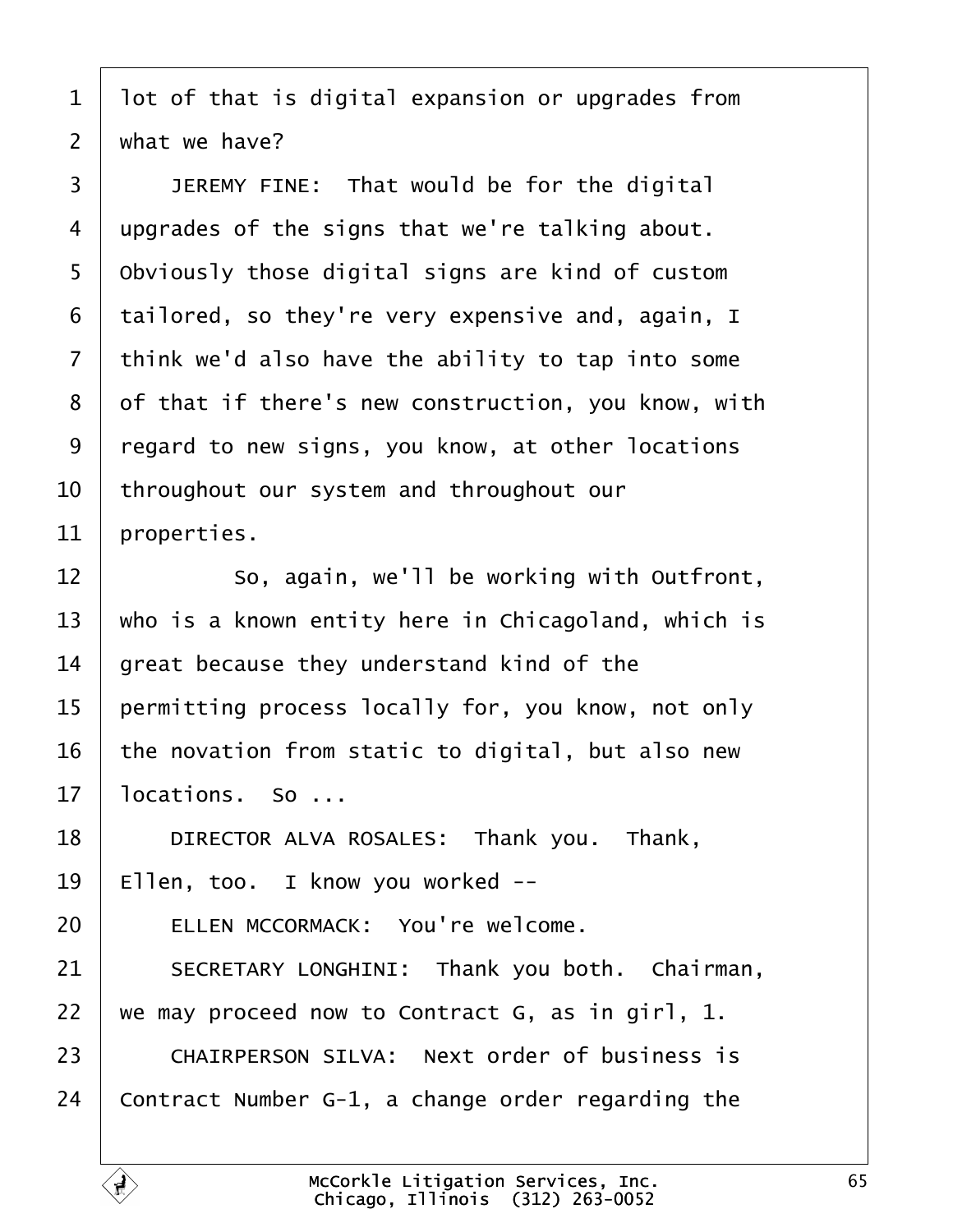| $\mathbf 1$    | Authority's websites contract.                      |
|----------------|-----------------------------------------------------|
| $\overline{2}$ | <b>SECRETARY LONGHINI: Chairman Silva?</b>          |
| 3              | CHAIRPERSON SILVA: Yeah. No, I don't have a         |
| 4              | question.                                           |
| 5              | SECRETARY LONGHINI: No questions on this            |
| 6              | matter? Okay.                                       |
| $\overline{7}$ | Director Irvine?                                    |
| 8              | DIRECTOR IRVINE: No questions.                      |
| 9              | <b>SECRETARY LONGHINI: Director Chevere?</b>        |
| 10             | DIRECTOR CHEVERE: No questions.                     |
| 11             | <b>SECRETARY LONGHINI: Director Jakes?</b>          |
| 12             | DIRECTOR JAKES: No questions.                       |
| 13             | <b>SECRETARY LONGHINI: Director Miller?</b>         |
| 14             | DIRECTOR MILLER: No questions.                      |
| 15             | <b>SECRETARY LONGHINI: Director Alva Rosales?</b>   |
| 16             | DIRECTOR ALVA ROSALES: No questions.                |
| 17             | SECRETARY LONGHINI: All right. Chairman             |
| 18             | Silva, we may now proceed to Contract G, as in      |
| 19             | $\chi$ irl, 2.                                      |
| 20             | <b>CHAIRPERSON SILVA: Next order of business is</b> |
| 21             | Contract Number G-2, a change order for cellular    |
| 22             | voice and data services.                            |
| 23             | <b>SECRETARY LONGHINI: Any questions, Chairman</b>  |
| 24             | Silva?                                              |
|                |                                                     |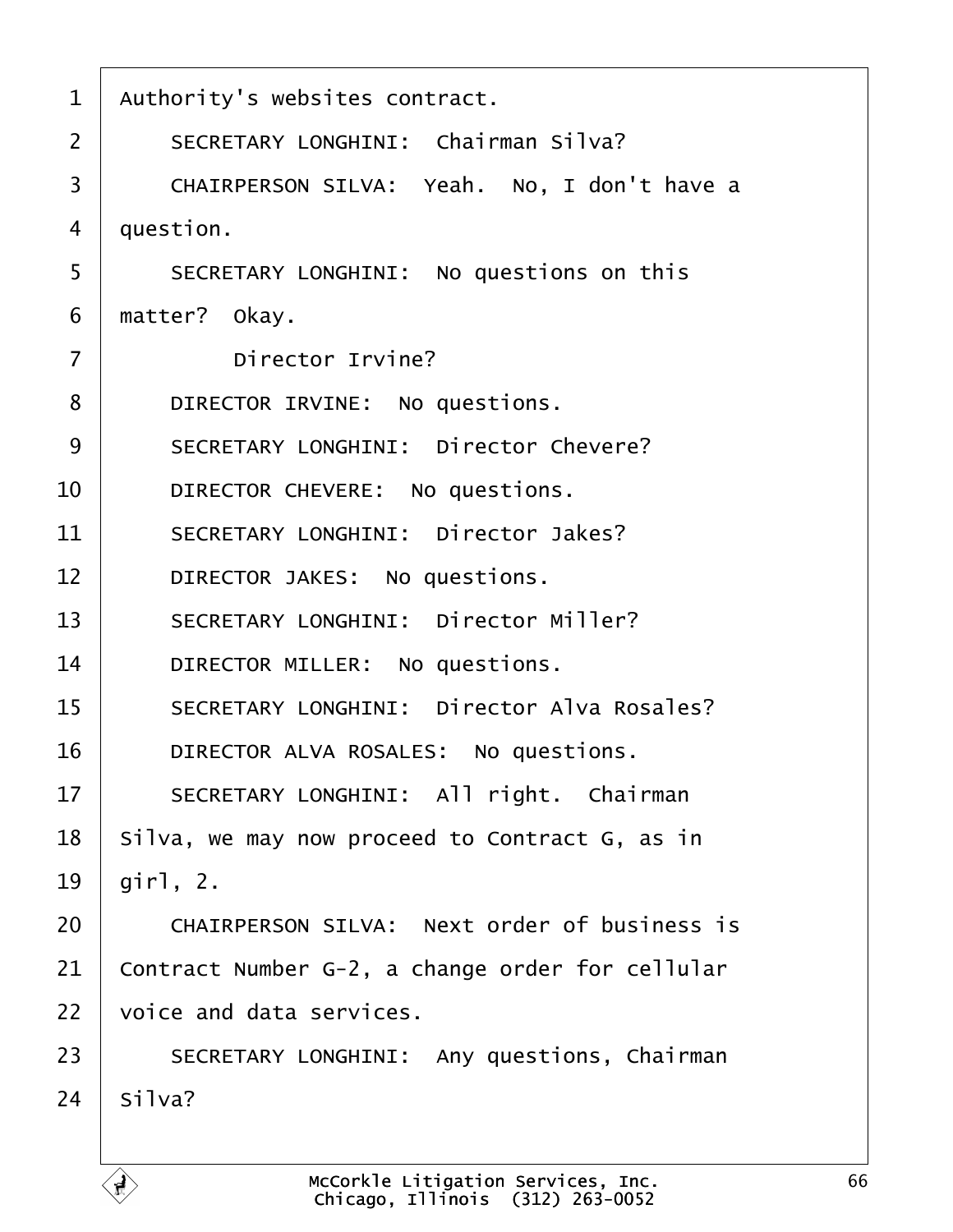| 1              | CHAIRPERSON SILVA: Yes. Now, we have three         |
|----------------|----------------------------------------------------|
| $\overline{2}$ | dontracts going, okay, to cellular ones. We have   |
| 3              | the one -- can you explain a little bit, okay, how |
| 4              | they interact with each other?                     |
| 5              | <b>PRESIDENT CARTER: Director Silva, I</b>         |
| 6              | (inaudible). This is the other contract that I was |
| $\overline{7}$ | mentioning earlier where we're the consumer of the |
| 8              | products. So this is the contract that covers our  |
| 9              | dell phones, our routers, our other cellular       |
| 10             | equipment. And I can have someone explain to you   |
| 11             | what we're doing with this change order, but this  |
| 12             | is the one that ultimately will be going out for   |
| 13             | hew RFP on -- in the upcoming year that will       |
| 14             | basically address the 5G service going forward.    |
| 15             | CHAIRPERSON SILVA: No, that's fine. Let's          |
| 16             | proceed. Okay? I mean, I don't have a question.    |
| 17             | SECRETARY LONGHINI: That's fine. Staff can         |
| 18             | always get back to you with more information on    |
| 19             | this, Director Silva.                              |
| 20             | Any questions from Director Irvine?                |
| 21             | DIRECTOR IRVINE: No questions.                     |
| 22             | <b>SECRETARY LONGHINI: Director Chevere?</b>       |
| 23             | DIRECTOR CHEVERE: No questions.                    |
| 24             | <b>SECRETARY LONGHINI: Director Jakes?</b>         |
|                |                                                    |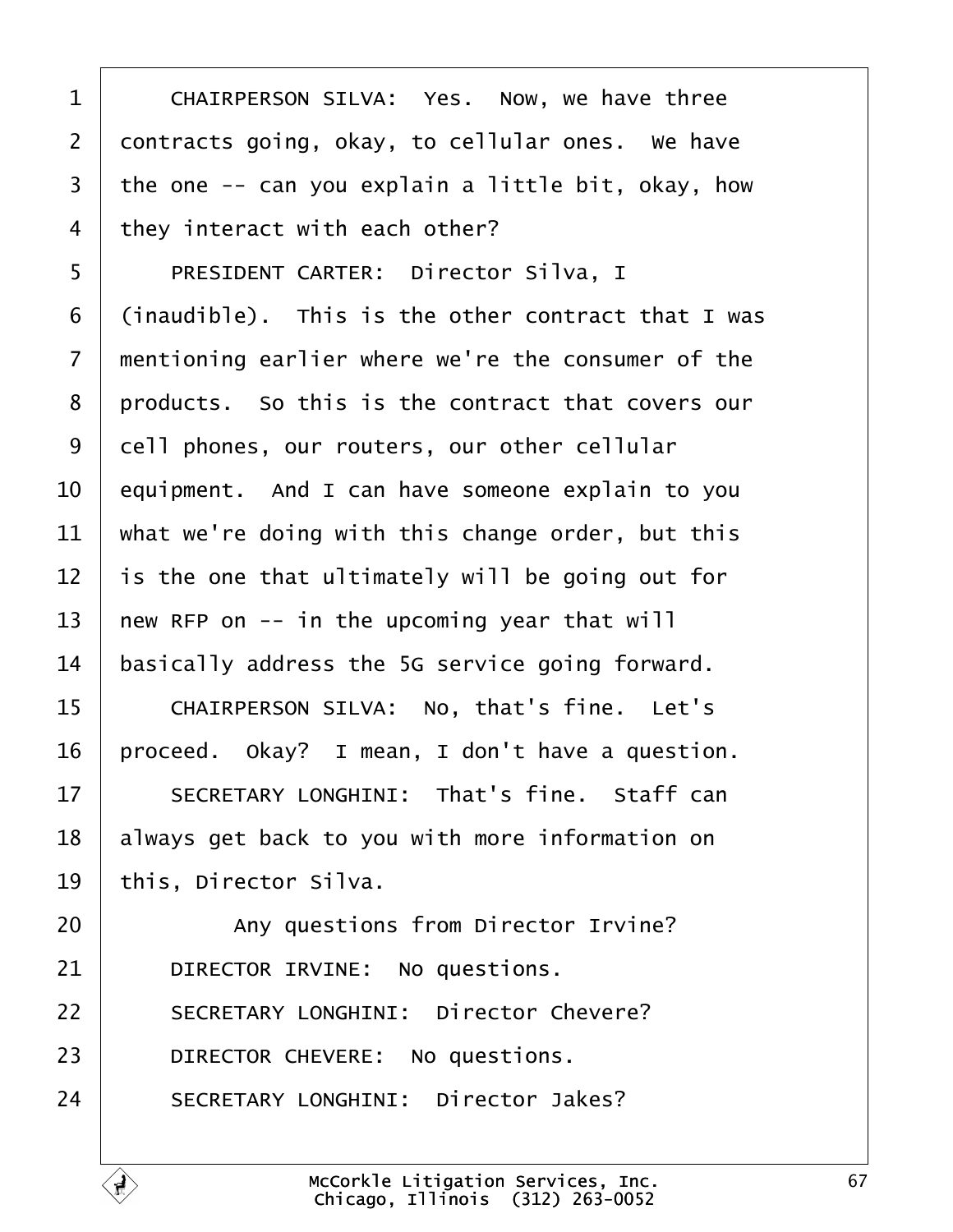| 1              | DIRECTOR JAKES: No questions.                        |
|----------------|------------------------------------------------------|
| $\overline{2}$ | <b>SECRETARY LONGHINI: Director Miller?</b>          |
| 3              | DIRECTOR MILLER: No questions.                       |
| $\overline{4}$ | <b>SECRETARY LONGHINI: Director Alva Rosales?</b>    |
| 5              | DIRECTOR ALVA ROSALES: I guess the only              |
| 6              | question is if our staff will get any opportunities  |
| $\overline{7}$ | for DBE participation with regard to this            |
| 8              | particular contract.                                 |
| 9              | J.P. PRIETO: Good afternoon, Director Alva           |
| 10             | Rosales. Juan Pablo Prieto, Director of Diversity    |
| 11             | Programs. On the delivery of the service, no,        |
| 12             | because we contract directly with the providers      |
| 13             | that provide us the service. So there's no           |
| 14             | subcontracting opportunities.                        |
| 15             | DIRECTOR ALVA ROSALES: Okay. Thank you.              |
| 16             | SECRETARY LONGHINI: Thank you, Juan Pablo.           |
| 17             | Chairman Silva, we may -- let's see. That            |
| 18             | was G2, correct? Yes. We proceed to Number H-1.      |
| 19             | <b>CHAIRPERSON SILVA: Our next order of business</b> |
| 20             | is a Contract Number H-1, an RFP for security guard  |
| 21             | services.                                            |
| 22             | <b>SECRETARY LONGHINI: Any questions, Chairman</b>   |
| 23             | Silva?                                               |
| 24             | CHAIRPERSON SILVA: No, I don't have any              |
|                |                                                      |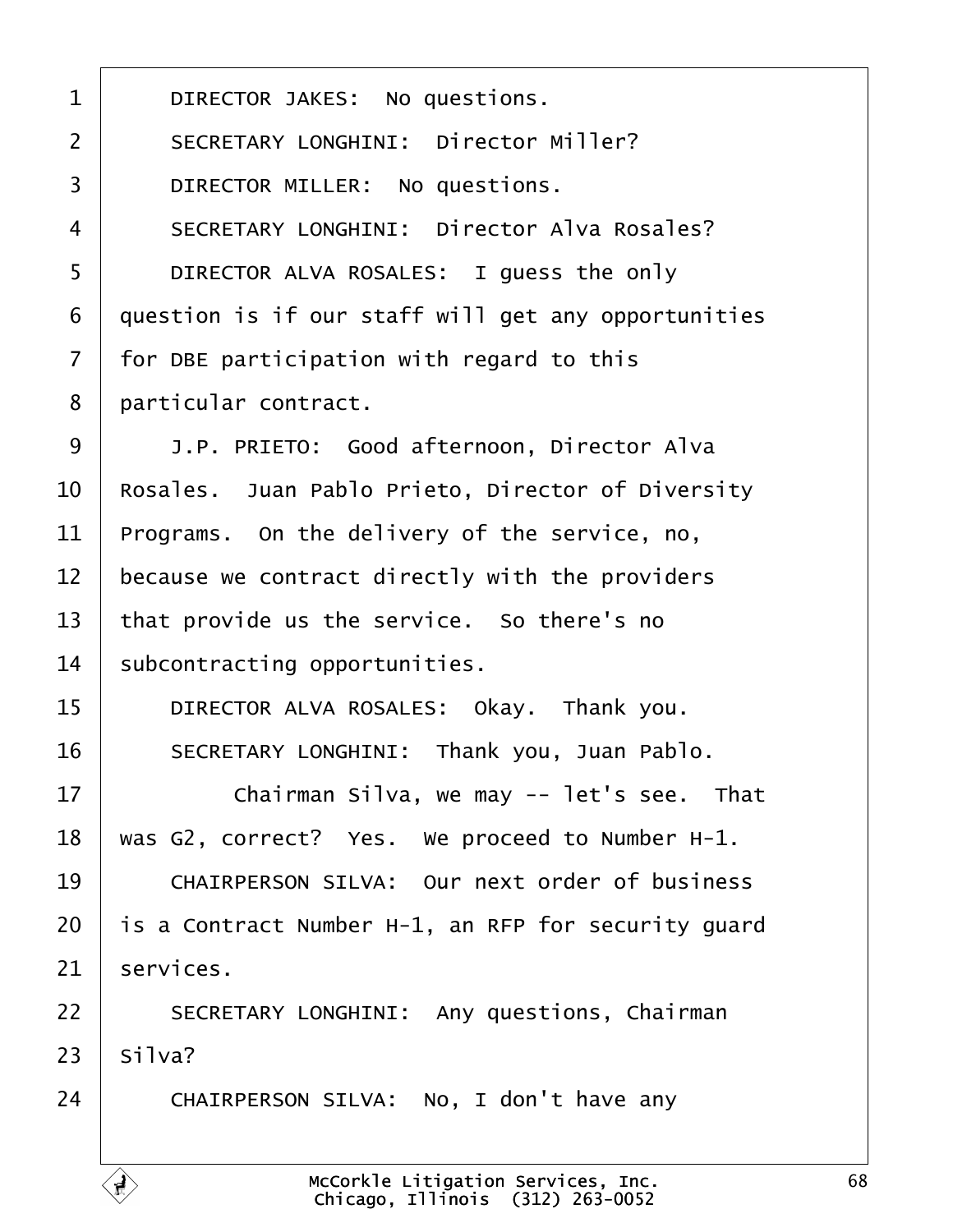1 duestions.

2 | SECRETARY LONGHINI: Director Irvine? 3 | DIRECTOR IRVINE: Just -- can you just explain 4 this real quick? It's a pretty significant change 5 drder. I understand this contract is going to be 6 split in the future or the services will be split? 7 | ELLEN MCCORMACK: That's correct. We 8 anticipate going out for two RFPs in the future. ·9· ·We will do one for the buses and trains and one for 10 the facilities. 11 | PRESIDENT CARTER: Director, one of the 12 reasons -- one of the reasons we're doing this is 13 we want to maximize the opportunities for DBE 14 **participation in the contract and, you know, we** 15 realize that breaking up this contract may create 16 more opportunities than bidding it all out as one. 17 So in order for us to get through that process, we 18 heed to do a change order to the existing contract 19 to keep everything in place. But the expectation 20 is when we come back to the Board sometime next 21  $\sqrt{2}$  vear, we'll provide a much higher level of DBE 22 participation than we might have gotten otherwise. 23 | DIRECTOR IRVINE: Thanks. I appreciate the  $24$  explanation.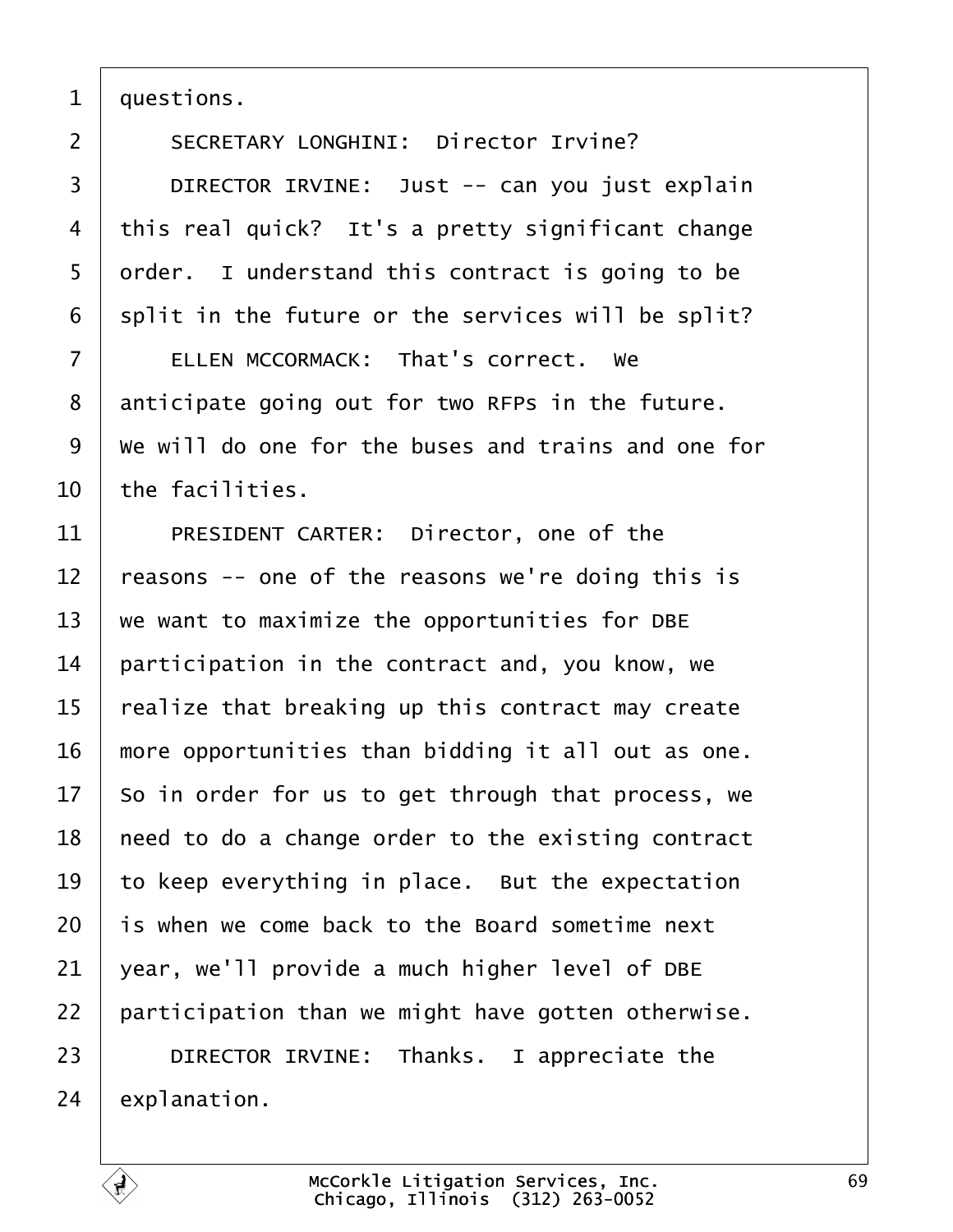| 1              | <b>SECRETARY LONGHINI: Thank you, President.</b>      |
|----------------|-------------------------------------------------------|
| 2              | Director Chevere, any questions?                      |
| 3              | DIRECTOR CHEVERE: No questions.                       |
| 4              | <b>SECRETARY LONGHINI: Director Jakes?</b>            |
| 5              | DIRECTOR JAKES: No questions.                         |
| 6              | <b>SECRETARY LONGHINI: Director Miller?</b>           |
| $\overline{7}$ | DIRECTOR MILLER: No questions.                        |
| 8              | <b>SECRETARY LONGHINI: Director Alva Rosales?</b>     |
| 9              | DIRECTOR ALVA ROSALES: No questions.                  |
| 10             | SECRETARY LONGHINI: All right. That was H-1.          |
| 11             | Chairman, we may now go to Contract J-1.              |
| 12             | <b>CHAIRPERSON SILVA: Our final order of business</b> |
| 13             | is Contract Number J-1, a change order for legal      |
| 14             | and (indiscernible) services.                         |
| 15             | SECRETARY LONGHINI: Chairman Silva, any               |
| 16             | questions?                                            |
| 17             |                                                       |
|                | CHAIRPERSON SILVA: No.                                |
| 18             | <b>SECRETARY LONGHINI: Director Irvine?</b>           |
| 19             | DIRECTOR IRVINE: No questions.                        |
| 20             | <b>SECRETARY LONGHINI: Director Chevere?</b>          |
| 21             | DIRECTOR CHEVERE: No questions.                       |
| 22             | <b>SECRETARY LONGHINI: Director Jakes?</b>            |
| 23             | DIRECTOR JAKES: No questions.                         |
| 24             | <b>SECRETARY LONGHINI: Director Miller?</b>           |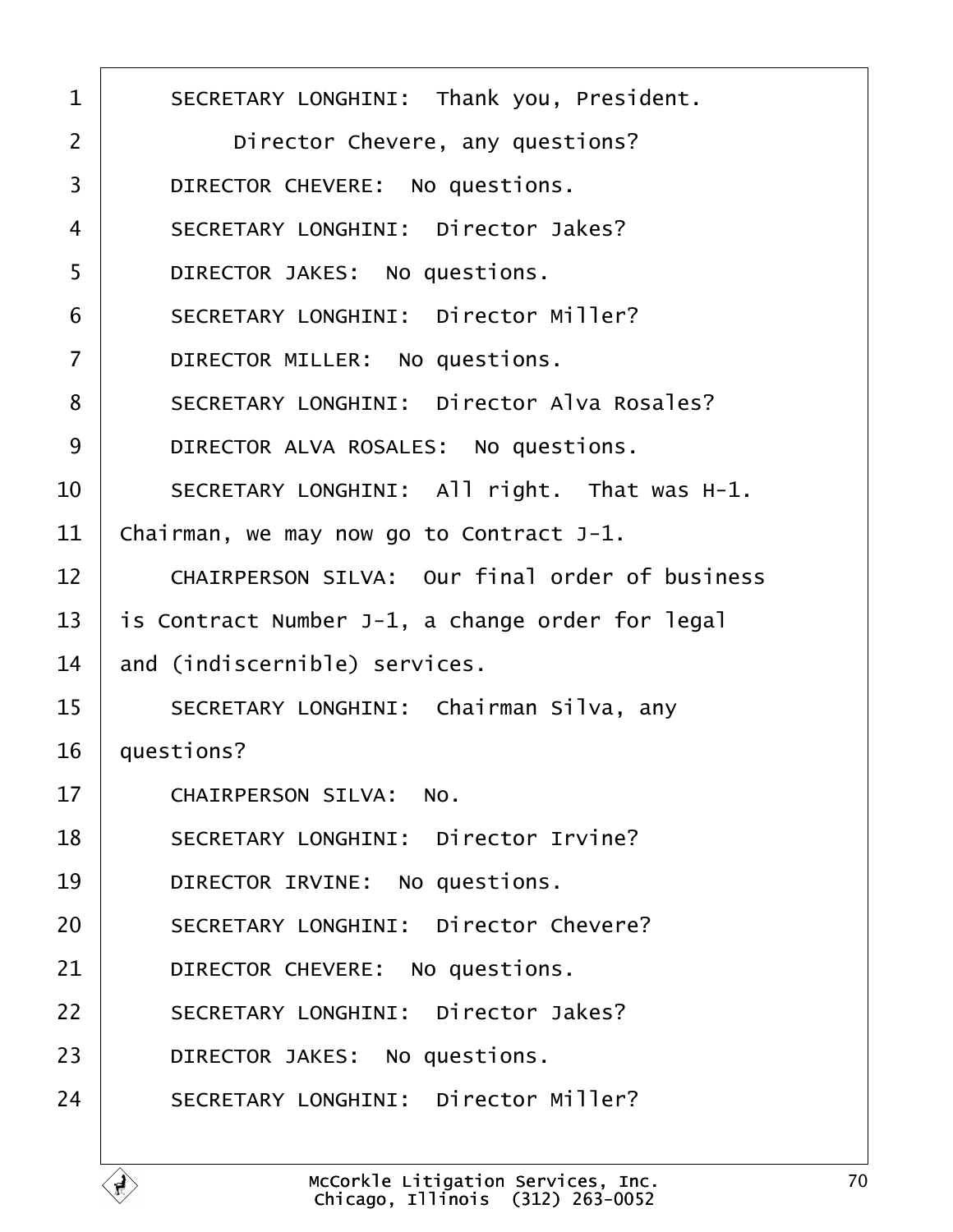| 1  | DIRECTOR MILLER: No questions.                      |
|----|-----------------------------------------------------|
| 2  | <b>SECRETARY LONGHINI: Director Alva Rosales?</b>   |
| 3  | DIRECTOR ALVA ROSALES: No questions.                |
| 4  | SECRETARY LONGHINI: Chairman Silva, there's no      |
| 5  | more questions. So we may proceed to Number 13A.    |
| 6  | CHAIRPERSON SILVA: Since there are no further       |
| 7  | questions on the contracts, may I have leave to     |
| 8  | place all seven contracts on the omnibus?           |
| 9  | DIRECTOR JAKES: So moved.                           |
| 10 | DIRECTOR IRVINE: And I second. Thank you.           |
| 11 | SECRETARY LONGHINI: Moved by Director Jakes,        |
| 12 | seconded by Director Irvine. Chairman Silva, you    |
| 13 | may now proceed to Number 13B, as in boy.           |
| 14 | <b>CHAIRPERSON SILVA: Since there is no further</b> |
| 15 | business to come before this Committee, may I have  |
| 16 | a motion to approve the omnibus and recommend the   |
| 17 | omnibus for Board approval?                         |
| 18 | DIRECTOR JAKES: So moved.                           |
| 19 | DIRECTOR IRVINE: Second.                            |
| 20 | SECRETARY LONGHINI: Motion has been moved by        |
| 21 | Director Jakes, seconded by Director Irvine. I      |
| 22 | will now take a rollcall vote.                      |
| 23 | Director Irvine?                                    |
| 24 | <b>DIRECTOR IRVINE: Yes.</b>                        |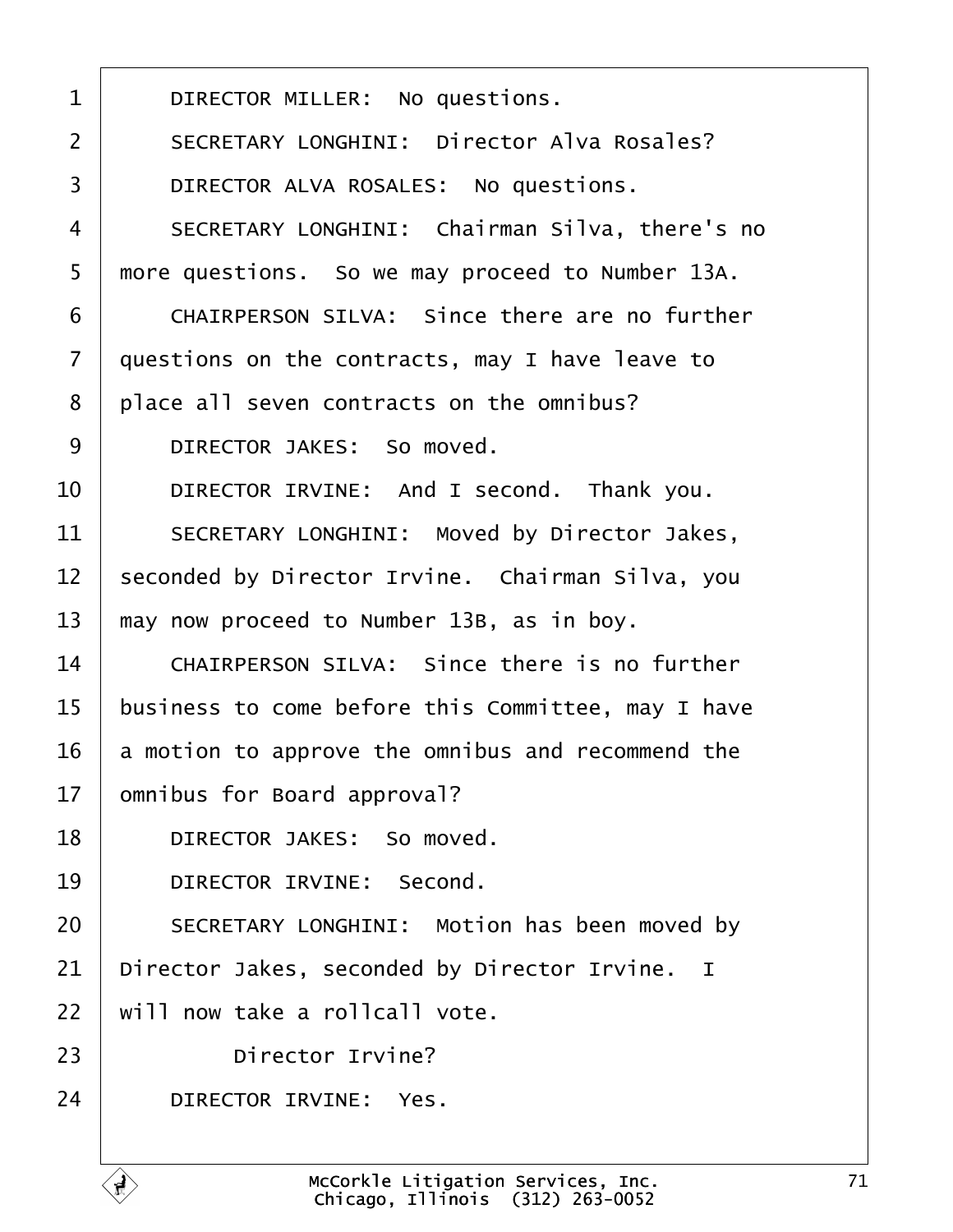| 1              | <b>SECRETARY LONGHINI: Director Chevere?</b>        |
|----------------|-----------------------------------------------------|
| $\overline{2}$ | DIRECTOR CHEVERE: Yes.                              |
| 3              | <b>SECRETARY LONGHINI: Director Jakes?</b>          |
| 4              | <b>DIRECTOR JAKES: Yes.</b>                         |
| 5              | <b>SECRETARY LONGHINI: Director Miller?</b>         |
| 6              | <b>DIRECTOR MILLER: Yes.</b>                        |
| $\overline{7}$ | <b>SECRETARY LONGHINI: Director Alva Rosales?</b>   |
| 8              | DIRECTOR ALVA ROSALES: Yes.                         |
| 9              | <b>SECRETARY LONGHINI: Chairman Silva?</b>          |
| 10             | <b>CHAIRPERSON SILVA: Yes.</b>                      |
| 11             | SECRETARY LONGHINI: The motion to approve the       |
| 12             | omnibus passes with six yes votes. Chairman Silva,  |
| 13             | you may proceed to Committee Agenda Item Number 14. |
| 14             | CHAIRPERSON SILVA: Finally, may I have a            |
| 15             | motion to adjourn?                                  |
| 16             | DIRECTOR JAKES: So moved.                           |
| 17             | DIRECTOR IRVINE: I second.                          |
| 18             | SECRETARY LONGHINI: Moved by Director Jakes,        |
| 19             | seconded by Director Irvine. I'll now take a        |
| 20             | folicall vote on the motion to adjourn.             |
| 21             | Director Irvine?                                    |
| 22             | <b>DIRECTOR IRVINE: Yes.</b>                        |
| 23             | <b>SECRETARY LONGHINI: Director Chevere?</b>        |
| 24             | DIRECTOR CHEVERE: Yes.                              |
|                |                                                     |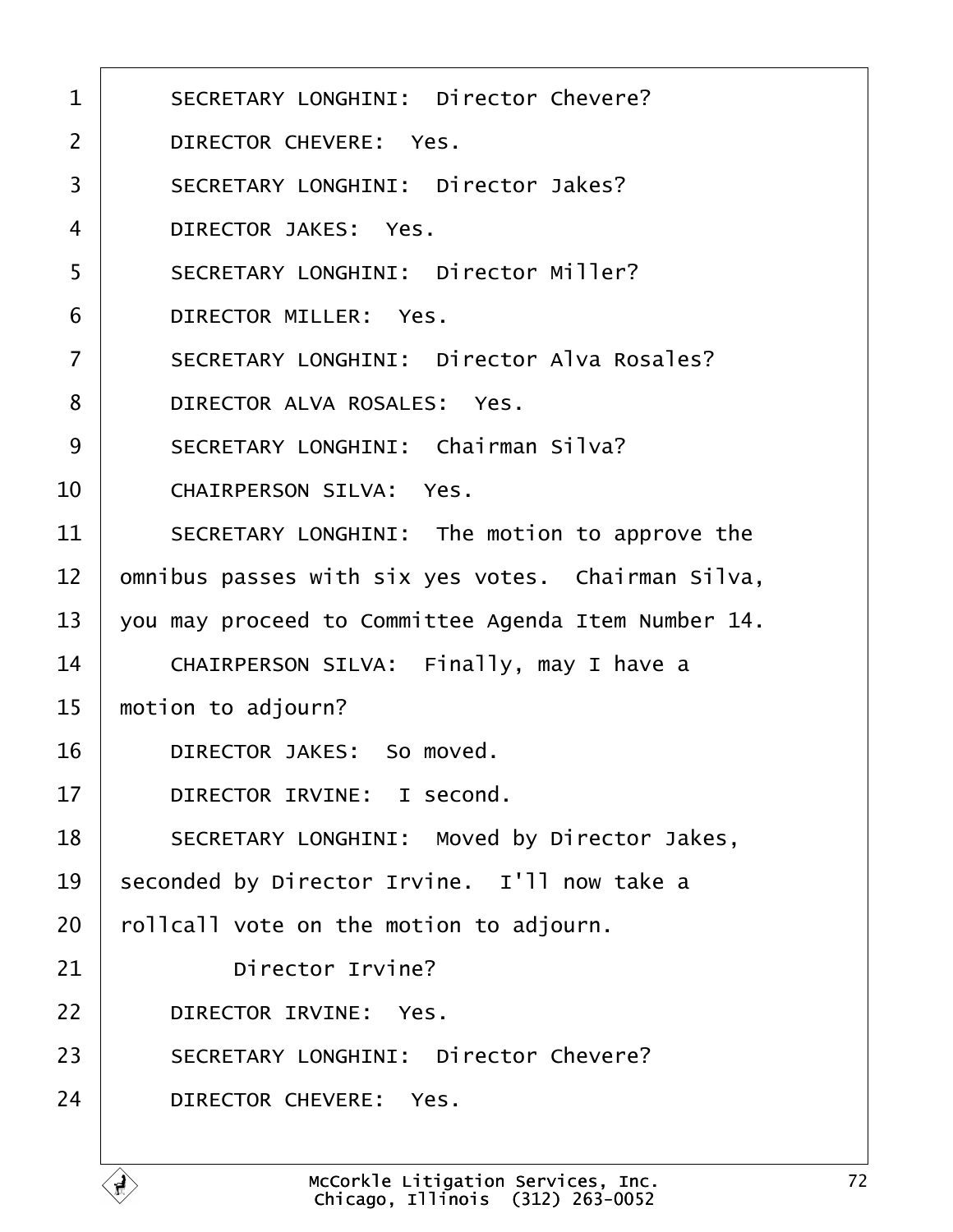<span id="page-72-0"></span>

| 1              | <b>SECRETARY LONGHINI: Director Jakes?</b>        |  |
|----------------|---------------------------------------------------|--|
| 2              | <b>DIRECTOR JAKES: Yes.</b>                       |  |
| 3              | <b>SECRETARY LONGHINI: Director Miller?</b>       |  |
| $\overline{4}$ | <b>DIRECTOR MILLER: Yes.</b>                      |  |
| 5              | <b>SECRETARY LONGHINI: Director Alva Rosales?</b> |  |
| 6              | DIRECTOR ALVA ROSALES: Yes.                       |  |
| 7              | <b>SECRETARY LONGHINI: Chairman Silva?</b>        |  |
| 8              | <b>CHAIRPERSON SILVA: Yes.</b>                    |  |
| 9              | SECRETARY LONGHINI: The motion passes with six    |  |
| 10             | yes votes. We are adjourned and there will be an  |  |
| 11             | approximate five-minute break before the start of |  |
| 12             | the regularly scheduled board meeting.            |  |
| 13             | (Which were all the proceedings                   |  |
| 14             | had in the above-entitled                         |  |
| 15             | cause.)                                           |  |
| 16             |                                                   |  |
| 17             |                                                   |  |
| 18             |                                                   |  |
| 19             |                                                   |  |
| 20             |                                                   |  |
| 21             |                                                   |  |
| 22             |                                                   |  |
| 23             |                                                   |  |
| 24             |                                                   |  |
|                |                                                   |  |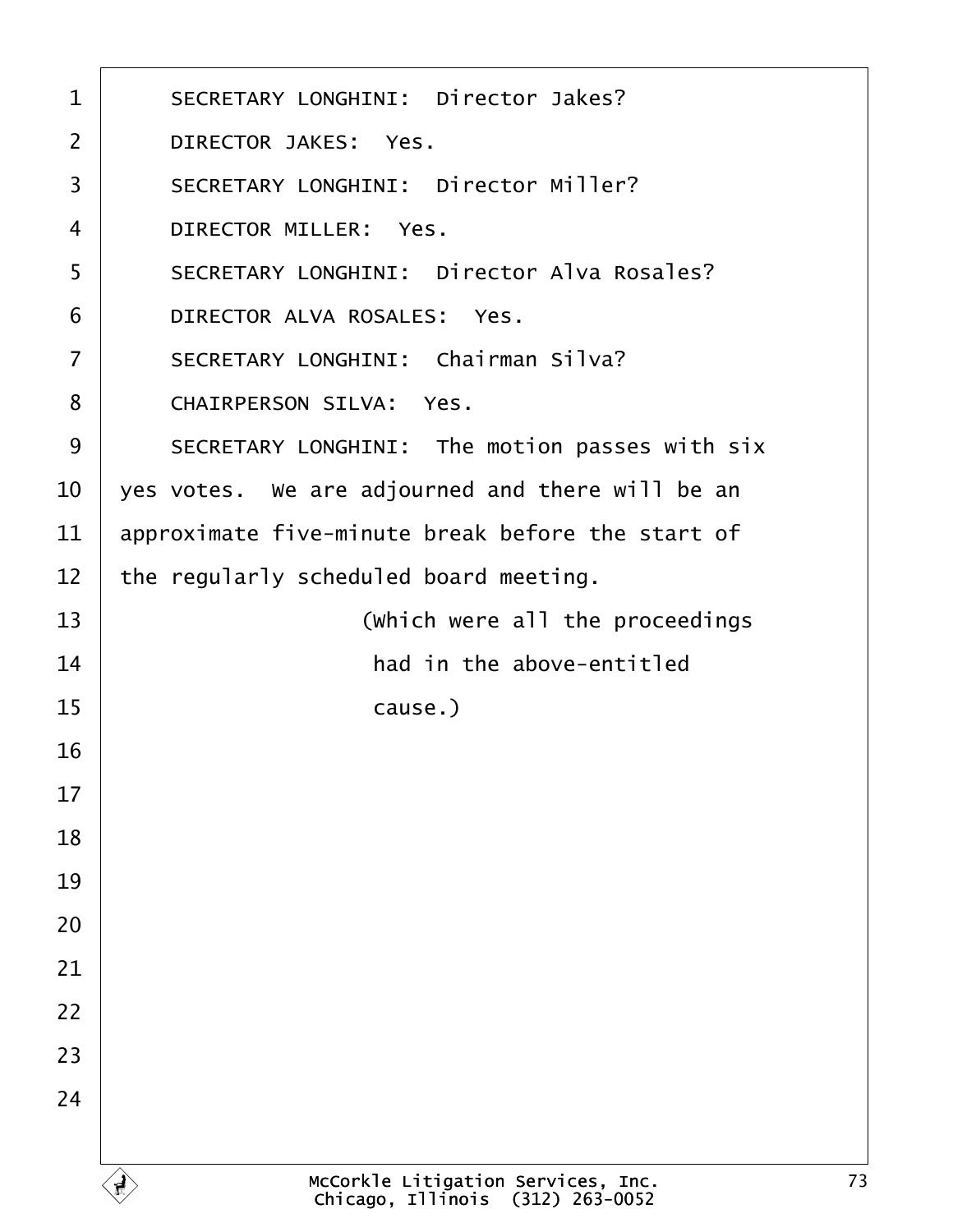| 1              | <b>STATE OF ILLINOIS</b> )                         |
|----------------|----------------------------------------------------|
| $\overline{2}$ | ) SS:                                              |
| 3              | COUNTY OF COOK)                                    |
| 4              |                                                    |
| 5              | Tabitha Watson, being first duly sworn, on         |
| 6              | dath says that she is a court reporter doing       |
| $\overline{7}$ | business in the State of Illinois and that she     |
| 8              | reported in shorthand the proceedings of said      |
| 9              | meeting and that the foregoing is a true and       |
| 10             | correct transcript of her shorthand notes so taken |
| 11             | as aforesaid and contains the proceedings given at |
| 12             | said meeting on said date.                         |
| 13             |                                                    |
| 14             |                                                    |
| 15             | <b>Certified Shorthand Reporter</b>                |
| 16             |                                                    |
| 17             |                                                    |
| 18             |                                                    |
| 19             |                                                    |
| 20             |                                                    |
| 21             |                                                    |
| 22             |                                                    |
| 23             |                                                    |
| 24             |                                                    |
|                |                                                    |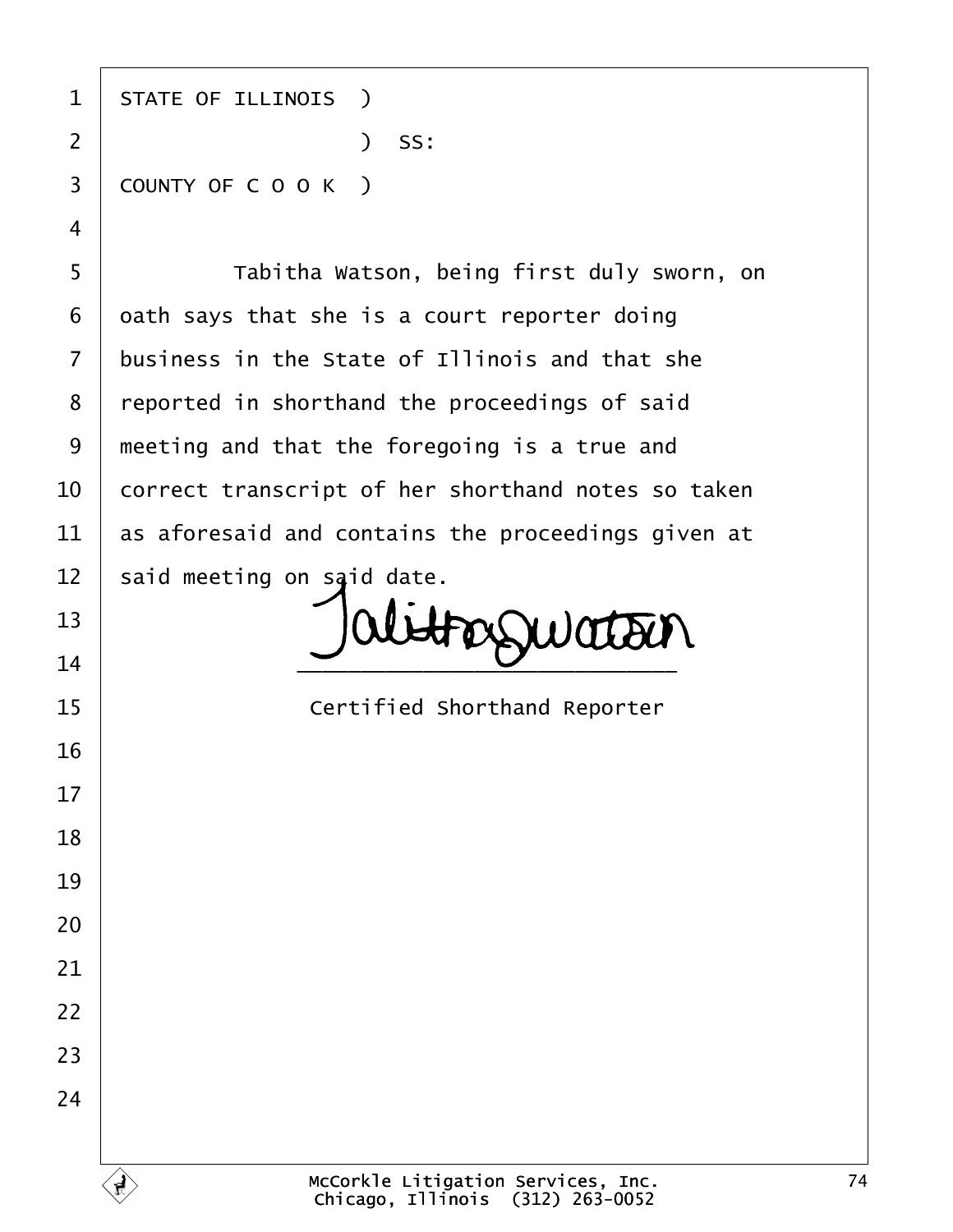\$ \$1.45  $18:9$ \$12,112.80  $51.11$ \$170  $19.9$  $$2$  $9.10$ \$2-billion  $62.2$  $$2.6$  $6.24$  $$20$ 6:18 26:9 \$20,000  $55.2$ \$25 22:22 \$250 7:11 8:23 \$260  $20:16$ \$270 7:13 8:20  $$3.4$  $27.14$ \$30 26:10 62:13 \$318,000  $42:3$  $$32$  $25.2$ \$330 19:10 22:3 \$34  $8:10$ \$35  $6:20$ \$372 20:18 23:2 \$38 20:24 \$4 8:7 24:6 28:16 \$4,000  $49:4$ \$400 20:18 \$45  $10:4$ \$5  $22.24$  $$5.1$  $15:5$  $$5.2$$  $9:14$ \$50  $62.14$ \$500,000  $42.24$ \$55,000  $55:1.3$ \$6.1 15:21 \$600  $20:17$ \$732,000  $A2 \cdot A$ \$817 20:8,13 \$90  $9:19$  $\mathbf 0$ 019-103 14:20

1 1 58:14 60:18,20 65:22 1.800.000  $57:1$  $1.5$ 18:9  $10$ 19:12 21:21 34:22  $50.17$ 10-year  $61.13$  $10<sub>th</sub>$  $3:3$  $11$  $53.16$ **118th** 54:6  $12$ 3:10 35:1 56:5 124th  $54.6$ 13A  $71:5$  $13B$ 71:13  $14$  $72.13$ 15  $6:18$ 15,938  $48:23$ 1603 50:23 51:4,6  $16th$  $3:9$ 17.5  $15:9$ 170  $22:2$ 18 3:6 4:7 8:15 31:1  $18th$  $3:15$ 1982 51:9 1st 37:23 51:10 61:14  $\mathbf{z}$  $\overline{2}$ 5:7 59:7 62:2 66:19  $2.5$ 15:18  $2.6$  $9.12$  $2.7$  $8:5$ 20 19:13 22:22 30:5 33:15.22 61:13 64:24 20-year 29:22 62:10 2015  $21:1$ 2019  $15:433:613$ 2020 3:3,6,9,15 4:7 5:11 9:23,24 10:15 11:5 15:2,20 32:23 33:4. 6,11 34:2 2020-07  $3.18$ 

2020-2024 14:21 2020-37  $3.19$ 6 2021 10:11 15 11:5 16:4 17:22,24 18:6 20:15, 17 22:5,13 23:12 27:12 28:23 32:23 33:5,7,9,23 34:3,5 61:14  $\overline{7}$ 2022 10:23 17:23 37:23  $38.3$ 2023 17:23 2024 15:3,20 51:10 2025 17:24 27:12,20 28:1 8  $21$ 5:10 18:8 20:2 23 61:6,22 63:3,5,9 25  $16:4$ 2500 48:24 2500-2600  $48.18$ 2600 9 48:24  $\mathbf{3}$ 6:7 14:18 49:6 51:14 30  $41.1349.12$ 30-year  $62:13$  $318$  $42.3$ 325  $10:5$ 33  $61:7$ 34 64:23 37.7  $7:2$  $\overline{\mathbf{A}}$ 14:7,14,17 17:9 40  $10.6$ 5 14:16 17:17 21:18 50  $3:12$ 500  $63.8$ 5000-series  $29:14$  $50s$  $33.12$ 55  $33.634.2$ 567  $5:6$ 5G 43:1 44:5.12.13.17. 22 45:1,4,21 46:9,16  $67.14$ 

3

4

5

6  $17:17$ 60  $33:10$  $\overline{7}$  $37:12$ 70 16:5,6 34:21 7000-series 29:14 8  $34.1524406$  $8.9$ 15:14 80  $34:19$ 817  $10.5$  $\overline{9}$ 48:14 A ability 43:4 44:1 63:16,22  $65.7$ above-entitled  $73.14$ accepted  $14:13$ access  $56:10.16.20$ accessibility 28:9 29:20.23 accessible 29:24 account  $35.8$ accounting  $32:8$ Act 3:20,21 25:1,17 26:5.7 36:2.9 action 26:12 actions 20:19 activity  $11.16$ addendum 41:5,9,22 adding  $16:12$ additional 10:21 15:7 18:11 20:19,21,22 21:2 22:13.23:11.24:20 38:5 43:12 46:23 55:1 57:11 62:8 64:5 address 3:10 34:9 46:9 67:14 adiourn 72:15.20 adjourned  $73:10$ adiust  $22.24.36.20$ 

admin  $21:18$ administration  $27.3$ administrative  $41.21$ adopting  $17:21$ advance  $38.8$ advanced 52:4 advantage 38:16 44:10,24 advertising 6:23 60:21 61:1,17 63:11.12.13.18 advisors  $12.5$ advisory  $35:10.20$ affairs  $25:7$ affect 31:18 affirmed  $43.22$ afternoon 3:1 4:4,5 6:11 48:19 53:23 56:12 68:9 agencies 26:1 62:5 agency  $8:18$ agenda 5:7 6:6 14:7,18 17:9, 17 37:12 45:24 48:13 53:16 56:5  $72:13$ aggregate  $7:11,23$ agree 46:20 agreement 40.8 17 21 41:3 4 6 8.13.15 47:19 48:16 49:5,11 50:20 51:13 52:15 53:18 54:1.6. 10,21,22,24 55:2,8 56:9,19,22 57:10,13 61:12 agreements 18:1 43:16 44:3  $54.18$ ahead  $30:10$ aisle 23:9 albeit  $36.4$ Alejandro  $4:3$ Alex 60:22 aligning  $22:7$ alignment  $54:8$ allocated 26:10 27:21 24 28:3 allotment  $29:3$ alternative 43:10 62:15 Alva  $4.21$  22 6.1 2 13.8 10 14:4 17:6,7 31:8, 10 35:5 36:22 39:11, 12,19 47:14,15 48:3 50:5,7 53:6,7 55:19, 20 58:3,4 59:4,5

60:14.15 64:21.22 65:18 66:15,16 68:4, 5.9.15 70:8.9 71:2.3 72:7,8 73:5,6 amended  $15.5$ amending 14:20 amendment  $15:2,7,850:1951:3$ 9 amendments  $18.1$ amount 15:9 13 16:7 amp  $31:24$ analysis  $32:18$ annual  $41:1749:551:10.13$ 62:7 63:5 antenna 50:20 51:4,8,17,18  $52.1$ anticipate 32:10 69:8 anticipated  $37.23$ anticipating 64:24 approach  $32:12$ approval 5:10 17:12 37:8.21 38:8,10 40:2 48:9,21 49.7 50.12 51.2 53:12 56:1 58:9 61:10 71:17 approve 5:11 71:16 72:11 approved 6:5 15:4 41:4,15 approving<br>14:21 17:24 40:17 approximate  $73:11$ approximately  $54.5$ April 15:5 36:18 **APTA**  $24:328:15$ area 29:7 52:10 **ASAP** 29:20.21 asks  $25:8$ assessment  $46.21$ **Assessor**  $57.2$ Assessor's 56:9,15,19,23 57:16 assets 28:19 assistance  $7.17$ assume  $35:9$ assumptions  $36.4$ AT&T 40:10.17.18.23 41:15,16,20 43:2 44:12,24 AT&T's  $41:14$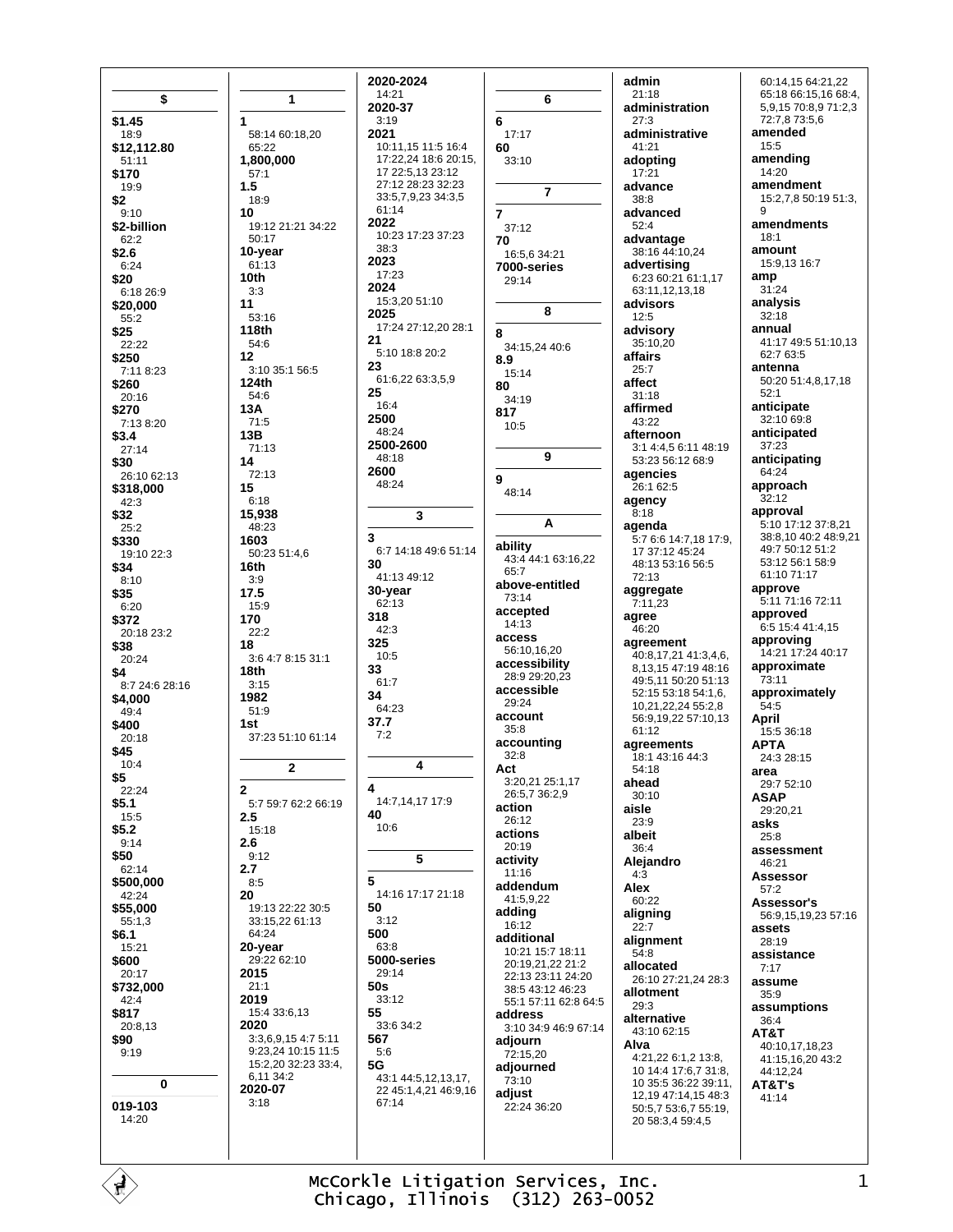attained 19:8 22:2 attaining  $7.22$ attendance  $3.12$ attending  $5:4$ attention  $8.14$ **Attorney**  $3:19$ audio 63:20 **Audit**  $4:2,8$ **August** 7:3 9:8 15:6 **Austin**  $30:2$ **Authority** 40:12 **Authority's** 3:14 50:22 66:1 authorization  $10.2143.15$ authorize 38:9 56:14 authorized  $55.6$ authorizes  $37:20$ authorizing 37:14 40:8 48:16,22 50:19 51:2 53:18 56.8 Avenue 50:23 51:4.6 award  $15:18$ aye  $46.11$ B  $B-1$  $58.16$  $B-2$  $59:9$ back 11.21.21.1.24.14 33:8 35:21 36:16 67:18 69:20 bad  $12:2$ base 38:3 42:2.4 54:24  $62.11$ based 12:11 22:22 41:19 62:11 64:4 basically 36:20 46:1 67:14 hasis 7:13 8:12,16,22 9:19  $10.4126549$ behalf 13:22 belt  $19.6$ belts 21:23 bendina  $21.8$ benefit 19:3.4 28:17 hest-in-class 19:19 31:23 bid  $62:5$ 

**Bidders**  $38:6$ biddina  $69.16$ big  $35.662.2$ bill 25:1 48:19 49:18 50:24 51:1,18 52:6, 13 59:15,16,18,19  $60.1$ billboards 61:8 20 63:19 64:1 billion 15:5 18:9 25:2 26:10 27:14 62:2 hit  $9.714114228$ 26:8.31:13.33:8 42:19 67:3 **hlanket**  $60:1$ **Blue** 28:7.22 30:3 hoard 3:3.5 13:14 14:13 15:4 17:12 27:8 31:3 36:24 37:8,21 38:8,9  $40.245.2447.24$ 48:1,9 56:1 58:9 69:20 71:17 73:12 **Board's**  $3·4$ boards 27:22 bodies  $3:20.22$ bond 15:9 10 27:16 19 bonds  $22:11$ bottom  $8.14$ boy 58.14 59.7 71.13 break 73:11 breaking  $69.15$ bridge 10:15 29:1 bright  $11:6$ **Bryn**  $29:7$ budget 4:2,8 6:22 7:2,12 8:11 9:17,24 11:4 13:12,16 17:21 18:6, 8,9,10 19:7,12 20:2, 15.19 22:5 23:14.16 27:9 31:13 18 32:8 33:5.7 34:5 35:9 36:21 37:1 38:20  $55.6$ budget also  $32:3$ budgetary  $19:9.33:3$ budgeted  $19:17$ build 45:14 46:16.22 building  $5:651:5$ bump 33:8 35:6 bumps  $35:3$ **bus** 28:8 29:1.8.9.17

15:19 24 16:1 3 5 6 11 13 14 15 29:10 11 32:1 69:9 **business** 5:9 6:8 14:19 17:19 37:13 40:7,9 46:11, 12 48:15 50:18 53:17 56:7 57:4 58:15 59:8 60:19 65:23 66:20 68:19 70:12 71:15 buying 16:1 46:6  $\mathbf c$ cables 59:10 13 21 60:17 calendar California  $4:6.98:13$  $25.1334$ capacity  $3.5$ capital 14:21 15:3 22:7 27:7,13,19 28:12,18, 19 29:16 62:8 64:23 Capitol chart **CARES** 7:5 8:18 9:1,21 10:2, 3.8.13 20:8 25:17 26:5,7 36:2,9 carried carriers 43:2 45:1 5:4 16:14 24:21 26:2  $31.1$   $32.6$   $35.18$   $45.8$ 46:12 47:23 59:16 67:5 69:11 9:11 55:3 Chief 60:18,20 categories **CIP** cautiously 23:9 25:12 cities 42:21 44:16 45:3,20 46:6 51:17 52:4,17, city  $1867.9$ cellular 42:22 46:14,21 52:7 66:21 67:2.9  $\overline{\mathbf{A}}$ clear  $37.20.38.9$ close chairman  $4:3$  23 5 $\cdot$ 8 6 $:3$  14 $\cdot$ 6

 $51.23$ 

buses

buy

 $11:11$ 

cable

60:2

17:22

 $30:3$ 

called

 $59.20$ 

 $24.8$ 

 $20:15$ 

 $45.13$ 

carrier

carry

 $23.12$ 

Carter

case

cat

 $21.15$ 

73:15

cause

cell

center

**CFO** 

51:24

call

11 16:20 17:8 16 27:5 30:8 37:4,11,21 38:10.23 39:22 40:6 42:8 48:5,12 50:8,16 53:9,16 55:9,21 56:5 58:6,13 59:6,11 60:17 62:21 65:21 66:2 17 23 68:17 22 70:11,15 71:4,12 72.9 12 73.7 **CHAIRPERSON** 4:4,6,24 5:9 6:4,8 11:8 12:1,15 14:8, 15,19 15:24 16:6,22 17:10.19 23:17 25:24 27:4 30:10 37:2,6,13 39:1,24 40:7 42:9 44:4 46:10 47:3 48:7,15 49:16, 19 50:10 18 51:16 52:3.12.20 53:10.17 55:10.23 56:7 57:14. 18.58.7.15.19.59.8 12 24 60:4 19 23 62:22 63:11,15,20 65:23 66:3 20 67:1 15 68:19 24 70:12 17 71:6,14 72:10,14 73:8 change 35:16 65:24 66:21 67:11 69:4,18 70:13 changed Channel 61:16 channels  $52:10$ chargers  $16:5$  $20.5$ checked  $42.13$ **Chevere** 4:13,14 5:19,20 13:2,3 17:2,3 30:15, 16, 17 39:5, 647:8, 9 49:23,24 52:24 53:1 55:13,14 57:21,22 58:22,23 60:7,8 64:15 16 66:9 10 67:22.23 70:2.3.20. 21 72:1.2.23.24 Chicago 3:3,4,14 15:16 24:14 48:18 Chicagoland  $65:13$ 6:12 15:1 18:5 37:18 40:15 48:20 53:24 56:13 59:19 61:5 Cingular 40:9 15:3.5.20.16:4.27:13 28:1 4 29:2 21  $31:3$ 19:3 25:6 28:13 43:5 46:18 61:22 64:3 cleaning 19:19,23 31:23 32:1, 24:8,18 44:10 61:16 9:22 10:12 20:20 23:2 35:9,15

closed-band 51:21 52:9 closelv 25:4.6 31:16 closing 15:6 31:1 clothing 58:17 cohort  $42.561.20$ combination 38:14 comfortable 43:24 commence 41:16 commend  $31:5$ comment 30:24 31:11.21  $34.11$ commitment 23:6 31:22 63:17,23 64:9 committee 3:5 4:2.8 5:2.10 45:16 71:15 72:13 commodities 10:16 11:22 communicate 51:21.24 communication 40:11.19 41:18 44:8  $51.8$ communications 40:23 50:22 51:7 communities  $24.6$ companies 46:3.7.14.21 company 53:19 54:2 62:2 compare  $52.5$ comparison  $31:2$ compete 43:4,17 45:6 competitive 42:10.15 43:17 complete  $29:3$ completed  $22.1028.22$ component  $9:21$   $27:7$ comprehensive 29:21 40:24 concerns  $3.13$ concessions 22:13 concluded  $12.17$ concludes 12:19 15:22 23:13 30:6 38:21 42:6 conduct  $54.14$ conducted  $32.17$ confirmed 43:23 **Congress** 24:2.23 26:12 connects 59:21 **Connelly** 31:20 34:8,11 53:22, 23,24 56:11,12,13

 $57.16$ conservative 32:12.21.22 34:4.12  $36:512$ consideration  $37.19 \text{ A}0.16$ consistent 34:6 constrain  $22.16$ construction 29:6 54:11,19 60:2  $65.8$ consumer 45:16 46:6 67:7 contingency 55.2 continue 6:16 7:16,21 11:9,11 12:4 19:3.6 21:23 22:4,12,14 23:23 24:9 25:4.5 27:18 28:18 23 29:10 16 31:22.24 33:23 35:3  $43.7105616646$ continues 18:18 20:11 28:4 continuing 8:3 25:18 29:5 contract 37:15.22 38:2.11.12. 15, 18, 19 45: 15, 17 46:558:1659:79 60:1,18,20 61:13,18 62:1,11,19 63:22 65:22,24 66:1,18,21 67:6.8 68:8.12.20 69:5, 14, 15, 18 70:11,  $13$ contracts 58:13 67:2 71:7 8 control 10:7 21:7 51:24 controlling 7:17 8:19 convention  $31.3$ conversation 26:15 45:10 conversations  $25.9$ converting  $63.18$ Cook 56:9,15,19 cooperative  $18.1$ coordinate 54:18 copper 59:21 correct 68:18 69:7 correspondence  $54.15$ cost 19.21 41.14 49.8 52:12 13 15 54:24 55:3 56:21 57:11 costs 15:12 22:7 41:24  $55.5$ **Counsel**  $5.3$ country 19:22 26:21 31:4 County 56:9,15,19 couple 35:11,24 47:21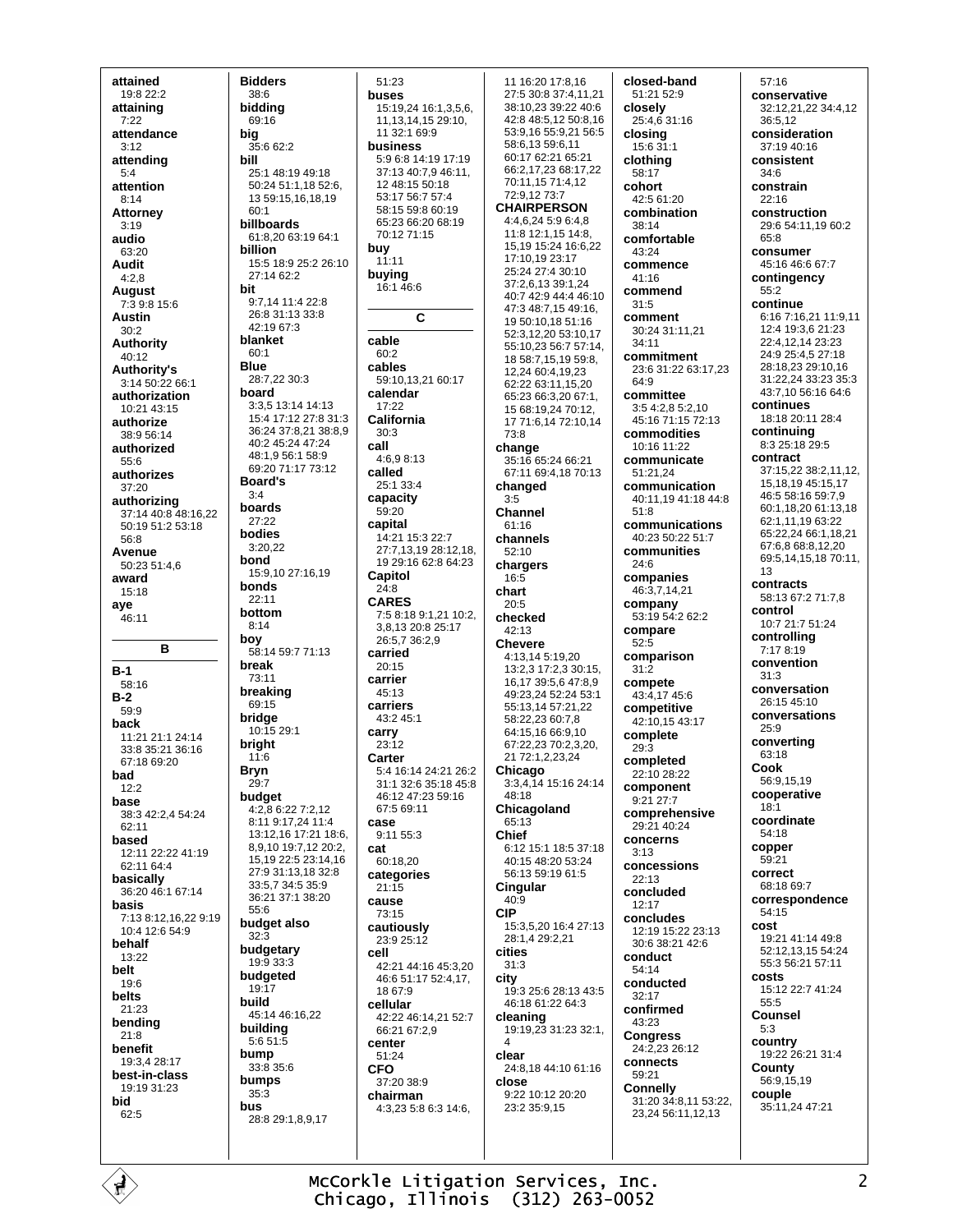cover 51:12 55:5 covers  $67.8$ COVID 9:6 11:15 31:12,21, 24 33:2 34:23 35:7 COVID-19  $3.72124$ create  $69.15$ creative 13:17 43:11 critical 76912110810 14 18:18,22 **CTA** 13:23 15:9 18:18 23:3 27:18 37:24 38:2,13,15,19 40:20, 23 41:4,12,16,18 43:12 44:8.24 46:17 47:1 49:7,11 51:6,21 52:10 54:14 56:16, 18 57:11 61:10 CTA's 15:15 45:9 48:24 current 22:22 38:12,17 62:8, 11 63:5 curve  $21:8$ custom  $65.5$ customers 18:19,23 19:1 25:19 cut.  $20.24$ cuts 20:22 21:1,2 cyber  $15.14$ cycles 29:17 D daily  $38 - 1$ damages  $8.1$ data 35:22 56:10,17,21,  $23.57.2666.22$ database 57:16 date  $8:23.37:23.57:1$ day  $26:18$ days'  $41:1349:12$ **DBE** 68:7 69:13,21 DC  $24:2.20$ deal 25:10.39:20 decisions  $25.22.39.16$ declares  $3.11$ decrease  $15:20$ dedicated 52:9 deficit  $36.21$ degree  $36:9$ 

deliver 18:18 delivery  $68.11$ denartment  $15.1316575$ departments  $7:17$ dependent  $18.10.36.4$ depending 19:13 depressing 11:16 derive 43:12 design  $29:5$ designated 40:11 destinations  $24.16$ detailed 32:17 56:23 develop  $61.8$ developing 32:11 development 28.13.29.4.57.4.8 diesel  $20.15$ difference 26:2 51:16 difficult  $25.22$ digital 61:9,10 63:18 64:1, 11 65:1,3,5,16 directly 11:13 21:9.12 68:12 director 4:11,12,13,14,15,16, 17, 18, 19, 20, 21, 22 5:12, 13, 14, 15, 17, 18, 19,20,21,22,23,24 6:1,2 12:24 13:1,2,3, 4,5,6,7,8,10 14:4 16:9,18,24 17:1,2,3, 4,5,6,7,13,14 30:11, 13.15.16.17.20.21. 22,23 31:7,8,10 32:7 35:5 36:22 37:9.10 39345678910 11.12.19 40:3.4 45:8 47:4,6,8,9,10,11,12, 13.14.15 48:3.10.11 49:18.20.22.23.24 50:1,2,3,4,5,7,13,14, 15, 16 52: 7, 21, 23, 24 53:1,2,3,4,5,6,7,13, 14 55:11, 12, 13, 14, 15, 16, 17, 18, 19, 20 56:2,3 57:19,20,21, 22, 23, 24 58: 1, 2, 3, 4, 10,11,20,21,22,23, 24 59:1,2,3,4,5,18 60:5,6,7,8,9,10,12,  $13,14,1564:13,14,$ 15, 16, 17, 18, 19, 20, 21 22 65:18 66:7 8 9, 10, 11, 12, 13, 14, 15 16 67:5.19.20.21.22 23,24 68:1,2,3,4,5,9 10.15 69:2.3.11.23 70:2,3,4,5,6,7,8,9, 18 19 20 21 22 23 24 71:1,2,3,9,10,11, 12, 18, 19, 21, 23, 24 72:1.2.3.4.5.6.7.8. 16, 17, 18, 19, 21, 22,

23,24 73:1,2,3,4,5,6 **Directors**  $53.23$ disaster  $3.9$ discussion 26:5,23 27:1 discussions  $24.2344.12$ displays  $61:10$ diverse  $20:4$ **Diversity**  $68.10$ **Division**  $15:17$ documentation  $57.8$ documented dollar 24:5 28:16 dollars 10:8 43:20 21 Dorval 5:4 48:4 downward  $6.16$ draft  $54.17$ dramatic 18:15 23:1 36:15 dramatically  $21.933.17$ draws  $10:1.3$ drives 28:12 drop  $36:15$ due 3:6 11:23 18:11,15 19:18 21:3 38:7 E earlier 10:13 34:10 43:9  $67.7$ early 54:11 easy  $23.22$ economic 11:16 19:3,4 24:6 28:12.14.16 economically 20:6 33:19 economy  $12.812$ effect 11:16,17 24:3 efficiencies 19:9,15 22:1,3,4 efficient  $45:6$ effort 8:17 13:21 efforts 19:23 21:23 29:9  $32.134$ elect  $12.2$ electric 15:19,24 16:2 29:11 electrical  $51.12$ 

electricity 59:22 electronic  $63.18$ electronically  $3.23$ elevated  $30:4$ elevators  $30.5$ Ellen 59:15 61:3 62:18 65:19,20 69:7 emergency 3:10 24:23 26:14.20 employees  $18.24$ enables 38:19 enact  $22.21$ enacted 19:15 21:1 32:5 end 8:9 24:12 26:17,18 54:22 ended 26:8 ending  $9.5$ engineering 53:20 54:3,13,14,21 enhance  $45:3$ enter  $62:1$ entered  $56.18$ entire 30:24 46:18 entities  $21.2033.18$ entity 24:1 64:4 65:13 entry  $56:14$ equipment 40:11,20,23 41:1.18. 23 42 16 43 6 19 44:8,9,14 46:4,7,20 47:2 50:22 51:19  $67.10$ escalation  $49.5$ escalations  $51.14$ essential 18:22 19:1,2 24:13. 15,16 essentially  $7.19$ estate 48:21 57:5 estimate 36:2 55:4 estimates  $34.4$ Evanston 50:23 51:5 exacerbated  $21:4$ exceeds 55:3 excited 16:8 43:13 62:5,14  $64.8$ execute 37:15,22 38:10 executed 41:22

execution 13:22 38:18 executive  $3.1718$ existing 29:12 30:5 54:20,23 61:9 69:18 expand 61:23 63:2.3 expanded  $32.4$ expansion  $65:1$ expect 33:1.8.22 35:16 expectation 33:12 36:13 44:11  $69.19$ expectations 33:3 34:14 36:19 expecting  $11.8.34.24$ expedite  $43:15$ expense 10:7 19:17 21:8.15 expenses 7:16,18 8:4,7,15,19, 24 13:18 21:6,7,12,  $14.22 \cdot 16.25 \cdot 18$ expensive  $65:6$ experienced  $20.12.36.17$ expires 54:22 explain 32:16 45:9 67:3.10 69:3 explanation 35:14 59:13 60:24  $69.24$ explosive  $19.21$ extend 25:17 38:5 41:9 11 extended  $3:18$ extendina  $19.24$ extends  $51:9$ extension 28:7 29:4 54:3 57:9 extensions  $38.4$ eye  $35:15$ E **FAR** 12:20 18:14 20:14 faces  $61:7$ facilities 38:2 42:17 43:19 51:7 69:10 facility  $-15:11.54:9$ facing 22:17 25:14 fact 19:7,19 20:10 21:4 33:5.17 45:2 factor  $33.235.14$ Fair  $21.4$ 

fairly 21:15 32:22 34:5 familiar  $25.7$ fare  $6.1922.21$ farebox 6:16,187:10 fares  $22.20$ favorability 7:24 8:6 11:4 favorable 8:2 11:3,22 feasible  $3:12$ February  $51:10$ **Federal** 18:11 20:9.21 23:7. 18 21 27 15 20  $36.20$ fee 41:17,19,22 51:11  $52:18$ feedback  $63.20$ feel  $27.1$ feels 13:14 feet 44.19 48.23 fiberoptic 15:15 figure  $35:13$ final 15:6 24:16 29:2  $70.12$ finalize 54:8 Finally  $29:1972:14$ finance 4:1,8 6:9 14:12,17 financial 6:12 15:1 17:22 18:5 37:18 40:15 61:5 fine 6:10,11 11:10 12:4, 19 14:2,24 15:1 16:2,8 18:4 23:23 27:12 31:19 32:17 37:17,18 39:17,21 40:14.15 42:12 44:6 61:4 63:1,13,16,21 65:3 67:15 17 finer  $24.21$ finish  $27:6$ finished  $60:16$ firms 37:24 fiscal 14:21 17:24 21:3  $27.20$ five-minute 73:11 five-year 28:1,2 29:2,21 41:9, 10 49:10 fixed 38:6.14 flat  $7:19.8:2$ fleet 28:8 29:9.12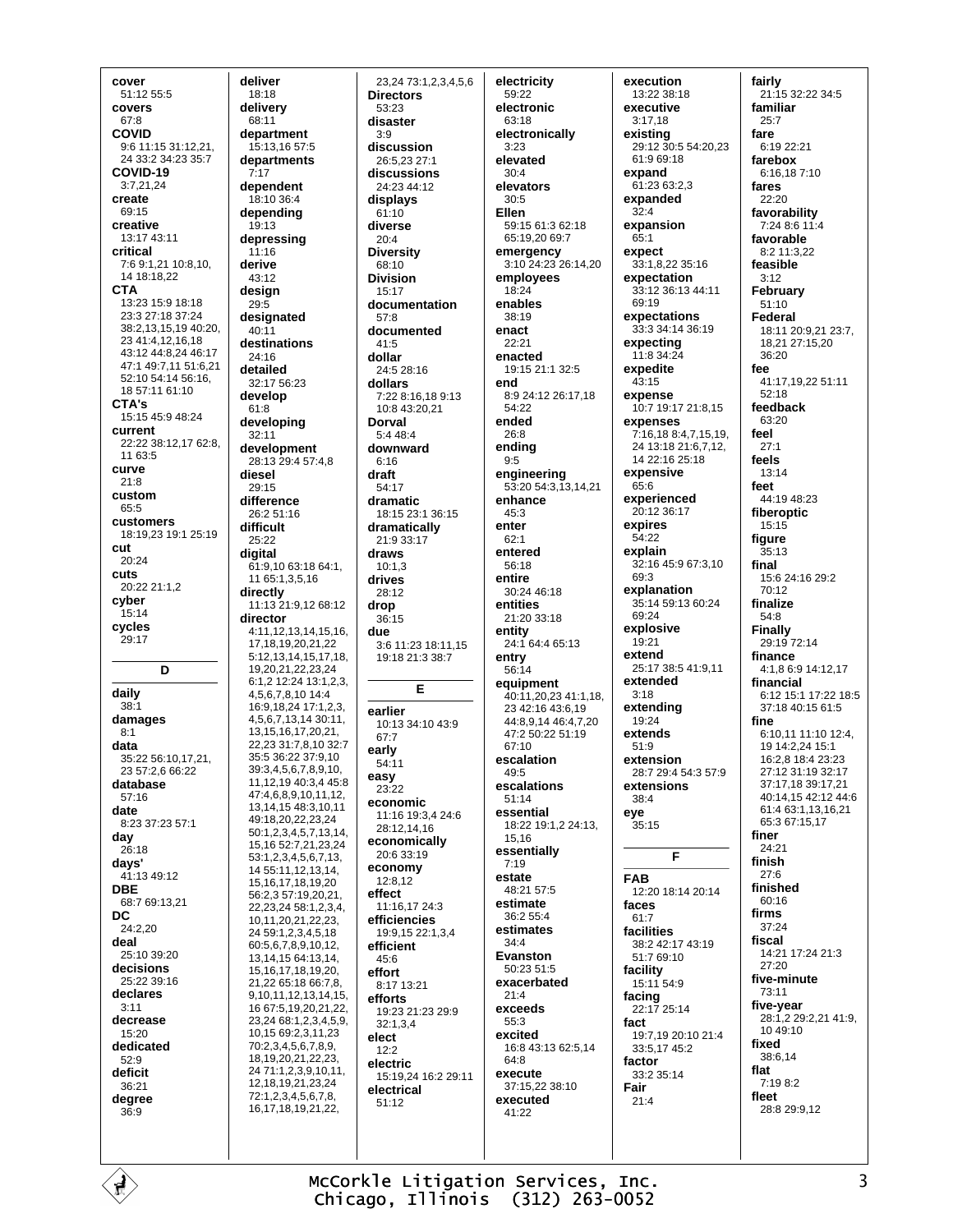flexibility  $38:13$ focused  $25.16$ follow  $7.954.23$ foray 43:13 forecast 32.7 11 33:4 7 forecasted 36:12 forecasting 36:15 **Forest** 61:20 form 20:21 format  $3:5$ formula 27:20 forward 13:17 21:24 46:9 67:14 fossil-fuel-based  $12:8$ found 39:13 framework 27:23 44:11 Freedom  $3.21$ freestanding  $61:8$ frequency  $52 - 10$ friends  $31:4$ front  $24.12$ fuel 7:21 10:17 11:1,18, 23 21:13 full  $25:18$ fully  $29.24$ fund 15:14 26:20.24 28:4 funded 29:13,20 funding 7:5 9:1,3,20,21 10:2, 11,13 15:10,16 18:11.17 20:8.21 23:8 24:20,24 25:2, 17 26:7,8,14 27:15, 24 29:3 32:20 33:15 36:3,20 55:5 funds 15:9 25:21 27:15.16. 21 62:8 future 10:24 12:14 41:3 43:16 54:10,17 69:6, 8 G  $G-1$  $65.24$  $G-2$  $66.21$  $G<sub>2</sub>$ 68:18 gap 10:12 20:17 20 23:2 gaps 9:22 31:1

aas 10:17,22 12:3 37:15, 20.22 38:1.12 general 3:19 5:3 26:14 57:3 generate 22:23 43:19 44:2 generated  $33.24$ generates  $22.2128.16$ geographic 56:10.16 girl 65:22.66:19 GIS  $56.17$ give 47:23 59:12 60:23 glad  $15:22$  30:6 34:11 38:21 42:6 55:6 57:12 59:18 61:4 62:17 glitches  $35:3$ global 11:23 12:12 glove  $64.2$ good 3:1 4:4,5 6:11 7:21 8:17 12:15 16:6,7 21:22 26:15 27:2 28:10 39:20 47:3 16 48:19 53:23 56:12  $68.9$ govern 40:22 government 20:9 23:7 25:7 governmental  $21:20.33:18$ Governor  $3:8.17$ Governor's  $35:21$ granting 40:18 grants  $15:13$ grateful  $13.23$ **GRE**  $51:5$ GRE-COCO  $50.20$ great 7:16 16:19 19:16 31:5 47:3 48:3 61:24 64:23 65:14 Green 30:2 48:18,24 Greg 13:1 39:8 60:10 Gregory  $3:2$ grow  $64.6$ growing 47:19 growth  $47.20$ guarantee  $62.7636$ guard 68:20 guess 31:10 35:5 62:23  $68:5$ 

quidance 3:19 27:24  $\mathbf{H}$  $H-1$ 68:18,20 70:10 half 6:24 8:16 22:11 33:9 38:17 hand  $64:2$ handle 44:6.7 54:17 happen 34:13 36:16 46:17 happening 36:14 48:1 happy 49:14 51:14 62:22 hard 13:15.24 **Harlem**  $28.24$ health  $3:13$ hear  $47.1621$ heard  $22.23:2424:8.9$  $26.11$ hearing 13:12 37:3 45:15 helped  $10-7$ helpful  $45:9$ helps 8:8,19 45:5 **HEROES**  $25.1$ hiaher 19:14 69:21 hiahliahted 21:18 22:2 hiahliahts  $33.16$ Hill 24:8 25:10 hiring  $22.6$ historic 22:17,19 23:7 historically 11:7,12 38:16 hold  $3:22$ home  $35:11$ Homeland  $15:13$ hope 20:20 43:7 hours 38:7 39:15 House  $24.2426.9$ hundred  $42.23$ hundreds  $44.1921$ T ideal  $46.19$ Ideally  $46:17$ **IEPA**  $15.18$ 

**IGA** 56:15 **Illinois** 3:8.17 50:23 impact 18:15 32:10 35:23 36:8 19 38:20 impacts  $35.21$ implement  $\overline{A}$ -14 implementation  $44:7$ important 20:10 21:17 28:13. 17 importantly  $35:20$ improvement 14:22 15:3,12 27:13  $49.6$ in-nerson  $3:11$ inaudible 63:11 67:6 include  $15:17$ included 21:2 22:5 41:1 includes 6:23 29:23 32:3 49:5 51:13 61:7 including 28:6 29:24 51:7 income 13:20 incorporate  $15.748.1$ incorporated  $41.2$ increase 15:12 22:21 35:1 46:24 index  $38.14$ indication  $22:14$ indiscernible 23:21 32:13 52:12  $70.14$ industry 21:20 23:4.24 24:4 25:5 42:10 63:24 inflexible  $21:15$ information 3:21 56:10 17 24  $67.18$ infrastructure 48:20 52:14.16  $59.19$ initial 41:7 42:2,5 43:13  $49.39$ initiatives  $12:7$ injuries  $8:1$ install 40:10,18 42:23 installation 41:1,3,14,20,23 43:6 interact  $67.4$ Interactive 48:17 49:1,2 interest 46:24 interested 39:13.46:14

intergovernmental  $56:8.18$ internally  $33.1$ internationally  $62.4$ intersection 61:18 invest 27:18.29:16 invest-in-transit 27:23 invested 24:5 28:16 investing  $28:8,12,18$ investment 64:24 involved 24:22 Irvine 4:11,12 5:14,16,17, 18 12:24 13:1 16:24 17:1,14 30:12,13 37:10 39:3,4 40:4 47:5,6 48:11 49:20, 22 50:14,16 52:22, 23 53:14 55:11,12 56:3 57:19,20 58:11, 20.21 60:5.6 64:13. 14 66 7 8 67 20 21 69:2.3.23 70:18.19 71:10,12,19,21,23, 24 72:17.19.21.22 issuance 27:19 issue 25:11 26:13,22 issued  $3:4,8$ issues  $37:1$ item 5:7 6:7 8:3 14:7.9 17:9 11 37:12 39:23 40:1 6 48:8 14 50:11.17 53:11.16 55:24 56:5,14 58:8  $72.13$ items 17:17 19:7 37:8 45:23 J  $J-1$  $70.1113$ J.P.  $6.89$ Jakes 4:15,16 5:12,13,21, 22 13:4.5 16:9.18 17:13 30:20,21 37:9 39.7 8 40:3 47:10 11 48:10 50:1 2 13 15 53:2.3.13 55:15.16 56:2.57:23.24.58:10 24 59:1 60:9.10 64:17.18 66:11.12 67:24 68:1 70:4,5, 22,23 71:9,11,18,21 72:3,4,16,18 73:1,2 January 61:14 JB.  $3.817$ **Jefferson** 28:24 Jeremy  $6:10.11$  11:10 12:4. 17.19 13:9.11 14:2.

23.24 16:2.8.9 18:3. 4 23:23 27:6,11,12 30:14.16.24 31:9.19 32:6,17 34:8,12 36:11,24 37:16,17 39:16,17,21 40:13, 14 42:12 44:6 45:12, 24 46 13 61 3 4 63:1,13,16,21 64:12  $65.3$ Jeremy's 30:12 46:20 **JLL**  $43.23$ job 7:16 19:16 21:22  $31:5$ Juan 68:10.16 Judge  $30:19$ jurisdictions  $19.21$ K Karen  $5:3$ keeping 13:18 35:15 kind 9:5 14:2 33:16 35:13 43:13,15 44:10 45:5 52:1,8 65:5,14 I. labor 7:18 21:12,18 lack  $46.1$ Lake 5:6 30:4 landlords  $46:2$ large 21:20 54:11 59:20 larger 11:23 12:12 38:2  $51:18$ largest  $27:14$ laundering 58:17 Lawrence  $29:7$ leading  $63.24$ lean  $21:19$ lease  $45.13$ leasing 46:2 59:24 leave 14:9 17:11 37:7 40:1 48:8 50:11 53:11 55:24 58:8 71:7  $left$  $20:5$ legal  $\bar{70}$  13 level 11:9 21:13 25:13 19 56:24 69:21 levels 18:19 19:18 21:10, 16 22:23 23:1,8 33:6,13 35:19,22 36:17 43:24 44:1

McCorkle Litigation Services, Inc. Chicago, Illinois (312) 263-0052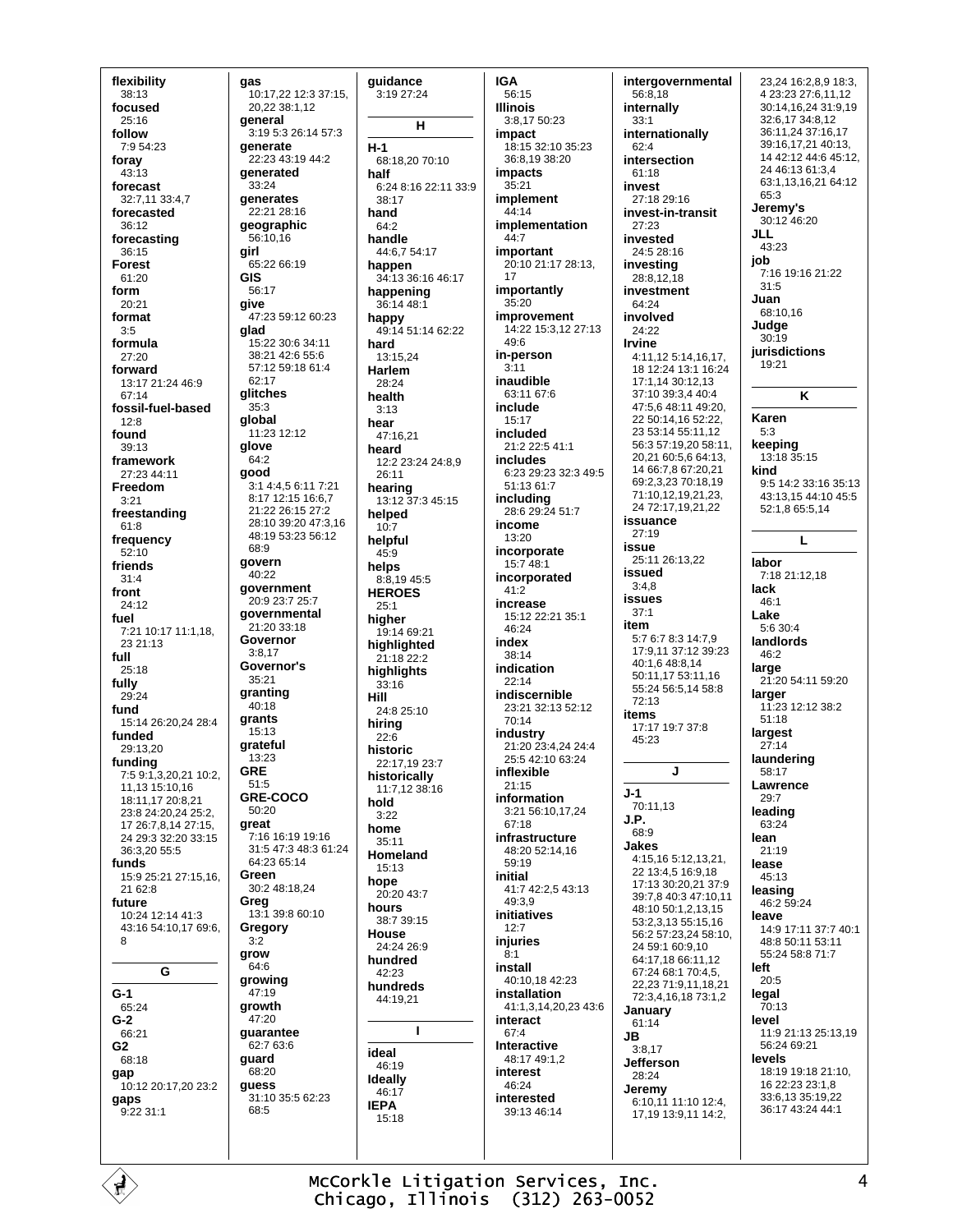levers  $22:20$ license 40.8.21.41.3.6.8.15 43:14 47:19 48:16 22 49:3 9 50:20 51:3 6 11 56:21 licensee 49:8 licensing  $40.17$ life  $16.16$ lifeline 7:6 9:2 18:23 light  $3.13$ limit  $10:18$ limited 44:18 lines 7:23 8:13 living  $19:16$ **LLC** 40.9 48.17 49.1 50:21 51:5 locally  $65:15$ locate 41:17 located 48:17 24 50:22 51:4 location 41:20 46:19 51:9  $64:5$ **locations** 42:2.5.20.24 43:5.18 45:2 46:23 61:22 63:4.5.9 65:9.17 lock  $11:2$ locking 11:6 22:6 **locomotives**  $29:15$ long 25:19 36:3 Longhini 3:1,2 4:5,10,13,15, 17, 19, 21, 23 5: 1, 13, 15.19.21.23 6:1.3.5 12:17.21 13:2.4.6.8 14:5,11,17 16:19,24 17:2.4.6.8.15 27:5 30:8,11,15,19,22 31:7 34:8 36:23 37:3,11 38:23 39:3, 5,7,9,11,22 40:5 42:8 47:4,8,10,12,14 48:4,12 49:20,23 50:1,3,5,8,15 52:21, 24 53:2.4.6.8.15 55:9,11,13,15,17,19, 21 56:4 57:19 21 23 58:1 3 5 12 18 20 22,24 59:2,4,6,11,15 60:5.7.9.11.14.16.22 61:3 62:20 64:12.15. 17.19.21 65:21 66:2. 5,9,11,13,15,17,23 67:17,22,24 68:2,4, 16,22 69:2 70:1,4,6 8,10,15,18,20,22,24 71:2,4,11,20 72:1,3, 5,7,9,11,18,23 73:1, 3.5.7.9 loss 33:10.13

lot 12:2 23:18 33:18,21 47:20 65:1 lots  $46.16$ loud 24:8,18 love  $47.1621$ low  $11.712121013$ 34:18 38:16 52:16 lower 20:5 28:2 lowest  $34:22$ M macro 42:21 44:16 45:3 made 25:8 29:24 49:6  $64.10$ maintain  $40.1019$ maintaining 52:14 maintenance 29:16 60:2 major  $28.520$ make 23:23 25:20,22 29:22 31:22 39:16  $46.17$ making  $26.23$ manage  $38:1$ March 36:18 market 38:8.20 market-type  $44:1$ marks  $32.20.33.14$ master 40:8.17.21 41:2.5.7 43:14 47:19 material  $7:18$ materials  $18.221.14$ matrix 43:21 matter 12:23 37:5 47:5 50:9 66.6 **Mawr**  $29.7$ maximize  $69.13$ **Mayor**  $25:6.8$ Mayor's 35:10 **MCCORMACK**  $65.2069.7$ means 3:13 19:17 Media 61:15 62:1 meeting 3:14 4:2,7 5:5 10:22 45:16 73:12 meetings  $3.620.54.16$ 

members 5:2 27:8 36:24 mention  $57.14$ mentioned  $43.9$ mentioning 67:7 message  $26:11$ mid 33:12 mid-year 10:23 **Mike** 31:20 34:8,11 36:11 53:22.23.24 56:11. 12.13 57:16 **Miller** 4:17,18,19,20 5:23, 24 13:6,7 17:4,5 30:22,23 39:9,10 47.12 13 50:3 4 53:4,5 55:17,18 58:1259:2360:12 13 64:19 20 66:13 14 68:2 3 70:6 7 24 71:1 72:5,6 73:3,4 million 6:18,20,24 7:2,11, 13,22 8:5,7,10,16, 20,23 9:10,12,13,14, 19 10:4,5 15:10,14, 18,21 19:9,10 20:8, 13 16 17 18 24 22:3 22 24 23:2 26:9 31:1 42:3 62:13.14 63:9  $64.23$ mini 42:21 44:16 45:3 minimum 62:6 63:5 minutes 5:10 6:5 **MIT** 32:18 34:7 mitigate  $54:10$ **Mobility** 40:10 modernization 28:6,9 29:9 30:2 moment  $7.623.15$ money  $36:9$ monitoring  $35.18$ month 6:20 7:1,19 8:5 9:14 10:3 22:10 49:4 monthly 49:3 52:18 months  $9.161119351$ 47.17 21 22 57.7 **Montrose**  $30:3$ **Mooney** 48:19 49:18 50:24 51:1.18 52:6.13 59:15,16,18,19 60:1 motion 5:11 71:16,20 72:11, 15,20 73:9 move 14:13.15 58:13 moved 5:12,13 17:13,15 37:9 40:3,5 48:10,13 50:13,15 53:13,15

56:2.4 58:10.12 71:9,11,18,20 72:16, 18 multiples  $34:1$ multiplier  $24:3$ muted 30:17 N national  $31:3$ nationally 32:24 62:3 nationwide  $34:6$ natural 10:17,22 37:15,20. 22 38:1.12 needed 15:9 20:19 57:6 negative  $7.19.20$ negotiations  $26:16$ **NEPA** 57:3.8 net  $8.1015.19$ net-net  $8.22$ network 15:15 44:13 45:1.4. 14 46 16 22 51 21  $52.9$ news  $26.15$ nod 20:9 non-farehox  $6.22$ nonexclusive  $40:18$ **Norfolk**  $53:1954:2.5.7.13$ . 16 21 normal  $18.1923.20$ notice 3:4 41:13 49:12.13 novation  $65.16$ November 3:3,6,15 4:7 15:4 number 5:7 6:7 9:9 13:18 14:7 13 15 17 18 17:9 17 19:10 37:12 40:6 44:14 45:2 48:14.50:17.53:16 56:5 60:20 65:24 66:21 68:18.20 70:13 71:5,13 72:13 numbers 6:13 7:9 35:8,17 39:14 42:11.15  $\Omega$ **O'HARE**  $28.23$ obtain  $22:9$ occurring  $3:15$ October 3:9 5:10 9:11

office 3:4 56:9,15,19 Officer 6:12 15:1 18:5 37:18 40:15 48:20 53:24 56:13.61:5 offset 7:7 8:8.20 oil 12:3,5,11 omnibus 14:10 17:12 37:8  $40.248950.12$ 53:12 56:1 58:9 71.8 16 17 72.12 one-time  $41.21$ one-to-four  $28.15$ one-year  $38:4$ onerous  $9.5$ ongoing  $32.10$ Open  $3.20$ operate .<br>40·10 19 51·7 operates 62:3 operating 8:14 23:14,15 27:9 operation  $50.21$ **Operations**  $15:17$ operators  $51:22$ opportunities 45:22 68:6,14 69:13,  $16$ opportunity 22:15 43:11 47:16 61:24 62:15 63:3 optimistic 23:10 24:19 25:12  $26.17$ option 38:4 61:13 options 41:9.11 42:4 49:10 order 3:18 4:7 5:9 6:8 14:19 17:19 23:21 25:20 36:7,20 37:13 40:7 48:15 50:18 53:17 56:20 58:15 59:8 60:19 65:23,24 66:20,21 67:11 68:19 69:5.17.18  $70.1213$ ordinance 14:20 17:21,23,24 37:14,19,20 40:8,16 48:16,22 50:19 51:2 53:18 56:6,8 ordinances  $17:20$ organization  $24:4$ Orrington 50:21,23 51:4,5,6 outbreak  $34.23$ **Outfront** 61:15 62:1 63:17,23 64:9 65:12 outlined 9:4 18:14 28:20

outstanding  $22:11$ overhaul  $29.11$ Owner  $50.21.51.5$ owns  $51:5$ P Pablo  $68.1016$ package 17:18 23:10 pandemic 3:7,22 10:14 11:24 18:13,16,21 19:5,20 22:18 24:11,12 32:11.14 panels 61:19 Park 28:24 61:20 parking 49:3,18,19 part 19:18 26:16,23,24 30:1 33:4 44:22 45:22 54:12 participate  $54.15$ participation 68:7 69:14,22 party 49:13 pass 6:19 7:10 14:2 21:5 pass-through 15:15 passed 25:1 27:17 passes 6:17.18 72:12 73:9 past  $28:11$ pause  $23.14$ pay<br>27:16 41:16 52:17 **PAYGO** 27:20 payment  $41:14$ **PCS**  $40.9$ PE  $54.12$ people 3:12 24:14 51:23 percent 10:6 19:12,13 21:18, 21 33:6,10,15,22 34:2 15 19 21 35:1 49:6 51:14 percentage  $34.22$ performers  $7:22$ period 38:5 39:14 49:10 permits 61:11 permitted 41:12 permitting 64:4 65:15 personally  $24.22$ 

McCorkle Litigation Services, Inc. Chicago, Illinois (312) 263-0052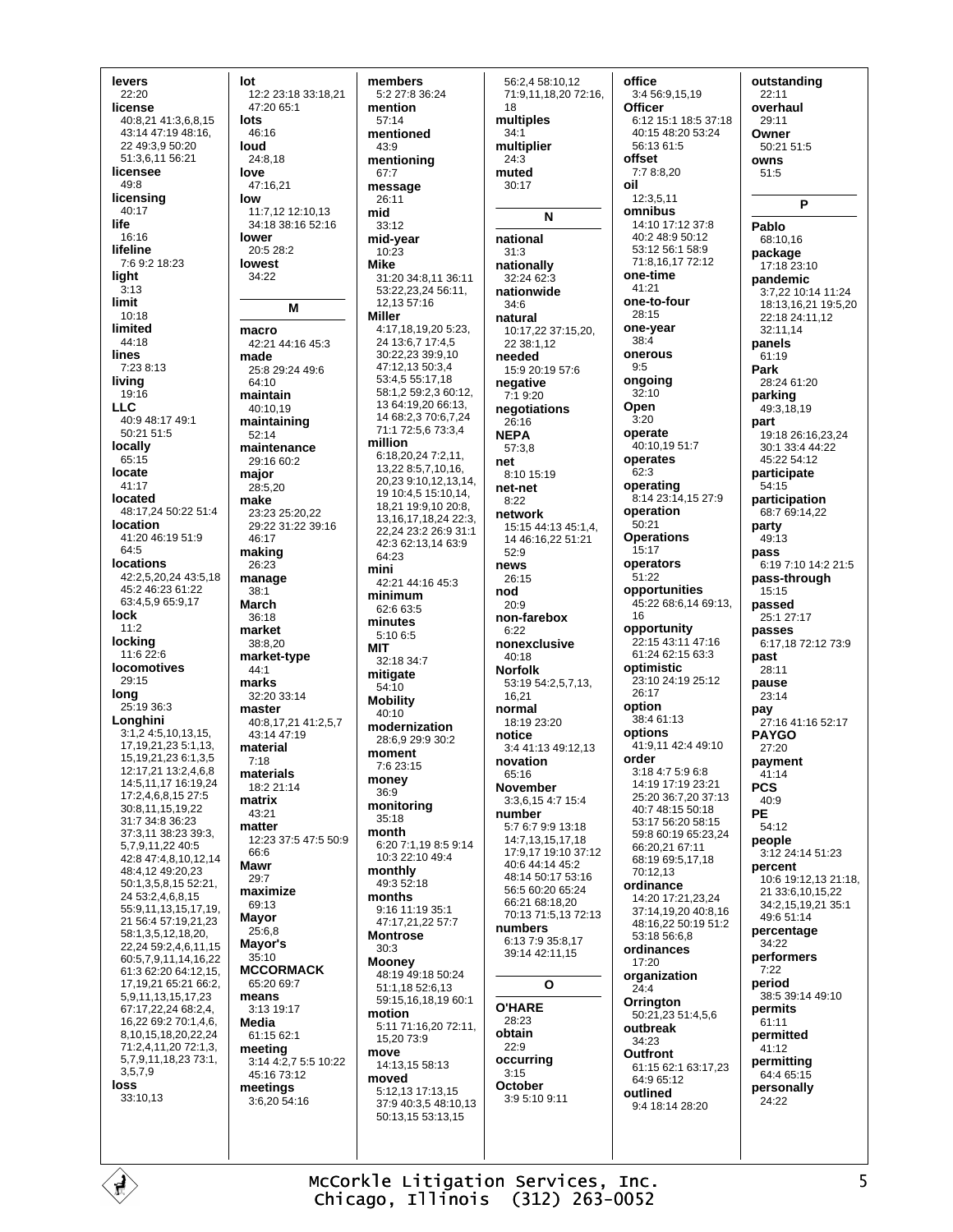personnel 51:20,23 perspective  $34.17$ petrol  $12.3$ phase 29:4,19,23 phones 45:20 46:6 51:17 52:4 17 18 67:9 phonetic 41:2 43:13 pick  $9.7$ pie  $20.5$ piece 45:12 **PK** 48:17 49:1 place 3:15 14:9 17:11 27:2 37:7 38:15 40:1 46:19,23 47:1 48:8 50:11 52:14 53:11 55:24 58:8 69:19 71:8 placement  $40.2242.16$ plan 17:22 29:20,22,23 47:23 planning  $53.2456.1357.3$ plans 54:8.14 platform 44:11 61:19 platforms  $61.17$ plays  $27:3$ point 7:3 21:17 24:7.17.21 26.22 34.18 20 23  $52:16$ pointed  $36.12$ points 34:22 **Police**  $15.16$ portfolio 61:6,21 62:12 63:7,  $14$ portion 8.8.20.20:13.29:11 position  $25.21$ positions  $22:6$ positive 7:19 8:4,15 31:2  $35.4$ post  $19:4$ potential 35:6 42:13.18 47:20  $61.2363.2$ power 7:21 10:17 21:14 22:7 59:9,13,23 60:17 predominant  $21:11$ preliminary 53:20 54:2,13,20 prepared 31:14,20

prepurchases  $10:23$ present 5:2 15:2 37:19 40:16 nresentation 18:7.15 20:14 27:7 presentations 30:12 presentina  $6.1218.9$ president 5:4 12:1 16:11,14 24:21 26:2 31:1 32:6 35:18 45:8 46:12 47:23 59:16 67:5 69:11 70:1 press  $12.2$ pressure  $6:16$ pretty 32:17 52:16 69:4 prevent  $3:23$ previous 56:20 57:2 previously 19:15 22:21 23:7  $63.7$ price 38:14 prices 11:7,9,12,18 12:5, 10.13 38:6.16 62:22 pricing 38:20 Prieto 68:9,10 primary  $20:1$ prior 9:16 11:4 19:20 20:14 21:1 31:23 priority  $25:9$ **Pritzker**  $3:8$ **Pritzker's**  $3.17$ problem  $26.1$ proceed 5:7 6:6 14:7 17:16 37:12 40:6 48:13 50:17 53:16 56:5 59:6 60:18 65:22 66:18 67:16 68:18 71:5,13 72:13 proceedings  $73.13$ process 48:2 65:15 69:17 proclamation  $3:9.11$ produce  $59.22$ products  $67:8$ program 14:22 15:3 10 27:13 14,19 28:10,12 30:2  $43.3$ programs 28:18 68:11 progress  $54:16$ project 15:18 29:3 53:21 54:4,8,11,16,17 55:6  $57:9$ 

projected projecting quick 28:5.10.21 properties  $45:6$  $5.1$ 40:12,20,24 41:18 44:9 46:4,17 48:17, 23 49:2,6,17 54:5 Racine  $30.3$ radio proposed radios proposing 15:6 31:18 rail 15:11 25:2 27:23 54:9 68:13 69:21 providers range providing rates ratio 3:13,14,20,22 9:3,20 reach 13:12 18:17,21 20:10 25:3 26:7 real 32:18,20 33:15 purchase 10:17 15:19 29:10. realize 13 15 38 13 purposes reason 49:12 60:3 pursuing 45:18,21 46:13,15 24:21 34:17 45:3  $52:2$ receipt Q 16:10 17:9 25:14  $63:7$ 31:11 34:9 35:5 59:19 66:4 67:16  $62.7$ questions  $11:17$ 12:16 22 13:1 3 5 7 9 11 14 6 9 15 23 16:21.23 17:1.3.5.7. 11 23:15 27:9 30:7 9.12.14.16.18.21.23 31:9 36:24 37:2.4.7 38:22,24 39:2,4,6,8, 10.12.23 40:1 42:7  $29.1$ 47:4,7,9,11,13,15 record 48:6,8 49:14,21,22, 24 50:2,4,6,7,9,11 51:15 52:21 53:1,3,  $57.1$ 5.7.9.11 55:7.10.12. 14, 16, 18, 20, 22, 24 57:13,20,22,24 58:2, 4.6.8.18.21.23.59:1. 3.5 60:6.8.10.13.15.  $17.22621718$ 64:13.14.16.18.20.

 $32:23$ 

 $34.13$ 

projects

properly

44:22

 $65.11$ 

 $56.24$ 

 $25.4$ 

 $41:7$ 

proven

 $18.20$ 

provide

provided

 $11:3$ 

 $68.12$ 

24:13

 $Q·11$ 

public

**PTF** 

put

 $46.3$ 

putting

 $13:16$ 

qualified

question

 $37.24$ 

68:6

proposal

property

22 66:5.8.10.12.14. 16,23 67:20,21,23 68:1.3.22 69:1 70:2. 3,5,7,9,16,19,21,23 71:1,3,5,7 39:17 19 69:4 quicker quorum  $\mathbf R$ 51:8 52:9 51:19.20 28:5,8,21 29:9,13  $59.22$ railcars 29:14,18 32:2 Railway 53:19 54:2 ramping 19:22 12:14 44:18 52:8 11:3,22 28:15  $34.24$ 25:14 26:22 44:2 48:21 57:4 69:4 69:15  $26.17$ reasons 25:15 69:12 reboundina  $34.15$ rebroadcast 61:11 receive 10:11 20:7.8 25:21  $56.22$ received 10:5,13 20:13 62:6 receiving reciprocal recognize  $32.13$ recommend  $71.16$ recommends 48:21 51:2 reconstruction 5:2 59:20 records recovered 34:20.22 recovery 19:4 28:14 recurring  $27:16$ 

Red 28:7 29:4 53:20 54:3 57:9 Red-purple 28:6 30:1 reduce 15:9 20:16 22:16 25:17 38:19 reduced-fare 6:21 7:11 reductions  $23:2$ reference  $7:4$ referrina  $44:1663:19$ refunding  $22:9$ regard 6:15 7:15 9:18,23 10:1,16,18,22 11:6, 14 12:10 16:2,4 18:8 19:7.17.22 20:3.12 21:6.8 22:1.17.19 23:13 15 28:15 31:19.21 32:1.4.20. 22 35 6 42 13 43 10 62:6 65:9 68:7 regimen 19:20 32:5 reqular 12:6 47:24 regularly  $73:12$ reiterate 13:11 related 11:13 15:11 18:2  $21.13$ relationship 45:10 64:9 relative  $32.9$ relay  $52 - 1$ relays 44:21 relief 24:23 25:13 26:14  $20$ rely  $33:19$ relying  $23.18$ remain  $23.924.19$ remaining  $33.3$ remarks 12:19 15:22 23:13  $30.638.2142.6$ renewal  $57:10$ rent 49:4.5 51:12.13  $52.15$ rental  $58.16$ repair 28:10 replace  $16:15$ replacements  $30:5$ replacing 16:12 report 6:9 12:18 14:12.18 47:18,21,24

requesting 55:1 57:10 reauests  $25.9$ require  $49.7$ requires  $54:4$ resolution  $26:13$ resonates 24:18 responsible 41:21.23 rest 13:14,22 restricting  $22:6$ restrictions  $9:6$ resulting 18:12 results 6:13 9:8 retire 16:15 16 **RETT**  $9:12$ revenue 7'8 13:20 18:12 20:6.12 32:9 33:24 36:6 42:14 44:2 64:7 revenues 6:15,17 7:8,14 8:9, 21,23 9:3 18:16 20:3,4 27:17 32:19, 22 33:14 42:13 43:10,12 62:16 review 14:20 17:20 37:14 53:18 54:14.17  $RF2$  $41:2$ **RFP** 44:5 45:19.22 46:8  $60.2067.1368.20$ **RFPS**  $69.8$ ridership 22:23 31:16,19 32:9 34:9,13,14,19 35:19, 22 36:1,6,14,15,17 right-of-way  $51.22$ risks  $54:10$ **RIF**  $53.21$   $54.4$  8  $55.6$  $57.9$ roll  $4.944.12$ rollcall 5:16 71:22 72:20 rollina  $45.1$ rollout 43:1 44:23 rooftop  $51.3$ **Rosales** 4:21,22 6:1,2 13:8, 10 14:4 17:6,7 31:8, 10 35:5 36:22 39:11, 12,19 47:14,15 48:3 50:6,7 53:6,7 55:19, 20 58:3,4 59:4,5 60:14,15 64:21,22 65:18 66:15.16 68:4. 5,10,15 70:8,9 71:2, 3 72:7,8 73:5,6

## McCorkle Litigation Services, Inc. Chicago, Illinois (312) 263-0052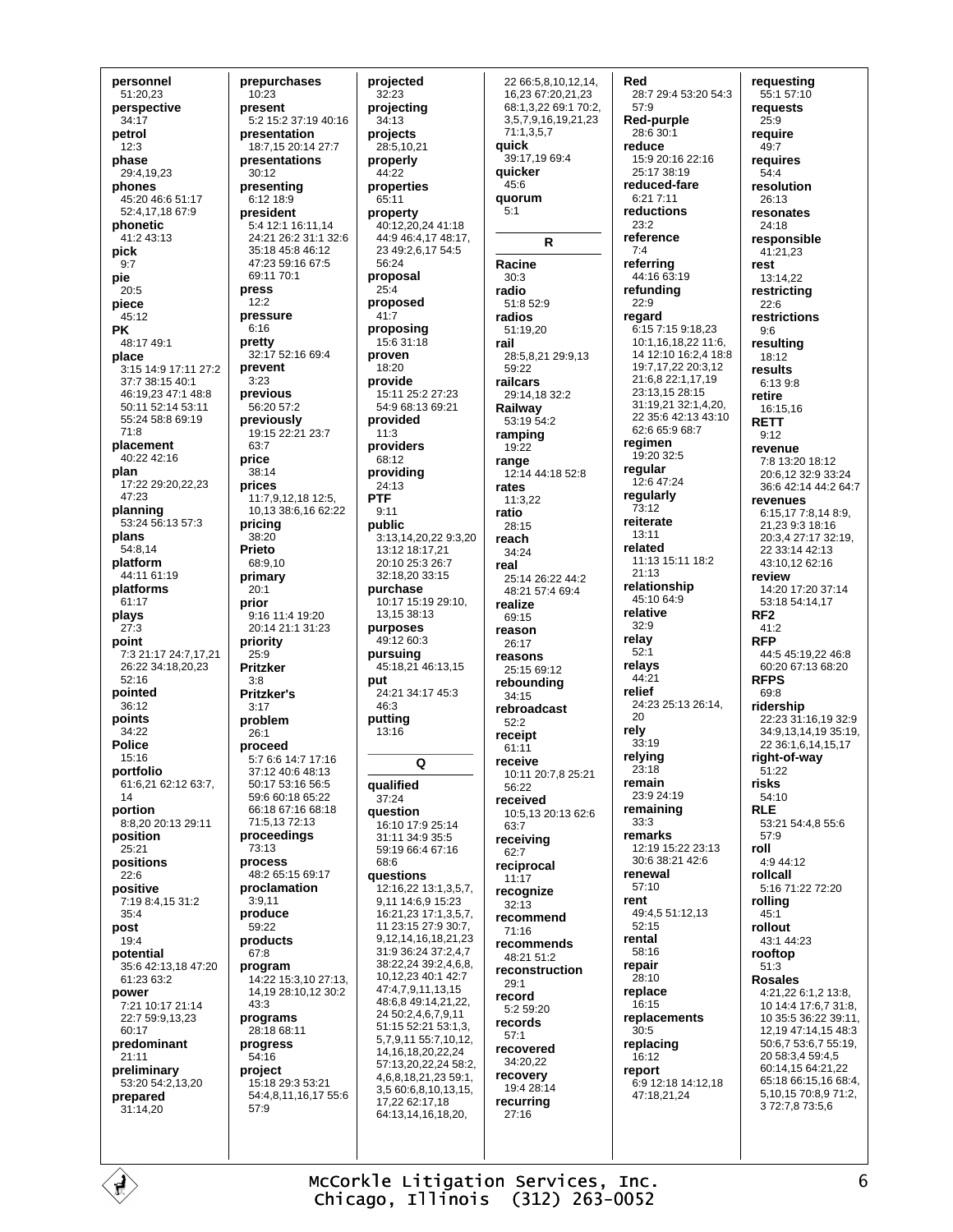routers 45:20 67:9 **RPM**  $29.5$ **RTA** 27:22 32:19 33:15 runs 9:11 46:18 S sails  $9.15$ sales 9:4,7 33:20 savings  $22:9,10$ scale  $42:19.2343:744:2$ scheduled 3:6 73:12 scheduling 54:18 scrap 16:16 scratch  $26:4$ seconded  $5:15$  17:15 40:5 48:13 50:16 53:15 58.12 71.12 21  $72.19$ secretary  $3:1,2$  4:5,9,10,13,15, 17, 19, 21, 23 5: 1, 13, 15, 19, 21, 23 6: 1, 3, 5 12:17,21 13:2,4,6,8 14:5.11.17 16:19.24 17:2,4,6,8,15 27:5 30.8 11 15 19 22  $31.734.836.23$ 37:3,11 38:23 39:3, 5791122405 42:8 47:4.8.10.12.14 48:4,12 49:20,23 50:1,3,5,8,15 52:21, 24 53:2,4,6,8,15 55:9,11,13,15,17,19, 21 56:4 57:19,21,23 58:1,3,5,12,18,20, 22,24 59:2,4,6,11,15 60:5,7,9,11,14,16,22 61:3 62:20 64:12,15, 17, 19, 21 65: 21 66: 2, 5,9,11,13,15,17,23 67:17,22,24 68:2,4, 16 22 69:2 70:1 4 6 8.10.15.18.20.22.24 71:2,4,11,20 72:1,3, 5.7.9.11.18.23 73:1. 3579 **Section**  $3:10$ secure 43:18 60:2 security  $8:1$  15:13.14 68:20 seeking 37:24 **Seimetz**  $5.3$ selling  $61:2$ **Senate**  $25.3$ sensitive 20:6 33:20 sensitivity  $20:11$ separate  $55.2$ 

**September** 6:13,15,20 7:1,15,20 8:5,7,10 9:12 12:20 series  $51:20$ serve  $24.7$ service 18:19,22 19:1 21:10. 13, 16 23:1 24:13 25:19.23 27:21 67:14 68:11 13 services 8.2 19.2 24.15 45.17 53:20 54:3,12,13 60:21 61:1 62:23 66:22 68:21 69:6  $70.14$ set  $42.2$ sets 32:20 40:21 44:23 setting 44:10 share  $21:11$ shift 31:17 shining 24:10 shop 54:9 short 39:14 short-term  $36:13$ shortfall  $8:8,20$ shortfalls 7:7 18:12 show  $5.3$ shows  $29:8$ side  $21:1229:9.13$ sides 23:8 45:11 sign  $61:6,7,22$ signal  $28.2452.2$ significant 36:9 69:4 significantly 63:6 signing  $41:16$ signs 62:9,12 64:5,6,10 65:4,5,9 **Silva** 4:3.4.6.23.24 5:9 6:3 4 8 11:8 12:1 15 14 6 8 15 19 15 24 16:6,20,22 17:10,16, 19 23:17 25:24 27:4, 6 30:8,10 37:2,6,11, 13 38:23 39:1,22,24 40:3,7 42:8,9 44:4 45:8 46:10 47:3 48:5,7,12,15 49:16, 19 50:10,18 51:16 52:3,12,20 53:9,10, 17 55:9.10.21.23 56:7 57:14,18 58:6, 7.14.15.19 59:8.11. 12 24 60:4 19 23 62:21,22 63:11,15, 20 65:23 66:2,3,18. 20,24 67:1,5,15,19

68:17.19.23.24 70:12,15,17 71:4,6, 12, 14 72: 9, 10, 12, 14 73:7.8 similar  $7.98.12254$ single  $17:18$ sir  $6.6$ site 41:5,9,17,19,22  $50.2054.15$ situation  $21:3.33:18$ size  $41:19$ slide 28:20 29:8,18 slight  $9:16$ slightly 7:18 8:2 20:18 33:9 slow  $35.2$ small  $61.20$ smallest  $42.22$ **Smash** 48:17 49:1,2 sole  $49.7$ sounds 42:9 SOUICE  $27:15$ sources  $22.8$ south 28:7 48:18 49:1 **Southern** 53:19 54:2,5,7,13, 16.21 space 45:13 46:2 62:3 specific  $23:19$ specifically  $57.6$ split  $69.6$ spot  $11.6$ square  $48.23$ staff 41:4 48:21 51:1 67:17 68:6 stage  $29.544.23$ standard  $29:10$ star  $24.10$ start 4:1 10:22 35:23 37:23 46:21,22 61:14 73:11 starting 11:14 26:4 38:3 **State** 15:10 20:23 27:16, 17,20 28:10 30:4 48:18 64:3 State's  $21:3$ static 61:7,9 64:10 65:16

station 29:1 30:3,4 53:21 **stations** 28:9 29:7 19 22 24 30:1 32:2 stay  $35.11$ stay-at-home  $36.7$ stimulus 18:11 20:21 23:11 18,22 storage  $38:1$ strategic  $57:3$ stream 20:4 42:14 64:7 **streams** 20:6,12 **Street**  $5.648.1854.6$ stretch 8:18 10:8 strip  $33.24$ structure 29:6 43:14 46:18 structures  $61.6$ studies  $57:4$ study  $57:8$ subcontracting 68:14 subsidy 6:21 7:11 substations 59:21 successful  $26:3$ sufficient  $15:11$ suitable 40:24 suite  $33.19$ suites 61:16 supply 38:1.13.16 supported  $23:8$ supportive  $57 - 7$ supports  $51:19$ survey  $34:7$ system 33:24 44:15 56:10, 17 59:23 65:10 system-generated 7:8,14 8:9,21,23 9:2 18:16 32:19 33:14 systems 51:8 52:5 62:9 т table  $56.24$ tailored 65:6 takes  $13:21$ taking 35:9 44:9 61:15

talk 7:5 9:23 31:12 talked  $21.628.11$ talking 16:3 21:16 31:4 43.22 44.19 45.12 46:1,5 59:14 61:21  $65.4$ tap  $65:7$ targeted  $29.17$ tax  $9.4721.433.20$ taxes 33:20 57:15.17 team 13:15,21,22 30:24 teams  $25.7$ technologies  $52.7$ technology<br>44:17,22 45:4 52:3 telecom  $43.644.8$ telling  $39:15$ ten 19:10 22:4 41:8,10 ten-year  $49.10$ term 38:2 40:22 41:7,10 42:2 44:3 49:9 51:10 61:12 62:11,13 terminate 41:12 terminated 49:11 terms 32:9 34:19 things  $31.1445.21$ third-party  $54:10$ thought  $26.6$ thousands 44:21 tied  $21.9$ tier  $35.21$ tighten  $19:6$ tightening 21:22 time 26:6.22.27:10.39:15 41:13 49:15 51:15 timeframe  $19.13$ times  $22.17$ timing  $25:14$ today 15:2 18:5 19:14 37:18 40:15 45:19, 24 54:1.23 56:14 total 8:14 10:3,5 16:2  $28.1$ totals 6:19,22 7:10 tough  $25.22$ 

tower 44:16 towers 42:21.22 45:3 track  $12.4$ tracks 20:1 29:6 traction  $59.9$ train 51:22 trains 59:23 69:9 trajectory  $8:13$ tranche 10:11 24:20 transformative  $28:4$ transit 3:3,4,5,14 15:16 18:21 20:10 24:3,4,5 25:3 26:7 57:7 62:4 transition 12:8 35:21 64:10 transmission  $3:23$ transmitters  $46.23$ transportation  $49.12$ treasurer  $37:15$ trend  $7:10$ trends  $36.1$ tune 8:7 20:15 turn  $4.262.15$ turnaround 39:18.19 two-way 51:20 type  $62.5$ types 43:16 typical  $33:19$ typically 21:21 38:7 ū ultimately 25:13 46:8 67:12 unamortized  $41:14$ **understand** 35:23 65:14 69:5 undertaking 28:21 unfavorable  $8.1099$ unimproved  $48:23$ unions  $22.13$ upcoming 57:7 67:13 update .<br>47.24 updated  $56.23$ upgrade 28:24 61:9 62:8